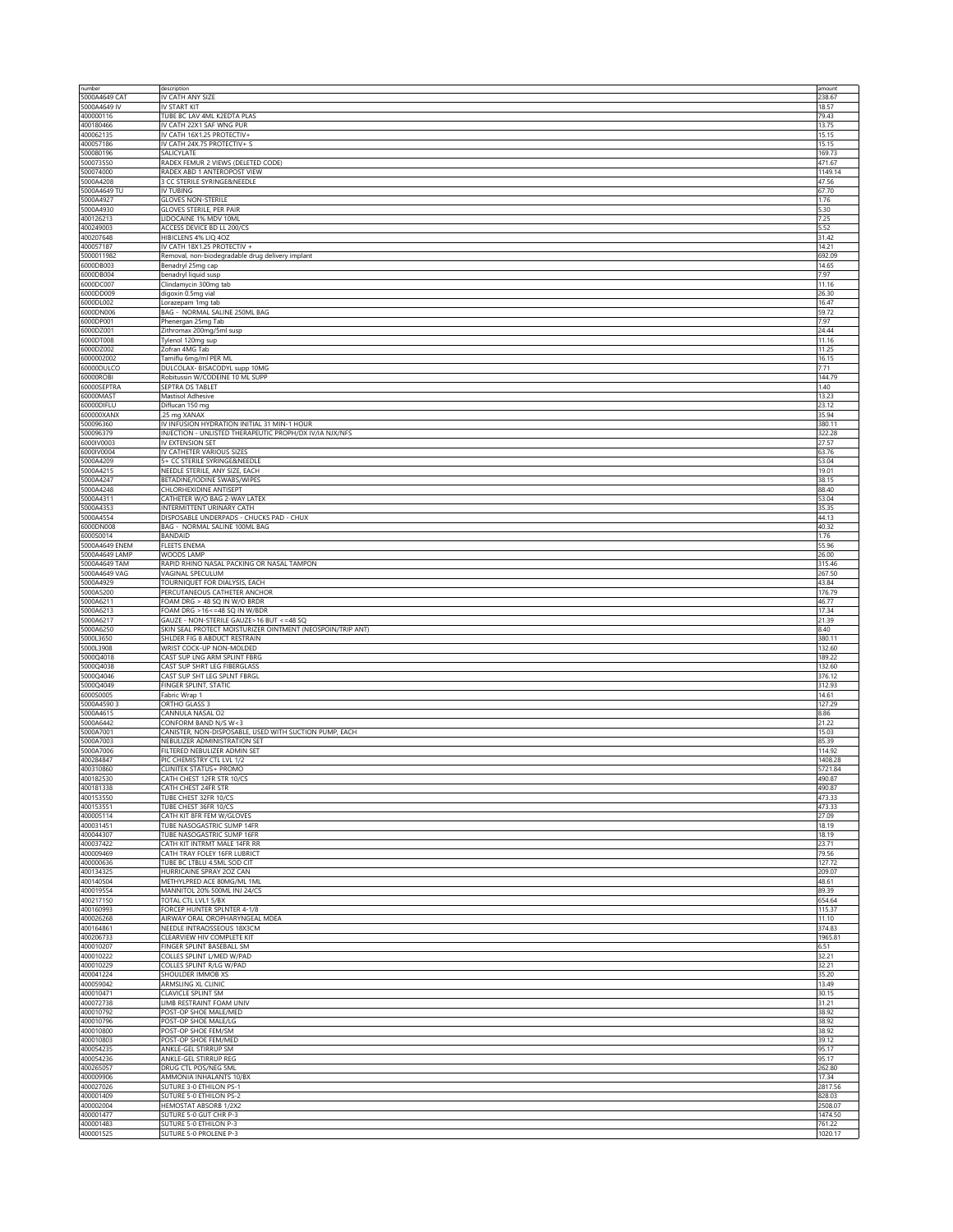| 400016897               | NEEDLE 27X1.5                                                                               | 24.97             |
|-------------------------|---------------------------------------------------------------------------------------------|-------------------|
| 400028167<br>400015241  | HYGROMETER DIGITAL W/MEMORYEA<br>EYEWASH STATION OPTIKLENS I                                | 649.52<br>733.53  |
| 400255988               | ACETAMINOPHEN 325MG TAB; 100/EA                                                             | 6.24              |
| 400175276               | EYE CHART SNELLEN                                                                           | 37.72             |
| 400079454<br>400102402  | MONO TEST WAIVED 25/BX<br>TOWEL MULTI-FOLD WHT9.25X9.5                                      | 460.71<br>4.19    |
| 400271083               | CLOROX DISINFECT SPRAY 19OZ                                                                 | 29.49             |
| 400087682               | CITRASTAT RX ORANGE 70Z                                                                     | 46.76             |
| 400010909<br>400207378  | MARCAINE .25% SDV PF 10ML<br>DEXTROSE 25% ANSYER 10ML                                       | 19.39<br>64.49    |
| 400250361               | PROCAINAMIDE 100MGML 10ML VL                                                                | 423.05            |
| 400129936               | PROCAINAMIDE 500MG/ML 2ML VL                                                                | 359.63            |
| 400155504<br>400256984  | LABETALOL HCL 5MG/ML MDV 20M<br>LEVOPHED 1MG/ML 4ML VL                                      | 15.48<br>77.71    |
| 400028859               | LIDOCAINE 2% 50ML                                                                           | 22.98             |
| 400015275               | WATER ST PF 10ML VL                                                                         | 8.58              |
| 400044112<br>400028127  | SODIUM BICARB 8.4% SYR 50ML<br>VITAMIN K1 10MG AMP                                          | 49.01<br>90.46    |
| 400005009               | TISSUE FACIAL KLEENEX 100/BX                                                                | 7.04              |
| 400001150               | XEROFORM DRESS 2X2 FOIL                                                                     | 138.87            |
| 400062609<br>400057019  | HEEL WARMER INFANT<br>GLUCAGON 1MG EMERG KIT 1ML                                            | 7.71<br>1440.42   |
| 400068340               | KAYEXALATE POWDER 16OZ                                                                      | 116.13            |
| 400019829               | NEO-SYNEPH X/S SPY 15ML                                                                     | 31.08             |
| 400018662<br>400074092  | CILOXAN .3% OPH SOL 5ML<br>INTEGRILIN 2MG/ML 10ML VL                                        | 707.16<br>1073.63 |
| 400105395               | AFRIN NO DRIP SPY 15ML                                                                      | 46.30             |
| 400297604               | AZITHROMYCIN 250MG TAB 30EA                                                                 | 297.00            |
| 400046496<br>400243925  | FLEET ENEMA ADULT 4.5OZ<br>PROPRANOLOL 1MG SDV 1ML                                          | 8.44<br>18.80     |
| 400076452               | RACEPINEPH 2.25% S-2 30X.5ML                                                                | 325.76            |
| 400318465               | NAPROXEN SOD 220MG CPL 100BT                                                                | 68.93             |
| 400287983<br>400260395  | PHENYLEPHRINE 10MG/ML 1ML<br>Ipratropium Bromide .02% SOL .5 mg/2.5 mL                      | 95.37<br>31.88    |
| 400237957               | (Do not use) ANTIPYR/BENZ OTIC SOL 10ML                                                     | 83.88             |
| 400226075               | ERYTHROMYCIN 0.5% 3.5GM OINT                                                                | 84.69             |
| 400083126               | METRONIDAZOLE 500MG 100/EA                                                                  | 6.49<br>6.65      |
| 400246948<br>400306243  | LEVAQUIN 500MG TABS 50/BT<br>HYDROCORT .5% CRM 1OZ W/ALOEEA                                 | 13.09             |
| 400177491               | AZITHROMYCIN 200MG/5ML 15ML                                                                 | 225.66            |
| 400305778               | PREDNISONE 10MG TAB UD 100BX                                                                | 125.19            |
| 400158834<br>400303668  | CHLORAPREP APPLCTR 1.5CC ST<br>NEEDLE 22X1.5 TW 100/BX                                      | 141.80<br>33.34   |
| 400303672               | NEEDLE 25X5/8 TW 100/BX                                                                     | 33.34             |
| 400303680               | SYRINGE 5CC LL 100/BX                                                                       | 69.28             |
| 400295251               | SYRINGE 60CC LL<br>BACITRACIN ZINC OINT .9GM                                                | 72.34             |
| 400218964<br>400295253  | SYRINGE 60CC CATH TIP ST                                                                    | 84.21<br>5.05     |
| 400232102               | ULTRASOUND GEL 5L CLR                                                                       | 112.71            |
| 400002455               | TAPE FOAM 2                                                                                 | 146.77            |
| 400002456<br>400005385  | TAPE FOAM 3<br>SKIN STAPLER PRECISE 15 ARCU                                                 | 146.77<br>45.83   |
| 400004498               | SWAB BENZOIN TINCTURE 1S                                                                    | 35.54             |
| 400013399               | BETADINE SOL 40Z                                                                            | 12.49             |
| 400068691<br>400019306  | ZITHROMAX IV 500MG 10/BX<br>SILVADENE CRM 20GM                                              | 243.14<br>78.44   |
| 400148373               | FLOWMETER 15L W/MALE ADAPTEREA                                                              | 279.67            |
| 400057965               | DIAPER PAMPERS SZ3 UNISEX                                                                   | 44.17             |
| 400018782               | ARMBOARD INFANT 2X9                                                                         | 3.32              |
| 400133855<br>400052304  | ID BAND ADULT RED 250/BX<br><b>GAUZE CONFORM 1</b>                                          | 281.66<br>24.70   |
| 400052308               | <b>GAUZE CONFORM 6</b>                                                                      | 23.05             |
| 400155402               | MASK PROC EAR LOOP YLW 50/BX                                                                | 39.58             |
| 400155404<br>400053199  | MASK PROC EAR LOOP BLU 50/BX<br><b>BANDAGE ELAS 2</b>                                       | 27.16<br>34.67    |
| 400053200               | BANDAGE ELAS 3                                                                              | 46.48             |
| 400053202               | BANDAGE ELAS 6                                                                              | 94.30             |
| 400001746<br>400270177  | TOWEL PROF 13.5X18 3P WHT<br>SCALPEL #10 SS DISP ST 10/BX                                   | 121.14<br>42.50   |
| 400260629               | BP UNIT ADULT DLX                                                                           | 228.60            |
| 400032504               | <b>GAUZE ROLL 4.5</b>                                                                       | 10.43             |
| 400166088<br>400281125  | SPONGE GAUZE 4X4X12P ST10S                                                                  | 7.83<br>137.87    |
| 400121865               | STOCKINETTE 6<br>PACKING STRIP W/IODO 1/4                                                   | 15.94             |
| 400156810               | SHARPS COLL 5QT RED HORIZ                                                                   | 34.40             |
| 400264226               | BASIN WASH 6.3QT RECT ROSE                                                                  | 7.51              |
| 400267308<br>400267315  | NEEDLE 21X1 SAF PREVENT M<br>NEEDLE 25X5/8 SAF PREVENT M                                    | 87.34<br>87.34    |
| 400041633               | BANDAGE ADH SHEER XL 2X4                                                                    | 26.90             |
| 400032547               | OCCULT BLOOD TEST SGL SLIDE                                                                 | 351.53            |
| 400164834<br>400226010  | LANCET HEEL INCISION 1.2MM<br>RESUSCITATOR PED W/MASK                                       | 249.92<br>88.07   |
| 400239206               | <b>BANDAGE COHES 2</b>                                                                      | 7.65              |
| 400167808               | NEEDLE SPINAL 25X3.5 QUINCKE                                                                | 295.67            |
| 400269110<br>400177507  | TOURNIQUET 1X18                                                                             | 1.53<br>189.54    |
| 400184555               | URINE COLL BAG PED 200ML NS<br>PREG HCG CASSETTE WAIVED                                     | 184.36            |
| 400061797               | ARMSLING SM 6/CS                                                                            | 18.40             |
| 400061811<br>400061814  | KNEE IMMOB 16                                                                               | 118.08            |
| 400169276               | WRIST&F/A SPLINT R/UNIV<br>CAST PAD 3                                                       | 63.89<br>68.14    |
| 400169281               | CAST PAD 6                                                                                  | 87.40             |
| 400135790               | BRIEF NIGHTINGALE-EXTRA LG                                                                  | 39.39             |
| 400262914<br>400195821  | PVP SWABSTICK ST 3S 25/BX<br>FORCEP HARTMAN ALLIG EAR 3                                     | 32.94<br>346.75   |
| 400036812               | DRAPE 18X26 NONFEN ST BLUE                                                                  | 107.05            |
| 400167884               | <b>OUICKVUE RSV 20TEST</b>                                                                  | 1401.51           |
| 400182500<br>400157009  | STICKER AWARD BERRY SPECIAL<br>INTRODUCER ENDOTUBE 10/BX                                    | 112.10<br>492.19  |
| 400002005               | ADAPTIC NONADH DRESS 3X3                                                                    | 197.32            |
| 400013206               | TRACH TUBE ENDO 2.5MM MUR NCEA                                                              | 12.29             |
| 400061550               | TRACH TUBE ENDO 5.0MM MUR NCEA                                                              | 12.29<br>13.89    |
| 400024591<br>400032417  | TRACH TUBE ENDO 6 MUR CUF<br>AIRWAY NASO ROBERTAZZI 26FR                                    | 29.96             |
| 400092433               | AIRWAY NASO 16FR SOFT PVC ST                                                                | 20.72             |
| 400133327               | AIRWAY NASO 20FR ADJ FLNG                                                                   | 370.78            |
| 6000001331<br>6000IV010 | PROPOFOL 100MG/ML VL 20ML<br><b>ISOLATION GOWN</b>                                          | 28.77<br>44.97    |
| 6000IV011               | PROCEDURE GOWN                                                                              | 13.49             |
| 5000L1906               | AFO MULTILIGAMENTUS ANKLE SU                                                                | 201.27<br>444.75  |
| 5000L3580<br>5000L3807  | ORTHOPEDIC SHOE ADDITION, CONVERT INSTEP TO VELCRO CLOSURE<br>WHFO, NO JOINT, PREFABRICATED | 1560.52           |
|                         |                                                                                             |                   |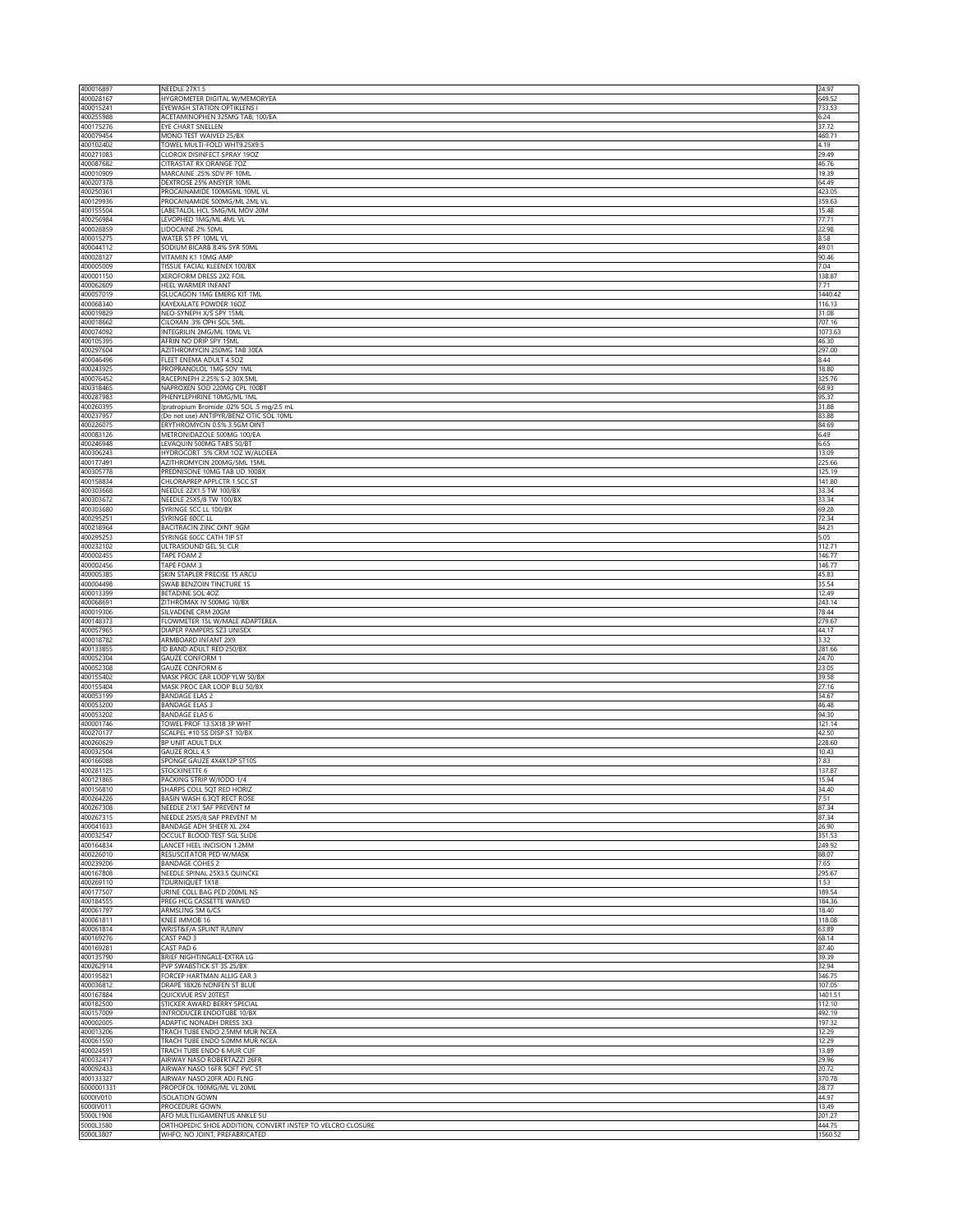| 5000L4386              | NON-PNEUM WALK BOOT PREFAB                                                                         | 1275.81            |
|------------------------|----------------------------------------------------------------------------------------------------|--------------------|
| 5000L4631              | AFO, WALK BOOT TYPE, CUS FAB                                                                       | 735.06             |
| 5000A4222<br>5000A9900 | Infusion Supplies With Pump<br>SUPPLY/ACCESSORY/SERVICE                                            | 424.34<br>10.21    |
| 500036416              | CAPILLARY BLOOD DRAW                                                                               | 61.88              |
| 500036591              | COLLECT BLOOD FROM IMPLANT VENOUS ACCESS DEVICE                                                    | 221.00             |
| 500080047              | BASIC METABOLIC PANEL CALCIUM IONIZED                                                              | 386.30             |
| 500080050<br>500080061 | <b>GENERAL HLTH PANEL</b><br>LIPID PANEL                                                           | 414.02<br>419.89   |
| 500080074              | AQT HEP PANEL                                                                                      | 834.44             |
| 500080178              | LITHIUM                                                                                            | 89.46              |
| 500080202              | DRUG SCREEN QUANT VANCOMYCIN                                                                       | 346.52             |
| 500081001              | URINALYSIS - URNLS DIP STICK/TABLET RGNT AUTO MIC                                                  | 117.32             |
| 500081003<br>500082000 | URNLS DIP STICK/TABLET RGNT AUTO W/O MIC<br>ACETALDEHYDE BLD                                       | 194.47<br>90.16    |
| 500082190              | ATOMIC ABSRPJ SPECTROSCOPY EA ANAL                                                                 | 186.60             |
| 500082271              | Blood, occult, by peroxidase activity (eg, guaiac), qualitat.                                      | 32.73              |
| 500082272              | BLOOD OCCULT PEROXIDASE ACTV QUAL FECES 1-3 SPEC                                                   | 176.79             |
| 500082274              | BLD OCLT FECAL HGB DETER IA QUAL FECES 1-3<br>CALCIUM TOT                                          | 118.74             |
| 500082310<br>500082465 | CHOLESTEROL SERUM/WHL BLD TOT                                                                      | 134.12<br>160.60   |
| 500082552              | CREATINE KINASE ISOENZYMES                                                                         | 264.30             |
| 500082554              | CREATINE KINASE ISOFORMS                                                                           | 309.21             |
| 500082800              | GASES BLD PH ONLY                                                                                  | 197.12             |
| 500082977<br>500083550 | GGT - GLUTAMYLTRASE GAMMA<br><b>IRON BNDNG CAP</b>                                                 | 116.97<br>242.21   |
| 500083735              | MAGNESIUM                                                                                          | 238.67             |
| 500084450              | TRANSFERASE ASPARTATE AMINO                                                                        | 226.18             |
| 500084460              | TRANSFERASE ALANINE AMINO                                                                          | 202.47             |
| 500084479<br>500084481 | THYR HORM UPTK/THYR HORM BNDNG RATIO<br>TRIIODOTHYRO9 T3 FR                                        | 329.91<br>309.38   |
| 500084520              | <b>UREA N QUAN</b>                                                                                 | 192.73             |
| 500085027              | <b>BLD# COMPL AUTO HHRWP</b>                                                                       | 224.53             |
| 500085032              | BLD# MNL C-CNT RBC WBC/PLTLT EA                                                                    | 230.82             |
| 500085610<br>500086593 | PT - PROTHROMBIN TIME<br>Syphilis test, non-treponemal antibody; quantitative                      | 259.89<br>44.21    |
| 500086701              | ANTB HIV-1                                                                                         | 219.21             |
| 500086901              | <b>BLD TYPING RH D</b>                                                                             | 130.47             |
| 500087077              | Culture Aerobic Identify                                                                           | 81.17              |
| 500087110<br>500087528 | CUL CHLAMYDIA ANY SRC<br>IADNA HERPES SMPLX VIRUS DIR PRB                                          | 392.40<br>363.93   |
| 500089051              | Cell count, miscellaneous body fluids (eg, cerebrospinal flu.                                      | 55.30              |
| 500089220              | SPTM OBTG SPEC AERSL INDUCED SPX                                                                   | 147.61             |
| 500090460              | Immunization administration through 18 yts of age via any ro                                       | 187.24             |
| 5000P9612              | CATHETERIZE FOR URINE SPEC                                                                         | 268.38             |
| 6000L0001<br>500082948 | Blood Culture Pedi<br><b>GLUC BLD RGNT STRIP</b>                                                   | 397.79<br>116.97   |
| 500086580              | SKN TST TUBERCULOSIS ID                                                                            | 26.53              |
| 500081000              | URNLS DIP STICK/TABLET RGNT NON-AUTO MIC                                                           | 194.47             |
| 500081002              | URNLS DIP STICK/TABLET RGNT NON-AUTO W/O MIC                                                       | 194.47             |
| 500070328              | RADEX TMPRMAND JT OPN&CLSD MOUTH UNI                                                               | 531.70             |
| 500071120<br>500072074 | RADEX STERNUM MINIMUM 2 VIEWS<br>RADEX SPI THRC MINIMUM 4 VIEWS                                    | 386.30<br>810.47   |
| 500072100              | RADEX SPI LUMBOSAC 2/3 VIEWS                                                                       | 883.95             |
| 500072114              | RADEX SPI LUMBOSAC COMPL W/BENDING VIEWS                                                           | 707.16             |
| 500073010              | RADEX SCAPULA COMPL                                                                                | 488.58             |
| 500073020<br>500073030 | RADEX SHO 1 VIEW<br>RADEX SHO COMPL MINIMUM 2 VIEWS                                                | 350.29<br>591.24   |
| 500073140              | RADEX Fingers MINIMUM 2 VIEWS                                                                      | 539.22             |
| 500073560              | RADEX KNE 1/2 VIEWS                                                                                | 362.50             |
| 500073592              | RADEX LXTR INFT MINIMUM 2 VIEWS                                                                    | 452.15             |
| 500073620              | RADEX FOOT 2 VIEWS                                                                                 | 579.27             |
| 500073630<br>500071020 | RADEX FOOT COMPL MINIMUM 3 VIEWS<br>RADEX CH 2 VIEWS FRNT&LAT                                      | 813.23<br>704.11   |
| 500078223              | HIDA SCAN - HEPATBL DUX SYS IMG GLBLDR                                                             | 3800.99            |
| 500070470              | CT HEAD/BRN C-/C+                                                                                  | 2571.73            |
| 500070481              | CT ORBIT SELLA/POST FOSSA/EAR C+ MATRL                                                             | 3599.63            |
| 500070490<br>500070498 | CT SOFT TISS NCK C-MATRL                                                                           | 3049.64<br>2719.93 |
| 500071250              | Computed tomographic angiography, neck, with contrast materi<br>CT THORAX W/O CONTRAST MATERIAL    | 3204.61            |
| 500071275              | CT ANGIOGRAPHY CHEST W/CONTRAST/NONCONTRAST                                                        | 4501.08            |
| 500073700              | CT LXTR C-MATRL                                                                                    | 2314.15            |
| 500073702              | CT LOWER EXTREMITY C-/C+                                                                           | 4446.54            |
| 500074170<br>500074174 | $CT$ ABD $C$ -/ $C$ +<br>CT ANGIO ABD&PELV W/ O&W / DYE                                            | 4568.72<br>3368.22 |
| 500075635              | CT ANGIO ABDOMINAL ARTERIES                                                                        | 2769.96            |
| 500076775              | US RPR B-SCAN&/R-T IMG LMTD                                                                        | 1136.26            |
| 500076805              | ULTRASOUND AFTER 1ST TRI 1/1ST GESTATION                                                           | 1252.57            |
| 500076814<br>500076817 | Ultrasound, pregnant uterus, real time with image documentat<br>US PG UTER R-T IMG TRVG            | 471.71<br>911.88   |
| 500076856              | US PELVIC NONOB REAL-TIME IMG COMPLETE                                                             | 1271.12            |
| 500076857              | US PEL NONOB B-SCAN&/R-T IMG LMTD/F-UP+C97                                                         | 662.96             |
| 500076870              | <b>US SCROTUM&amp;CNTS</b>                                                                         | 1155.01            |
| 500010060              | INCISION & DRAINAGE ABSCESS SIMPLE/SINGLE                                                          | 1287.54            |
| 500010081<br>500010140 | INCISION & DRAINAGE PILONIDAL CYST COMPLICATED<br>I&D HEMATOMA SEROMA/FLUID COLLECTION             | 1164.42<br>809.97  |
| 500010160              | PUNCTURE ASPIRATION ABSCESS HEMATOMA BULLA/CYST                                                    | 1083.20            |
| 500012002              | SMPL REPAIR SCALP/NECK/AX/GENIT/TRUNK 2.6-7.5CM                                                    | 652.35             |
| 500012004              | SIMPLE RPR SCALP/NECK/AX/GENIT/TRUNK 7.6-12.5CM                                                    | 751.36             |
| 500012020<br>500012054 | TX SUPERFICIAL WOUND DEHISCENCE SIMPLE CLOSURE<br>REPAIR INTERMEDIATE F/E/E/N/L/M&/MUC 7.6-12.5 CM | 2591.28<br>3128.83 |
| 500013132              | REPAIR COMPLEX F/C/C/M/N/AX/G/H/F 2.6 CM-7.5 CM                                                    | 2213.41            |
| 500013151              | REPAIR COMPLEX EYELID/NOSE/EAR/LIP 1.1-2.5 CM                                                      | 1598.18            |
| 500013152              | REPAIR COMPLEX EYELID/NOSE/EAR/LIP 2.6-7.5 CM                                                      | 2773.83            |
| 50002014F              | MENTAL STATUS ASSESSED<br>ARTHROCENTESIS ASPIR&/INJECTION MAJOR JT/BURSA                           | 1.61               |
| 500020610<br>500021705 | DIVISION SCALENUS ANTICUS RESECTION CERVICAL RIB                                                   | 546.28<br>883.95   |
| 500023600              | CLTX PROXIMAL HUMERAL FRACTURE W/O MANIPULATION                                                    | 576.68             |
| 500024530              | CLTX SPRCNDYLR/TRANSCNDYLR HUMERAL FX+-MNPJ                                                        | 2107.34            |
| 500025505              | CLOSED TX RADIAL SHAFT FRACTURE W/MANIPULATION                                                     | 5937.22            |
| 500025605<br>500025622 | CLTX DSTL RDL FX/EPIPHYSL SEP +-W/MNPJ                                                             | 3017.81            |
| 500027502              | CLOSED TX CARPAL SCAPHOID FRACTURE W/O MNPJ<br>CLTX FEM SHFT FX W/MNPJ +-SKN/SKEL TRACJ            | 1786.36<br>2537.06 |
| 500027520              | CLOSED TX PATELLAR FRACTURE W/O MANIPULATION                                                       | 1824.48            |
| 500027560              | Closed treatment of patellar dislocation; without anesthesia                                       | 928.95             |
| 500028510              | CLTX FX PHLX/PHLG OTH/THN GRT TOE W/O MNPJ                                                         | 792.03             |
| 500028515<br>500028660 | CLTX FX PHLX/PHLG OTH/THN GRT TOE W/MNPJ<br>CLTX IPHAL JT DISLC W/O ANES                           | 942.29<br>929.81   |
| 500029085              | CAST HAND&LOWER FOREARM GAUNTLET                                                                   | 265.19             |
| 500029515              | SHORT LEG SPLINT CALF FOOT                                                                         | 265.19             |
| 500029580              | STRAPPING UNNA BOOT                                                                                | 332.36             |
| 500031500<br>500031600 | INTUBATION ENDOTRACHEAL EMERGENCY PROCEDURE<br>TRACHEOSTOMY PLANNED SPX                            | 864.71<br>6240.68  |
|                        |                                                                                                    |                    |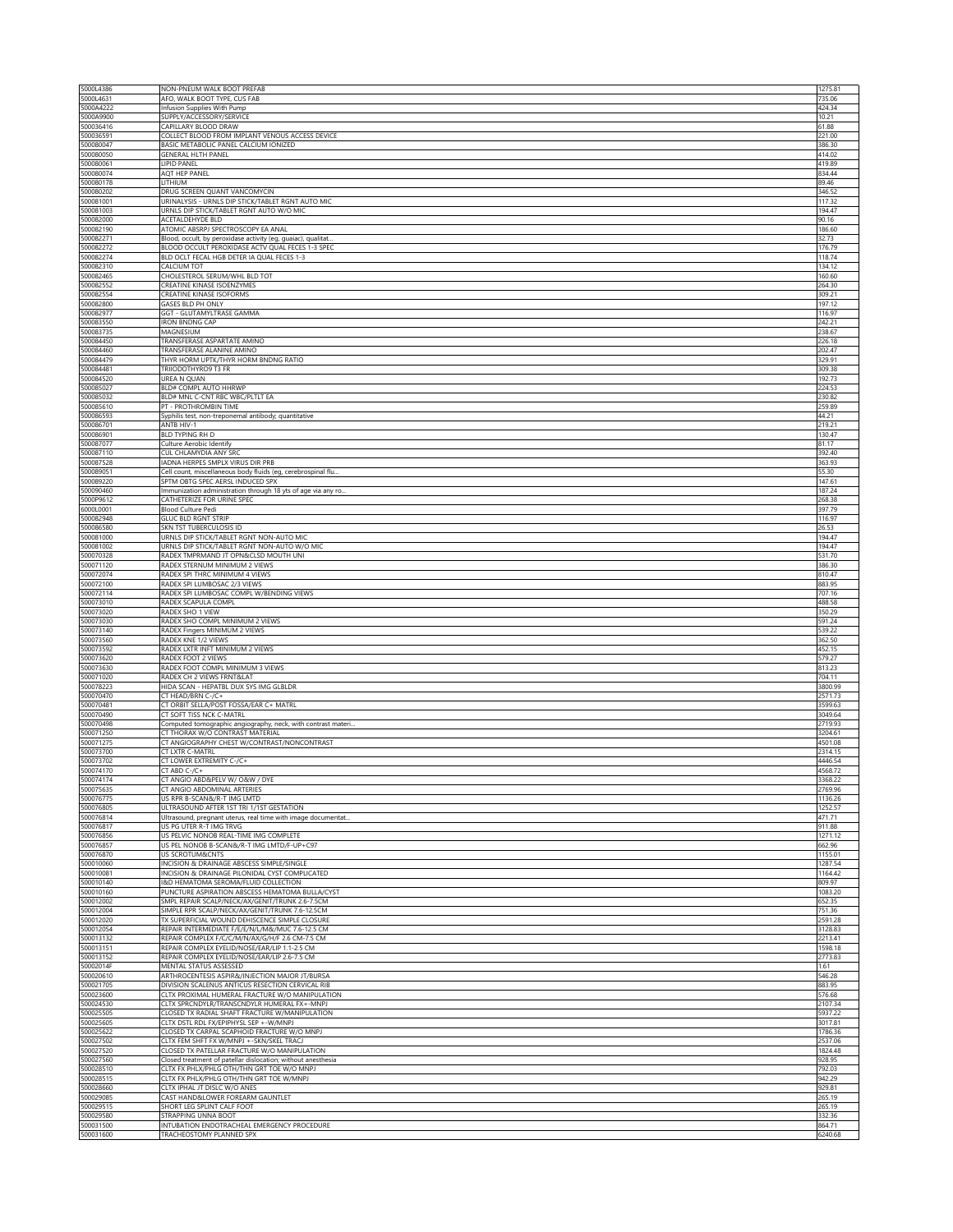| 500036558                                 | INSERT TUNNELED CV CATH - INSJ TUN CTR CVC W/O SUBQ PORT/PMP.<br>DRG ABSC CST HMTMA FROM DENTOALVEOLAR STRUXS                                                  | 3267.20            |
|-------------------------------------------|----------------------------------------------------------------------------------------------------------------------------------------------------------------|--------------------|
| 500041800<br>500051700                    | BLDR IRRIGATION SMPL LVG&/INSTLJ                                                                                                                               | 865.21<br>146.38   |
| 500051701                                 | CATHETERIZATION, BLADDER                                                                                                                                       | 350.04             |
| 500064402                                 | NJX ANES FACIAL NRV                                                                                                                                            | 1519.08            |
| 500067700<br>500069200                    | BLEPHAROTOMY DRG ABSC EYELID<br>REMOVAL OF FOREIGN BODY OF EAR XTRNL AUD CANAL W/O ANES                                                                        | 1172.13<br>576.33  |
| 500069205                                 | RMVL FB XTRNL AUD CANAL ANES                                                                                                                                   | 618.77             |
| 500096366                                 | IV THERAPY, EACH ADDL HOUR                                                                                                                                     | 351.82             |
| 500096367<br>500099175                    | IV NFS THER PROPH/DX ADDL SEQUENTIAL NFS > 1 HR<br>IPECAC/SIMILAR ADMN EMESIS&OBS STOMACH EMPTIED                                                              | 397.79<br>212.14   |
| 500099220                                 | Initial observation care                                                                                                                                       | 1581.99            |
| 500099281                                 | EMER DEPT SELF LIMITED/MINOR                                                                                                                                   | 758.82             |
| 5000E0275<br>5000E0570                    | BED PAN STANDARD                                                                                                                                               | 17.68              |
| 5000G0168                                 | NEBULIZER WITH COMPRESSION<br>DERMABOND - WOUND CLOSURE BY ADHESIVE                                                                                            | 339.22<br>50.51    |
| 5000S0630                                 | REMOVAL OF SUTURES                                                                                                                                             | 241.51             |
| 500012037                                 | REPAIR INTERMEDIATE S/A/T/E > 30.0 CM                                                                                                                          | 4522.77            |
| 500013100<br>500024357                    | REPAIR COMPLEX TRUNK 1.1 CM-2.5 CM<br>TENOTOMY ELBOW LATERAL/MEDIAL PERCUTANEOUS                                                                               | 1345.06<br>2814.76 |
| 500029131                                 | APPLICATION FINGER SPLINT DYNAMIC                                                                                                                              | 216.37             |
| 500059409                                 | VAG DLVR ONLY                                                                                                                                                  | 5389.90            |
| 500029355                                 | LONG LEG SPLINT                                                                                                                                                | 697.94             |
| 500094621<br>500094760                    | PULM STRS TSTG CPLX<br>PULSE OX -N-INVAS EAR/PLS OXIMTRY F/O2 SAT 1 DETER                                                                                      | 1558.94<br>167.77  |
| 500092960                                 | CARDIOVERSION ELECTIVE ARRHYT XTRNL                                                                                                                            | 1648.85            |
| 500072146                                 | MRI SPI CANAL&CNTS THRC C-MATRL                                                                                                                                | 4199.40            |
| 500073220                                 | MRI UXTR OTH/THN JT C-/C+                                                                                                                                      | 4950.12            |
| 500073223<br>500072148                    | MRI ANY JT UXTR C-/C+<br>MRI SPI CANAL&CNTS LMBR C-MATRL                                                                                                       | 4721.28<br>4199.40 |
| 500072196                                 | MRI PELVIS C+ MATRL                                                                                                                                            | 5657.29            |
| 500090658                                 | Influenza virus vaccine, trivalent, split virus, when admini                                                                                                   | 204.55             |
| 500090703<br>500090707                    | (DO NOT USE) TETANUS TOXOID ADSORBED INTRAMUSCULAR<br>MEASLES MUMPS RUBELLA VIRUS VACCINE LIVE SUBQ                                                            | 229.76<br>287.72   |
| 5000J0290                                 | AMPICILLIN 500 MG INJ                                                                                                                                          | 32.53              |
| 5000J0295                                 | AMPICILLIN SODIUM PER 1.5 GM - UNASYN                                                                                                                          | 51.11              |
| 5000J0694                                 | CEFOXITIN SODIUM INJECTION                                                                                                                                     | 70.28              |
| 5000J0744<br>5000J1020                    | CIPROFLOXACIN IV<br>METHYLPREDNISOLONE 20 MG INJ                                                                                                               | 216.58<br>4.12     |
| 5000J1040                                 | SOLU-MEDROL - METHYLPREDNISOLONE 80 MG INJ                                                                                                                     | 15.72              |
| 5000J1200                                 | BENADRYL - DIPHENHYDRAMINE HCL INJECTION 50MG                                                                                                                  | 32.53              |
| 5000J1240                                 | DIMENHYDRINATE INJECTION 50MG                                                                                                                                  | 49.84              |
| 5000J1335<br>5000J1631                    | INJ ERTAPENEM (INVANZ) 500MG<br>HALOPERIDOL DECANOATE INJ                                                                                                      | 30.05<br>134.21    |
| 5000J1650                                 | LOVENOX - INJ ENOXAPARIN SODIUM PER 10MG                                                                                                                       | 48.90              |
| 5000J1885                                 | TORADOL, (KETOROLAC TROMETHAMINE) PER 15 MG                                                                                                                    | 32.53              |
| 5000J1930                                 | INJECTION, LANREOTIDE, 1 MG                                                                                                                                    | 260.44             |
| 5000J1940<br>5000J1950                    | LASIX - FUROSEMIDE INJECTION<br>LEUPROLIDE ACETATE /3.75 MG                                                                                                    | 32.53<br>4564.89   |
| 5000J2175                                 | MEPERIDINE HYDROCHLORIDE 100 mg/mL; inj                                                                                                                        | 41.35              |
| 5000J2540                                 | INJECTION, PENICILLIN G POTASSIUM, UP TO 600,000 UNITS                                                                                                         | 75.23              |
| 5000J3030                                 | SUMATRIPTAN SUCCINATE / 6 MG<br>SPECTINOMYCN DI-HCL INJ                                                                                                        | 9.73<br>132.60     |
| 5000J3320<br>5000J3360                    | VALIUM - DIAZEPAM INJECTION UP TO 5 MG                                                                                                                         | 16.25              |
| 5000J3410                                 | HYDROXYZINE HCL INJECTION                                                                                                                                      | 32.53              |
| 5000J3490 ASA                             | ASA UP TO 325MG TAB                                                                                                                                            | 11.25              |
| 5000J3490 CODE<br>5000J3490 KET           | TYLENOL W/ CODEINE 1 TSP<br>KETAMINE UP TO 50MG                                                                                                                | 4.07<br>44.21      |
|                                           |                                                                                                                                                                |                    |
| 5000J3490 LAB                             | LABETALOL UP TO 100 MG                                                                                                                                         | 8.86               |
| 5000J3490 LOR                             | LORTAB 5MG TAB                                                                                                                                                 | 9.46               |
| 5000J3490 MAL                             | MAALOX 30 ML (MYLANTA)                                                                                                                                         | 48.22              |
| 5000J3490 MOTR                            | J3490 MOTR                                                                                                                                                     | 10.61              |
| 5000J3490 PRO<br>5000J3490 ROC            | PROPOFOL 10MG<br>ROCURONIUM UP TO 10MG                                                                                                                         | 5.69<br>26.67      |
| 5000J3490 TYL                             | TYLENOL 450MG                                                                                                                                                  | 106.08             |
| 5000J3490 TYL5                            | TYLENOL UP TO 200 MG                                                                                                                                           | 48.62              |
| 5000J3490 VIC                             | <b>VICODIN</b>                                                                                                                                                 | 17.68              |
| 5000J3490CARD<br>5000J3490DAV             | J3490CARD<br>J3490DAV                                                                                                                                          | 11.25<br>11.25     |
| 5000J3490PRO                              | PROPARACAINE                                                                                                                                                   | 26.53              |
| 5000J7030                                 | NORMAL SALINE SOLUTION INFUS 1000CC                                                                                                                            | 80.63              |
| 5000J7510<br>5000J7510O                   | PRELONE - ORAL PREDNISOLONE PER 5 MG<br>ORAPRED - ORAL PREDNISOLONE PER 5 MG                                                                                   | 11.25<br>11.25     |
| 5000J7607                                 | LEVALBUTEROL COMP CON                                                                                                                                          | 28.46              |
| 5000J7613                                 | ALBUTEROL NON-COMP UNIT                                                                                                                                        | 21.39              |
| 5000J7620                                 | ALBUTEROL IPRATROP NON-COMP                                                                                                                                    | 21.39              |
| 5000J7640<br>5000J7699                    | FORMOTEROL, INHALATION SOLUTION, COMPOUNDED PRODUCT, ADMINIS.<br>INHALATION SOLUTION FOR DME                                                                   | 40.37<br>12.44     |
| 5000J8540                                 | ORAL DEXAMETHASONE PER 0.25MG                                                                                                                                  | 1.29               |
| 5000S0028                                 | PEPCID - INJECTION, FAMOTIDINE, 20 MG                                                                                                                          | 106.78             |
| 5000S5550<br>5000S8100                    | INSULIN RAPID 5 U<br>SPACER WITHOUT MASK                                                                                                                       | 39.97<br>79.56     |
| 5000S8101                                 | MASK - NEBULIZER MASK - SPACER WITH MASK                                                                                                                       | 88.40              |
| 5000V2797                                 | VISION SUPPLY, ACCESSORY AND/OR SERVICE COMPONENT OF ANOTHER.                                                                                                  | 51.14              |
| 6000R0003                                 | Omnipaque 300mg/ml per-1ml                                                                                                                                     | 3.91               |
| 6000DT002<br>6000DT006                    | (DO NOT USE) tet and dip toxoid inj<br>tramadol 50mg tab                                                                                                       | 229.76<br>51.14    |
| 500093224                                 | XTRNL ECG & 48 HR RECORD SCAN STOR W/R&I                                                                                                                       | 915.80             |
| 5000G0378                                 | HOSPITAL OBSERVATION PER HR                                                                                                                                    | 2443.75            |
| 500099218                                 | Intial OBS Care                                                                                                                                                | 806.45             |
| 500093880<br>500093926                    | DUP-SCAN XTRC ART COMPL BI STD<br>DOPPLER - DUP-SCAN LXTR ART/ARTL BPGS UNI/LMTD STD                                                                           | 1367.40<br>1329.46 |
| 500093931                                 | DUP-SCAN UXTR ART/ARTL BPGS UNI/LMTD STD                                                                                                                       | 707.16             |
| 500093042                                 | RHYTHM ECG 1-3 LDS I&R ONLY                                                                                                                                    | 66.31              |
| <b>SEXPEYEXAM</b>                         | Explosive Eye Exam                                                                                                                                             | 0.00               |
| <b>SEXPCARDENZ</b><br><b>SEXPGICKTAIL</b> | Explosive Cardiac Enzyme Panel<br><b>Explosive GI Cocktail</b>                                                                                                 | 0.00<br>0.00       |
| 5EXP99285                                 | Explosive E/M 99285                                                                                                                                            | 0.00               |
| 500036592                                 | Collection of blood specimen using established central or peripheral catheter, venous, not otherwise specified                                                 | 176.73             |
| 6000SK001<br>500012007                    | Kerlix bandges (Any size)<br>SIMPLE REPAIR SCALP/NECK/AX/GENIT/TRUNK >30.0CM                                                                                   | 3.53<br>2060.92    |
| 500036680                                 | Placement of needle for intraosseous infusion                                                                                                                  | 420.79             |
| 500076827                                 | DOPPLER ECHO FETAL SPECTRAL DISPLAY COMPLETE; Doppler echocardiography, fetal, pulsed wave and/or continuous wave with spectral display, complete              | 517.16             |
| 6000DN010                                 | 250 ml N/S Irrigation                                                                                                                                          | 29.36              |
| 5000ZYVOXLIN<br>500028024                 | Zyvox (linezolid) 600mg/300ml IV bag                                                                                                                           | 492.59<br>2004.99  |
| 500020612                                 | Arthrotomy, including exploration, drainage, or removal of loose or foreign body; interphalangeal<br>Aspiration and/or injection of ganglion cyst any location | 273.36             |
| 500025111                                 | Excision of Ganglion, wrist (dorsal or volar); primary                                                                                                         | 2078.91            |
| 6000011603                                | SULFAM + REI, TAB 400-80MG                                                                                                                                     | 12.39              |
| 6000011604<br>6000001496                  | SULFONAMIDE (SYSTEMIC) SULFAMETHOXAZOLE/ TRIMETHOPRIM 200-40MG/ 5mL<br>TRIPLE ANTIBIOTIC OINT .9GM                                                             | 1254.47<br>8.40    |
| 6000DS002<br>500040830                    | Simethicone Drops<br>Closure of laceration, vestibule of mouth; 2.5 cm or less                                                                                 | 22.66<br>1273.52   |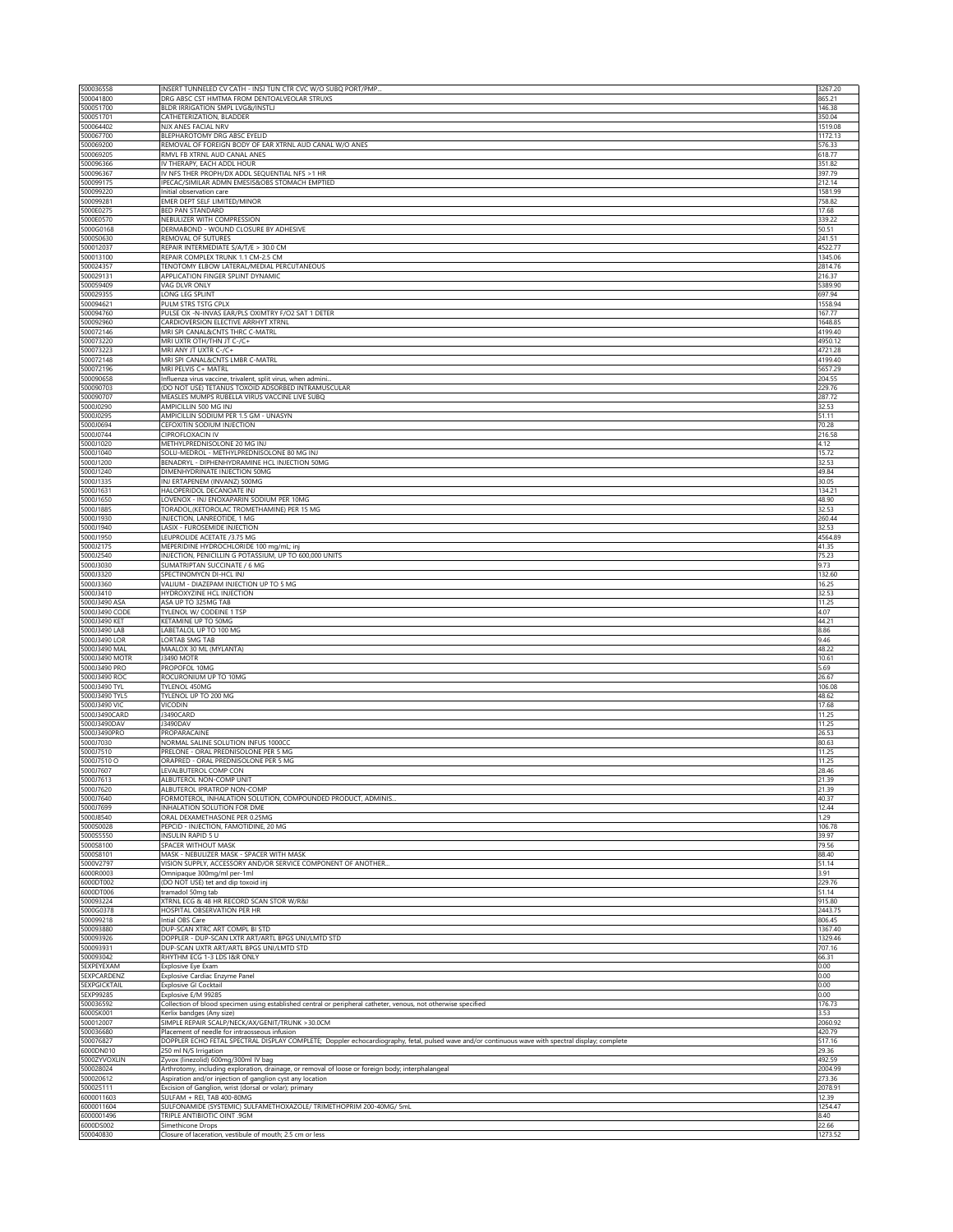| 6000DD003                        | Dextrose 5% and 45% normal saline with 20 meq potassium 1000ml bag                                                                   | 36.13              |
|----------------------------------|--------------------------------------------------------------------------------------------------------------------------------------|--------------------|
| 500083615                        | LDH LACTATE DEHYDROGENASE                                                                                                            | 179.31             |
| 5000EXPBMP                       | <b>EXPLOSIVE BMP</b>                                                                                                                 | 0.00               |
| 6000DC002<br>500027842           | cardizem 25mg/5ml vial<br>Closed treatment, ankle dislocation; req anesthesia, w/ or w/o percutaneous skeletal fixation              | 17.54<br>3731.72   |
| 5000L3927                        | Finger orthosis, proximal/distal interphalangeal, w/o joint/spring, extension/flexion, may include soft interface material, pre-fab. | 28.11              |
| 50074210                         | Radiologic examination; pharynx a/o cervical esophagus                                                                               | 2495.51            |
| 6000IN0001                       | Indometacin 50 Mg Oral Tab                                                                                                           | 12.48              |
| 500064455                        | Inj, anesthetic agent a/o steroid, plantar common digital nerve(s)                                                                   | 1196.93            |
| 500087207<br>500082306           | Smr, prim src, w/ int; spec stain for inclusion bodies or parasites e.g. Malaria<br>VITAMIN D 25 HYDROXY                             | 194.86<br>245.59   |
| 500076937                        | US GUIDE VASCULAR ACCESS                                                                                                             | 1291.43            |
| 5000Q4040                        | Cast sup shrt leg ped fbrgls                                                                                                         | 135.69             |
| 5000002219                       | Methocarbamol 500 mg tab (Robaxin)                                                                                                   | 91.48              |
| 5000G6039                        | Assay of Acetaminophen                                                                                                               | 91.45              |
| 500094645                        | CONT INHALATION TREATMENT EA ADDL HR                                                                                                 | 204.29             |
| 500028505<br>500024560           | OPEN TX FRACTURE GREAT TOE/PHALANX/PHALANGES<br>CLTX HUMERAL EPICONDYLAR FX MEDIAL/LAT W/O MANJ                                      | 3828.55<br>2140.94 |
| 5000J7512                        | PREDNISONE ORAL PER 1MG                                                                                                              | 11.25              |
| 6000001600                       | LEVAQUIN (LEVOFLOXIN) 750MG PO                                                                                                       | 11.78              |
| 500017000                        | DESTRUCTION PREMALIGNANT LESION 1ST                                                                                                  | 728.81             |
| 5000Q4045                        | Cast supplies, short leg splint, adult (11 years +), plaster                                                                         | 151.29             |
| 500020553<br>500082530           | INJECTION SINGLE/MLT TRIGGER POINT 3/> MUSCLES<br><b>CORTISOL FREE</b>                                                               | 591.92<br>274.83   |
| 500083525                        | ASSAY OF INSULIN TOTAL                                                                                                               | 188.00             |
| 500011441                        | EXC B9 LES MRGN XCP SK TG F/E/E/N/L/M 0.6-1.0CM                                                                                      | 1790.48            |
| 500076813                        | US FETAL NUCHAL TRANSLUCENCY 1ST GESTATION                                                                                           | 1639.19            |
| 5000J0692                        | Injection, cefepime hydrochloride, 500 mg                                                                                            | 92.31              |
| 500086757                        | Antibody; Rickettsia<br>OPEN TX ARTICULAR FRACTURE MCP/IP JOINT EA                                                                   | 350.26             |
| 500026746<br>500085045           | Blood count; reticulocyte, automated                                                                                                 | 5089.06<br>140.05  |
| 500081015                        | Urinalysis, microscopic only                                                                                                         | 100.41             |
| 500069005                        | DRAINAGE EXTERNAL EAR ABSCESS/HEMATOMA CMPLX                                                                                         | 2158.29            |
| 5000J8499DEM                     | Demerol up to 50mg                                                                                                                   | 120.24             |
| 500086694<br>500028475           | ANTIBODY HERPES SMPLX NON-SPECIFIC TYPE TEST<br>CLTX METAR FX W/MANJ                                                                 | 236.79<br>3117.17  |
| 5000S0078                        | CEREBYX(FOSPHENYTOIN SODIUM)750 MG                                                                                                   | 170.18             |
| 500086709                        | HEPATITIS ANTIBODY HAAB IGM ANTIBODY                                                                                                 | 185.10             |
| 5000831141                       | MED TRED SLIPPER SOCKS                                                                                                               | 14.25              |
| 5000J3490RC                      | Robinul (Glycopyrrolate)                                                                                                             | 45.94              |
| 500087273                        | IAADI HERPES SMPLX VIRUS TYPE 2                                                                                                      | 197.18             |
| 5000A6412<br>500027808           | EYE PATCH, OCCLUSIVE, EACH<br>CLOSED TX BIMALLEOLAR ANKLE FRACTURE W/O MANJ                                                          | 4.11<br>4073.02    |
| 5000J1980                        | Levsin (hyoscyamine sulfate) up to 0.25 mg                                                                                           | 77.63              |
| 5000L3670                        | So acro/clav can web pre ots                                                                                                         | 71.19              |
| 400289484                        | CIPROFLOXACIN 250 MG; TAB                                                                                                            | 3.53               |
| 500087798                        | IADNA NOS AMPLIFIED PROBE TQ EACH ORGANISM                                                                                           | 361.00             |
| 5000G0477                        | Drug test presump optical                                                                                                            | 137.17             |
| 5000J8499TRO<br>5000J3490PROT    | Troleandomycin Oint<br>Protonix-Pantoprazole 40mg Tab                                                                                | 1.56<br>103.06     |
| 500085060                        | BLOOD SMEAR PERIPHERAL INTERP PHYS W/WRIT REPORT                                                                                     | 339.66             |
| 500082728                        | Ferritin                                                                                                                             | 224.23             |
| 500083540                        | Iron                                                                                                                                 | 106.50             |
| 500073503                        | RADEX HIP UNILATERAL WITH PELVIS MINIMUM 4 VIEWS                                                                                     | 689.97             |
| 500086225                        | DNA ANTIBODY NATIVE/DOUBLE STRANDED                                                                                                  | 225.93             |
| 5000J8499CEF<br>500086765        | Cefdinir 3.5cc<br>ANTIBODY RUBEOLA                                                                                                   | 1.36<br>211.92     |
| 500086021                        | ANTIBODY IDENTIFICATION LEUKOCYTE ANTIBODIES                                                                                         | 247.66             |
| 500023545                        | CLSD TX ACROMIOCLAVICULAR DISLC W/MANIPULATION                                                                                       | 4189.43            |
| 5000J1630                        | Injection, haloperidol, up to 5 mg                                                                                                   | 460.97             |
| 400071426                        | NEEDLE 18X1.5 BLUNT FILL                                                                                                             | 33.34              |
| 400045072<br>400180465           | TUBE BC GRN 4ML LITH HEP<br>IV CATH 24X0.75 SAF WNG PUR                                                                              | 112.84<br>13.75    |
| 400045834                        | KETOROLAC 30MG SDV 1ML                                                                                                               | 9.57               |
| 400253847                        | LIDOCAINE 2% W/EPI 50ML                                                                                                              | 31.95              |
| 400174462                        | AMOXICILLIN 250MG SUS 150MI                                                                                                          | 20.39              |
| 400257309                        | CUP MEDICINE 1OZ GRADUATED                                                                                                           | 8.30               |
| 400038699<br>400044479           | IV CATH 22X1 PROTECTIV+ SAF<br>IV CATH 20X1 PROTECTIV + SAF                                                                          | 14.16<br>14.16     |
| 500074020                        | RADEX ABD COMPL W/DCBTS&/ERC VIEWS                                                                                                   | 687.72             |
| 5000073206                       | CT ANGIOGRPHY W/WO CONTRAST UPPER EXTREMITY                                                                                          | 2189.89            |
| 500036600                        | Arterial puncture, withdrawl of blood for dx                                                                                         | 105.86             |
| 5000S0030                        | FLAGYL 500MG                                                                                                                         | 285.69             |
| 6000DB002                        | bactrim DS                                                                                                                           | 4.42               |
| 6000DD005<br>6000DF001           | dextrose 5% and 0.2% normal saline 500ml<br>Flexeril (cyclobenzaprine) 10mg Tab                                                      | 41.71<br>3.30      |
| 6000DG001                        | Gastrografin 30ML                                                                                                                    | 330.60             |
| 6000DH001                        | Haldol 50mg Vial                                                                                                                     | 591.01             |
| 6000DH002                        | Hydrocodone/apap 5/325 tab                                                                                                           | 9.74               |
| 6000DH003<br>6000DH004           | Hydrocodone/apap 7.5/325 tab                                                                                                         | 20.32<br>9.74      |
| 6000DT003                        | Hydrocodone/ibuprofen 7.5/200 tab<br>Tuberculin PPD Refrigerator                                                                     | 208.87             |
| 6000DZ003                        | Zofram 4mg/5ml Susp                                                                                                                  | 16.04              |
| 60000011417                      | Amoxicillin 500mg tab                                                                                                                | 3.06               |
| 60000BENTAB                      | Bentyl 20mg tab                                                                                                                      | 134.23             |
| 60000BENSUS<br>500096361         | Bentyl 10mg/ml suspension (160ml)<br>IV INFUSION HYDRATION EACH ADDITIONAL HOUR                                                      | 64.01<br>353.58    |
| 500096373                        | INJECTION, INTRA-ARTERIAL                                                                                                            | 345.15             |
| 500099000                        | HANDLG&/OR CONVEY OF SPEC FOR TR OFFICE TO LAB                                                                                       | 27.14              |
| 5000A4217                        | STERILE WATER/SALINE, 500 ML                                                                                                         | 40.32              |
| 5000A4322                        | <b>IRRIGATION SYRINGE</b>                                                                                                            | 23.43              |
| 5000A4335<br>5000A4338           | INCONTINENCE SUPPLY MISCELLANEOUS<br>INDWELLING CATHETER LATEX                                                                       | 5.30<br>17.68      |
| 5000A4566                        | SHOULDER SLING OR VEST DESIGN, ABDUCTION RESTRAINER, WITH OR.                                                                        | 182.63             |
| 5000A4649 CUP                    | URINE SPEC CUP                                                                                                                       | 5.30               |
| 5000A4649 DEC                    | CO2 DETECTOR                                                                                                                         | 27.11              |
| 5000A4649 ICE                    | <b>ICE PACK</b>                                                                                                                      | 8.86               |
| 5000A4649 LITE<br>5000A4649 NACL | <b>LIGHT SOURCE</b><br>SODIUM CHLORIDE BOTTLE 1000 ML                                                                                | 53.50<br>17.68     |
| 5000A4649 NIT                    | SILVER NITRATE STICKS EACH                                                                                                           | 61.01              |
| 5000A4649 TON                    | TONGUE DEPRESSOR                                                                                                                     | 1.76               |
| 5000A4649VBAG                    | <b>VOMIT BAG</b>                                                                                                                     | 9.73               |
| 5000A4657                        | SYRINGE WITH OR WITHOUT NEEDLE                                                                                                       | 10.58              |
| 5000A4770<br>5000A6021           | BLOOD COLLECTION TUBE, VACUUM, FOR DIALYSIS, PER 50<br>COLLAGEN DRESSING <= 16 SQ IN                                                 | 9.04<br>26.45      |
| 5000A6219                        | GAUZE - STERILE GAUZE <= 16 SQ IN W/BORDER                                                                                           | 21.39              |
| 5000A6224                        | Gauze > 48 In No W/sal W/o B                                                                                                         | 24.08              |
| 5000A6231                        | GAUZE - KERLIX HYDROGEL DSG <= 16 SQ IN                                                                                              | 106.78             |
| 5000A6261                        | WOUND FILLER GEL/PASTE /OZ                                                                                                           | 85.93              |
| 5000Q4022<br>6000S0003           | CAST SUP SHT ARM SPLINT FBRG<br><b>BANDAGE COHES 1</b>                                                                               | 158.54<br>13.43    |
| 400012862                        | Specula Ear Adult or Pedi                                                                                                            | 2.66               |
| 5000A4570                        | SPLINT                                                                                                                               | 190.06             |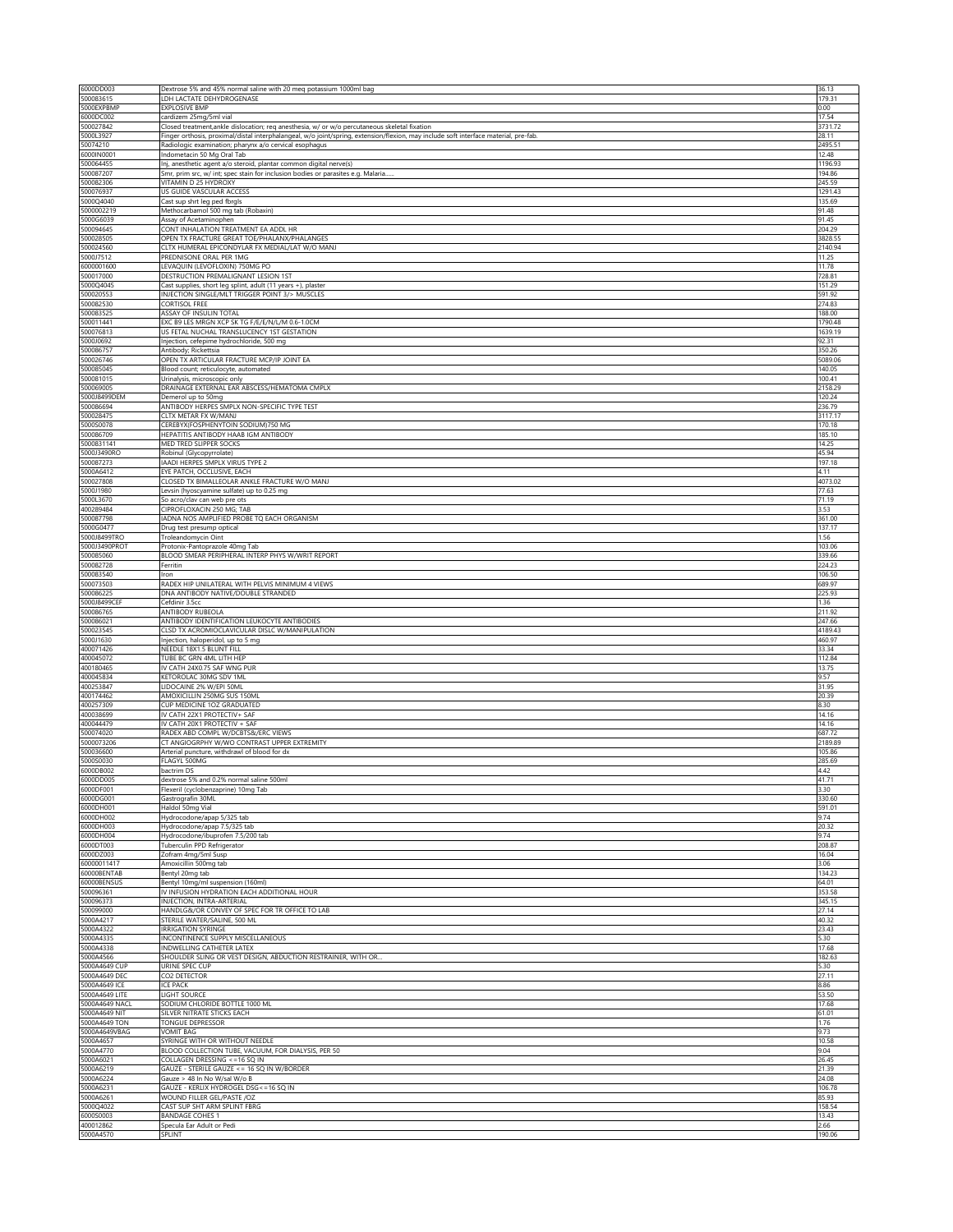| 5000A4590              | ORTHO GLASS 4                                                                                        | 190.06             |
|------------------------|------------------------------------------------------------------------------------------------------|--------------------|
| 5000A6402<br>5000A6413 | STERILE GAUZE <= 16 SQ IN<br>ADHESIVE BANDAGE, FIRST-AID                                             | 3.46<br>7.97       |
| 5000A6446              | CONFORM BAND SW>=3                                                                                   | 2.86               |
| 5000A7017              | NEBULIZER MASK NOT USED W OXYGEN                                                                     | 85.39              |
| 5000A9150<br>5000A9273 | MISC/EXPER NON-PRESCRIPT DRU<br>Hot water bottle, ice cap or collar, heat and/or cold wrap, any type | 10.21<br>19.44     |
| 5000L1830              | Knee - KO IMMOBILIZER CANVAS LONGIT                                                                  | 36.81              |
| 400218315              | CLD EMERALD LYSE 960ML                                                                               | 2631.80            |
| 400284863<br>400284864 | PIC MINIPETTE ABAXIS 0.1CC<br>PIC PIPET TIPS DISP 0.2CC                                              | 119.35<br>42.64    |
| 400120585              | LIDOCAINE 2% JELLY TUBE 30ML                                                                         | 66.75              |
| 400236941              | HYDRALAZINE HCL 20MG/ML 1ML                                                                          | 35.67              |
| 400173230              | LIDOCAINE 2% SDV 5ML                                                                                 | 15.21<br>366.54    |
| 400312867<br>400182529 | DRAIN CHEST SYS ADLT 6/CS<br>CATH CHEST 10FR STR 10/CS                                               | 490.87             |
| 400089226              | TUBE BC MINI AMBER SST                                                                               | 220.56             |
| 400058955              | NEEDLE BC 21X1.25 ECL                                                                                | 118.35             |
| 400060111<br>400014889 | NEEDLE BC 22X1.25 ECLIPSE<br>LINER SUCT CANISTER 1000CC                                              | 118.35<br>15.21    |
| 400008166              | GOWN SURG XL ST W/TWL 20/CS                                                                          | 36.26              |
| 400285129              | DOPAMINE 400MG/D5W 250ML                                                                             | 58.44              |
| 400223732<br>400217152 | EXTEN SET 6<br>TOTAL CTL LVL2 5/BX                                                                   | 9.64<br>654.70     |
| 400271482              | TRIAGE CARDIAC PANEL 25/BX                                                                           | 6.65               |
| 400237716              | FORCEP SPLINTER 4.5                                                                                  | 138.81             |
| 400116189              | CAST CUTTER 115V HEX DRIVE                                                                           | 6449.52            |
| 400225819<br>400225822 | LUMBAR PUNC TRAY IN 22X1-1/2<br>LUMBAR PUNC TRAY ADLT 22X3-1                                         | 113.30<br>142.06   |
| 400187931              | CLEARVIEW HIV CTL LVL 1&2                                                                            | 261.60             |
| 400010200              | FINGER SPLINT FROG SM PADDED                                                                         | 8.23               |
| 400010210<br>400010224 | FINGER SPLINT BASEBALL MED<br>COLLES SPLINT L/LG W/PAD                                               | 6.51<br>32.21      |
| 400010227              | COLLES SPLINT R/MED W/PAD                                                                            | 32.21              |
| 400010449              | SHOULDER IMMOB SM                                                                                    | 31.15              |
| 400010457<br>400010805 | ARMSLING XS CLINIC                                                                                   | 13.49<br>39.12     |
| 400014250              | POST-OP SHOE FEM/LG<br>TUBE GAUZE 5/8                                                                | 56.05              |
| 400048903              | APPLICATOR CAGE #1                                                                                   | 157.73             |
| 400201148              | ALCOHOL SALIVA TEST QED 10/B                                                                         | 492.06             |
| 400001403<br>400001517 | SUTURE 4-0 GUT CHR P-3<br>SUTURE 4-0 PROLENE PS-2                                                    | 1440.62<br>1176.90 |
| 400001524              | SUTURE 6-0 PROLENE P-1                                                                               | 1259.92            |
| 400001526              | SUTURE 4-0 PROLENE P-3                                                                               | 1175.77            |
| 400015651              | SUTURE 4-0 GUT CHR RB-1<br>BUPROFEN 200MG TAB 100/BX                                                 | 2283.53            |
| 400259039<br>400255606 | GERI-LANTA LIQ 200MG 12OZ                                                                            | 15.35<br>12.16     |
| 400171612              | CABLE ECG MULTI-LINK                                                                                 | 1099.65            |
| 400220311              | CABLE TEMP SINGLE 400 SERIES                                                                         | 910.19             |
| 400293638<br>400270734 | BP CUFF START KIT DURA 3/EA<br>WIPE HYDROGEN PEROXIDE 155EAEA                                        | 957.94<br>44.84    |
| 400087686              | CITRASTAT RX LIME 70Z                                                                                | 46.76              |
| 400243192              | ADMIN SET 100                                                                                        | 31.48              |
| 400045843              | MARCAINE .5% 50ML MDV                                                                                | 26.37              |
| 400021499<br>400283532 | LIDOCAINE 1% W/EPI 50ML<br>KETOROLAC 60MG/2ML VL                                                     | 25.84<br>7.57      |
| 400028324              | LIDOCAINE 1% MDV 50ML                                                                                | 17.66              |
| 400167602              | PROPOFOL 10MG/ML VL 20ML                                                                             | 23.98              |
| 400129943<br>400075725 | ATROPINE .1MG/ML LS SYR 10ML<br>FUROSEMIDE 10MG/ML VL 4ML                                            | 78.04<br>16.68     |
| 400045332              | SODIUM BICARB 4% NEUT 5ML                                                                            | 49.81              |
| 400119402              | AMIDATE 2MG/ML VL 10X10ML                                                                            | 544.99             |
| 400285932              | CEFTRIAXONE 500MG VL                                                                                 | 14.74<br>45.83     |
| 400279771<br>400203060 | EPINEPHRINE 1:1000 MDV 30ML<br>APLISOL 5TU PPD 10 TEST 1ML                                           | 279.54             |
| 400136729              | TOILET TISSUE COTTONELLE 2PL                                                                         | 5.05               |
| 400207671              | RHOGAM 300MCG U/F+ SYR 5/BX                                                                          | 3058.30            |
| 400052768<br>400001139 | TRAY IRRIGATION 2000CC 20/CS<br>VASELINE GAUZE 1X36 12/BX                                            | 15.27<br>72.73     |
| 400003974              | DRESSING CHNG TRAY CVP                                                                               | 745.68             |
| 400168027              | PROTONIX IV 40MG VL 10/BX                                                                            | 400.41             |
| 400212607<br>400181696 | FLEET GLYCERIN SUPP CHLD 12B<br>DOXYCYCLINE 100MG CAP 50/BT                                          | 24.97<br>32.59     |
| 400166524              | VENTOLIN HFA 90MCG INH 18GM                                                                          | 349.99             |
| 400247332              | ZOSYN 3.375GM VL 10/BX                                                                               | 1523.05            |
| 400082250<br>400289480 | ACTIDOSE/SORB 25GM LIQ 120ML<br>NYSTATIN CRM 30GM                                                    | 133.09<br>107.46   |
| 400142561              | DEXAMETHASONE 10MG/ML VL 1ML                                                                         | 10.76              |
| 400306183              | ENOXAPARIN 100MG SYR 10X1ML                                                                          | 2739.59            |
| 400314403<br>400306189 | CLONIDINE HCL .1MG TAB 100                                                                           | 83.35              |
| 400306193              | TOBRAMYCIN .3% O/S 5ML<br>ATROPINE SULF 1% O/S 5ML                                                   | 52.34<br>73.85     |
| 400233774              | BACITRACIN 500/UN O/O 3.5GM                                                                          | 471.99             |
| 400244407              | LEVAQUIN 5MG/ML 150ML                                                                                | 223.94             |
| 400208372<br>400230462 | LIDOCAINE 4% TOP SOL 50ML<br>PHENAZOPYRIDINE 100MG TABS                                              | 32.48<br>370.45    |
| 400297552              | LEVALBUTEROL 1.25MG/3ML SOL                                                                          | 751.73             |
| 400052912              | EYEWASH IRR SOL 4OZ                                                                                  | 24.05              |
| 400280410<br>400021154 | SILVER NITRATE APPLI<br>CUTTER FINGER RING CHROME                                                    | 184.83<br>246.12   |
| 400111681              | MASK PARTICULATE RESP N95 SM                                                                         | 135.88             |
| 400111682              | MASK PARTICULAT RESP N95 MED                                                                         | 135.88             |
| 400303664              | NEEDLE 18X1.5 TW 100/BX                                                                              | 33.34              |
| 400303670<br>400303674 | NEEDLE 25X1 TW 100/BX<br>NEEDLE 27X.5 TW 100/BX                                                      | 33.34<br>33.34     |
| 400303676              | SYRINGE 10CC LL 100/BX                                                                               | 85.74              |
| 400306391              | LUBE JELLY 40Z FLIP TOP TUBE                                                                         | 9.50               |
| 400296555<br>400232101 | CRUTCH ALUM ADLT TALL ADJ<br>JLTRASOUND GEL 8.5OZ CLR                                                | 107.66<br>15.21    |
| 400294011              | TEST STRIPS OPA/28 50/BT=EA                                                                          | 366.93             |
| 400002493              | TEGADERM DRESS 2-3/8X2.75                                                                            | 331.00             |
| 400003659              | SKIN STAPLE REMOVER PRECISE                                                                          | 20.79              |
| 400015072<br>400011765 | ENVIROCIDE DISINFECTANT 1GL<br>ENVIROCIDE DISINFECTANT 24OZ                                          | 127.32<br>41.64    |
| 400233841              | SOLU MEDROL 125MG PF VL 2ML                                                                          | 27.04              |
| 400021193              | SOLU CORTEF SDV 100MG                                                                                | 36.26              |
| 400047217<br>400193826 | NITROSTAT .4MG TABS 25/BT<br>BUPROFEN 100MG/5ML SUS (5 mL UD cup)                                    | 96.43<br>39.05     |
| 400253289              | PILLOW VINYL 19X25 TAN 12/CS                                                                         | 47.15              |
| 400052306              | <b>GAUZE CONFORM 3</b>                                                                               | 18.40              |
| 400052307<br>400052433 | <b>GAUZE CONFORM 4</b><br>MASK HORIZONTAL TIE-ON 50BX                                                | 22.92<br>31.48     |
| 400166446              | GOWN ISO YLW 10/BX 5BX/CS                                                                            | 70.74              |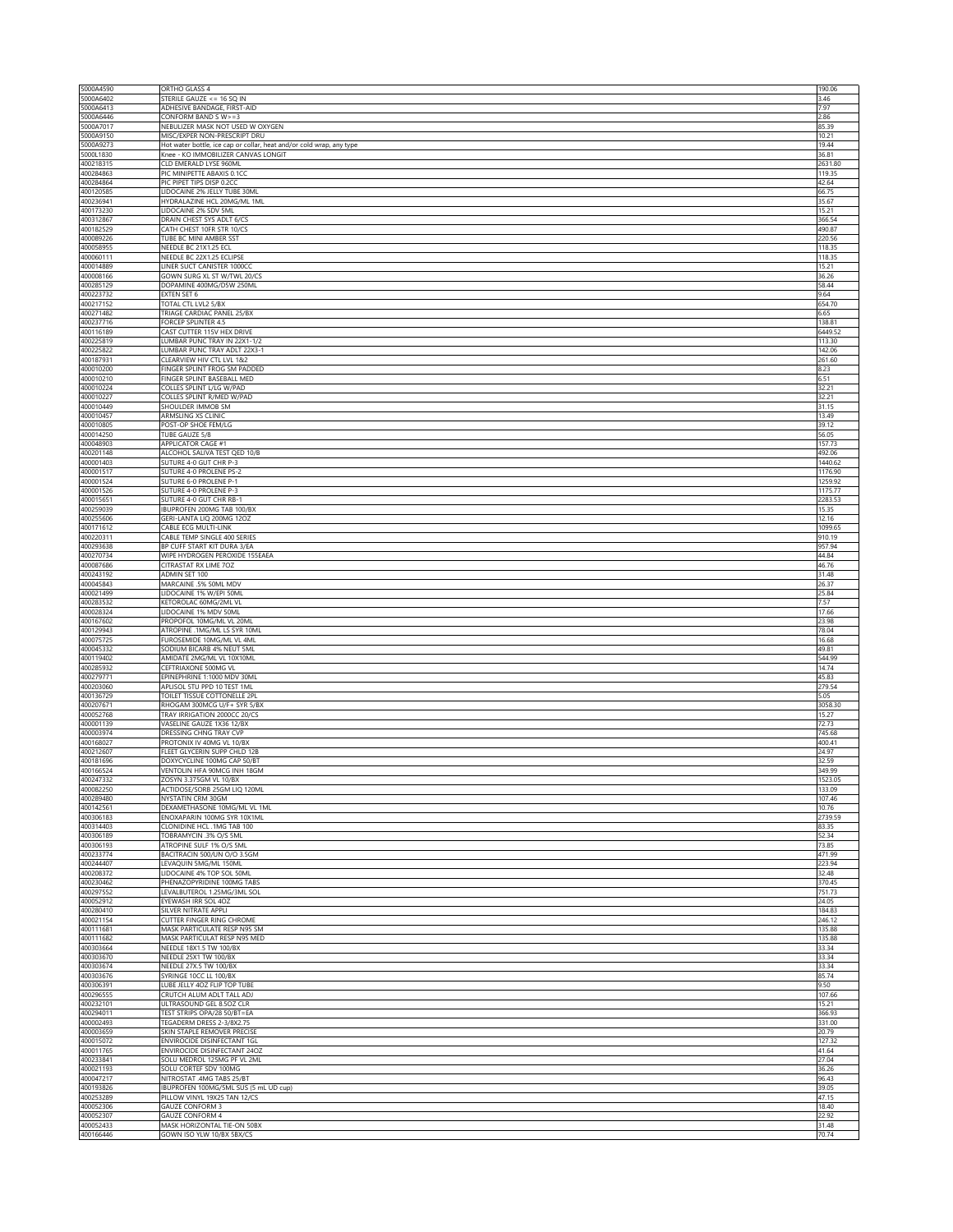| 400022160                       | <b>TAPE TRANS 1</b>                                                               | 65.95            |
|---------------------------------|-----------------------------------------------------------------------------------|------------------|
| 400211528<br>400270180          | CAST SPLINT 4<br>SCALPEL #15 SS DISP ST 10/BX                                     | 636.04<br>42.50  |
| 400260633                       | BP UNIT THIGH DLX                                                                 | 297.47           |
| 400281116                       | STOCKINETTE 3                                                                     | 78.18            |
| 400131788<br>400121843          | WIPES DISNFCT 6X6.75<br>PACKING STRIP PLAIN 1/4                                   | 42.50<br>15.27   |
| 400169151                       | SPECULUM VAG GRAVES DISP MEDBX                                                    | 184.36           |
| 400258238                       | TUBING SUCTION 1/4                                                                | 5.05             |
| 400232639<br>400003597          | OIL EMULSION DRESS 3X8 24/BX<br>SPONGE GAUZE 2X2X12P NS                           | 137.55<br>9.64   |
| 400233616                       | SHARPS COLL 18GL RED                                                              | 158.80           |
| 400169389                       | SPEC COLL COMMODE 100/CS                                                          | 7.18             |
| 400169377                       | BASIN EMESIS 9                                                                    | 1.14             |
| 400248686<br>400150209          | FORCEP KELLY 5.5<br>RAZOR PREP DBL EDGE 100BX                                     | 197.05<br>2.46   |
| 400267314                       | NEEDLE 23X1 SAF PREVENT M                                                         | 87.34            |
| 400267316                       | NEEDLE 25X1 SAF PREVENT M                                                         | 87.34            |
| 400066784                       | STOOL EXAM 5LEG BLACK                                                             | 632.19           |
| 400172864<br>400172866          | GLOVE SURG LTX 6.5 PF 40PR/B<br>GLOVE SURG LTX 7.5 PF 40PR/B                      | 270.30<br>270.30 |
| 400226008                       | RESUSCITATOR ADULT W/MASK                                                         | 93.64            |
| 400226018                       | MASK OXYGEN ADULT W/7 TUBE                                                        | 5.38             |
| 400226020<br>400255556          | MASK TRACH ADULT W/O TUBE<br>GAUZE ROLL 3.4                                       | 8.30<br>6.65     |
| 400224657                       | CRUTCH ALUM YOUTH 8/CS                                                            | 105.54           |
| 400167807                       | NEEDLE SPINAL 22X3.5 QUINCKE                                                      | 295.67           |
| 400161584                       | MARKER XRAY L/R 1                                                                 | 164.24           |
| 400236495<br>400168460          | THIN FILM DRESS 4X4.75<br>BATTERY AA ALK 24/BX                                    | 415.75<br>3.32   |
| 400291113                       | SUCTION CATH KIT 14FR 50/CS                                                       | 6.24             |
| 400054489                       | CURETTE EAR CHILD PINK 50/BX                                                      | 15.41            |
| 400263732                       | SPEC COLL 4OZ NS W/LID 20BX                                                       | 13.49            |
| 400061812<br>400169455          | KNEE IMMOB 20<br>SUCT INSTR YANK BLB W/O VENT                                     | 129.85<br>5.05   |
| 400256571                       | GLOVE EXAM NIT MED PF 200/BX                                                      | 64.81            |
| 400248010                       | SHEATH ULTRASOUND 51X200MM                                                        | 174.87           |
| 400227784<br>400189737          | COAGUCHEK XS 5BX PROMO<br>PEDIALYTE 20Z UNFLAVORED                                | 6.65<br>10.30    |
| 400263735                       | AZITHROMYCIN 500MG 10X10ML                                                        | 459.31           |
| 400003719                       | WICK EAR ST 1/16                                                                  | 22.52            |
| 400134455                       | CELLDYN LINEARITY CTL 12X3ML<br>STYLET ENDOTRACH 10FR 25/BX                       | 2973.56          |
| 400073489<br>400008715          | TRACH TUBE ENDO 3MM MUR NO                                                        | 26.24<br>12.29   |
| 400001864                       | TRACH TUBE ENDO 7.5 MUR CUF                                                       | 13.89            |
| 400001866                       | TRACH TUBE ENDO 8.5 MUR CUF                                                       | 13.89            |
| 400032416<br>400306255          | AIRWAY NASO ROBERTAZZI 24FR<br>LMA AIRWAY UNIQUE STD SZ5                          | 29.96<br>112.50  |
| 400121617                       | AIRWAY NASO 30FR ADJ FLNG                                                         | 370.78           |
| 6000S0001                       | ABD Pads                                                                          | 0.81             |
| 6000S0002                       | Cepti-Seal                                                                        | 15.74            |
| 6000DE004<br>6000R0007          | EYEWASH 30ML<br>CT Injection Syringe                                              | 24.05<br>86.34   |
| 5000L0150                       | CERV SEMI-RIG ADJ MOLDED CHN                                                      | 827.28           |
| 5000L1902                       | ANKLE FOOT ORTHOSIS                                                               | 678.82           |
| 5000L3906<br>5000L3923          | WRIST HAND ORTHOSIS, WITHOUT JOINTS, MAY INCLUDE SOFT INTERF                      | 2466.08          |
| 5000L4380                       | hfo w/o Joints Pf<br>PNEUMATIC KNEE SPLINT (DELETED 01/01/2012)                   | 542.87<br>190.06 |
| 5000P7001                       | CULTURE BACTERIAL URINE                                                           | 135.25           |
| 5000E0112                       | CRUTCH UNDERARM PAIR WOOD                                                         | 261.76           |
| 5000E0144                       | WALKER, ENCLOSED, FOUR SIDED FRAMED, RIGID OR FOLDING, WHEEL.                     | 2171.02          |
|                                 |                                                                                   |                  |
| 500080100                       | DRUG SCR QUAL MLT DRUG CLASSES CHROM EA PX                                        | 348.27           |
| 500080197<br>500081025          | TACROLIMUS<br>URINE PREGNANCY TST VIS COLOR CMPRSN METHS                          | 530.37<br>143.36 |
| 500082040                       | ALBUMIN SERUM PLASMA/WHOLE BLOOD                                                  | 49.53            |
| 500082374                       | CARBON DIOXIDE                                                                    | 117.13           |
| 500082491<br>500082550          | CHROM QUAN COLUMN 1 ANAL NES<br>CREATINE KINASE TOT                               | 75.23<br>265.19  |
| 500082553                       | CKMB - CREATINE KINASE MB FXJ ONLY                                                | 397.79           |
| 500082565                       | CREATININE BLD                                                                    | 221.00           |
| 500082607<br>500082803          | CYANOCOBALAMIN                                                                    | 111.38           |
| 500082947                       | GASES BLD PH CALCULATED O2 SATURATION<br>GLUC QUAN BLD                            | 579.43<br>166.59 |
| 500082962                       | GLUC BLD GLUC MNTR DEV CLEARED FDA SPEC HOME USE                                  | 104.31           |
| 500083874                       | <b>MYOGLOBIN</b>                                                                  | 259.89           |
| 500083880<br>500084439          | BNP - B TYPE NATRIURETIC PEPTIDE<br>THYROXINE FR                                  | 486.17<br>242.21 |
| 500084484                       | TROPONIN QUAN                                                                     | 397.79           |
| 500084550                       | URIC ACID BLD                                                                     | 228.06           |
| 500084702<br>500084703          | GONAD CHORNC QUAN<br>Blood pregnancy test HCG                                     | 316.19<br>321.75 |
| 500085014                       | <b>BLD# HEMATOCRIT</b>                                                            | 154.33           |
| 500085044                       | <b>BLD# RETICULOCYTE MNL</b>                                                      | 151.51           |
| 500085378                       | D-DIMER - FIBRIN DGRADJ PRODUXS D-DIMER QUAL/SEMIQUAN                             | 227.71           |
| 500085380<br>500085651          | FIBRIN DGRADJ PRODUXS D-DIMER ULTRSENS<br>SEDIMENTATION RATE RBC NON-AUTO         | 493.80<br>221.00 |
| 500085730                       | THROMBOPLASTIN TM PRTL PLSM/WHL BLD                                               | 245.19           |
| 500086000                       | AGGLUTININS FEBRILE EA AG                                                         | 86.80            |
| 500086759                       | Antibody; rotavirus                                                               | 132.45           |
| 500087806<br>5000Q4008          | IAADIADOO HIV1 ANTIGEN W/HIV1 & HIV2 ANTIBODIES<br>Cast sup long arm ped fbrgls   | 396.06<br>349.63 |
| 5000Q4037                       | Cast sup shrt leg plaster                                                         | 214.21           |
| 5000Q4013                       | Cast sup gauntlet plaster                                                         | 205.39           |
| 500086668<br>500080201          | Antibody; Francisella tularensis<br>Topiramate                                    | 171.10<br>196.10 |
| 500023620                       | CLTX GREATER HUMERAL TUBEROSITY FX W/O MANJ                                       | 3472.77          |
| 500087522                       | IADNA HEPATITIS C QUANT & REVERSE TRANSCRIPTION                                   | 466.69           |
| 5000A9150NAPH<br>500087529      | Naphcon-A Opthalmic drops<br>IADNA HERPES SOMPLX VIRUS AMPLIFIED PROBE TQ         | 12.35<br>577.19  |
| 500011420                       | EXC B9 LESION MRGN XCP SK TG S/N/H/F/G 0.5 CM/<                                   | 1110.53          |
|                                 | Antibody: Brucella,                                                               | 134.52           |
| 500086622<br>500086638          | Antibody: Coxiella burnetii (Q fever)                                             | 134.52           |
| 500086788<br>5000A4649DIAL      | ANTIBODY WEST NILE VIRUS IGM<br>DIAL A FLOW TUBING                                | 134.52<br>5.21   |
| 500086708                       | HEPATITIS A ANTIBODY HAAB                                                         | 203.71           |
| 500084146                       | Prolactin                                                                         | 318.78           |
| 5000A7018                       | Water, distilled, used with large volume nebulizer, 1000 ml                       | 76.79            |
| 500086200<br>5000A4649 SDM      | Cyclic citrullinated peptide (CCP), antibody<br>Sodium Chloride 0.9% Mini 50ml Ea | 202.75<br>2.85   |
| 5000Q4042                       | Cast supplies, long leg splint, adult (11 years +), fiberglass                    | 426.77           |
| 500026615<br><b>5EXPUSTRNSV</b> | OPEN TX METACARPAL FRACTURE SINGLE EA BONE<br>EXPLOSIVE ULTRASOUND TRANSVAGINAL   | 7499.73<br>0.00  |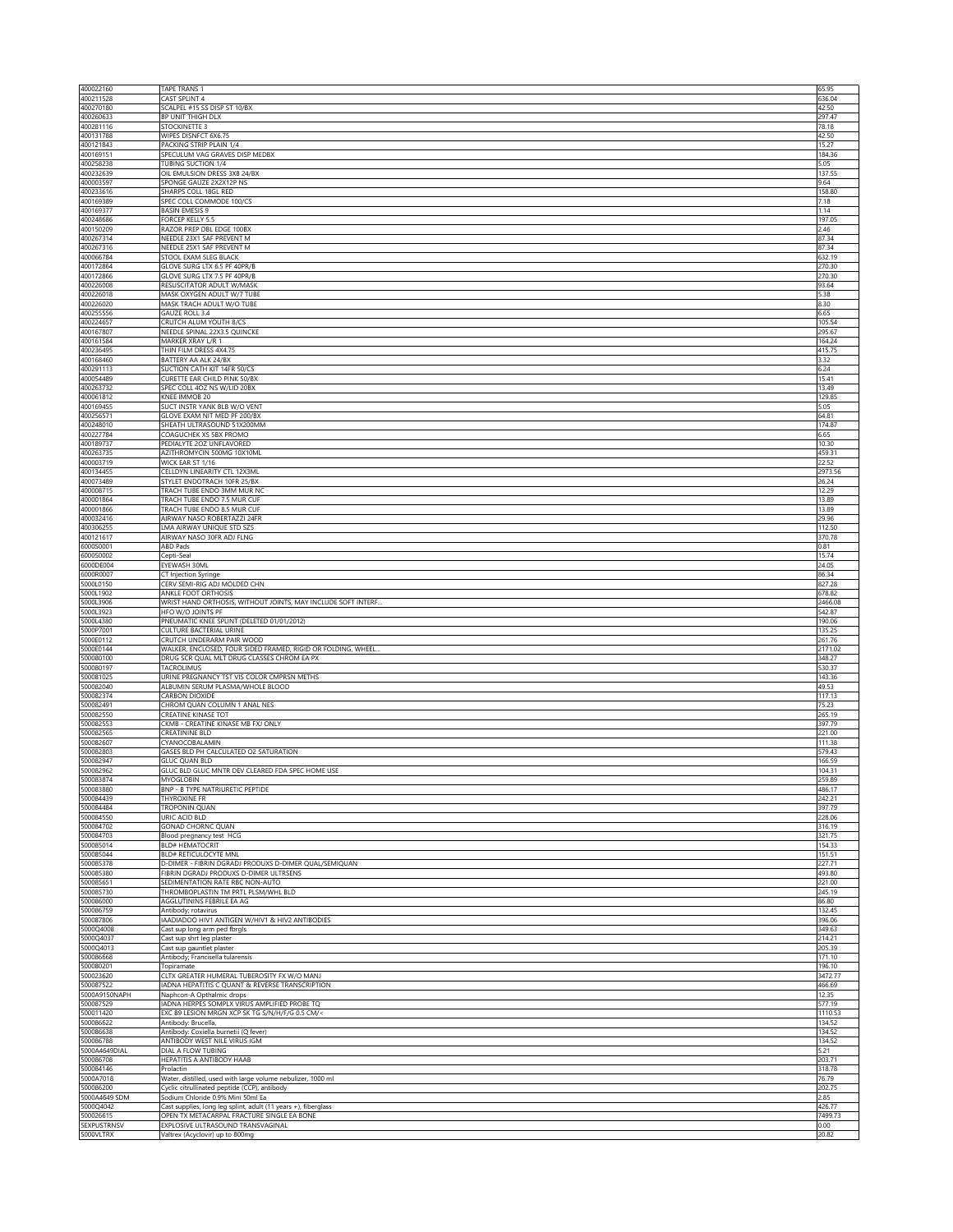| 50002J8499<br>5EXPMET8                 | Atenolol 50mg Qty 100 tabs<br>Explosive Metlyte 8 Panel                                             | 3.01              |
|----------------------------------------|-----------------------------------------------------------------------------------------------------|-------------------|
| 500087507                              | IADNA-DNA/RNA GI PTHGN MULTIPLEX PROBE TQ 12-25                                                     | 3287.39           |
| 500087661<br>6000AMOXSUSP              | ADNA TRICHOMONAS VAGINALIS AMPLIFIED PROBE TECH<br>Amoxicillin 200mg/5mL Oral Sus                   | 276.81<br>3.19    |
| 500093308                              | ECHO TRANSTHORC R-T 2D W/WO M-MODE REC F-UP/LMTD                                                    | 1607.82           |
| 500084681<br>500084402                 | ASSAY OF C-PEPTIDE<br>Testosterone: free                                                            | 328.33<br>401.81  |
| 500054220                              | IRRIGATION CORPORA CAVERNOSA PRIAPISM                                                               | 1768.70           |
| 500024605<br>5000A4649DEFP             | TREATMENT CLOSED ELBOW DISLOCATION REO ANES<br>ZOLL ADULT DEFIBRILLATOR PADS                        | 6101.90<br>261.51 |
| 500087498                              | ADNA ENTEROVIRUS AMPLIF PROBE & REVRSE TRNSCRIP                                                     | 276.81            |
| 500077076                              | RADIOLOGIC EXAMINATION OSSEOUS SURVEY INFANT<br>CODEINE-GUAIFENESIN, 5 mL                           | 1244.07<br>57.50  |
| 5000J3490GUAIF<br>500086644            | ANTIBODY CYTOMEGALOVIRUS CMV                                                                        | 227.01            |
| 500086162                              | COMPLEMENT TOTAL HEMOLYTIC                                                                          | 148.29            |
| 5000J3101<br>500088233                 | Tenecteplase (TNKase), 1 mg<br>TISS CUL NON-NEO DISORDERS SKN/OTH SOLID TISS BX                     | 177.10<br>2219.96 |
| 500088291                              | CYTOGENETICS&MOLEC CYTOGENETICS INTERP&REP                                                          | 420.56            |
| 500086654<br>500087272                 | Antibody; encephalitis, Western equine<br><b>IAADI CRYPTOSPORIDIUM</b>                              | 129.03<br>189.06  |
| 500076604                              | US CHEST REAL TIME W/IMAGE DOCUMENTATION                                                            | 1143.56           |
| 500086800<br>500011100                 | THYROGLOBULIN ANTIBODY<br>BX SKIN SUBCUTANEOUS&/MUCOUS MEMBRANE 1 LESION                            | 250.93<br>642.39  |
| 500084120                              | PORPHYRINS URINE QUANTITATION & FRACTIONATION                                                       | 116.04            |
| 500086789<br>500041252                 | ANTIBODY WEST NILE VIRUS<br>RPR LAC TONGUE FLOOR MOUTH > 2.6 CM/CPLX                                | 227.01<br>2804.97 |
| 50000RM111                             | ROOM AND BOARD - PRIVATE                                                                            | 4025.00           |
| 5000J8499HYOS<br>500086255             | Hyosyne 1 mL PO<br>FLUORESCENT NONNFCT AGT ANTB SCREEN EA ANTIBODY                                  | 16.22<br>95.05    |
| 5000D5NS1000                           | D5 1/2 NS 1000mL Infusion                                                                           | 147.20            |
| 500087510<br>500087278                 | IADNA GARDNERELLA VAGINALIS DIRECT PROBE TQ                                                         | 316.37            |
| 5000VALACINJ                           | LEGION PNEUMOPHILIA AG IF<br>Valproic Acid/Depacon (Valproate Sodium) Inj 100 mg                    | 94.53<br>27.60    |
| 5000HYDRA                              | Hydralazine, 10 mg                                                                                  | 0.46              |
| 5000J0132<br>500071046                 | Acetylcysteine (ACETADOTE), 100 mg/mL injection<br>RADEX CHEST 2 VIEWS                              | 54.06<br>196.88   |
| 500080335                              | ANTIDEPRESSANTS TRICYCLIC OTHER CYCLICALS 1 OR 2                                                    | 169.87            |
| 5000072081<br>5000073565               | RADEX ENTIR THRC LMBR CRV SAC SPI W/SKULL 1 VW<br>RADIOLOGIC EXAM BOTH KNEES STANDING ANTEROPOST    | 249.44<br>231.09  |
| 5000087329                             | <b>IAAD IA GIARDIA</b>                                                                              | 94.53             |
| <b>OPLAB74210</b><br>OPLABL0002        | Radiologic examination; pharynx a/o cervical esophagus<br><b>Blood Culture Adult</b>                | 1247.75<br>198.89 |
| OPLABL0004                             | Blood Tube Heparin Gel                                                                              | 4.12              |
| OPLAB70160<br>OPLAB70250               | RADEX NSL B1S COMPL MINIMUM 3 VIEWS                                                                 | 177.41            |
| OPLAB70330                             | RADEX SKL < 4 VIEWS<br>RADEX TEMPOROMANDBLE JT OPN & CLSD MOUTH BILAT                               | 286.82<br>309.70  |
| OPLAB70350                             | CEPHALOGRAM ORTHODONTIC                                                                             | 194.47            |
| OPLAB70360<br><b>OPLAB71045</b>        | RADEX OF NECK SOFT TISSUE<br>RADEX CHEST 1 VIEW                                                     | 516.94<br>128.17  |
| OPLAB71048                             | RADEX CHEST 4+ VIEWS                                                                                | 270.25            |
| OPLAB71100<br>OPLAB71101 4VWS          | RADEX RIBS UNI 2 VIEWS<br>RADEX RIBS UNI W/POSTEROANT CH 4 VIEWS                                    | 199.69<br>488.27  |
| OPLAB71130                             | RADEX STERNOCLAVICULAR JT/JTS MINIMUM 3 VIEWS                                                       | 1214.02           |
| OPLAB72040<br>OPLAB72050               | RADEX SPI CRV 2/3 VIEWS                                                                             | 311.29<br>371.27  |
|                                        |                                                                                                     |                   |
| OPLAB72081                             | RADEX SPI CRV MINIMUM 4 VIEWS<br>RADEX ENTIR THRC LMBR CRV SAC SPI W/SKULL 1 VW                     | 249.44            |
| OPLAB72100                             | RADEX SPI LUMBOSAC 2/3 VIEWS                                                                        | 441.97            |
| OPLAB72110<br>OPLAB72114               | LUMBAR X-RAY 4 VIEWS RADEX SPI LUMBOSAC MINIMUM 4 VIEWS<br>RADEX SPI LUMBOSAC COMPL W/BENDING VIEWS | 601.08<br>353.58  |
| OPLAB72170                             | RADEX PELVIS 1/2 VIEWS                                                                              | 287.29            |
| OPLAB72220<br><b>OPLAB73050</b>        | RADEX SACRUM&COCCYX MINIMUM 2 VIEWS<br>RADEX ACROMCLAV JTS BI +-W8ED DISTRCJ                        | 214.98<br>281.11  |
| OPLAB73130                             | RADEX HAND MINIMUM 3 VIEWS                                                                          | 314.89            |
| OPLAB73501<br><b>OPLAB73521</b>        | RADEX HIP UNILATERAL WITH PELVIS 1 VIEW<br>RADEX HIPS BILATERAL WITH PELVIS 2 VIEWS                 | 281.75<br>264.14  |
| OPLAB73540                             | Radiologic examination, pelvis and hips, infant or child, mi                                        | 114.13            |
| OPLAB73560                             | RADEX KNE 1/2 VIEWS                                                                                 | 181.25            |
| <b>OPLAB73562</b><br>OPLAB73600        | RADEX KNE 3 VIEWS<br>RADEX ANKLE 2 VIEWS                                                            | 197.21<br>177.41  |
| OPLAB74020                             | RADEX ABD COMPL W/DCBTS&/ERC VIEWS                                                                  | 343.86            |
| OPLAB74220<br>OPLAB74241               | ESOPHOGRAM/ CONTRAST X-RAY ESOPHAGUS<br>RADEX GI TRC UPR +-DLYD FLMS W/KUB                          | 331.18<br>755.83  |
| <b>OPLAB76870</b>                      | US SCROTUM&CNTS                                                                                     | 577.51            |
| <b>OPLAB77077</b><br>OPLAB80156        | JOINT SURVEY SINGLE VIEW 2 OR MORE JOINTS<br>Carbamazepine; total                                   | 616.25<br>119.78  |
| OPLAB80162                             | ASSAY OF DIGOXIN                                                                                    | 66.67             |
| OPLAB80175<br>OPLAB80178               | DRUG SCREEN QUANTITATIVE LAMOTRIGINE<br>LITHIUM                                                     | 103.85<br>44.74   |
| OPLAB81025                             | URINE PREGNANCY TST VIS COLOR CMPRSN METHS                                                          | 71.68             |
| <b>OPLAB82040</b><br>OPLAB82248        | ALBUMIN SERUM PLASMA/WHOLE BLOOD<br>Bilirubin; direct                                               | 24.77<br>41.24    |
| <b>OPLAB82270</b>                      | BLD OCLT PROXIDASE ACTV OUAL FECES 1 DETER                                                          | 114.91            |
| <b>OPLAB82306</b>                      | VITAMIN D 25 HYDROXY<br>Calcium: ionized                                                            | 122.80            |
| OPLAB82330<br><b>OPLAB82465</b>        | CHOLESTEROL SERUM/WHL BLD TOT                                                                       | 112.48<br>80.29   |
| <b>OPLAB82491</b>                      | CHROM QUAN COLUMN 1 ANAL NES                                                                        | 37.62             |
| <b>OPLAB82530</b><br><b>OPLAB82553</b> | CORTISOL FREE<br>CKMB - CREATINE KINASE MB FXJ ONLY                                                 | 137.41<br>198.89  |
| <b>OPLAB82670</b>                      | ASSAY OF ESTRADIOL                                                                                  | 220.34            |
| <b>OPLAB82672</b><br><b>OPLAB82803</b> | ASSAY OF ESTROGENS TOTAL<br>GASES BLD PH CALCULATED O2 SATURATION                                   | 68.94<br>289.71   |
| <b>OPLAB82962</b>                      | GLUC BLD GLUC MNTR DEV CLEARED FDA SPEC HOME USE                                                    | 52.15             |
| <b>OPLAB82963</b><br>OPLAB83002        | ASSAY OF GLUCOSIDASE BETA<br>GONADOTROPIN LUTEINIZING HORMONE                                       | 169.45<br>152.26  |
| OPLAB83540                             | Iron                                                                                                | 53.25             |
| <b>OPLAB83550</b><br><b>OPLAB83615</b> | <b>IRON BNDNG CAP</b><br>LDH LACTATE DEHYDROGENASE                                                  | 121.11<br>89.65   |
| OPLAB83930                             | Osmolality: Blood                                                                                   | 40.51             |
| OPLAB84120<br><b>OPLAB84146</b>        | PORPHYRINS URINE QUANTITATION & FRACTIONATION<br>Prolactin                                          | 116.04<br>159.39  |
| <b>OPLAB84295</b>                      | SODIUM SERUM PLASMA OR WHOLE BLOOD                                                                  | 53.38             |
| <b>OPLAB84425</b><br>OPLAB84443        | Thiamine (Vitamin B-1)<br>TSH - THYR STIMULATING HORM                                               | 53.59<br>198.89   |
| OPLAB84478                             | <b>Triglycerides</b>                                                                                | 51.93             |
| OPLAB84480                             | TRIIODOTHYRO9 T3 TOT                                                                                | 120.22            |
| OPLAB84681<br>OPLAB84703               | ASSAY OF C-PEPTIDE<br>Blood pregnancy test HCG                                                      | 164.16<br>160.87  |
| OPLAB8OPLAB7                           | Blood count; blood smear, microscopic examination w/ manual differential WBC count                  | 136.94            |
| OPLAB85018<br><b>OPLAB85025</b>        | <b>BLD# HGB</b><br>CBC-BLD# COMPL AUTO HHRWP&AUTO DIFFIAL                                           | 77.17<br>154.70   |
| <b>OPLAB85044</b><br><b>OPLAB85048</b> | <b>BLD# RETICULOCYTE MNL</b><br>AUTOMATED LEUKOCYTE COUNT                                           | 75.76<br>20.88    |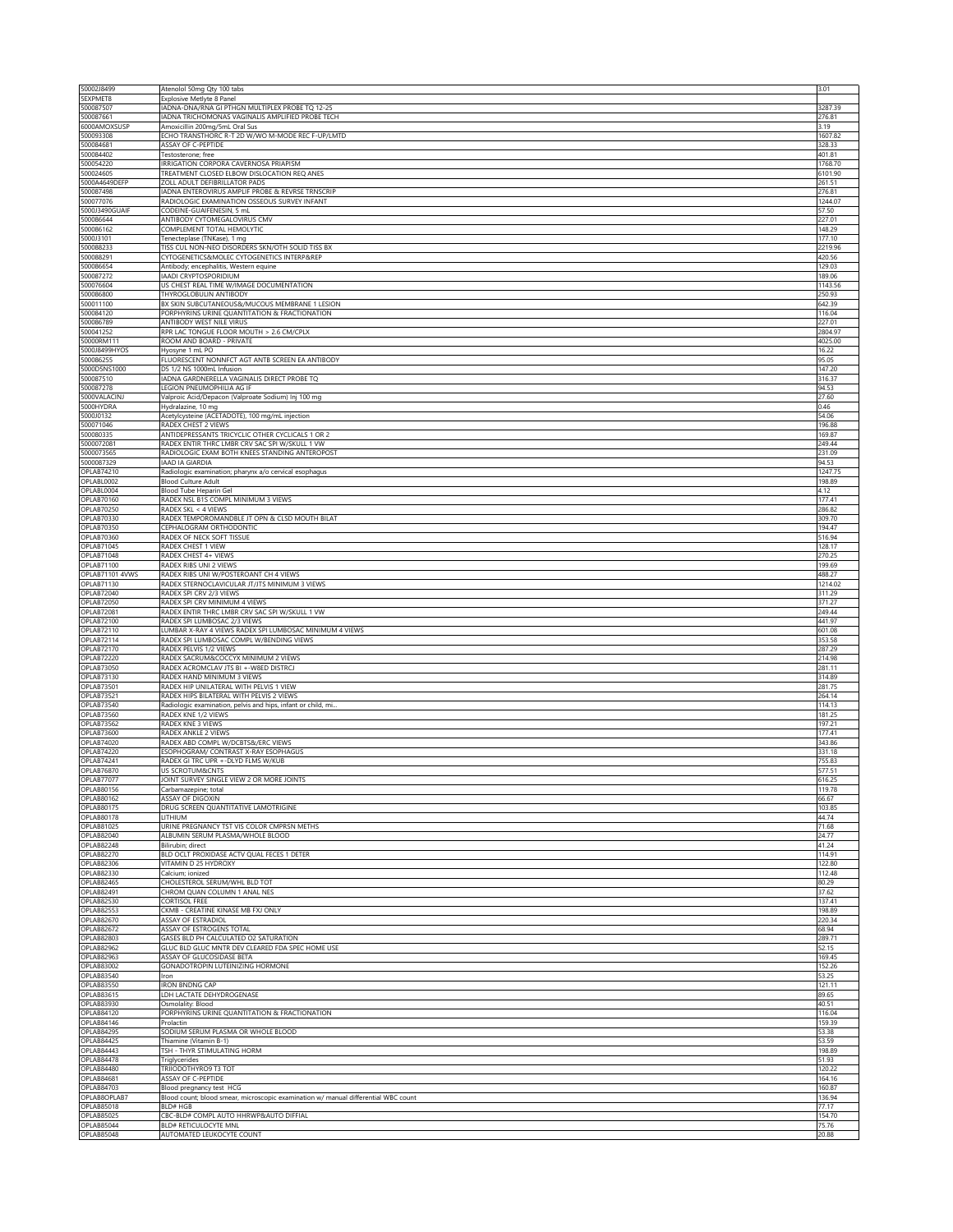| <b>OPLAB85610</b>                      | BLOOD SMEAR PERIPHERAL INTERP PHYS W/WRIT REPORT                                                    | 169.83             |
|----------------------------------------|-----------------------------------------------------------------------------------------------------|--------------------|
|                                        | PT - PROTHROMBIN TIME                                                                               | 129.95             |
| OPLAB86039                             | ANTINUCLEAR ANTIBODIES ANA TITER                                                                    | 91.77              |
| OPLAB86141<br>OPLAB86160               | C-reactive protein; high sensitivity (hsCRP)<br>COMPLEMENT ANTIGEN EACH COMPONENT                   | 117.02<br>94.65    |
| <b>OPLAB86225</b>                      | DNA ANTIBODY NATIVE/DOUBLE STRANDED                                                                 | 112.96             |
| <b>OPLAB86235</b>                      | EXTRACTABLE NUCLEAR ANTIGEN ANTIBODY ANY METHOD                                                     | 141.45             |
| <b>OPLAB86337</b>                      | Insulin antibodies                                                                                  | 136.45             |
| OPLAB86356                             | MONONUCLEAR CELL ANTIGEN QUANTITATIVE NOS EA                                                        | 121.35             |
| <b>OPLAB86480</b><br><b>OPLAB86593</b> | TB CELL MEDIATED ANTIGN RESPNSE GAMMA INTERFER                                                      | 120.22<br>22.10    |
| <b>OPLAB86617</b>                      | Syphilis test, non-treponemal antibody; quantitative<br>LYME DISEASE ANTIBODY                       | 127.40             |
| <b>OPLAB86622</b>                      | Antibody: Brucella,                                                                                 | 67.25              |
| OPLAB86631                             | <b>ANTB CHLAMYDIA</b>                                                                               | 98.61              |
| OPLAB86645                             | ANTIBODY CYTOMEGALOVIRUS CMV IGM                                                                    | 64.52              |
| <b>OPLAB86652</b>                      | Antibody; encephalitis, Eastern equine                                                              | 64.52              |
| <b>OPLAB86689</b>                      | ANTB HTLV/HIV ANTB CONFIRMATORY TST<br><b>ANTB INF VIRUS</b>                                        | 162.64             |
| OPLAB86710<br><b>OPLAB86717</b>        | Antibody; Leishmania                                                                                | 108.28<br>67.25    |
| OPLAB86762                             | Antibody; rubella                                                                                   | 118.39             |
| <b>OPLAB86765</b>                      | ANTIBODY RUBEOLA                                                                                    | 105.96             |
| OPLAB86880                             | COOMBS TEST DIRECT                                                                                  | 44.25              |
| OPLAB86886                             | COOMBS TEST INDIRECT TITER                                                                          | 42.56              |
| OPLAB87045<br>OPLAB87088               | CUL BACT STL AERC ISOL SALMONELLA&SHIGELLA<br>CULTURE BCT ISOL&PRSMPTV ID ISOLATE EA URINE          | 194.47<br>30.22    |
| OPLAB87140                             | CULTURE TYPE IMMUNOFLUORESC                                                                         | 45.83              |
| <b>OPLAB87177</b>                      | Ova and parasites, direct smears, concentration and identification                                  | 80.43              |
| OPLAB87272                             | IAADI CRYPTOSPORIDIUM                                                                               | 94.53              |
| OPLAB87278                             | LEGION PNEUMOPHILIA AG IF                                                                           | 94.53              |
| OPLAB87329<br>OPLAB87340               | IAAD IA GIARDIA<br>IAAD IA HEPATITIS B SURFACE ANTIGEN                                              | 94.53<br>84.95     |
| OPLAB87389                             | Infectious agent antigen detection by enzyme immunoassay tec.                                       | 112.91             |
| OPLAB87449                             | IAAD IA MULT STEP METHOD NOS EACH ORGANISM                                                          | 85.10              |
| OPLAB87483                             | CNS DNA/RNA AMP PROBE MULTIPLE SUBTYPES 12-25                                                       | 1643.70            |
| OPLAB87507                             | IADNA-DNA/RNA GI PTHGN MULTIPLEX PROBE TQ 12-25                                                     | 1643.70            |
| OPLAB87522                             | IADNA HEPATITIS C QUANT & REVERSE TRANSCRIPTION                                                     | 233.35             |
| <b>OPLAB87529</b><br>OPLAB87591        | ADNA HERPES SOMPLX VIRUS AMPLIFIED PROBE TQ<br>IADNA NEISSERIA GONORRHOEAE AMP PRB                  | 288.59<br>156.98   |
| OPLAB87633                             | IADNA RESPIRATRY PROBE & REV TRNSCR 12-25 TARGET                                                    | 500.00             |
| OPLAB87801                             | IADNA MULTIPLE ORGANISMS AMPLIFIED PROBE TQ                                                         | 577.30             |
| OPLAB87804                             | IAADIADOO INF                                                                                       | 128.18             |
| OPLAB87807                             | <b>IAADIADOO RSV</b>                                                                                | 31.83              |
| OPLAB87880                             | IAADIADOO STREPTOCOCCUS GRP                                                                         | 108.28             |
| OPLAB89051<br>OPLABP9612               | Cell count, miscellaneous body fluids (eg, cerebrospinal flu.<br>CATHETERIZE FOR URINE SPEC         | 27.65<br>134.18    |
| OPLAB85300                             | CLOTTING INHIBITORS ANTITHROMBIN III ACTIVITY                                                       | 168.25             |
| <b>OPLAB71250</b>                      | CT THORAX W/O CONTRAST MATERIAL                                                                     | 3204.61            |
| 5000J0131                              | Ofirmev - Acetaminophen inj, 10mg/mL                                                                | 5.37               |
| OPLAB81240                             | F2 GENE ANALYSIS 20210G > A VARIANT                                                                 | 377.72             |
| 500095811<br>5000LIDPTCH               | POLYSOM 6/>YRS SLEEP W/CPAP 4/> ADDL PARAM ATTND<br>LIDOCAINE PATCH 5%, 700mg                       | 8533.69<br>66.93   |
| 500085046                              | BLOOD COUNT RETICULOCYTES AUTO 1/> CELL MEAS                                                        | 55.70              |
| 500069020                              | DRAINAGE EXTERNAL AUDITORY CANAL ABSCESS                                                            | 1833.45            |
| 500086301                              | IMMUNOASSAY TUMOR ANTIGEN QUANTITATIVE CA 19-9                                                      | 295.55             |
| 500084152                              | ASSAY OF PROSTATE SPECIFIC ANTIGEN COMPLEXED                                                        | 261.17             |
| 500086870                              | ANTIBODY ID RBC ANTIBODIES EA PANEL EA SERUM TQ                                                     | 287.29             |
| 500087073<br>500087101                 | CUL BACT QUAN ANAERC ISOL XCPT UR BLOOD/STOOL<br>CUL FNGI MOLD/YEAST PRSMPTV ID SKN HAIR/NAIL       | 134.09<br>109.37   |
| 500080170                              | DRUG SCREEN QUANTITATIVE GENTAMICIN                                                                 | 232.53             |
|                                        |                                                                                                     |                    |
|                                        |                                                                                                     |                    |
| 500080198<br>OPLAB96374                | DRUG SCREEN QUANTITATIVE THEOPHYLLINE<br>IV PUSH THER PROPH/DX NJX IV PUSH SINGLE/1ST SBST/DRUG     | 200.79<br>227.18   |
| 500093017                              | CV STRS TST XERS&/OR RX CONT ECG TRCG ONLY                                                          | 446.78             |
| 5000J3490VIT                           | MULTIVITAMIN INJ                                                                                    | 10.21              |
| 5000J0706                              | CAFFEINE AND SODIUM BENZOATE - 2mL vial - 250mg inj                                                 | 235.98             |
| 5000j0515                              | Injection, benztropine mesylate, per 1 mg                                                           | 559.25             |
| 500085300<br>500085220                 | CLOTTING INHIBITORS ANTITHROMBIN III ACTIVITY<br>CLOTTING FACTOR V ACG/PROACCELERIN LABILE FACTOR   | 168.25<br>250.59   |
| 500086148                              | ANTI-PHOSPHATIDYLSERINE ANTIBODY                                                                    | 228.16             |
| OPLAB93005                             | ECG ROUTINE ECG W/LEAST 12 LDS TRCG ONLY W/O I&R                                                    | 198.41             |
| 5000A4649NITR                          | NITRATEST PHENAPHTHAZINE PAPER                                                                      | 3.22               |
| <b>OPLAB73721</b>                      | MRI ANY JT LXTR C-MATRL                                                                             | 2099.70            |
| 5000COLCH<br><b>OPLAB72195</b>         | COLCHICINE - COLCRYS 0.6mg PO<br>MRI PELVIS C-MATRL                                                 | 11.24<br>2099.70   |
| 5000CARB100                            | Carbamazepine (Tegretol) 100 MG chew tab                                                            | 6.65               |
| <b>OPLAB93880</b>                      | DUP-SCAN XTRC ART COMPL BI STD                                                                      | 683.70             |
| 500084305                              | ASSAY OF SOMATOMEDIN                                                                                | 271.75             |
| 500073218                              | MRI UPPER EXTREMITY OTH THAN JT W/O CONTR MATRL                                                     | 4638.64            |
| OPLAB70486<br>5000OXYACE               | CT SCAN MAXLFCL AREA C-MATRL - SINUS AREA<br>OXYCODONE AND ACETAMINOPHEN (PERCOCET) 5 MG            | 1454.75<br>37.26   |
| 500095992                              | CANALITH REPOSITIONING PROCEDURE                                                                    | 491.63             |
| <b>OPLAB73700</b>                      | CT LXTR C-MATRL                                                                                     | 1157.07            |
| <b>OPLAB74183</b>                      | MRI ABD C-/C+                                                                                       | 2475.05            |
| 5000ATOR10                             | ATORVASTATIN (LIPITOR) 10 mg TAB                                                                    | 3.51               |
| 5000ATOR80<br>5000OP70492              | ATORVASTATIN (LIPITOR) 80MG<br>OP CT SOFT TISSUE NECK W/O & W/CONTRAST MATERIAL                     | 28.06<br>1785.72   |
| <b>OPLAB73218</b>                      | MRI UPPER EXTREMITY OTH THAN JT W/O CONTR MATRL                                                     | 2319.32            |
| <b>OPLAB71260</b>                      | CT THORAX C+ MATRL                                                                                  | 2099.69            |
| 5000J8499SERT                          | Sertraline (Zoloft) 100mg, tab                                                                      | 7.04               |
| 5000J8499AMIT                          | Amitriptyline Hydrochloride (Elavil) 25mg; tab                                                      | 1.40<br>0.58       |
| 5000J8499MELO<br>5000J8499PHOS         | Meloxicam (Mobic) 15 mg; tab                                                                        | 17.83              |
| 5000J8499TRAZ                          | Phosphate Powder w/Nak (PHOS-NAK)<br>Trazodone (Desyrel) 50 mg; tab                                 | 0.92               |
| OPLAB93970                             | DUP-SCAN XTR VEINS COMPL BI STD                                                                     | 1119.21            |
| 500081241                              | F5 COAGULATION FACTOR V ANAL LEIDEN VARIANT                                                         | 843.76             |
| 5000J8499PHENO                         | Phenobarbital 20 mg/5 mL                                                                            | 9.30               |
| 500064520<br>5000FOLACDINJ             | INJECTION ANES LMBR/THRC PARAVERTBRL SYMPATHETIC                                                    | 932.70<br>51.20    |
| <b>OPLAB73723</b>                      | FOLIC ACID, 1mg/mL, injection<br>MRI ANY JT LXTR C-/C+                                              | 3824.23            |
| 5000J8499OLAN                          | Olanzapine 10 mg; tab                                                                               | 0.70               |
| 5000VIVIT                              | Vivitrol 380 mg; IM                                                                                 | 1544.16            |
| 5000OPTI350                            | Optiray 350 mg/mL contrast                                                                          | 48.06              |
| 5000J8499AMIO<br>5000J8499PRED         | Cordarone Amiodarone Hydrochloride 200 MG; tab                                                      | 3.02<br>57.73      |
| 5000J8499BUPREHCL                      | Prednisolone Acetate 1% Ophthalmic Drops; 5mL bottle<br>Buprenorphine HCL (Subutex) 2 mg; tab       | 45.40              |
| <b>OPLAB70470</b>                      | CT HEAD/BRN C-/C+                                                                                   | 1860.87            |
| <b>OPLAB72197</b>                      | MRI PELVIS W/O & W/CONTRAST MATERIAL                                                                | 2240.50            |
| <b>OPLAB86753</b>                      | ANTIBODY PROTOZOA NES                                                                               | 68.80              |
| 500087481                              | IADNA CANDIDA SPECIES AMPLIFIED PROBE TQ                                                            | 38.99              |
| 500073718<br>5000J8499OXYHYD           | MRI LOWER EXTREM OTH/THN JT W/O CONTR MATRL<br>Oxycodone Hydrochloride 5 MG                         | 2946.10<br>3.75    |
| 500010005                              | FINE NEEDLE ASPIRATION BX W/US GDN 1ST LESION                                                       | 836.90             |
| 500022513<br>500022514                 | PERQ VERT AGMNTJ CAVITY CRTJ UNI/BI CANNULATION<br>PERQ VERT AGMNTJ CAVITY CRTJ UNI/BI CANNULJ LMBR | 5940.50<br>5535.60 |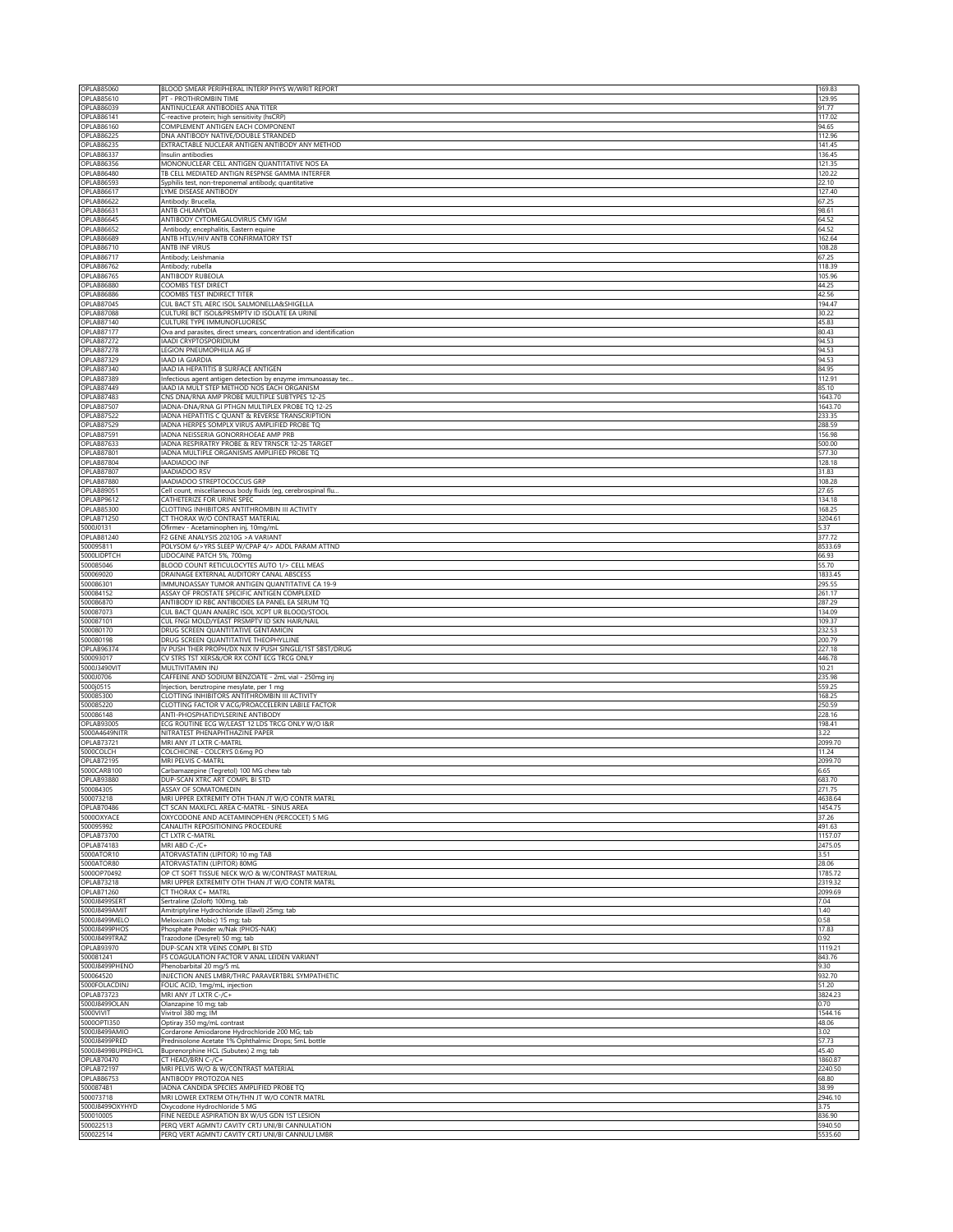| 500036140                                                                                                                                                                                                                                                                                                                                                                                                        | INTRO OF NEEDLE OR INTRACATHETER UPR/LXTR ARTERY                                                    | 1038.70             |
|------------------------------------------------------------------------------------------------------------------------------------------------------------------------------------------------------------------------------------------------------------------------------------------------------------------------------------------------------------------------------------------------------------------|-----------------------------------------------------------------------------------------------------|---------------------|
| 500036561<br>500036589                                                                                                                                                                                                                                                                                                                                                                                           | INSJ TUNNELED CTR VAD W/SUBQ PORT AGE 5 YR/><br>RMVL TUN CVC W/O SUBQ PORT/PMP                      | 3871.00<br>1575.50  |
| 500036598                                                                                                                                                                                                                                                                                                                                                                                                        | CNTRST NJX RAD EVAL CTR VAD FLUOR IMG&REPRT                                                         | 422.60              |
| 500037192<br>500037211                                                                                                                                                                                                                                                                                                                                                                                           | REPSNG INTRVAS VC FILTR W/WO ACS VSL SELXN RS&I<br>THROMBOLYSIS ARTERIAL INFUSION ICRA RS&I INIT TX | 3949.80<br>4451.30  |
| 500037212                                                                                                                                                                                                                                                                                                                                                                                                        | THROMBOLYSIS VENOUS INFUSION W/IMAGING INIT TX                                                      | 3898.20             |
| 500037244<br>500037253                                                                                                                                                                                                                                                                                                                                                                                           | VASCULAR EMBOLIZATION OR OCCLUSION HEMORRHAGE<br>INTRAVASCULAR US NONCORONARY RS&I ADDL VESSEL      | 7699.70<br>844.00   |
| 500011960                                                                                                                                                                                                                                                                                                                                                                                                        | INSERTION TISSUE EXPANDER INCL SBSQ XPNSJ                                                           | 11016.20            |
| 500014040                                                                                                                                                                                                                                                                                                                                                                                                        | ADJT TIS TRNS/REARGMT F/C/C/M/N/A/G/H/F 10SQCM/<                                                    | 7201.10             |
| 500015777<br>500022552                                                                                                                                                                                                                                                                                                                                                                                           | IMPLNT BIO IMPLNT FOR SOFT TISSUE REINFORCEMENT<br>ARTHRD ANT INTERDY CERVCL BELW C2 EA ADDL NTRSPC | 2482.70<br>4596.50  |
| 500022612                                                                                                                                                                                                                                                                                                                                                                                                        | ARTHRODESIS POSTERIOR/POSTEROLATERAL LUMBAR                                                         | 18234.70            |
| 500022840<br>500027610                                                                                                                                                                                                                                                                                                                                                                                           | POSTERIOR NON-SEGMENTAL INSTRUMENTATION<br>ARTHROTOMY ANKLE W/EXPL DRAINAGE/REMOVAL FB              | 8774.70<br>7447.30  |
| 500027658                                                                                                                                                                                                                                                                                                                                                                                                        | REPAIR FLEXOR TENDON LEG PRIMARY W/O GRAFT EACH                                                     | 4254.30             |
| 500027680<br>500028008                                                                                                                                                                                                                                                                                                                                                                                           | TENOLYSIS FLXR/XTNSR TENDON LEG&/ANKLE 1 EACH<br>FASCIOTOMY FOOT&/TOE                               | 4852.10             |
| 500028118                                                                                                                                                                                                                                                                                                                                                                                                        | OSTECTOMY CALCANEUS                                                                                 | 3373.70<br>4762.60  |
| 500028285                                                                                                                                                                                                                                                                                                                                                                                                        | CORRECTION HAMMERTOE                                                                                | 4349.30             |
| 500028296<br>500028308                                                                                                                                                                                                                                                                                                                                                                                           | CORRJ HALLUX VALGUS W/SESMDC W/DIST METAR OSTEOT<br>OSTEOT W/WO LNGTH SHRT/CORRJ METAR XCP 1ST EA   | 5910.10<br>4351.00  |
| 500029200                                                                                                                                                                                                                                                                                                                                                                                                        | STRAPPING THORAX                                                                                    | 215.80              |
| 500063035<br>500063056                                                                                                                                                                                                                                                                                                                                                                                           | LAMNOTMY W/DCMPRSN NRV EACH ADDL CRVCL/LMBR<br>TRANSPEDICULAR DCMPRN SPINAL CORD 1 SEG LUMBAR       | 2205.50<br>17113.50 |
| 500063661                                                                                                                                                                                                                                                                                                                                                                                                        | RMVL SPINAL NSTIM ELTRD PRQ ARRAY INCL FLUOR                                                        | 3704.70             |
| 500063685                                                                                                                                                                                                                                                                                                                                                                                                        | INSJ/RPLCMT SPI NPGR DIR/INDUXIVE COUPLING                                                          | 4128.50             |
| 500063710<br>OPLAB72128                                                                                                                                                                                                                                                                                                                                                                                          | DURAL GRAFT SPINAL<br>CT THRC SPI C-MATRL                                                           | 12500.40<br>1689.77 |
| 500064420                                                                                                                                                                                                                                                                                                                                                                                                        | INJECTION ANESTHETIC AGENT 1 INTERCOSTAL NERVE                                                      | 765.50              |
| 500064483<br>500064492                                                                                                                                                                                                                                                                                                                                                                                           | NJX ANES&/STRD W/IMG TFRML EDRL LMBR/SAC 1 LVL<br>NJX DX/THER AGT PVRT FACET JT CRV/THRC 3+ LEVEL   | 1272.60<br>694.00   |
| 500064600                                                                                                                                                                                                                                                                                                                                                                                                        | DSTRJ TRIGEMINAL NRV SUPRAORB INFRAORB BRANCH                                                       | 2642.50             |
| 5000J8499TRIAMT                                                                                                                                                                                                                                                                                                                                                                                                  | Triamterene Hydrochlorothiazide (Dyazide) 25 mg capsule                                             | 2.75                |
| OPLAB83993<br>OPLAB83970                                                                                                                                                                                                                                                                                                                                                                                         | ASSAY OF CALPROTECTIN FECAL<br>ASSAY OF PARATHORMONE                                                | 10.90<br>293.02     |
| 500064615                                                                                                                                                                                                                                                                                                                                                                                                        | CHEMODERVATE FACIAL/TRIGEM/CERV MUSC MIGRAINE                                                       | 1414.00             |
| 500064620<br>500064634                                                                                                                                                                                                                                                                                                                                                                                           | DSTRJ NEUROLYTIC AGENT INTERCOSTAL NERVE<br>DSTR NROLYTC AGNT PARVERTEB FCT ADDL CRVCL/THORA        | 1993.90<br>777.80   |
| 500064704                                                                                                                                                                                                                                                                                                                                                                                                        | NEUROPLASTY NERVE HAND/FOOT                                                                         | 3677.50             |
| 500064784                                                                                                                                                                                                                                                                                                                                                                                                        | EXC NEUROMA MAJOR PERIPHERAL NRV XCP SCIATIC                                                        | 8312.80             |
| 500064892<br>500072202                                                                                                                                                                                                                                                                                                                                                                                           | NERVE GRAFT 1 STRAND ARM/LEG <4 CM<br>RADIOLOGIC EXAM SACROILIAC JOINTS 3/MORE VIEWS                | 12073.50<br>390.50  |
| 500072275                                                                                                                                                                                                                                                                                                                                                                                                        | EPIDUROGRAPY RS&I                                                                                   | 1387.50             |
| 500084080<br>500090837                                                                                                                                                                                                                                                                                                                                                                                           | ASSAY OF PHOSPHATASE ALKALINE ISOENZYMES<br>PSYCHOTHERAPY W/PATIENT 60 MINUTES                      | 164.30<br>1412.70   |
| 500094010                                                                                                                                                                                                                                                                                                                                                                                                        | SPMTRY W/VC EXPIRATORY FLO W/WO MXML VOL VNTJ                                                       | 398.40              |
| 500095806                                                                                                                                                                                                                                                                                                                                                                                                        | SLEEP STD AIRFLOW HRT RATE&O2 SAT EFFORT UNATT                                                      | 1555.40             |
| 500095950<br>500095972                                                                                                                                                                                                                                                                                                                                                                                           | MONITOR ID& LATERALIZATION SEIZURE FOCUS EEG<br>ELEC ALYS IMPLT NPGT CPLX SP/PN PRGRMG              | 3296.70<br>474.30   |
| 500096523                                                                                                                                                                                                                                                                                                                                                                                                        | IRRIGAJ IMPLNTD VENOUS ACCESS DRUG DELIVERY SYST                                                    | 306.30              |
| 500097535                                                                                                                                                                                                                                                                                                                                                                                                        | SELF-CARE/HOME MGMT TRAINING EACH 15 MINUTES                                                        | 387.30              |
| 500098940<br>500099203                                                                                                                                                                                                                                                                                                                                                                                           | CHIROPRACTIC MANIPULATIVE TX SPINAL 1-2 REGIONS<br>OFFICE/OUTPATIENT NEW LOW MDM 30-44 MINUTES      | 255.90<br>857.00    |
|                                                                                                                                                                                                                                                                                                                                                                                                                  |                                                                                                     |                     |
| 500099211                                                                                                                                                                                                                                                                                                                                                                                                        | OFFICE OUTPATIENT VISIT 5 MINUTES                                                                   | 103.90              |
| 500049450                                                                                                                                                                                                                                                                                                                                                                                                        | REPLACE GASTROSTOMY/CECOSTOMY TUBE PERCUTANEOUS                                                     | 765.40              |
|                                                                                                                                                                                                                                                                                                                                                                                                                  | Levetiracetam (Keppra) 500 mg<br>ANGRPH PULMONARY NONSLCTV CATH/VEN NJX RS&I                        | 1.14<br>1658.80     |
|                                                                                                                                                                                                                                                                                                                                                                                                                  | ANGRPH SLCTV EA VSL STUDIED AFTER BASIC XM RS&I                                                     | 928.30              |
|                                                                                                                                                                                                                                                                                                                                                                                                                  | Magnesium Citrate (Citroma) 17.5 mg/300 mL                                                          | 31.20               |
|                                                                                                                                                                                                                                                                                                                                                                                                                  | VENOGRAPHY RENAL BILATERAL SELECTIVE RS&I<br>ABLATION BONE TUMOR RF PERQ W/IMG GDN WHEN DONE        | 1811.40<br>4212.60  |
|                                                                                                                                                                                                                                                                                                                                                                                                                  | Cefdinir (Omnicef) 300 mg; cap                                                                      | 107.20              |
|                                                                                                                                                                                                                                                                                                                                                                                                                  | Hyoscyamine, (Levsin) Sublingual Tab, .125 mg<br>Blood count; reticulocyte, automated               | 2.73<br>70.02       |
|                                                                                                                                                                                                                                                                                                                                                                                                                  | REFILLING & MAINTENANCE PORTABLE PUMP                                                               | 1643.90             |
|                                                                                                                                                                                                                                                                                                                                                                                                                  | INFECTIOUS AGENT DNA/RNA VANCOMYCIN RESISTANCE<br>INFLUENZA VIRUS VACC SPLIT PRSRV FR 3 YEARS + IM  | 389.90<br>88.44     |
|                                                                                                                                                                                                                                                                                                                                                                                                                  | CHEMOTX ADMN IV NFS TQ UP 1 HR 1/1ST SBST/DRUG                                                      | 1580.30             |
|                                                                                                                                                                                                                                                                                                                                                                                                                  | Lidocaine Hcl (Lidocaine 2%) Mdv 2% 20 mL                                                           | 14.40               |
|                                                                                                                                                                                                                                                                                                                                                                                                                  | ELECTROENCEPHALOGRAM W/REC AWAKE&ASLEEP<br>DIGITAL ANALYSIS ELECTROENCEPHALOGRAM                    | 4813.70<br>3741.87  |
|                                                                                                                                                                                                                                                                                                                                                                                                                  | ISOVUE-Low osmolar contrast material, 300-399 mg/ml iodine concentration, per ml                    | 3.65                |
|                                                                                                                                                                                                                                                                                                                                                                                                                  | ULTRASOUND ABDOMINAL R-T W/IMAGE LIMITED<br>Nicotine Gum; 4 MG                                      | 778.19<br>2.14      |
|                                                                                                                                                                                                                                                                                                                                                                                                                  | Hydrocodone/APAP 7.2/325 MG Elixir                                                                  | 30.60               |
|                                                                                                                                                                                                                                                                                                                                                                                                                  | BLOOD COUNT RED BLOOD CELL AUTOMATED                                                                | 33.50               |
|                                                                                                                                                                                                                                                                                                                                                                                                                  | US EXTREMITY NON-VASC REAL-TIME IMG LMTD<br>T CELLS ABSOLUTE CD4&CD8 COUNT RATIO                    | 337.58<br>261.00    |
|                                                                                                                                                                                                                                                                                                                                                                                                                  | ASSAY OF UREA NITROGEN URINE                                                                        | 27.80               |
|                                                                                                                                                                                                                                                                                                                                                                                                                  | Penicillin V Potassium (Penicillin VK) 500 MG<br>Simvastatin 20 MG; PO                              | 10.75<br>8.85       |
| 5000J8499LEVE<br>500075746<br>500075774<br>5000J8499MAGCIT<br>500075833<br>500020982<br>5000J8499CEFD<br>5000J8499LEVS<br>OPLAB85045<br>500096521<br>500087500<br>OPLAB90656<br>500096413<br>5000J3490LIDO<br>500095819<br>500095957<br>OPLABQ9967<br>OPLAB76705<br>5000J8499NICOGUM4<br>5000J8499HYDROAPAP<br>500085041<br>OPLAB76882<br>OPLAB86360<br>OPLAB84540<br>5000J8499PENI<br>5000J8499SIM<br>500093229 | XTRNL MOBILE CV TELEMETRY W/TECHNICAL SUPPORT                                                       | 7947.30             |
|                                                                                                                                                                                                                                                                                                                                                                                                                  | Dotarem Contrast 10 mL vial<br>Dotarem Contrast 15 mL vial                                          | 194.40<br>291.70    |
|                                                                                                                                                                                                                                                                                                                                                                                                                  | Cetirizine Hydrochloride (Zyrtec) 10 MG; tab                                                        | 0.60                |
|                                                                                                                                                                                                                                                                                                                                                                                                                  | Donnatal 10 mL(GI)                                                                                  | 18.38               |
|                                                                                                                                                                                                                                                                                                                                                                                                                  | MAALOX 30 ML(MYLANTA)(GI)<br>MUCINEX DM ER (Guaifenesin & Dextromethorphan HBr) 600 MG - 30 MG tab  | 48.22<br>15.53      |
| 5000A9575DOT10<br>5000A9575DOT15<br>5000J8499ZYR<br>5000J8499DONN<br>5000J8499MAA<br>5000J8499MUCI<br>5000J8499VITD3                                                                                                                                                                                                                                                                                             | Vitamin D3 2000 IU; tab                                                                             | 0.18                |
| 500082533<br>5000J8499CODE                                                                                                                                                                                                                                                                                                                                                                                       | Cortisol; total (Random)<br>TYLENOL W/ CODEINE 1 TSP                                                | 231.38<br>4.07      |
| 5000J8499TYL5                                                                                                                                                                                                                                                                                                                                                                                                    | TYLENOL UP TO 200 MG                                                                                | 48.62               |
| 5000J8499TYL6                                                                                                                                                                                                                                                                                                                                                                                                    | TYLENOL (Acetaminophen) 325 MG<br>Topiramate (Topamax) 50MG PO; tab                                 | 53.04               |
| 5000J8499TOPI<br>5000J8499VITC                                                                                                                                                                                                                                                                                                                                                                                   | Vitamin C 500 MG; tab                                                                               | 0.62<br>2.86        |
| 500088305                                                                                                                                                                                                                                                                                                                                                                                                        | LEVEL IV SURG PATHOLOGY GROSS&MICROSCOPIC EXAM                                                      | 894.24              |
| 500093978<br>5000J8499MOTRI                                                                                                                                                                                                                                                                                                                                                                                      | DUP-SCAN AORTA IVC ILIAC VASCL/BPGS COMPLETE<br>MOTRIN UP TO 600MG                                  | 2127.00<br>0.95     |
| OPLAB82043                                                                                                                                                                                                                                                                                                                                                                                                       | URINE ALBUMIN QUANTITATIVE                                                                          | 41.05               |
| 5000J8499ACETAELI                                                                                                                                                                                                                                                                                                                                                                                                | Acetaminophen Elixir Liquid 250 MG; PO                                                              | 3.60                |
| 500070549<br>500070336                                                                                                                                                                                                                                                                                                                                                                                           | MRA NECK W/O &W/CONTRAST MATERIAL<br>MRI TEMPOROMANDIBULAR JOINT                                    | 4791.20<br>3532.00  |
| OPLAB70336                                                                                                                                                                                                                                                                                                                                                                                                       | MRI TEMPOROMANDIBULAR JOINT                                                                         | 1766.00             |
| 5000ARTTEARS<br>5000J3490TRAACD                                                                                                                                                                                                                                                                                                                                                                                  | Artificial Tear Drops 1.4%<br>Tranexamic Acid (Lyteda) VL 1000 MG/10 mL                             | 17.50<br>81.58      |
| 500093228                                                                                                                                                                                                                                                                                                                                                                                                        | XTRNL MOBILE CV TELEMETRY W/I&REPORT 30 DAYS                                                        | 295.60              |
| 5000J3490LIDOC<br>5000J8499LIDC                                                                                                                                                                                                                                                                                                                                                                                  | LIDOCAINE 10ML ORAL PO<br>LIDOCAINE HCI 2% - 10ML ORAL PO                                           | 56.19<br>56.19      |
| 5000J8499PROT                                                                                                                                                                                                                                                                                                                                                                                                    | Protonix-Pantoprazole 40mg Tab                                                                      | 103.06              |
| 500082652<br>OPLAB82652                                                                                                                                                                                                                                                                                                                                                                                          | 1 25 DIHYDROXY INCLUDES FRACTIONS IF PERFORMED<br>1 25 DIHYDROXY INCLUDES FRACTIONS IF PERFORMED    | 427.80<br>213.90    |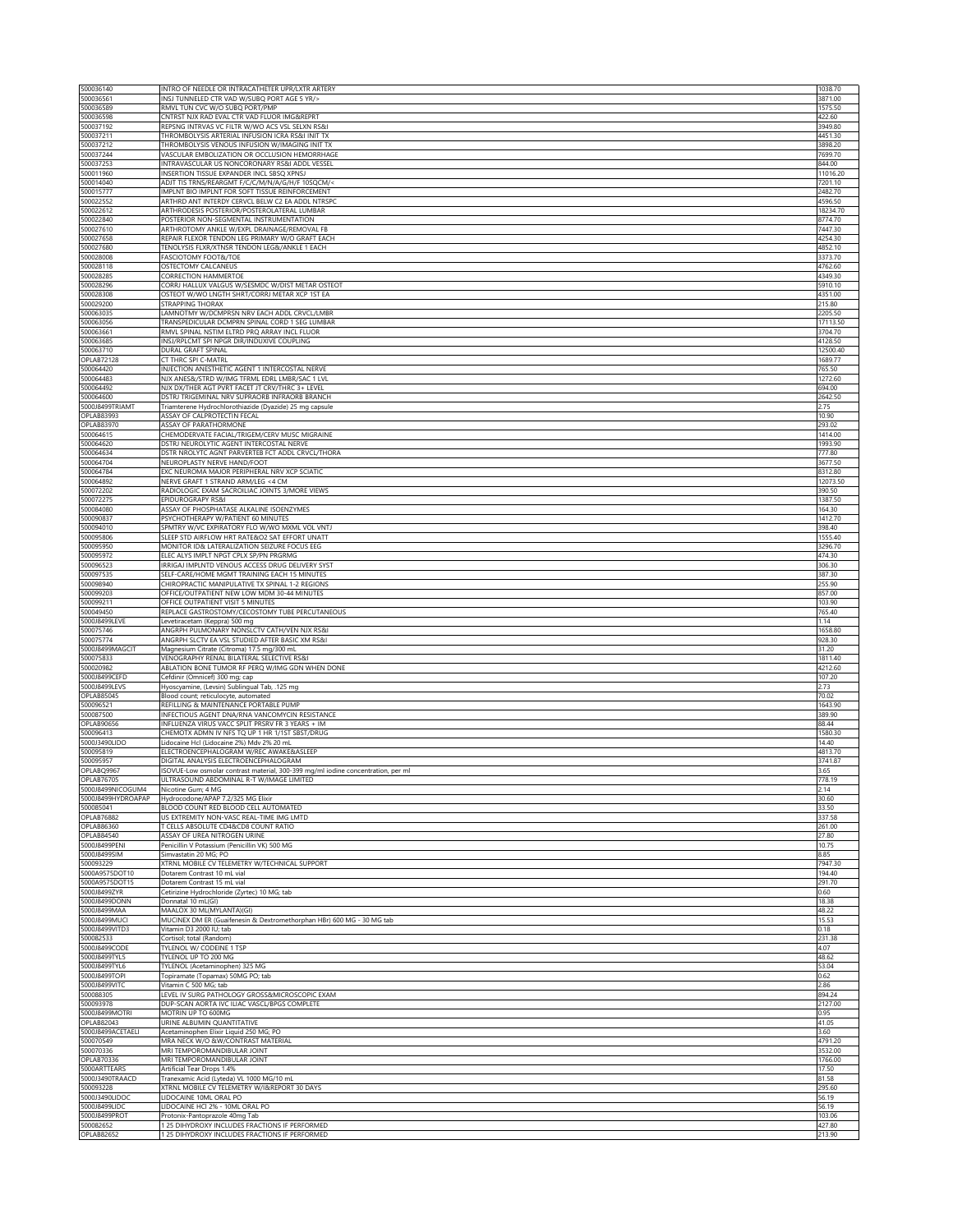| OPLAB93306                             | ECHO TTHRC R-T 2D W/WOM-MODE COMPL SPEC&COLR D                                                               | 1360.91            |
|----------------------------------------|--------------------------------------------------------------------------------------------------------------|--------------------|
| 500070540<br>500090853                 | MRI ORBIT FACE &/NECK W/O CONTRAST<br><b>GROUP PSYCHOTHERAPY</b>                                             | 2982.00<br>280.20  |
| 500096151                              | HLTH&BEHAVIOR ASSMT EA 15 MIN W/PT RE-ASSMT                                                                  | 239.70             |
| OPLABR0003                             | Omnipaque 300mg/ml per-1ml                                                                                   | 1.95               |
| 5000J8499LAB                           | LABETALOL UP TO 100 MG                                                                                       | 8.86               |
| 5000J8499DIFLU<br>500083921            | Diflucan (Fluconazole) 150 mg; tab<br>ORGANIC ACID 1 QUANTITATIVE                                            | 23.12<br>212.10    |
| 5000J8499DILA                          | Dilantin (Phenytoin) 100 mg                                                                                  | 2.77               |
| 5000J8499POTCHL                        | Potassium Chloride (Klor-Con, Liquid) Liq 20 meq/15 mL                                                       | 126.62             |
| 5000J8499SAN<br>500031720              | Santyl Ointment (Collagenase) 250 U/GM, 30 GM tube<br>CATHETER ASPIRATION NASOTRACHEAL SPX                   | 1088.20<br>637.50  |
| 500087634                              | IADNA DNA/RNA RSV AMPLIFIED PROBE TECHNIQUE                                                                  | 702.00             |
| 5000J8499BACI                          | Baclofen 10 MG; PO                                                                                           | 1.22               |
| 500099222<br>5000J8499EFFE             | INITIAL HOSPITAL CARE/DAY 50 MINUTES<br>Effexor (Venlafaxine Hcl) 75 mg; tab                                 | 1494.80<br>2.60    |
| OPLAB74170                             | CT ABD C-/C+                                                                                                 | 2284.36            |
| 5000J8499NORV                          | Norvasc (Amlodipine), TAB 5MG                                                                                | 45.64              |
| 5000A6250LIDOPRILO<br>5000J8499VEN     | LIDOCAINE WITH PRILOCAINE 2.5/2.5 30 GRAM TUBE<br>Venlafaxine HCl 75 mg; capsule                             | 135.13             |
| 500070546                              | MRA HEAD W/O & W/CONTRAST MATERIAL                                                                           | 16.83<br>4205.70   |
| 5000J8499DHAEPA                        | DHA/EPA 200mg/300mg                                                                                          | 1.70               |
| 5000J8499CBD                           | CBD (Vesisorb) 334 mg                                                                                        | 16.60              |
| 500087650<br>5000A6250VOLT             | ADNA STREPTOCOCCUS GROUP A DIRECT PROBE TQ<br>Voltaren (diclofenac) 1% topical gel 100 gm tube               | 200.50<br>118.50   |
| 500027781                              | CLTX PROX FIBULA/SHFT FX W/MANJ                                                                              | 4587.90            |
| OPLAB70543                             | MRI ORBIT FACE & NECK W/O & W/CONTRAST MATRL                                                                 | 2204.20            |
| 5000J8499PRAV<br>500080372             | Pravastatin 20 mg; PO<br>DRUG SCREENING TAPENTADOL                                                           | 0.60<br>400.00     |
| 5000CHAP                               | Chapstick                                                                                                    | 9.00               |
| 5000ENLY                               | Enlyte-D                                                                                                     | 11.70              |
| <b>OPLAB93978</b><br><b>OPLAB82373</b> | DUP-SCAN AORTA IVC ILIAC VASCL/BPGS COMPLETE<br>CARBOHYDRATE DEFICIENT TRANSFERRIN                           | 1063.50<br>90.30   |
| <b>OPLAB84591</b>                      | ASSAY OF VITAMIN NOT OTHERWISE SPECIFIED                                                                     | 85.30              |
| OPLAB81005                             | URINALYSIS QUAL/SEMIQUANT EXCEPT IMMUNOASSAYS                                                                | 10.85              |
| 500084578<br>500085013                 | ASSAY OF UROBILINOGEN URINE QUALITATIVE<br>BLOOD COUNT SPUN MICROHEMATOCRIT                                  | 44.70<br>70.00     |
| <b>OPLAB85009</b>                      | BLOOD COUNT MANUAL DIFRNTL WBC COUNT BUFFY COAT                                                              | 25.35              |
| 500085049                              | BLOOD COUNT PLATELET AUTOMATED                                                                               | 44.80              |
| OPLAB85046<br>OPLAB87635               | BLOOD COUNT RETICULOCYTES AUTO 1/> CELL MEAS<br>IADNA SARS-COV-2 COVID-19 AMPLIFIED PROBE TQ                 | 27.85<br>200.00    |
| 500032556                              | PERQ DRAINAGE PLEURA INSERT CATH W/O IMAGING                                                                 | 1426.40            |
| 5000G0481                              | Drug test def 8-14 classes                                                                                   | 450.00             |
| 5000G0659<br>500082955                 | Drug test def simple all cl<br>GLUC-6-PHOSPHATE DEHYDROGENASE QUANTITATIVE                                   | 350.00<br>97.00    |
| 5000DICLSDM                            | Diclofenac Sodium 1%; ointment (Medicare)                                                                    | 118.50             |
| 500086769                              | ANTB SEVERE AQT RESPIR SYND SARS-COV-2 COVID19                                                               | 450.00             |
| <b>OPLAB86769</b><br>5000A6250BETA     | ANTB SEVERE AQT RESPIR SYND SARS-COV-2 COVID19<br>Betamethasone Dipropionate Gel (Diprolene Gel); 15 GM tube | 200.00<br>547.00   |
| 500073225                              | MRA UPPER EXTREMITY W/WO CONTRAST MATERIAL                                                                   | 4475.40            |
| OPLABJ7030                             | NORMAL SALINE SOLUTION INFUS 1000CC                                                                          | 53.04              |
| 500041005<br>5000U00021                | INTRAORAL I&D TONGUE/FLOOR SUBLNGL SUPFC<br>COVID-19 lab test non-CDC                                        | 1325.80<br>450.00  |
| 5000PROPDRPS                           | Proparacaine Ocular Drops                                                                                    | 1.70               |
| 5000C1751                              | Cath, inf, per/cent/midline                                                                                  | 200.00             |
| 500041008<br>500044050                 | INTRAORAL I&D TONGUE/FLOOR SUBMNDBLR SPACE<br>RDCTJ VOLVULUS INTUSSUSCEPTION INT HRNA LAPT                   | 2990.20<br>3255.15 |
| 500090675                              | RABIES VACCINE INTRAMUSCULAR                                                                                 | 3747.20            |
| 500099223                              | INITIAL HOSPITAL CARE/DAY 70 MINUTES<br>EMER DEPT SELF LIMITED/MINOR                                         | 2294.20            |
| OPLAB99281<br>500051798                | MEAS POST-VOIDING RESIDUAL URINE&/BLADDER CAP                                                                | 100.00<br>205.62   |
| 500036400                              | VNPNXR <3 YEARS PHY/QHP SKILL FEMRAL/JUGLAR VEIN                                                             | 216.90             |
| 5000B4081<br>5000J8499DOXA             | Nasogastric tubing with stylet                                                                               | 186.80<br>0.35     |
| OPLAB87804B                            | Doxazosin (Cardura) 2 mg; tab<br><b>INFLUENZA B</b>                                                          | 131.71             |
| 5000J8499ASP                           | ASPIRIN 325MG TAB 100/BT                                                                                     | 7.77               |
| 5000J8499PYRN                          | Pyridium 100mg tab                                                                                           | 19.92              |
| OPLAB90658<br>5000J8499ZINC50          | IIV3 VACCINE SPLIT VIRUS 0.5 ML DOSAGE IM USE<br>Zinc Gluconate 50 mg; PO                                    | 102.27<br>0.37     |
| 5000MAXITRN                            | Maxitrol Neomycin Sulfate/Polym B Sulf/ Dexamethasone 0.1% Opht Drops                                        | 927.12             |
| 500021320<br><b>OPLAB76604</b>         | CLOSED TREATMENT NASAL FRACTURE W/STABILIZATION                                                              | 1529.90            |
| 5000J8499FENO                          | US CHEST REAL TIME W/IMAGE DOCUMENTATION<br>Fenofibrate 145 mg; PO                                           | 571.78<br>21.20    |
| 500049406                              | IMAGE GUIDE FLID COLLXN DRAINAGE CATH PERI PERQ                                                              | 1104.05            |
| 5000M0239                              | Bamlanivimab, includes infusion and post administration monitoring<br>ADNA S AUREUS AMPLIFIED PROBE TQ       | 1548.00            |
| OPLAB87640<br>500083872                | MUCIN SYNOVIAL FLUID ROPES TEST                                                                              | 19.50<br>58.60     |
| 5000A4649SDMN                          | Sodium Chloride 0.9% Mini 50ml Ea                                                                            | 2.85               |
| 500090473                              | IM ADM INTRANSL/ORAL 1 VACCINE                                                                               | 191.90             |
| 500082436<br>500093307                 | <b>CHLORIDE URINE</b><br>ECHO TRANSTHORAC R-T 2D W/WO M-MODE REC COMP                                        | 57.50<br>1649.50   |
| 500021451                              | CLOSED TX MANDIBULAR FRACTURE W/MANIPULATION                                                                 | 7518.20            |
| 500080143                              | DRUG ASSAY ACETAMINOPHEN                                                                                     | 186.40             |
| 5000Q4044<br>500036584                 | Cast supplies, long leg splint, pediatric (0-10 years), fiberglass<br>COMPLETE REPLACEMENT PICC RS&I         | 195.60<br>677.50   |
| 500082164                              | ANGIOTENSIN I-CONVERTING ENZYME                                                                              | 146.00             |
| 5000M0245<br><b>OPLAB82164</b>         | Bamlanivimab, Etesevimab, incl. infusion and post admin monitoring<br>ANGIOTENSIN I-CONVERTING ENZYME        | 1548.00<br>73.00   |
| <b>OPLAB82088</b>                      | ASSAY OF ALDOSTERONE                                                                                         | 203.75             |
| 5000J8499MEM                           | Memantine Hydrochloride 5 mg; PO                                                                             | 3.52               |
| <b>OPLAB71271</b><br>500084446         | COMPUTED TOMOGRAPHY THORAX LW DOSE LNG CA SCR C-<br>ASSAY OF TOCOPHEROL ALPHA VITAMIN E                      | 846.45<br>141.80   |
| 500070190                              | RADEX OPTIC FORAMINA                                                                                         | 442.50             |
| 5000J8499BRI                           | Brilinta (Ticagrelor) 60 mg; PO                                                                              | 79.29              |
| 5000J8499NIAC<br>5000J8499HYDROXY      | Niacin (Vitamin B3) 500 mg; tab<br>Hydroxyurea 500 mg; PO                                                    | 0.29<br>2.97       |
| 5000J8499BENZON                        | Benzonatate (Tessalon Perle) 100 mg; PO                                                                      | 9.20               |
| 5000J8499EFFERK                        | Effer-K 25 mEq PO                                                                                            | 5.40               |
| OPLABJ1885<br>400292225                | TORADOL, (KETOROLAC TROMETHAMINE) PER 15 MG<br>CEFTRIAXONE 250MG VL                                          | 16.27<br>11.03     |
| 6000001196                             | DONNATAL ELIXIR GRAPE 16OZ                                                                                   | 18.38              |
| 6000DC006                              | ciproflaxacin opth                                                                                           | 11.16              |
| 6000DD002<br>6000DE002                 | Depomedrol 80mg vial<br>Epinephrine 1:10000 syringe                                                          | 112.91<br>63.03    |
| 6000DL001                              | Lidocaine 2g in 250ml                                                                                        | 39.05              |
| 6000DN004                              | Nitroglycerin Paste                                                                                          | 260.54             |
| 6000DP002                              | Phenergan 50mg Vial                                                                                          | 64.81              |
|                                        |                                                                                                              |                    |
| 6000DP004<br>6000DT001                 | Prednisone 15mg/5ml Susp<br>Tamsulosin 0.4mg Tab                                                             | 21.21<br>34.53     |
| 6000002001                             | Tamiflu 75mg Tab                                                                                             | 101.82             |
| 400019830<br>60000LISIN                | Robitussin DM Destromethorphan<br>LISINOPRIL 20MG                                                            | 22.25<br>1.40      |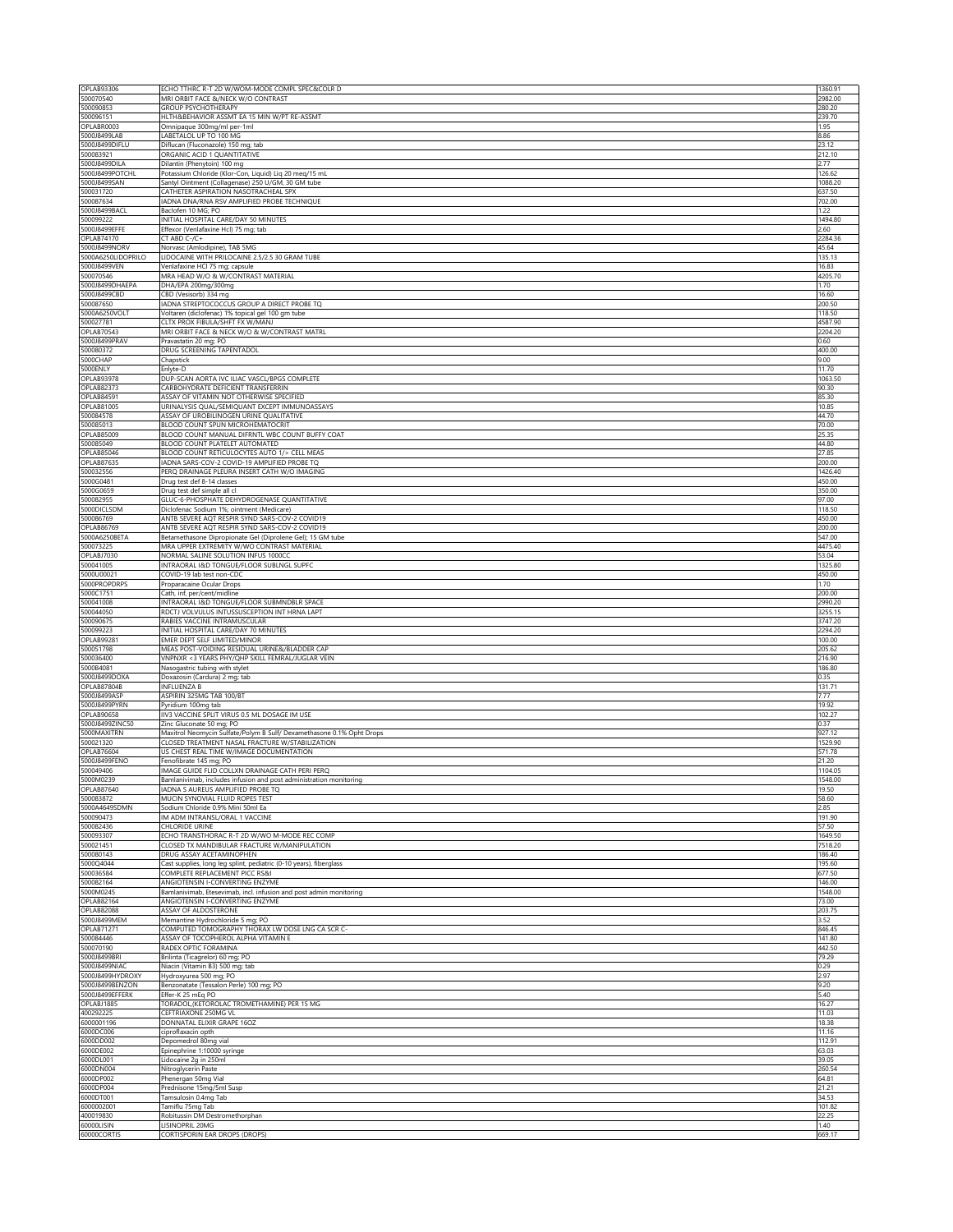| 60000BENTYL                     | BENTYL-DICYCLOMINE 10MG TABLET                                                                          | 1.40               |
|---------------------------------|---------------------------------------------------------------------------------------------------------|--------------------|
| 60000TESBEN<br>60000GENTA       | TESSALON-BENZONATE 200mg tablet<br>GENTAMICIN eye drops(drops)                                          | 1.40<br>185.96     |
| 60000XANX50                     | 5 mg XANAX                                                                                              | 44.70              |
| 500096365                       | IV THERAPY 1ST > 1 HOUR                                                                                 | 802.80             |
| 500096374<br>500096376          | IV PUSH THER PROPH/DX NJX IV PUSH SINGLE/1ST SBST/DRUG<br>SUBCUTANEOUS INFUSION EACH ADDITIONAL IV PUSH | 454.35<br>334.14   |
| 5000A0394                       | ALS IV DRUG THERAPY SUPPLIES                                                                            | 1.79               |
| 5000A0396                       | ALS ESOPHAGEAL INTUB SUPPLS                                                                             | 44.21              |
| 5000A4328                       | FEMALE EXTERNAL URINARY COLLECTION DEVICE; POUCH, EACH<br>COUDE TIP URINARY CATHETER                    | 6.62               |
| 5000A4352<br>5000A4556          | ELECTRODES, PAIR                                                                                        | 35.58<br>112.62    |
| 5000A4565                       | SLINGS                                                                                                  | 221.00             |
| 5000A4620                       | MASK - VARIABLE CONCENTRATION MASK - NON-REBREATHER MASK                                                | 83.38              |
| 5000A4649 CAU<br>5000A4649 MASK | ELECTROCAUTERY STICKS<br>ABUTER MASK                                                                    | 61.01<br>17.68     |
| 6000S0015                       | STAPLE REMOVAL/REPAIR KIT                                                                               | 88.40              |
| 5000A4649BASIN                  | BASIN - EMESIS BASIN STERILE                                                                            | 10.71              |
| 5000A4649STAPL<br>5000A6198     | SKIN STAPLER<br>ALGINATE DRESSING >48 SQ IN                                                             | 273.61<br>55.09    |
| 5000A6216                       | GAUZE - NON-STERILE GAUZE <= 16 SQ IN                                                                   | 21.39              |
| 5000A6218                       | GAUZE - NON-STERILE GAUZE > 48 SQ IN                                                                    | 21.39              |
| 5000A6266<br>5000A6454          | IMPREG GAUZE NO H20/SAL/YARD<br>SELF-ADHER BAND W>=3                                                    | 15.27<br>7.97      |
| 5000L3260                       | SURGICAL SHOE/BOOT EACH                                                                                 | 132.60             |
| 6000S0006                       | Fabric Wrap 2                                                                                           | 7.97               |
| 6000S0008                       | Fabric Wrap 4                                                                                           | 7.97               |
| 6000S0009<br>5000TOWELLET       | Fabric Wrap 5<br>Towellete                                                                              | 24.31<br>2.99      |
| 5000A4332                       | LUBE STERILE PACKET                                                                                     | 10.61              |
| 5000A4344                       | CATHETER - FOLEY 2 WAY SILICN                                                                           | 19.44              |
| 50000A4649<br>5000A6410         | SUTURES ALL TYPES<br>STERILE EYE PAD OR STRIP                                                           | 22.10<br>8.86      |
| 5000A6441                       | PAD BAND $W > = 3$                                                                                      | 44.72              |
| 5000A6449                       | ACE WRAP (LT COMPRES BAND >=3" <5"/YD)                                                                  | 17.68              |
| 5000A6453<br>500086787          | BANDAGE - SELF-ADHER BAND W <3Ö/YD<br>ANTB VARICELLA-ZOSTER                                             | 3.55<br>199.71     |
| 500087076                       | CULTURE ANAEROBE IDENT EACH                                                                             | 81.17              |
| 500087081                       | CUL PRSMPTV PTHGNC ORGANISMS SCR                                                                        | 306.37             |
| 500087086<br>500087088          | CUL BACT QUAN COLONY CNT URINE<br>CULTURE BCT ISOL&PRSMPTV ID ISOLATE EA URINE                          | 292.11<br>60.46    |
| 500087210                       | SMR PRIM SRC WET MOUNT NFCT AGT                                                                         | 139.32             |
| 500087400                       | <b>INFLUENZA B</b>                                                                                      | 263.42             |
| 500087430                       | IAAD EIA STREPTOCOCCUS GROUP A                                                                          | 354.82<br>313.94   |
| 500087591<br>500087592          | IADNA NEISSERIA GONORRHOEAE AMP PRB<br>IADNA NEISSERIA GONORRHOEAE QUAN                                 | 212.14             |
| 500087621                       | Infectious agent detection by nucleic acid (DNA or RNA); pap.                                           | 261.61             |
| 500087807                       | <b>IAADIADOO RSV</b>                                                                                    | 63.65              |
| 500070150<br>500070220          | RADEX FACIAL B1S COMPL MINIMUM 3 VIEWS<br>RADEX SINUSES PARANSL COMPL MINIMUM 3 VIEWS                   | 756.67<br>746.05   |
| 500070250                       | RADEX SKL < 4 VIEWS                                                                                     | 573.64             |
| 500071100                       | RADEX RIBS UNI 2 VIEWS                                                                                  | 399.37             |
| 500071111<br>500072050          | RADEX RIBS BI W/POSTEROANT CH MINIMUM 4 VIEWS<br>RADEX SPI CRV MINIMUM 4 VIEWS                          | 928.69<br>742.52   |
| 500072072                       | RADEX SPI THRC 3 VIEWS                                                                                  | 839.75             |
| 500073050                       | RADEX ACROMCLAV JTS BI +-W8ED DISTRCJ                                                                   | 562.20             |
| 500073070<br>500073120          | RADEX ELBW 2 VIEWS<br>RADEX HAND 2 VIEWS                                                                | 354.82<br>487.55   |
| 500073520                       | (DELETED 1/1/16) RADEX HIPS BI 2 VIEWS ANTEROPOST PELVIS                                                | 769.04             |
| 500073564                       | RADEX KNE COMPL 4/MORE VIEWS                                                                            | 595.71             |
| 500073610<br>500073650          | RADEX ANKLE COMPL MINIMUM 3 VIEWS<br>RADEX CALCANEUS MINIMUM 2 VIEWS                                    | 734.16<br>486.17   |
| 500074247                       | RADEX GI UPR C+ +-GLUC +-DLYD FLMS W/KUB                                                                | 1528.89            |
| 500076010                       | RADEX FROM NOSE RECTUM FB 1 VIEW CHLD                                                                   | 396.00             |
| 500070210<br>500071110          | Radiologic examination, sinuses, paranasal, less than 3 views<br>RADEX RIBS BI 3 VIEWS                  | 479.87<br>772.58   |
| 500078306                       | B1&/JT IMG WHBDY                                                                                        | 2181.60            |
| 500078472                       | CARD BPI GTD = BRM PLNR 1 STD REST/STRS                                                                 | 3089.33            |
| 500070450<br>500070480          | CT HEAD/BRN C-MATRL<br>CT ORBIT SELLA/POST FOSSA/EAR C-MATRL                                            | 3093.83<br>1767.90 |
| 500071260                       | CT THORAX C+ MATRL                                                                                      | 4199.40            |
| 500072128                       | CT THRC SPI C-MATRL                                                                                     | 3379.55            |
| 500072129<br>500072133          | CT THRC SPI C+ MATRL<br>CT LUMBAR SPINE W/O & W/CONTRAST MATERIAL                                       | 3599.63<br>6529.17 |
| 500072193                       | CT PELVIS C+ MATRL                                                                                      | 2777.20            |
| 500073201                       | CT UPPER EXT W/DYE                                                                                      | 2131.34            |
| 500076801<br>500094640          | ULTRASOUND 14 WK TABDL 1/1ST GESTATION<br>NEBULIZER TREATMENT AIRWAY INHALATION TREATMENT - PRESS/N-PR  | 1099.63<br>241.24  |
| 500094644                       | INHALATION TREATMENT - CONTINUOUS 1ST HR                                                                | 239.26             |
| 500010021                       | FINE NEEDLE ASPIRATION W/O IMAGING GUIDANCE                                                             | 876.65             |
| 500010061<br>500010080          | INCISION&DRAINAGE ABSCESS COMPLICATED/MULTIPLE<br>INCISION & DRAINAGE PILONIDAL CYST SIMPLE             | 1229.37<br>706.31  |
| 500011011                       | DBRDMT W/RMVL FM FX&/DISLC SKN SUBQ T/M/F MUSC                                                          | 397.79             |
| 500011040                       | DEBRIDEMENT SKIN PARTIAL THICKNESS (INVALID AS OF 01/01/2011)                                           | 311.16             |
| 500011404<br>500011730          | EXC B9 LES MRGN XCP SK TG T/A/L 3.1-4.0 CM<br>AVULSION NAIL PLATE PARTIAL/COMPLETE SIMPLE 1             | 1262.27<br>726.34  |
| 500011740                       | EVACUATION SUBUNGUAL HEMATOMA                                                                           | 458.34             |
| 500011760                       | REPAIR NAIL BED                                                                                         | 804.92             |
| 500012014<br>500012035          | SIMPLE REPAIR F/E/E/N/L/M 5.1CM-7.5CM<br>REPAIR INTERMEDIATE S/A/T/E 12.6-20.0CM                        | 1083.92<br>3303.89 |
| 500012041                       | REPAIR INTERMEDIATE N/H/F/XTRNL GENT 2.5CM/<                                                            | 2150.83            |
| 500012051                       | REPAIR INTERMEDIATE F/E/E/N/L/M&/MUC 2.5 CM/<                                                           | 2352.20            |
| 500013133                       | REPAIR COMPLEX F/C/C/M/N/AX/G/H/F EA 5 CM/<                                                             | 1154.99            |
| 500019020<br>500020552          | MASTOTOMY W/EXPL/DRAINAGE ABSCESS DEEP<br>INJECTION SINGLE/MLT TRIGGER POINT 1/2 MUSCLES                | 2084.69<br>520.31  |
| 500021480                       | CLOSED TX TEMPOROMANDIBULAR DISLOCATION 1ST/SBSQ                                                        | 662.69             |
| 500023650                       | CLSD TX SHOULDER DISLC W/MANIPULATION W/O ANES                                                          | 1414.32            |
| 500025600<br>500025635          | CLTX DSTL RADIAL FX/EPIPHYSL SEP W/O MNPJ<br>CLTX CARPL B1 FX W/MNPJ EA B1                              | 572.79<br>1642.38  |
| 500025660                       | Closed treatment of radiocarpal or intercarpal dislocation,                                             | 976.37             |
| 500026600                       | CLTX MTCRPL FX 1 W/O MNPJ EA B1                                                                         | 1377.21            |
| 500026605<br>500026641          | CLTX MTCRPL FX 1 W/MNPJ EA B1<br>TREAT THUMB DISLOCATION                                                | 1594.65<br>1645.70 |
| 500026705                       | TREAT KNUCKLE DISLOCATION                                                                               | 976.37             |
| 500026720                       | CLOSED TREATMENT OF PHALANGEAL SHAFT FRACTURE, PROXIMAL OR M                                            | 951.13             |
| 500027752<br>500027780          | Closed treatment of tibial shaft fracture (with or without f<br>CLTX PROX FIBULA/SHFT FX W/O MNPJ       | 2980.69<br>1598.18 |
| 500027786                       | CLTX DSTL FIBULAR FX LAT MALLS W/O MNPJ                                                                 | 1504.49            |
| 500027810                       | Treatment Of Ankle Fracture                                                                             | 976.37             |
| 500027840<br>500028430          | CLOSED TX ANKLE DISLOCATION W/O ANESTHESIA<br>CLOSED TX TALUS FRACTURE W/O MANIPULATION                 | 576.68<br>985.25   |
| 500028470                       | closed treatment of metatarsal fracture; without manipulation                                           | 1272.89            |
| 500029260                       | Strapping Of Elbow Or Wrist                                                                             | 393.98             |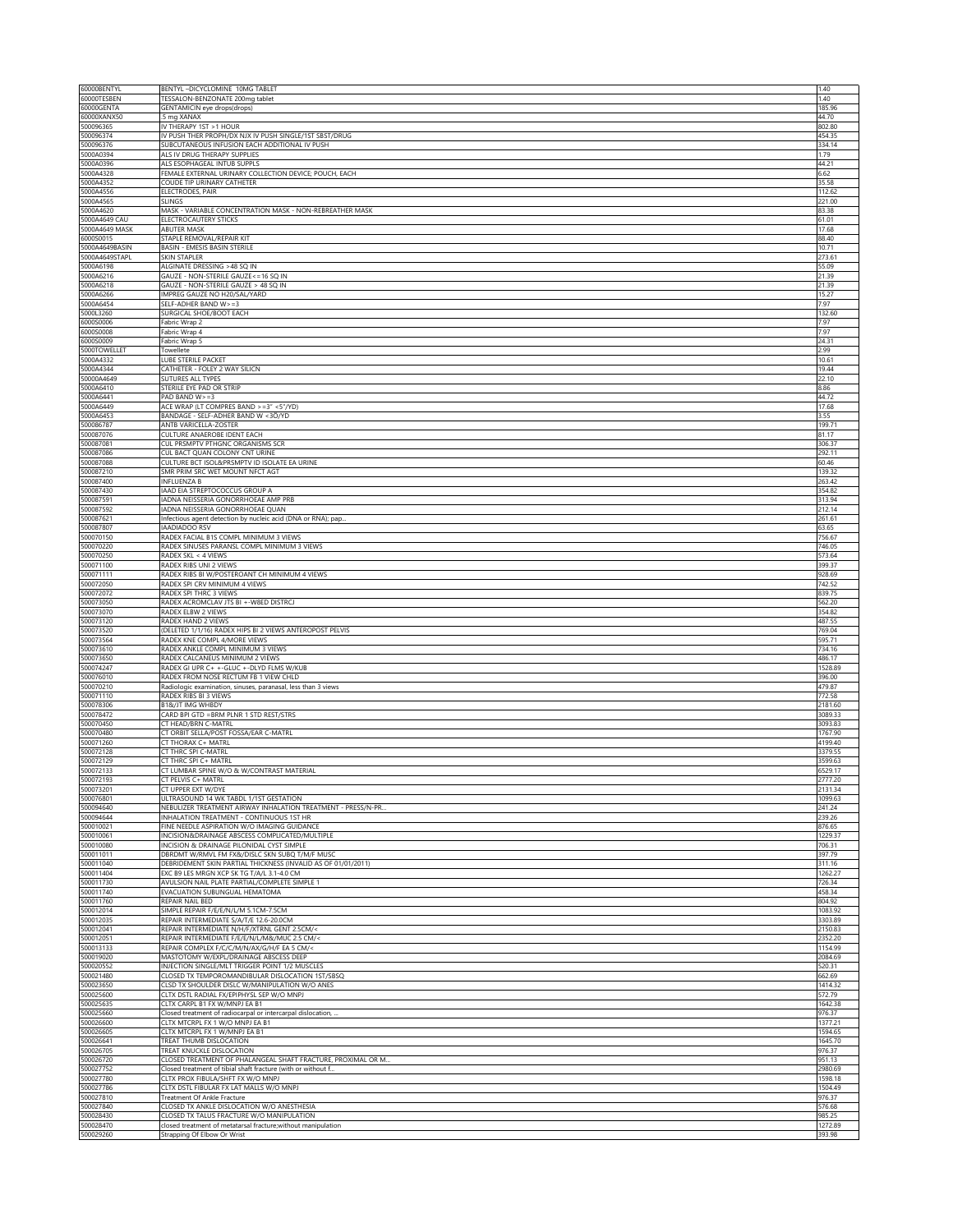| 500030903                      | CONTROL NASAL HEMORRHAGE ANTERIOR COMPLEX                                                                                                                              | 275.95              |
|--------------------------------|------------------------------------------------------------------------------------------------------------------------------------------------------------------------|---------------------|
| 500031502                      | TRACHEOTOMY TUBE CHANGE PRIOR TO FISTULA TRACT                                                                                                                         | 1348.27             |
| 500031505                      | LARYNGOSCOPY INDIRECT DIAGNOSTIC SPX                                                                                                                                   | 229.39              |
| 500033415<br>500037785         | RESCJ/INC SUBVALVULAR TISSUE<br>LIGATION, DIVISION, ANDOR EXCISION OF VARICOSE VEIN CLUSTERS                                                                           | 1485.03<br>14308.83 |
| 500040650                      | RPR LIP FULL THKNS VERMILION ONLY                                                                                                                                      | 4528.92             |
| 500042700                      | <b>I&amp;D ABSC PRITONSILLAR</b>                                                                                                                                       | 2031.42             |
| 500046608                      | ANOSC RMVL FB                                                                                                                                                          | 220.56              |
| 500064400                      | NJX ANES TRIGEMINAL NRV ANY DIV/BRANCH                                                                                                                                 | 1615.23             |
| 500065220<br>500065222         | RMVL FB XTRNL EYE CRNL W/O SLIT LAMP<br>RMVL FB XTRNL EYE CRNL W/SLIT LAMP                                                                                             | 574.57<br>678.87    |
| 500099173                      | VISUAL ACUITY SCREENING                                                                                                                                                | 441.98              |
| 500099282                      | EMER DEPT LOW TO MODERATE SEVERITY                                                                                                                                     | 1246.98             |
| 500099283                      | EMER DEPT MODERATE SEVERITY                                                                                                                                            | 2265.32             |
| 5000E0220                      | HOT WATER BOTTLE                                                                                                                                                       | 53.04               |
| 5000E0325                      | URINAL MALE JUG-TYPE                                                                                                                                                   | 9.73                |
| 5000E0580<br>500011422         | NEBULIZER FOR USE W/ REGULAT<br>EXC B9 LES MRGN XCP SK TG S/N/H/F/G 1.1-2.0CM                                                                                          | 441.98<br>880.44    |
| 500012018                      | SIMPLE REPAIR F/E/E/N/L/M > 30.0CM                                                                                                                                     | 2405.59             |
| 500012021                      | TX SUPERFICIAL WOUND DEHISCENCE W/PACKING                                                                                                                              | 1905.64             |
| 500013101                      | REPAIR COMPLEX TRUNK 2.6 CM-7.5 CM                                                                                                                                     | 1647.63             |
| 500016030                      | DRS&/DBRDMT PRTL-THKNS BURNS 1ST/SBSQ LARGE                                                                                                                            | 862.30              |
| 500024505<br>500024565         | CLTX HUMERAL SHFT FX W/MANIPULATION +-SKEL TRACJ<br>CLTX HUMERAL EPICONDYLAR FX MEDIAL/LAT W/MNPJ                                                                      | 2935.64<br>3184.68  |
| 500031605                      | TRACHEOSTOMY EMERGENCY CRICOTHYROID MEMBRANE                                                                                                                           | 1210.43             |
| 500054001                      | SLITTING PREPUCE DORSAL/LAT SPX XCP NB                                                                                                                                 | 906.80              |
| 500065210                      | RMVL FB XTRNL EYE EMBEDDED SCJNCL/SCLL NONPRF8                                                                                                                         | 344.55              |
| 6000R0002                      | Omnipaque 240 - 50ml                                                                                                                                                   | 3.11                |
| 500036011                      | SLCTV CATH PLMT VEN SYS 1ST ORDER BRANCH                                                                                                                               | 1805.10             |
| 500070553<br>500073723         | MRI BRN BRN STEM C-/C+<br>MRI ANY JT LXTR C-/C+                                                                                                                        | 4950.12<br>7648.47  |
| 500074183                      | MRI ABD C-/C+                                                                                                                                                          | 4950.12             |
| 500072156                      | MRI SPI CANAL&CNTS C-/C+ CRV                                                                                                                                           | 4950.12             |
| 500072157                      | MRI SPI CANAL&CNTS C-/C+                                                                                                                                               | 4199.40             |
| 500072195                      | MRI PELVIS C-MATRL<br>TD TOXOIDS ADSORBED PRSRV FR 7 YR + IM                                                                                                           | 4199.40             |
| 500090714<br>5000G8895         | ANTROM PRESCRIBE                                                                                                                                                       | 217.70<br>7.30      |
| 5000J0282                      | AMIODARONE HCL 30MG                                                                                                                                                    | 20.73               |
| 5000J0456                      | ZITHROMAX - AZITHROMYCIN 500MG                                                                                                                                         | 122.88              |
| 5000J0500                      | BENTYL - DICYCLOMINE INJECTION 20MG                                                                                                                                    | 32.53               |
| 5000J0540                      | PENICILLIN G BENZATHINE INJ                                                                                                                                            | 75.23               |
| 5000J0558<br>5000J0641         | INJECTION, PENICILLIN G BENZATHINE AND PENICILLIN G PROCAINE.<br>LEVOLEUCOVORIN INJECTION                                                                              | 98.65<br>3.54       |
| 5000J0696                      | ROCEPHIN - CEFTRIAXONE SODIUM up to 250MG                                                                                                                              | 67.14               |
| 5000J1165                      | PHENYTOIN SODIUM INJECTION                                                                                                                                             | 61.88               |
| 5000J1580                      | GARAMYCIN GENTAMICIN INJ                                                                                                                                               | 76.02               |
| 5000J1610                      | GLUCAGON HYDROCHLORIDE/1 MG                                                                                                                                            | 102.80              |
| 5000J1642                      | BOLUS IV LOCK PUSH - INJ HEPARIN SODIUM PER 10 U                                                                                                                       | 20.33               |
| 5000J1790                      | DROPERIDOL INJECTION                                                                                                                                                   | 4.82                |
| 5000J1956<br>5000J2001         | LEVAQUIN - LEVOFLOXACIN INJECTION 250MG<br>LIDOCAINE                                                                                                                   | 181.21<br>46.77     |
| 5000J2060                      | ATIVAN - LORAZEPAM INJECTION 2MG                                                                                                                                       | 150.45              |
| 5000J2270                      | MORPHINE SULFATE INJECTION UP TO 10MG                                                                                                                                  | 32.53               |
| 5000J2310                      | INJ NALOXONE HYDROCHLORIDE (Narcan) per 1 mg                                                                                                                           | 78.57               |
| 5000J2360                      | NORFLEX - ORPHENADRINE UP TO 60MG                                                                                                                                      | 186.09              |
| 5000J2370<br>5000J2405         | NEO-SYNEPHRINE - PHENYLEPHRINE HCL INJECTION<br>ZOFRAN (ONDANSETRON HCL INJECTION 1MG)                                                                                 | 124.04<br>32.53     |
| 5000J2550                      | PHENERGAN - PROMETHAZINE HCL INJECTION UP TO 50MG                                                                                                                      | 32.53               |
| 5000J2765                      | METOCLOPRAMIDE HCL INJECTION                                                                                                                                           | 45.52               |
| 5000J2790                      | RHOGAM INJECTION                                                                                                                                                       | 301.96              |
| 5000J3010                      | FENTANYL CITRATE INJECTION 0.05 mg/mL (Up to 100MCG)                                                                                                                   | 31.33               |
| 5000J3130                      | TESTOSTERONE ENANTHATE INJ                                                                                                                                             | 35.35<br>135.25     |
| 5000J3420<br>5000J3475         | VITAMIN B12 INJECTION<br>MAGNESIUM SULFATE INJ PER 500MG                                                                                                               | 37.54               |
| 5000J3490 CARD                 | CARDIZEM - DILTIAZEM HYDROCHLORIDE 10 MG                                                                                                                               | 5.99                |
| 5000J3490 IMO                  | IMODIUM-2MG TAB                                                                                                                                                        | 13.27               |
| 5000J3490 LIDO                 | VISCOUS XYLOCAINE                                                                                                                                                      | 77.27               |
| 5000J3490 LYTE<br>5000J3490 RA | PEDIALYTE<br>RACONIC 0.5ML                                                                                                                                             | 36.62<br>12.11      |
| 5000J3490 TET                  | TETRACAINE - PONTOCAINE 1% 2ML IM\IV                                                                                                                                   | 85.39               |
| 5000J3490 TYL3                 | TYLENOL 1000MG                                                                                                                                                         | 194.47              |
| 5000J3490 TYL6                 | TYLENOL 325 MG                                                                                                                                                         | 53.04               |
| 5000J3490ERYTH                 | ERYTHROMYCIN 500MG/IV                                                                                                                                                  | 113.84              |
| 5000J7040                      | NORMAL SALINE SOLUTION INFUS - 500 ML=1 UNIT                                                                                                                           | 40.32<br>40.32      |
| 5000J7042<br>5000J7110         | 5% DEXTROSE/NORMAL SALINE<br>DEXTRAN 75 INFUSION                                                                                                                       | 194.36              |
| 5000J7609                      | ALBUTEROL COMP UNIT                                                                                                                                                    | 221.00              |
| 5000Q0091                      | SCREENING PAPANICOLAOU SMEAR; OBTAINING, PREPARING AND CONVE                                                                                                           | 72.34               |
| 5000S0020                      | INJECTION, BUPIVICAINE HYDRO                                                                                                                                           | 70.77               |
| 5000S0077<br>5000S0164         | CLEOCIN - CLINDAMYCIN PHOSP 300MG<br>PROTONIX - PANTROPRAZOLE 40MG                                                                                                     | 48.32<br>292.77     |
| 5000S1015                      | IV TUBING EXTENSION SET                                                                                                                                                | 90.28               |
| 5000S5010                      | STERILE SALINE - 5% DEXTROSE AND 0.45% SALINE                                                                                                                          | 351.20              |
| 5000S8430                      | PADDING FOR COMPRSSN BDG                                                                                                                                               | 25.88               |
| 5000S8451                      | SPLINT WRIST OR ANKLE                                                                                                                                                  | 180.33              |
| 6000DA001<br>6000DA002         | Acetaminophen/Codeine 300/30 soln<br>amoxicillin/clavulanate K+ 400mg/57mg                                                                                             | 53.04<br>28.43      |
| 6000DA005                      | (DO NOT USE) auralgan                                                                                                                                                  | 99.61               |
| 6000DM001                      | Metronidazole 500mg/100ml inj                                                                                                                                          | 377.03              |
| 5000MAXITR                     | Maxitrol                                                                                                                                                               | 927.12              |
| 5000MAXOINT                    | Maxtriol ointment                                                                                                                                                      | 1107.57             |
| 500093005<br>500093303         | ECG ROUTINE ECG W/LEAST 12 LDS TRCG ONLY W/O I&R<br>COMPLETE TTHRC ECHO CONGENITAL CARDIAC ANOMALY                                                                     | 0.00<br>2398.07     |
| 500093313                      | TEE R-T IMG 2D W/PROBE PLMT ONLY                                                                                                                                       | 3976.54             |
| 500096372                      | INJECTION, INTRAMUSCULAR OR SUBCUTANEOUS                                                                                                                               | 328.10              |
| 500096000                      | COMPRE CPTR MTN ALYS VIDEO TAPING 3-D KINEMATICS                                                                                                                       | 1637.69             |
| 500093882                      | DUP-SCAN XTRC ART UNI/LMTD STD                                                                                                                                         | 1368.35             |
| 500093922<br>500093971         | NON-INVAS PHYSIOLOGIC STD EXTREMITY ART 2 LEVEL<br>DUP-SCAN XTR VEINS UNI/LMTD STD                                                                                     | 1193.33<br>1553.88  |
| 500099374                      | PHYS SUPVJ PT HOME HLTH AGENCY MO 15-29 MINUTES                                                                                                                        | 363.27              |
| <b>SEXPLACRPR</b>              | <b>Explosive Laceration Repair</b>                                                                                                                                     | 0.00                |
| 5EXP99283                      | Explosive E/M 99283                                                                                                                                                    | 0.00                |
| 5EXP99284                      | Explosive E/M 99284                                                                                                                                                    | 0.00                |
| 500036000<br>6000DA007         | INTRO NDL/INTRACATH VEIN                                                                                                                                               | 371.25              |
| 500036010                      | ANTIVERT - Meclizine Hydrochloride 25 Tab<br>Introduction of catheter, superior or inferior vena cava                                                                  | 37.52<br>1266.90    |
| 500026670                      | CLTX CARPO/METACARPL DISLC THMB MANJ EA W/O ANES; Closed treatment of carpometacarpal dislocation, other than thumb, with manipulation, each joint; without anesthesia | 2085.09             |
| 500021485                      | CLOSED TX TEMPOROMANDIBULAR DISLC COMP 1ST/SBSQ                                                                                                                        | 4070.76             |
| 6000DN009                      |                                                                                                                                                                        | 96.16               |
|                                | Nitroglycerin Cardiac Drip                                                                                                                                             |                     |
|                                | CT LUMBAR SPINE W/O CONTRAST MATERIAL                                                                                                                                  | 4428.13             |
| 500072131<br>6000PEPTAB        | PEPCID/FAMOTIDINE 20MG TAB                                                                                                                                             | 23.24               |
| 500023930<br>6000011601        | I&D UPPER ARM/ELBOW DEEP ABSCESS/HEMATOMA<br>CEPHALEXIN 125mg/ml 200 ml (KEFLEX)                                                                                       | 1345.70<br>441.35   |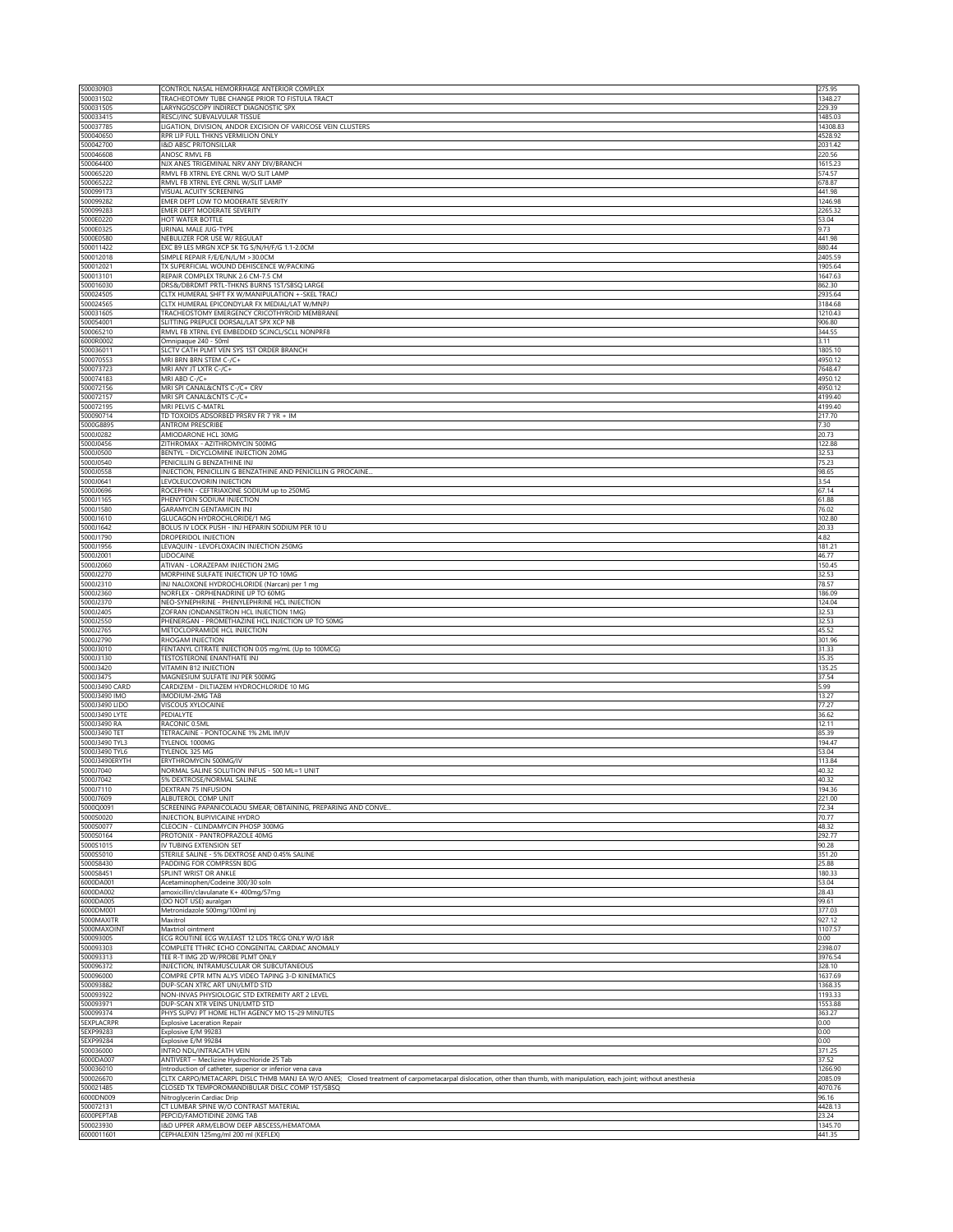| 6000011602                       | CEPHALEXIN 250mg/mL 100mL (KEFLEX)                                                                                                                                                | 329.16             |
|----------------------------------|-----------------------------------------------------------------------------------------------------------------------------------------------------------------------------------|--------------------|
| 6000011605<br>500097597          | MACROBID 100MG<br>Rmyl devital tis 20 cm/<                                                                                                                                        | 30.04<br>178.65    |
| 500082945                        | Glucose, body fluid, other than blood                                                                                                                                             | 132.54             |
| 500087327                        | Infectious agent antigen detection  Cryptococcus neoformans                                                                                                                       | 107.92             |
| 500089050<br>6000DG002           | Cell count, miscellaneous body fluids (eg, cerebrospinal fluid, jt fluid), except blood<br>Glycerin Supp                                                                          | 117.58<br>24.97    |
| 6000DN003                        | Nitroglycerin 25mg/250ml                                                                                                                                                          | 48.08              |
| 500087491                        | Infectious agent detection by nucleic acid; Chlamydia trachomatis, amplified probe technique                                                                                      | 317.18             |
| 6000001497<br>500049083          | TUBE BC GRN 4ML LITH HEP<br>Abdominal paracentesis (diagnostic or therapeutic); w/ imaging guidance                                                                               | 112.84<br>1657.79  |
| 6000001155                       | HUMULIN R 100U/ML VL 10ML                                                                                                                                                         | 124.96             |
| 500023931                        | I&D, upper arm or elbow area; bursa                                                                                                                                               | 1199.61            |
| 500025530<br>500026765           | Closed treatment of ulnar shaft fracture; w/o manipulation                                                                                                                        | 1761.12<br>3761.31 |
| 500087324                        | OPEN TX DISTAL PHALANGEAL FRACTURE EACH<br>CLOSTRIDIUM AG EIA                                                                                                                     | 216.78             |
| 6000RC001                        | Readi-Cat 2 (Barium Sulfate Suspension) (2.1% w/v, 2.0% w/w) 900mL                                                                                                                | 260.34             |
| 500087803                        | CLOSTRIDIUM TOXIN A W/OPTIC                                                                                                                                                       | 216.84             |
| 5000J3301<br>5001J1956           | Triamcinolone acet inj nos up to 10mg (40mg total)<br>LEVAQUIN 750MG IVPB                                                                                                         | 29.36<br>78.81     |
| 60000ROBI2                       | Cheratussin AC 5ML                                                                                                                                                                | 23.18              |
| 6000DH005                        | Hydrocodone/apap 10/325 mg tab                                                                                                                                                    | 22.14              |
| 6000COL02                        | Colace Liquid 50mg/5ml bottle (BILL ONCE THIS IS PER BOTTLE)                                                                                                                      | 33.14              |
| 500073202<br>500071130           | CT UPPER EXTREMITY W/O & W/CONTRAST MATERIAL<br>RADEX STERNOCLAVICULAR JT/JTS MINIMUM 3 VIEWS                                                                                     | 2428.04<br>2428.04 |
| 500077077                        | JOINT SURVEY SINGLE VIEW 2 OR MORE JOINTS                                                                                                                                         | 1232.50            |
| 500080300                        | Drug screen, any number of drug classes from Drug Class List A; any number of non-TLC devices or procedures, (eg, immunoassay)                                                    | 348.27             |
| 500073552                        | RADEX, Femur; 2V                                                                                                                                                                  | 374.50<br>577.19   |
| 500087641<br>500011055           | Infectious agent detection by nucleic acid (DNA or RNA); Staphylococcus aureus, methicillin resistant, amplified probe technique<br>PARING/CUTTING BENIGN HYPERKERATOTIC LESION 1 | 220.25             |
| 500036569                        | INSJ PRPH CVC W/O SUBQ PORT/PMP AGE 5 YR/>                                                                                                                                        | 1650.00            |
| 5000Q0111                        | Wet mounts/ w preparations                                                                                                                                                        | 70.28              |
| 5000Q0092<br>5000Q4021           | Set-up portable x-ray equipment<br>Cast sup sht arm splint plst                                                                                                                   | 337.13<br>87.91    |
| E0691                            | Uvl pnl 2 sq ft or less                                                                                                                                                           | 8363.42            |
| 500080329                        | Analgesics, non-opioid; 1 or 2                                                                                                                                                    | 398.51             |
| 5000J8499 Hyd<br>5000A4649 TOURN | Prescription drug, oral, non chemotherapeuticHydroxycine 10mg tab                                                                                                                 | 9.49<br>24.25      |
| 5000J7626                        | Finger Tourinquet<br>Budesonide non-comp unit, up to 0.5 mg (Pulmicort)                                                                                                           | 151.80             |
| 5000J3490NORV                    | Norvasc (Amlodipine), TAB 5MG                                                                                                                                                     | 45.64              |
| 5000Q4019                        | Cast sup Ing arm spInt ped p                                                                                                                                                      | 59.52              |
| 500026725<br>5000J2704           | CLTX PHLNGL FX PROX/MIDDLE PX/F/T W/MANJ EA<br>Injection, propofol, 10 mg                                                                                                         | 4112.02<br>23.98   |
| 5000J3490VIS                     | Vistaril (Hydroxyzine) tab per 25mg                                                                                                                                               | 39.49              |
| 500040804                        | RMVL EMBEDDED FB VESTIBULE MOUTH SMPL                                                                                                                                             | 1633.26            |
| 5000J7699MAG                     | Magnesium Sulfate Up to 500mg                                                                                                                                                     | 16.69              |
| 500076802<br>500086696           | US PREG UTERUS 14 WK TRANSABDL EACH ADDL GESTATION<br>ANTIBODY HERPES SMPLX TYPE 2                                                                                                | 877.98<br>318.41   |
| 500084482                        | Triiodothyronine T3; reverse                                                                                                                                                      | 126.55             |
| 500087102                        | CULTURE FNGI MOLD/YEAST PRSMPTV OTH XCPT BLOOD                                                                                                                                    | 138.25             |
| 500087015                        | CONCENTRATION INFECTIOUS AGENTS                                                                                                                                                   | 109.76             |
| 500027762<br>50036575            | CLTX MEDIAL MALLS FX W/MANJ W/WO SKN/SKEL TRACJ<br>RPR TUN/NON-TUN CTR VAD CATH W/O SUBQ PORT/PMP                                                                                 | 2946.73<br>486.62  |
| 500087230                        | TOXIN/ANTITOXIN ASSAY TISSUE CULTURE                                                                                                                                              | 324.82             |
| 500086060                        | ANTISTREPTOLYSIN O TITER                                                                                                                                                          | 120.15             |
| 500087590<br>500080185           | IADNA NEISSERIA GONORRHOEAE DIRECT PROBE TQ<br>ASSAY OF PHENYTOIN TOTAL                                                                                                           | 329.89<br>218.07   |
| 500086039                        | ANTINUCLEAR ANTIBODIES ANA TITER                                                                                                                                                  | 183.54             |
| 500067938                        | REMOVAL EMBEDDED FOREIGN BODY EYELID                                                                                                                                              | 1564.81            |
| 500082784                        | ASSAY OF GAMMAGLOBULIN IGA IGD IGG IGM EACH                                                                                                                                       | 153.00             |
| 500084403<br>500083930           | Testosterone; total<br>Osmolality: Blood                                                                                                                                          | 424.67<br>81.03    |
| 5000L4387                        | Non-pneum walk boot pre ots                                                                                                                                                       | 627.05             |
| 500086705                        | HEP B CORE ANTIBODY IGM                                                                                                                                                           | 193.68             |
| 500080164                        | Valproic acid (dipropylacetic acid); total                                                                                                                                        | 222.90             |
| 5000S5013<br>400105236           | 5% dextrose with potassium chloride, 1000 ml<br>C-COLLAR REG PERFIT 20/CS                                                                                                         | 104.55<br>1114.21  |
| 400240992                        | HALOPERIDOL 5MG/ML VL 10ML                                                                                                                                                        | 65.62              |
| 400182531                        | CATH CHEST 16FR STR 10/CS                                                                                                                                                         | 490.87             |
| 400016420<br>400012861           | CATH KIT 5FR INF CLOSED SYS<br>TUBE NASOGASTRIC SUMP 12FR                                                                                                                         | 32.41<br>18.19     |
| 400044308                        | <b>TUBE NASOGASTRIC SUMP 18FR</b>                                                                                                                                                 | 18.19              |
| 400076321                        | SALINE 5CC SYR PF 30/BX                                                                                                                                                           | 103.20             |
| 400016018                        | IV SET BC 23X3/4 12                                                                                                                                                               | 7.18               |
| 400069809<br>400049918           | BRUSH SCRUB EZ W/CHLORHX 30BBX<br>TUBE BC RED 4ML CLOT ACT                                                                                                                        | 206.48<br>130.38   |
| 400011859                        | TUBE BC RED/GRY 8.5ML SST                                                                                                                                                         | 147.71             |
| 400284220                        | ROCURONIUM BR 10MG/ML 5ML                                                                                                                                                         | 40.25              |
| 400078473<br>400057397           | <b>EXTEN SET 8</b><br>ADMIN SET SEC ADULT LL                                                                                                                                      | 17.73<br>7.38      |
| 400001019                        | SKIN STAPLE REMOVER                                                                                                                                                               | 6.24               |
| 400239890                        | SPLASH GUARD IRRIGATION ST                                                                                                                                                        | 43.13              |
| 400026266                        | AIRWAY ORAL OROPHARYNGEAL LGEA                                                                                                                                                    | 11.10              |
| 400317332<br>400013831           | METOPROLOL 1MG/ML 5ML VL<br>FINGER COT SM PADDED                                                                                                                                  | 6.31<br>5.84       |
| 400013833                        | FINGER COT LG PADDED                                                                                                                                                              | 5.84               |
| 400010191                        | FINGER SPLINT SM CVD PADDED                                                                                                                                                       | 5.38               |
| 400010203<br>400010216           | FINGER SPLINT FROG MD PADDEDEA                                                                                                                                                    | 8.23<br>32.21      |
| 400007701                        | COLLES SPLINT L/SM W/PAD<br>COLLES SPLINT R/SM W/PAD                                                                                                                              | 32.21              |
| 400025499                        | FINGER SPLINT STAX KIT                                                                                                                                                            | 348.40             |
| 400010342                        | CAST BOOT SM<br>CAST BOOT LG                                                                                                                                                      | 34.48              |
| 400010346<br>400010454           | SHOULDER IMMOB LG                                                                                                                                                                 | 34.48<br>31.15     |
| 400010474                        | <b>CLAVICLE SPLINT MED</b>                                                                                                                                                        | 30.15              |
| 400012926                        | CLAVICLE SPLINT UNIV                                                                                                                                                              | 70.93              |
| 400010789<br>400235760           | POST-OP SHOE MALE/SM<br>TUBE GAUZE 1                                                                                                                                              | 38.92<br>71.59     |
| 400236497                        | DRUG SCREEN 11 PANEL 25/BX                                                                                                                                                        | 1834.65            |
| 400226634                        | NAIL POLISH REMOVER PAD                                                                                                                                                           | 35.86              |
| 400001418                        | SUTURE 6-0 GUT CHR PS-6                                                                                                                                                           | 1452.78            |
| 400003612<br>400001482           | SUTURE 6-0 SILK P-1<br>SUTURE 6-0 ETHILON P-1                                                                                                                                     | 864.69<br>863.89   |
| 400013968                        | SUTURE 4-0 ETHILON P-3                                                                                                                                                            | 2559.67            |
| 400001515                        | SUTURE 3-0 PROLENE PS-1                                                                                                                                                           | 1146.01            |
| 400001520<br>400001521           | SUTURE 5-0 PROLENE PS-2<br>SUTURE 6-0 PROLENE P-3                                                                                                                                 | 946.19<br>1268.21  |
| 400318312                        | ADHESIVE DERMABOND SKIN                                                                                                                                                           | 263.13             |
| 400003946                        | SUTURE 6-0 VICRYL CTD P-3                                                                                                                                                         | 919.94             |
| 400103017                        | SUTURE 6-0 VICRYL CTD S-29                                                                                                                                                        | 3065.74            |
| 400022960<br>400294858           | SUTURE 3-0 VICRYL CTD CT-1<br>THERMOMETER REFRIG/FREEZ                                                                                                                            | 1163.14<br>418.93  |
| 400110247                        | ADENOCARD 3MG/ML SYR 2ML                                                                                                                                                          | 299.13             |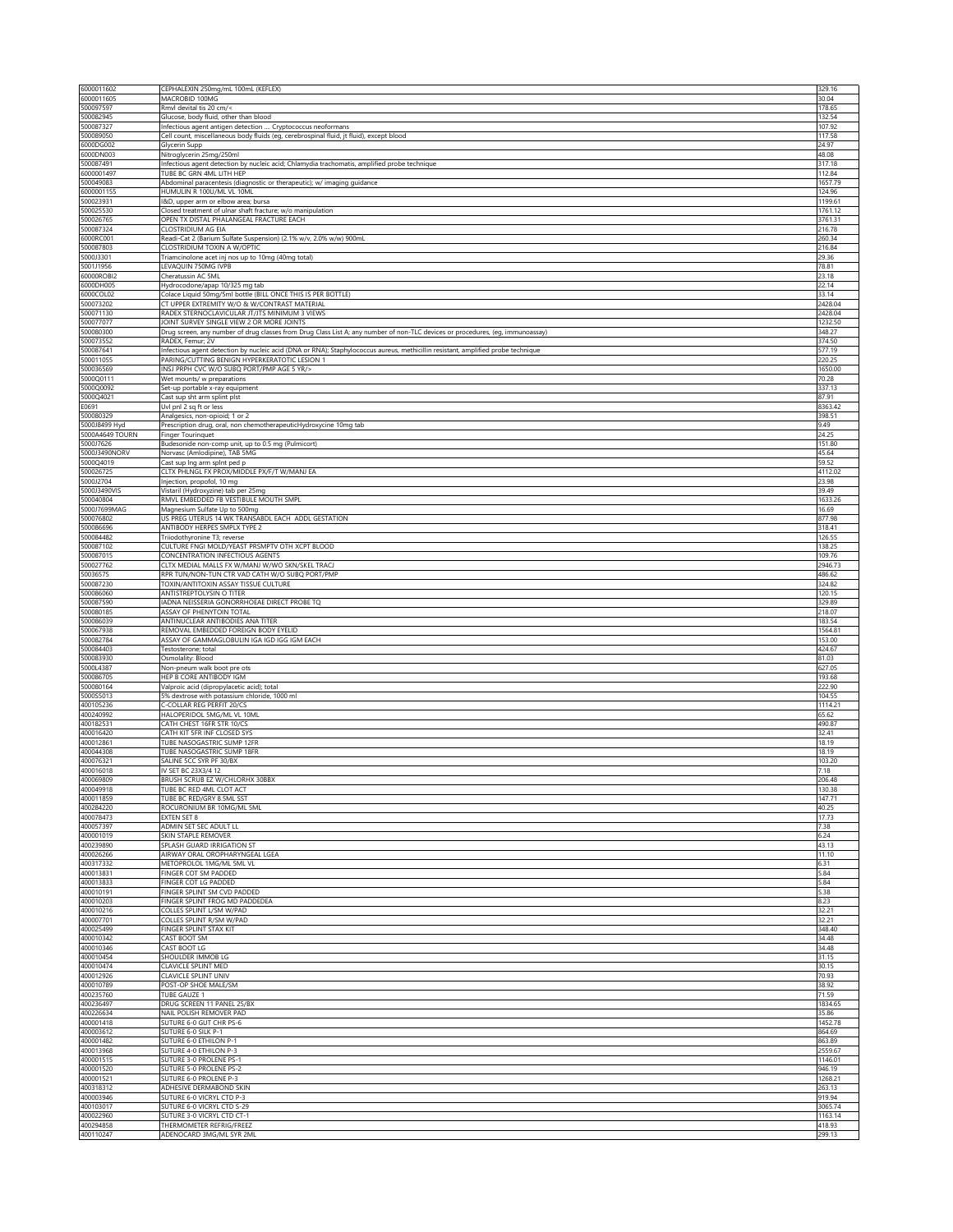| 400100410                            | INTERFACE CABLE NELLCOR                                      | 1933.47           |
|--------------------------------------|--------------------------------------------------------------|-------------------|
| 400243926                            | LEADWIRE SET 5 LEAD MIXED                                    | 890.13            |
| 400001576<br>400246687               | SILVER NITRATE APPLI 100/EA<br>CLINDAMYCIN 150MG/ML 4ML      | 195.12<br>25.77   |
| 400075767                            | DEXTROSE 50% 18G SYR L/S 50M                                 | 68.54             |
| 400195855                            | LIDOCAINE 2% L/S PFS 5ML                                     | 21.46             |
| 400036085<br>400144010               | VANCOMYCIN 1GM FT<br>EXTRACTOR OTO RHINO 5PK/EA              | 32.75<br>2334.66  |
| 400058171                            | KOTEX MAXIPAD REGULAR 24/BX                                  | 31.02             |
| 400030947                            | MASK GUARDALL FULL VISOR 40C                                 | 12.16             |
| 400010218<br>400273173               | THORACENTESIS TRAY W/CATH<br>CUP 8OZ FOAM WHT DART 25/BX     | 258.21<br>5.78    |
| 400279728                            | CITRATE OF MAG LEMON 10OZ                                    | 12.29             |
| 400046529                            | NITRAZINE PAP W/DISPENSER                                    | 306.29            |
| 400051920                            | NEO-SYNEPH REG SPY 15ML                                      | 30.49             |
| 400233835<br>400173930               | FLUMAZENIL .1MG/ML MDV 5ML<br>IMITREX 6MG/0.5ML SYRINGE 2/BX | 30.15<br>2000.82  |
| 400236944                            | NITRO-BID 2% OINT 30GM                                       | 260.54            |
| 400306182                            | ALBUTEROL 2.5MG SOL 25X3ML                                   | 34.67             |
| 400289571<br>400146242               | METHOCARBAMOL 750MG 100/BT<br>DIPHENHYDRAMINE 50MG 1ML SDVEA | 112.10<br>6.51    |
| 400317884                            | SUMATRIPTAN 6MG/0.5ML VL 5BX                                 | 1068.65           |
| 400217128                            | POTASSIUM CHL 20MEQTAB 100BT                                 | 225.80            |
| 400315648<br>400295736               | ADENOSINE 3MG/ML VL 2ML<br>LACTULOSE 10GM/15ML SOL 16OZ      | 34.27<br>55.79    |
| 400310332                            | BENADRYL ALLERGY LIQ CHILD                                   | 48.29             |
| 400310795                            | PROMETHAZINE 50MG AMP 1ML                                    | 15.80             |
| 400246642                            | VECURONIUM 10MG 10X10ML                                      | 569.89            |
| 400296477<br>400175807               | IBUPROFEN CHLD SUS BERRY 4OZEA<br>ACTIVASE 50MG VL           | 23.64<br>19.92    |
| 400256577                            | RANITIDINE 150MG TABS 100BT                                  | 55.06             |
| 400181612                            | BENTYL 10MG/ML AMP 5X2ML                                     | 1546.88           |
| 400072279<br>400182950               | TIMOLOL .5% O/S 5ML<br>CIPROFLOXACIN .3% O/S 5ML             | 33.02<br>27.90    |
| 400297549                            | LEVALBUTEROL 0.63MG/3ML SOL                                  | 751.73            |
| 400303558                            | NALOXONE 1MG/ML SYR 2ML                                      | 137.34            |
| 400279772<br>400306392               | ATROPINE 0.1MG/ML SYR 10ML<br>LUBE JELLY 3GM FOIL SURGICAL   | 36.60<br>60.90    |
| 400312188                            | ACETAMINOPHEN SUS GRAPE 4OZ                                  | 21.92             |
| 400004951                            | SKIN STAPLER PRECISE 5 ARCU                                  | 37.52             |
| 400293786                            | GLO STRIPS 1MG 100/BX                                        | 53.07             |
| 400252964<br>400222025               | OMNIPAQUE 300MG 10X30ML<br>OMNIPAQUE 300MG POLY 10X100M      | 3148.62<br>6.65   |
| 400182627                            | LENS REMOVER/INSERTER                                        | 150.63            |
| 400009737                            | CLEANER TRANSEPTIC SOL 8.5OZ                                 | 31.88             |
| 400058080<br>400066296               | DIAPER PAMPERS SZ5 UNISEX                                    | 45.43             |
| 400124304                            | ID BAND WHITE 1000/BX<br>ARMBOARD INFANT 1X4                 | 264.66<br>4.06    |
| 400146724                            | ARMBOARD 2X4 24/CS                                           | 95.84             |
| 400052473                            | ARMBOARD WRIST 2X6 DISP                                      | 3.59              |
| 400248935<br>400004431               | SCISSORS BNDG/UTIL 7.5<br>TAPE PAPER 2                       | 83.55<br>37.46    |
| 400001137                            | TAPE CLOTH/SILK 1                                            | 62.82             |
| 400001768                            | DRAPE 40X48 TISSUE 2PLY WHT                                  | 13.49             |
| 400005982<br>400211527               | ALCOHOL ISO 70% 16OZ 12/CS<br>CAST SPLINT 3                  | 12.16<br>546.04   |
| 400270178                            | SCALPEL #11 SS DISP ST 10/BX                                 | 42.50             |
| 400260631                            | BP UNIT CHILD DLX                                            | 228.60            |
| 400260632                            | BP UNIT LG ADULT DLX                                         | 262.33            |
| 400281114<br>400149524               | STOCKINETTE 2<br>ABD PAD 5X9 ST1S 20/BX                      | 57.86<br>16.20    |
| 400121844                            | PACKING STRIP PLAIN 1/2                                      | 15.80             |
| 400121866                            | PACKING STRIP W/IODO 1/2                                     | 18.14             |
| 400169153<br>400008167               | SPECULUM VAG GRAVES DISP LG<br>APPLICATOR CT 6               | 208.81<br>19.00   |
| 400009558                            | TONGUE BLADE JR ST 100/BX                                    | 22.39             |
| 400232638                            | OIL EMULSION DRESS 3X3 50/BX                                 | 117.94            |
| 400169392<br>400039065               | STRAINER CALCULI 100/CS<br>CAUTERY HI-TEMP FINE 10/BX        | 11.68<br>55.52    |
| 400264224                            | URINAL MALE W/COVER CLR                                      | 8.18              |
| 400041634                            | BANDAGE ADH FLEX 3/4X3                                       | 16.61             |
| 400164831                            | LANCET 21G SAFETY GRN 200/BX                                 | 224.55            |
| 400226021<br>400226031               | CANNULA NASAL ADLT STR TIP<br>NEBULIZER W/MOUTHPIECE ADULTCS | 3.27<br>6.58      |
| 400226035                            | TUBING OXYGEN 7 CRUSH RES                                    | 3.59              |
| 400047315                            | COTTON BALLS MED 2BX/CS                                      | 1.40              |
| 400239215<br>400158132               | <b>BANDAGE COHES 3</b><br>LEG BAG 500ML MED                  | 10.63<br>13.49    |
| 400235933                            | APRON XRAY 24X38 TALL                                        | 1476.35           |
| 400291111                            | SUCTION CATH KIT 10FR 50/CS                                  | 6.24              |
| 400291112                            | SUCTION CATH KIT 12FR 50/CS                                  | 5.98              |
|                                      |                                                              |                   |
| 400291114<br>400232644               | SUCTION CATH KIT 16FR 50/CS<br>URINE CTL DIP 15ML LVL1/2     | 6.11<br>704.85    |
| 400101495                            | TUBE HLDR BC 100/BX                                          | 67.68             |
| 400056484                            | PIPETTES TRANS 5ML 1MLDRAW                                   | 1.53              |
| 400206540                            | TOWEL OR BLUE 17X26 ST4S                                     | 19.53<br>18.40    |
| 400061798<br>400061815               | ARMSLING MED 6/CS<br>WRIST&F/A SPLINT L/UNIV                 | 63.89             |
| 400169279                            | CAST PAD 4                                                   | 91.72             |
| 400256570                            | GLOVE EXAM NIT SM PF 200/BX                                  | 64.81             |
| 400256572<br>400126228               | GLOVE EXAM NIT LG PF 200/BX<br><b>INFLUENZA A</b>            | 64.81<br>131.71   |
| 400182499                            | STICKER AWARD SPACESHIP                                      | 112.10            |
| 400182501                            | STICKER AWARD DINOSAUR                                       | 112.10            |
| 400165933<br>400001862               | RHINO ROCKET LG SLIM 8/BX<br>TRACH TUBE ENDO 6.5 MUR CUF     | 104.34<br>13.89   |
| 400001863                            | TRACH TUBE ENDO 7 MUR CUF                                    | 13.89             |
| 400006382                            | TRACH TUBE ENDO 9 MUR CUF                                    | 13.89             |
| 400032418<br>400032419               | AIRWAY NASO ROBERTAZZI 28FF<br>AIRWAY NASO ROBERTAZZI 30FR   | 29.96<br>29.96    |
| 400306253                            | LMA AIRWAY UNIQUE STD SZ3                                    | 112.50            |
| 400306254                            | LMA AIRWAY UNIQUE STD SZ4                                    | 112.50            |
| 400133329<br>400168919               | AIRWAY NASO 12FR ADJ FLNG<br>AIRWAY NASO 24FR ADJ FLNG       | 370.78<br>370.78  |
| 6000001158                           | HYDROCORTISONE .5% CRM 1OZ W/ALOEEA                          | 15.70             |
|                                      | TOURNIQUET 1X18                                              | 1.14              |
| 6000001478<br>6000DA006<br>6000S0004 | bacitracin oint packet 3.5GM<br>Cotton Tip Applicator        | 471.99<br>19.00   |
| 6000S0010                            | Foreign Body Remover                                         | 17.00             |
| 5001A4364                            | DermaBond Mini                                               | 3.32              |
| 5000L0120<br>5000L0978               | CERV FLEXIBLE NON-ADJUSTABLE<br>AXILLARY CRUTCH EXTENSION    | 486.17<br>1509.43 |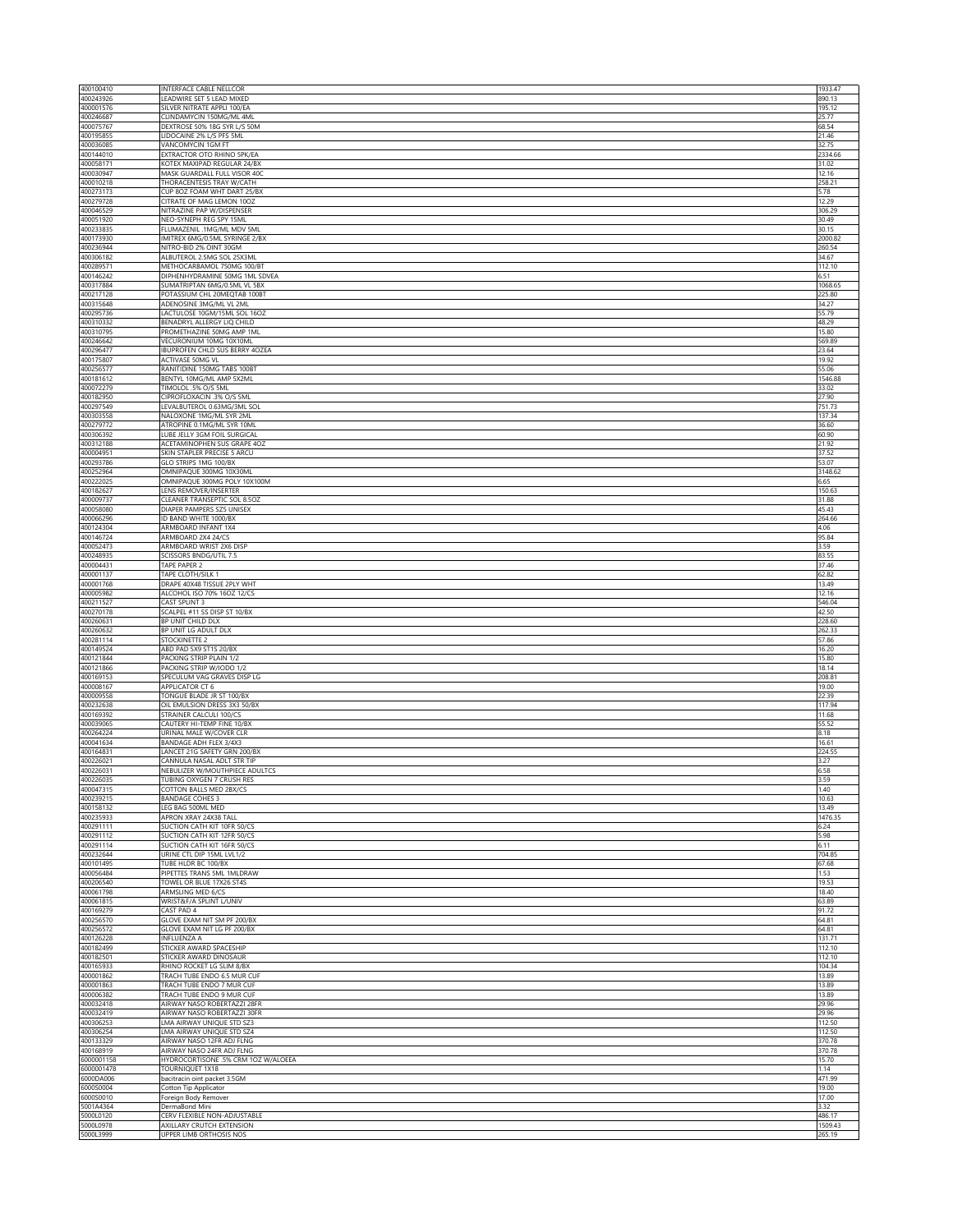| 5000L4350                                                                               | ANKLE CONTROL ORTHOSI PREFAB                                                                                  | 586.33             |
|-----------------------------------------------------------------------------------------|---------------------------------------------------------------------------------------------------------------|--------------------|
| 5000E0114<br>5000E0117                                                                  | CRUTCH UNDERARM PAIR NO WOOD<br>UNDERARM SPRINGASSIST CRUTCH                                                  | 88.40<br>182.79    |
| 500080048                                                                               | BASIC METABOLIC PANEL CALCIUM TOTAL                                                                           | 408.39             |
| 500080051                                                                               | ELECTROLYTE PANEL                                                                                             | 421.28             |
| 500080053<br>500082010                                                                  | COMPRE METAB PANEL<br>ACETONE/OTH KETONE BODIES SERUM QUAN                                                    | 823.85<br>54.63    |
| 500082075                                                                               | ALCOHOL BRTH                                                                                                  | 152.57             |
| 500082150                                                                               | AMYLASE                                                                                                       | 318.23             |
| 500082270<br>500082541                                                                  | BLD OCLT PROXIDASE ACTV QUAL FECES 1 DETER<br>COL-CHR/MS QUAL 1 STATIONARY&MOBILE PHASE                       | 229.83<br>182.87   |
| 500082657                                                                               | NZM ACTV CELLS/TISS NONRADACT SUBSTRATE EA                                                                    | 224.62             |
| 500083036                                                                               | Hemoglobin; glycosylated (A1C)                                                                                | 97.46              |
| 500083520                                                                               | IMMUNOASSAY ANALYTE QUANTITATIVE NOS                                                                          | 217.28             |
| 500084132<br>500084166                                                                  | POTASSIUM SERUM PLASMA/WHOLE BLOOD<br>PROTEIN ELECTROP FXJ&QUAN OTH FLUS CONCENTRATION                        | 197.21<br>132.60   |
| 500084295                                                                               | SODIUM SERUM PLASMA OR WHOLE BLOOD                                                                            | 106.78             |
| 500084443                                                                               | TSH - THYR STIMULATING HORM                                                                                   | 397.79             |
| 500084480                                                                               | TRIIODOTHYRO9 T3 TOT<br>TROPONIN QUAL                                                                         | 240.44<br>233.81   |
| 500084512<br>500085652                                                                  | SEDIMENTATION RATE RBC AUTO                                                                                   | 141.36             |
| 500086308                                                                               | MONO - HTROPHL ANTIBODIES SCR                                                                                 | 160.61             |
| 500086325                                                                               | IMMUNOELECTROPHORESIS OTH FLUS CONCENTRATION                                                                  | 282.87             |
| 500086374<br>500086403                                                                  | 86374<br>PART AGGLUJ SCR EA ANTB                                                                              | 194.47<br>201.94   |
| 500086592                                                                               | SYPHILIS TEST NON TREPONEMAL ANTIBODY QUAL                                                                    | 53.14              |
| 500086663                                                                               | ANTB EPSTEIN-BARR EB VIRUS EARLY AG EA                                                                        | 372.05             |
| 500086710                                                                               | ANTB INF VIRUS                                                                                                | 216.58             |
| 500086906<br>500087040                                                                  | BLD TYPING RH PHEXYPING COMPL<br>BLOOD CULTURE - CUL BACT BLD AERC ISOL                                       | 130.47<br>397.79   |
| 500087046                                                                               | STOOL CULTR AEROBIC BACT EA                                                                                   | 94.75              |
| 500087070                                                                               | CUL BACT XCPT URINE BLD/STL AERC ISOL                                                                         | 288.87             |
| 500087280<br>500087389                                                                  | Infectious agent antigen detection by immunofluorescent tech                                                  | 150.20<br>225.81   |
| 500087804                                                                               | Infectious agent antigen detection by enzyme immunoassay tec<br><b>IAADIADOO INF</b>                          | 256.36             |
| 500087850                                                                               | IAADIADOO NEISSERIA GONORRHOEAE                                                                               | 197.23             |
| 500087880                                                                               | <b>IAADIADOO STREPTOCOCCUS GRP</b>                                                                            | 216.58             |
| 500099001<br>6000L0003                                                                  | HANDLG&/OR CONVEY OF SPEC FOR TR FROM PT TO LAB<br>Wound Culture Anaerobes/Aerobes                            | 61.88<br>248.38    |
| 6000L0004                                                                               | Blood Tube Heparin Gel                                                                                        | 8.22               |
| 500062270                                                                               | SPINAL TAP FLUID                                                                                              | 839.75             |
| 500070140                                                                               | RADEX FACIAL B1S < 3 VIEWS                                                                                    | 571.84             |
| 500070260<br>500070350                                                                  | RADEX SKL COMPL MINIMUM 4 VIEWS<br>CEPHALOGRAM ORTHODONTIC                                                    | 759.41<br>388.93   |
| 500072052                                                                               | RADEX SPI CRV COMPL W/OBLQ&FLEXION&/XTN STDS                                                                  | 1272.89            |
| 500072069                                                                               | RADEX SPI THORACOLMBR STANDING SCOLIOSIS                                                                      | 565.73             |
| 500072070                                                                               | RADEX SPI THRC 2 VIEWS                                                                                        | 410.69             |
| 500072170<br>500073000                                                                  | RADEX PELVIS 1/2 VIEWS<br>RADEX CLAV COMPL                                                                    | 574.57<br>422.88   |
| 500073060                                                                               | RADEX HUM MINIMUM 2 VIEWS                                                                                     | 556.90             |
| 500073080                                                                               | RADEX ELBW COMPL MINIMUM 3 VIEWS                                                                              | 510.93             |
| 500073090                                                                               | RADEX F/ARM 2 VIEWS                                                                                           | 265.19             |
| 500073110<br>500073130                                                                  | RADEX WRST COMPL MINIMUM 3 VIEWS<br>RADEX HAND MINIMUM 3 VIEWS                                                | 555.59<br>629.77   |
| 500073562                                                                               | RADEX KNE 3 VIEWS                                                                                             | 394.43             |
| 500073590                                                                               | RADEX TIBFIB 2 VIEWS                                                                                          | 575.94             |
|                                                                                         |                                                                                                               |                    |
| 500073660                                                                               | RADEX TOE MINIMUM 2 VIEWS                                                                                     | 353.58             |
| 500074022                                                                               | RADEX ABD COMPL AQT ABD W/S/E/D VIEWS 1 VIEW CH                                                               | 863.47             |
| 500071101 4VWS<br>500071030                                                             | RADEX RIBS UNI W/POSTEROANT CH 4 VIEWS<br>RADEX CH COMPL MINIMUM 4 VIEWS                                      | 976.53<br>793.79   |
| 500078315                                                                               | B1&/JT IMG 3 PHASE STD                                                                                        | 2181.60            |
| 500078808                                                                               | NJX RP LOCLZJ NON-IMG PROBE STUDY INTRAVENOUS                                                                 | 1591.11            |
| 500076376<br>500070460                                                                  | 3D RNDR I&R CT MRI US/OTH X REQ POSTPCX<br>CT HEAD/BRN C+ MATRL                                               | 972.35<br>4800.12  |
| 500070487                                                                               | <b>CT MAXLFCL AREA C+ MATRL</b>                                                                               | 2475.06            |
| 500070488                                                                               | CT MAXLFCL AREA C-/C+                                                                                         | 2940.91            |
| 500070496                                                                               | CT ANGIOGRAPHY HEAD W/CONTRAST/NONCONTRAST                                                                    | 3002.25            |
| 500071270<br>500072127                                                                  | CT THORAX C-/C+<br>CT CRV SPI C-/C+                                                                           | 4377.11<br>4547.71 |
| 500072192                                                                               | <b>CT PELVIS C-MATRL</b>                                                                                      | 4209.37            |
| 500072194                                                                               | CT PELVIS C-/C+                                                                                               | 7648.47            |
| 500073200<br>500074160                                                                  | <b>CT UXTR C-MATRL</b><br><b>CT ABD C+ MATRL</b>                                                              | 2215.18<br>3877.96 |
| 500074176                                                                               | Ct Abd & pelvis W/o Contrast                                                                                  | 2651.85            |
| 500076536                                                                               | US SOFT TISS HEAD&NCK R-T IMG                                                                                 | 1511.65            |
| 500076700                                                                               | US ABDOMINAL R-T W/IMAGE DOCUMENTATION                                                                        | 1751.14            |
| 500077079<br>500010120                                                                  | CT BONE MINERAL DENSITY STUDY 1+ SITS APPND<br>INCISION&REMOVAL FOREIGN BODY SUBQ TISS SMPL                   | 618.77<br>709.02   |
| 500011750                                                                               | EXCISION NAIL MATRIX PERMANENT REMOVAL                                                                        | 938.76             |
| 500011765                                                                               | WEDGE EXCISION SKIN NAIL FOLD                                                                                 | 516.24             |
| 500011771<br>500012001                                                                  | EXCISION PILONIDAL CYST/SINUS EXTENSIVE<br>SIMPLE REPAIR SCALP/NECK/AX/GENIT/TRUNK 2.5CM/<                    | 449.04<br>643.52   |
| 500012011                                                                               | SIMPLE REPAIR F/E/E/N/L/M 2.5CM/<                                                                             | 757.90             |
| 500012015                                                                               | SIMPLE REPAIR F/E/E/N/L/M 7.6CM-12.5CM                                                                        | 1352.42            |
| 500012044                                                                               | REPAIR INTERMEDIATE N/H/F/XTRNL GENT 7.6-12.5CM                                                               | 2960.94            |
| 500013122<br>500020551                                                                  | REPAIR COMPLEX SCALP/ARM/LEG EA 5 CM/<<br>INJ TENDON ORIGIN/INSERTION                                         | 804.92<br>1334.05  |
| 500020605                                                                               | ARTHROCENTESIS ASPIR&/INJECTION INTERM JT/BURSA                                                               | 311.16             |
| 500021310                                                                               | CLOSED TREATMENT NASAL FRACTURE W/O MANIPULATION                                                              | 754.89             |
| 500023655<br>500024600                                                                  | CLSD TX SHOULDER DISLC W/MANIPULATION REQ ANES                                                                | 2008.34            |
| 500024640                                                                               | Treatment of closed elbow dislocation; without anesthesia<br>CLTX RDL HEAD SUBLXTJ CHLD NURSEMAID ELBW W/MNPJ | 976.37<br>786.73   |
| 500024655                                                                               | CLOSED TX RADIAL HEAD/NECK FX W/MANIPULATION                                                                  | 3151.37            |
| 500026010                                                                               | DRAINAGE FINGER ABSCESS SIMPLE                                                                                | 450.82             |
| 500026011<br>500027550                                                                  | DRAINAGE OF FINGER ABCESS<br>CLOSED TX KNEE DISLOCATION W/O ANESTHESIA                                        | 2120.27<br>2070.21 |
| 500027824                                                                               | Closed treatment of fracture of weight bearing articular por                                                  | 976.37             |
| 500028190                                                                               | REMOVAL FOREIGN BODY FOOT SUBCUTANEOUS                                                                        | 1127.92            |
| 500028400                                                                               | CLOSED TX CALCANEAL FRACTURE W/O MANIPULATION                                                                 | 929.81             |
|                                                                                         | CAST FIGURE-OF-8<br>LONG ARM SPLINT SHOULDER HAND                                                             | 265.19<br>265.19   |
|                                                                                         | SHORT ARM SPLINT DYNAMIC                                                                                      | 265.19             |
|                                                                                         | STRAPPING SHOULDER                                                                                            | 392.47             |
|                                                                                         | LONG LEG SPLINT THIGH ANKLE/TOES<br>STRAPPING ANKLE &/FOOT                                                    | 265.19<br>332.36   |
| 500029049<br>500029105<br>500029126<br>500029240<br>500029505<br>500029540<br>500029550 | <b>STRAPPING TOES</b>                                                                                         | 265.19             |
| 500029700                                                                               | REMOVAL/BIVALVING GAUNTLET BOOT/BODY CAST                                                                     | 192.71             |
| 500032550                                                                               | INSERT PLEURAL CATH                                                                                           | 2755.40            |
| 50003293F<br>500036556                                                                  | ABO AND RH BLOOD TYPING DOCUMENTED AS PERFORMED<br>INSJ NON-TUN CTR CVC AGE 5 YR/>                            | 247.50<br>1329.46  |
| 500038300                                                                               | DRAINAGE LYMPH NODE ABSC/LYMPHADENITIS SMPL                                                                   | 458.34             |
| 500042809<br>500043752                                                                  | Removal of foreign body from pharynx<br>NASO/ORO-GASTRIC TUBE PLMT REQ PHYS&FLUOR GDN                         | 362.64<br>603.55   |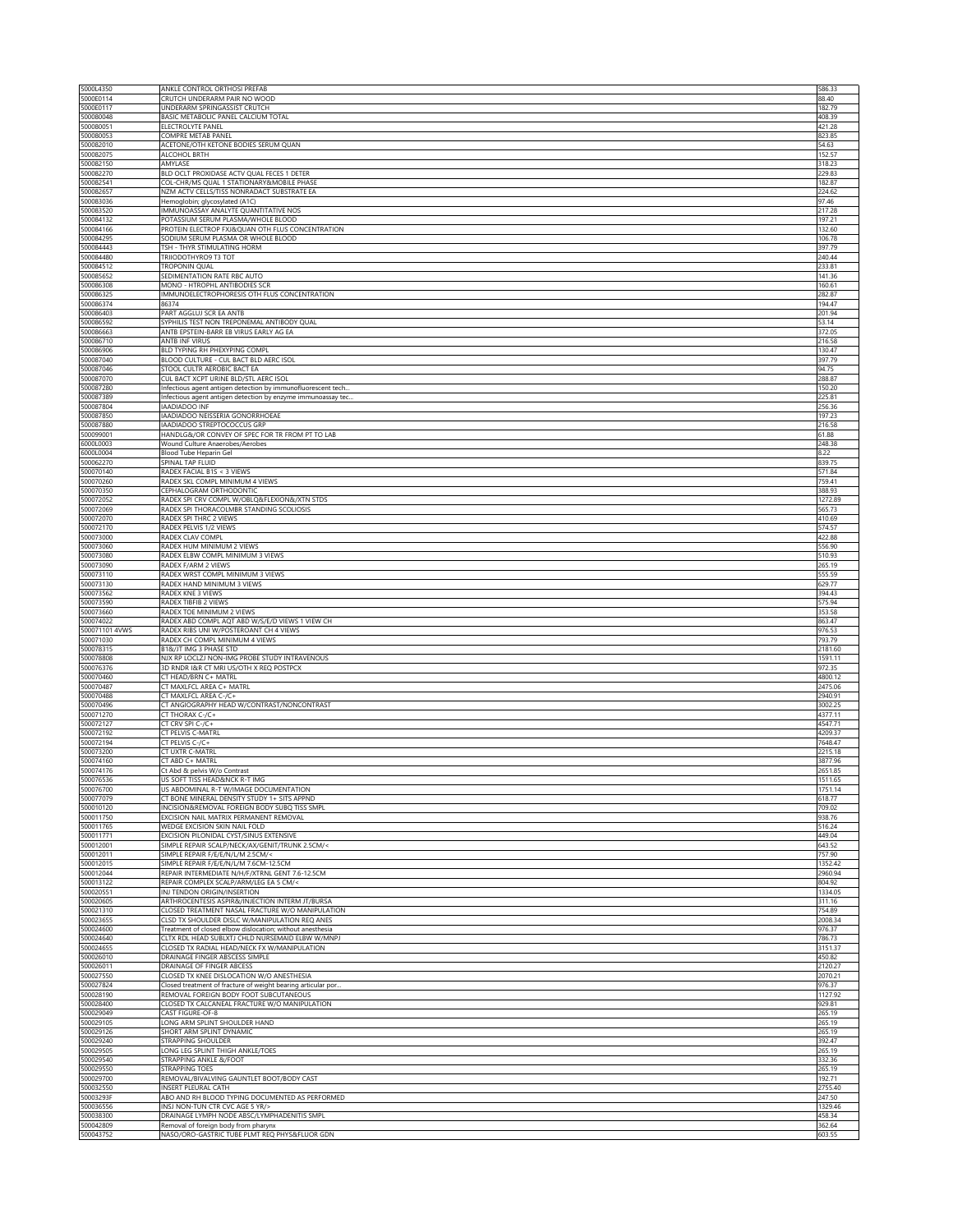| 500046040              | I&D ISCHIORCT&/PRIRCT ABSC SPX                                                                                                            | 1748.46         |
|------------------------|-------------------------------------------------------------------------------------------------------------------------------------------|-----------------|
| 500046050              | INCISION OF ANAL ABSCESS                                                                                                                  | 3209.62         |
| 500051703              | INSJ TEMP NDWELLG BLDR CATH COMP                                                                                                          | 860.97          |
| 500056420              | I&D OF BARTHOLINS GLAND ABSC                                                                                                              | 1127.36         |
| 500059025              | FETAL NON-STRESS TEST                                                                                                                     | 908.01          |
| 500064450              | NERVE BLOCK ANES OTHER PRPH NRV/BRANCH                                                                                                    | 846.84          |
| 500069000              | Drainage external ear, abscess or hematoma; simple                                                                                        | 916.47          |
| 500069220              | DBRDMT MSTDC CAVITY SMPL                                                                                                                  | 627.15          |
| 500070030              | RADEX EYE DETCJ FB                                                                                                                        | 398.48          |
| 500090746              | HEPATITIS B VACCINE ADULT DOSAGE INTRAMUSCULAR                                                                                            | 120.20          |
| 500096368              | IV NFS THERAPY PROPHYLAXIS/DX CONCURRENT NFS                                                                                              | 380.11          |
| 500099217              | Observation care discharge                                                                                                                | 504.17          |
| 500099236              | Observation or inpatient hospital care                                                                                                    | 3504.83         |
| 500099291              | CC E/M CRITICALLY ILL/INJURED 1ST 30-74 MIN                                                                                               | 3712.60         |
| 5000E0352              | DISPOSABLE PACK W/BOWEL SYST (VAG SPECULUM)                                                                                               | 267.50          |
| 500012017              | SIMPLE REPAIR F/E/E/N/L/M 20.1CM-30.0CM                                                                                                   | 2118.63         |
| 500012045              | REPAIR INTERMEDIATE N/H/F/XTRNL GENT 12.6-20 CM                                                                                           | 3739.69         |
| 500012047              | REPAIR INTERMEDIATE N/H/F/XTRNL GENT >30.0 CM                                                                                             | 5170.08         |
| 500012056              | REPAIR INTERMEDIATE F/E/E/N/L/M&/MUC 20.1-30.0CM                                                                                          | 4793.79         |
| 500013102              | REPAIR COMPLEX TRUNK EA 5 CM/<                                                                                                            | 486.88          |
| 500023665              | CLTX SHOULDER DISLC W/FX HUMERAL TUBRST W/MNPJ                                                                                            | 2700.60         |
| 500024200              | RMVL FOREIGN BODY UPPER ARM/ELBOW SUBCUTANEOUS                                                                                            | 916.30          |
| 500028600              | CLOSED TX TARSOMETATARSAL DISLOCATION W/O ANES                                                                                            | 1221.32         |
| 500031603              | TRACHEOSTOMY EMERGENCY PROCEDURE TRANSTRACHEAL                                                                                            | 41976.68        |
| 500092950              | CARDIOPULM RESUSCITATION                                                                                                                  | 1221.46         |
| 500029065              | Application, cast; shoulder to hand (long arm)                                                                                            | 467.81          |
| 500062272              | Spinal puncture, therapeutic, for drainage of cerebrospinal fluid (by needle or catheter)                                                 | 583.30          |
| 500093980              | PENILE VASCULAR STUDY                                                                                                                     | 1130.44         |
| 500093351              | ECHO TTHRC R-T 2D -+M-MODE REST&STRS CONT ECG                                                                                             | 2363.51         |
| 500071550              | MRI CH C-MATRL                                                                                                                            | 4198.77         |
| 500073221              | MRI ANY JT UXTR C-MATRL                                                                                                                   | 4199.40         |
| 500073721              | MRI ANY JT LXTR C-MATRL                                                                                                                   | 4199.40         |
| 500074181              | MRI ABD C-MATRL                                                                                                                           | 4199.40         |
| 500072141              | MRI SPI CANAL&CNTS CRV C-MATRL                                                                                                            | 2828.64         |
| 500070544              | MRA HEAD C-MATRL                                                                                                                          | 4773.33         |
| 500090660              | INFLUENZA VIRUS VACCINE LIVE INTRANASAL                                                                                                   | 106.08          |
| 5000A9579              | Injection, gadolinium-based magnetic resonance contrast agent, not otherwise specified (nos), per ml                                      | 23.83           |
| 5000C9285              | LIDOCAINE 70 MG/TETRACAINE 70 MG, PER PATCH                                                                                               | 116.69          |
| 5000J0150              | INJECTION ADENOSINE 6 MGCODE DELETED AS OF 01/01/2015 SEE J0153                                                                           | 98.65           |
| 5000J0360              | HYDRALAZINE HCL INJ UP TO 20MG                                                                                                            | 261.65          |
| 5000J0461              | ATROPINE SULFATE INJECTION 0.01mg<br>Penicillin Benzathine 600,000; Inj.                                                                  | 1.55            |
| 5000J0561<br>5000J0595 | STADOL (BUTORPHANOL TARTRATE 1 MG)                                                                                                        | 15.96<br>21.22  |
| 5000J0690              | ANCEF - CEFAZOLIN SODIUM INJECTION 500MG                                                                                                  | 32.28           |
| 5000J1100              | DECADRON - DEXAMETHASONE SODIUM PHOS                                                                                                      | 32.53           |
| 5000J1265              | INJECTION, DOPAMINE HCL, 40 MG                                                                                                            | 27.01           |
| 5000J1644              | INJ HEPARIN SODIUM PER 1000U                                                                                                              | 46.56           |
| 5000J1670              | TETANUS IMMUNE GLOBULIN INJ                                                                                                               | 61.88           |
| 5000J2250              | VERSED - INJ MIDAZOLAM HYDROCHLORIDE PER 1MG                                                                                              | 17.34           |
| 5000J2543              | ZOSYN - PIPERACILLIN/TAZOBACTAM                                                                                                           | 88.40           |
| 5000J2650              | PRELONE - INJECTION PREDNISOLONE ACETATE UP TO 1 ML                                                                                       | 9.19            |
| 5000J2730              | PRALIDOXINE CHLORIDE                                                                                                                      | 32.53           |
| 5000J2780              | RANITIDINE HYDROCHLORIDE INJ                                                                                                              | 16.23           |
| 5000J3230              | CHLORPROMAZINE HCL INJECTION                                                                                                              | 92.18           |
| 5000J3411              | THIAMINE HCL 100 MG (inj)                                                                                                                 | 62.20           |
|                        |                                                                                                                                           |                 |
| 5000J3480              | POTASSIUM CHLORIDE INJ - K-DUR                                                                                                            | 2.39            |
| 5000J3490 DAV          | DAVROCET N - TAB                                                                                                                          | 11.25           |
| 5000J3490 DROP         | Systane (Alcon) Eye Drops                                                                                                                 | 36.62           |
| 5000J3490 NITR         | NITRO STAT- NITROGLYCERIN                                                                                                                 | 12.13           |
| 5000J3490 SPRA         | SPRAY - HURRICANE SPRAY                                                                                                                   | 214.53          |
| 5000J3490 TYL2         | TYLENOL 400 MG                                                                                                                            | 97.24           |
| 5000J3490 TYL4         | TYLENOL 500MG                                                                                                                             | 114.92          |
| 5000J3490KDUR          | K-DUR PER 20MEQ PO                                                                                                                        | 2.39            |
| 5000J3490MOTRI         | MOTRIN UP TO 600MG                                                                                                                        | 0.95            |
| 5000J7120              | RINGERS LACTATE INFUSION                                                                                                                  | 137.20          |
| 5000J7611              | ALBUTEROL NON-COMP CON                                                                                                                    | 21.39           |
| 5000J8498              | Mineral Oil Enema 110 g                                                                                                                   | 46.77           |
| 5000J8499              | Tropicamide Drops                                                                                                                         | 8.06            |
| 5000Q0163              | DIPHENHYDRAMINE HCL 50MG                                                                                                                  | 32.53           |
| 5000Q9954              | ORAL MR CONTRAST, PER 100 ML                                                                                                              | 347.94          |
| 5000Q9957              | INJ PERFLUTREN LIP MICROS, ML                                                                                                             | 192.87          |
| 5000S5001              | PRESCRIPTION DRUG, BRAND NAME                                                                                                             | 11.25           |
| 5000S8450              | SPLINT DIGIT                                                                                                                              | 127.29          |
| 6000R0004              | ISOVUE-Low osmolar contrast material, 300-399 mg/ml iodine concentration, per ml                                                          | 7.31            |
| 5001J3010              | Fentanyl 100mcg/ (Up to 100MCG)                                                                                                           | 31.33           |
| 50001J2250             | Midazolam 10mg, per 2ml; IM/IV/Intranasal                                                                                                 | 21.60           |
| 500093041              | RHYTHM ECG 1-3 LDS TRCG ONLY W/O I&R                                                                                                      | 221.00          |
| 500099235              | EM for Observation or inpatient hospital care                                                                                             | 2718.39         |
| 500090997              | <b>HEMOPERFUSION</b>                                                                                                                      | 618.77          |
| 500095971              | ELEC ALYS NSTIM PLS GEN SMPL SC/PERPH W/PRGRMG                                                                                            | 760.83          |
| 500093975              | Duplex scan of arterial inflow and venous outflow of abdomin                                                                              | 3647.00         |
| 500099406              | TOBACCO USE CESSATION INTERMEDIATE 3-10 MINUTES                                                                                           | 122.94          |
| <b>SEXPIVSTART</b>     | Explosive IV Start Kit                                                                                                                    | 0.00            |
| 5EXPBASICPAN           | <b>Explosive Basic Panel</b>                                                                                                              | 0.00            |
| 5EXP99281              | Explosive E/M 99281                                                                                                                       | 0.00            |
| 5EXPEKG010             | EXPLOSIVE EKG- INCLUDES LEADS                                                                                                             | 0.00            |
| 600000PENDRN           | PENROSE DRAIN                                                                                                                             | 38.19           |
| 60000PRLC40            | PRILOSEC 40MG TABLET                                                                                                                      | 73.13           |
| 500010180              | Incision and drainage, complex, postoperative wound infection                                                                             | 1226.51         |
| 500073720              | Magnetic resonance (eg, proton) imaging, lower extremity other than joint; C-/C+                                                          | 8764.00         |
| 500093923              | NON-INVASIVE PHYSIOLOGIC STUDY EXTREMITY 3 LEVLS; Complete bilateral noninvasive physiologic studies of upper or lower extremity arteries | 1874.43         |
| 500020550              | Injection(s); single tendon sheath, or ligament, aponeurosis (eg, plantar                                                                 | 575.79          |
| 500025560              | Closed treatment of radial and ulnar shaft fractures; w/o manipulation                                                                    | 3101.58         |
| 6000DD004              | dextrose 5% and 0.9% normal saline 500ml                                                                                                  | 41.71           |
| 500030906              | Cntrl nasal hemorrhage, posterior,w/ posterior nasal packs and/or cautery,any method; subsequent                                          | 987.49          |
| 6000IV0008             | CENTRAL LINE KIT                                                                                                                          | 88.96           |
| 500037195              | Thrombolysis, cerebral, by intravenous infusion                                                                                           | 456.04          |
| 6000000890             | Injection, Alteplase recombinantm per 1mg(ACTIVASE)                                                                                       | 143.75          |
| 6000DN001              | NARCAN 2MG INJ                                                                                                                            | 289.56          |
| 6000OR0001             | Reglan PO, 10 mg                                                                                                                          | 6.46            |
| 6000L0007              | Diphenoxylate/Atropine (Lomotil) 2.5 mg; tab                                                                                              | 17.39           |
| 500054015              | Incision and drainage of penis, deep                                                                                                      | 2313.14         |
| 60000LIQZYR            | Zyrtec Liquid 1ml                                                                                                                         | 10.05           |
| 5002J1956              | LEVAQUIN 500MG IVPB                                                                                                                       | 87.20           |
| 5000G6038<br>5000J1953 | Assay of Salicylate                                                                                                                       | 128.31<br>16.86 |
| 5000Q4024              | Inj: Levetiracetam, per 10mg<br>Cast sup sht arm splnt ped fib                                                                            | 133.10          |
| 500087265              | IAADI BORDETELLA PRTUSSIS/PARAPRTUSSIS                                                                                                    | 216.78          |
| 500072200              | RADEX SACROILIAC JNTS <3 VIEWS                                                                                                            | 1899.40         |
| 500099024              | POSTOP FOLLOW UP VISIT RELATED TO ORIGINAL PX                                                                                             | 400.95          |
| 500097010              | ICE CAP OR COLLAR                                                                                                                         | 19.44           |
| 500055175              | Scrotoplasty; simple                                                                                                                      | 4966.57         |
| 500093623              | PROGRAMMED STIMJ & PACG AFTER IV DRUG NFS                                                                                                 | 2184.49         |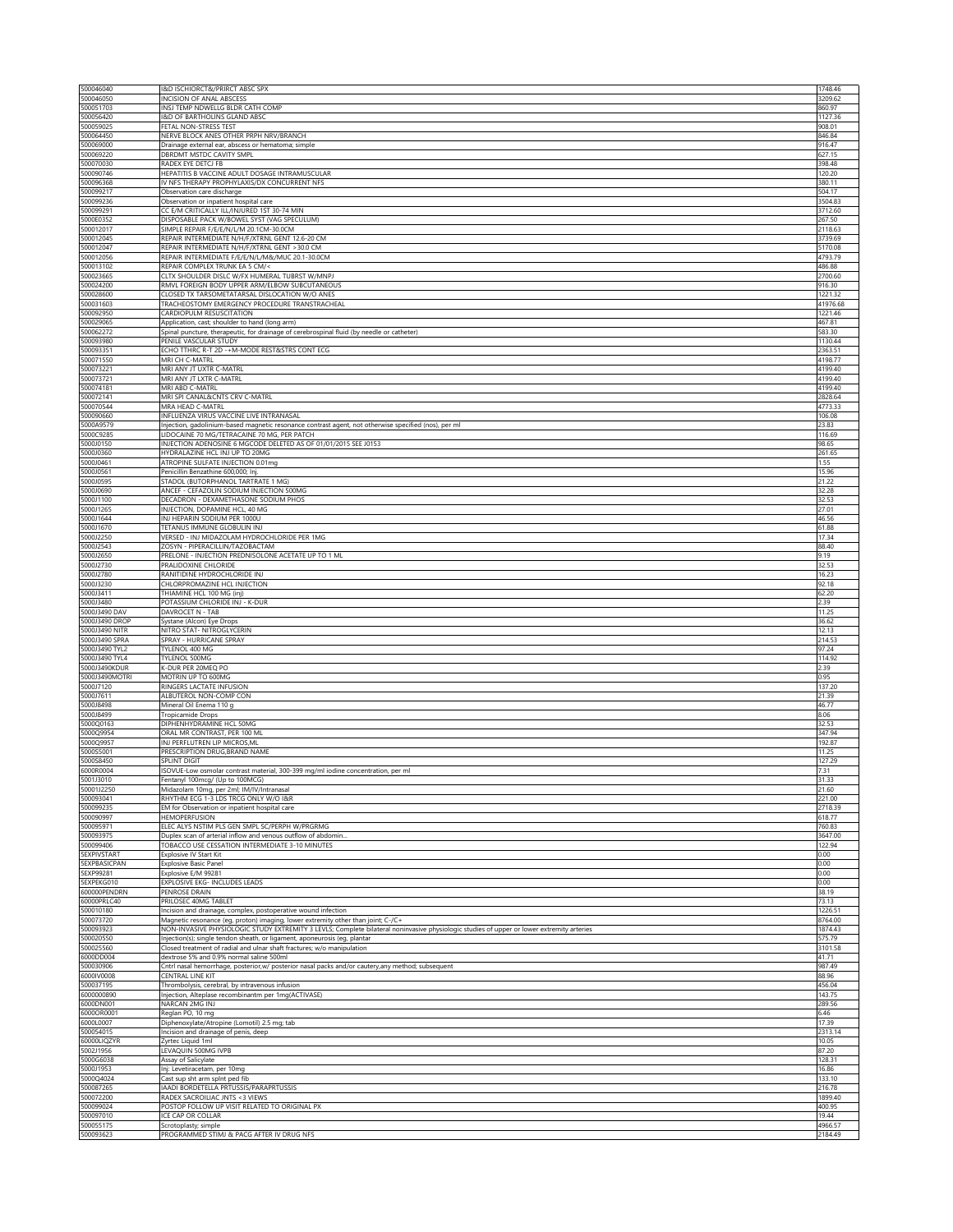| 500097140                              | MANUAL THERAPY 1/> REGIONS                                                                                      | 401.49             |
|----------------------------------------|-----------------------------------------------------------------------------------------------------------------|--------------------|
| 500085270<br>500083986                 | CLOTTING FACTOR XI PTA<br>PH BODY FLUID NOT ELSEWHERE SPECIFIED                                                 | 294.52<br>58.93    |
| 500086038                              | Antinuclear antibodies (ANA)                                                                                    | 218.76             |
| 6000CC001                              | Clave Connector                                                                                                 | 28.67              |
| 5000J2354                              | Injection, octreotide, non-depot form for subcutaneous or intravenous injection, 25 mcg                         | 33.18              |
| 5000J3490 VAS<br><b>SEXPCMPLFT</b>     | Vasotec/ Enalpril<br>Explosive CMP+LFT                                                                          | 9.49<br>0.00       |
| 6000S0183                              | Prochlorperazine 5 mg                                                                                           | 20.30              |
| 5000J1327                              | Injection, eptifibatide, 5 mg                                                                                   | 62.97              |
| 500098925<br>500028630                 | OSTEOPATH MANJ 1-2 REGIONS<br>CLTX METATARSOPHLNGL JT DISLC W/O ANES                                            | 320.47<br>1502.25  |
| 500076642                              | US BREAST UNI REAL TIME WITH IMAGE LIMITED                                                                      | 1190.84            |
| 500042330                              | REMOVAL OF SALIVARY STONE                                                                                       | 2296.18            |
| 5000Q4020<br>5000Q4023                 | Cast sup Ing arm splnt ped (0-10) fib<br>Cast sup sht arm splnt ped plaster                                     | 94.91<br>44.19     |
| 500086617                              | YME DISEASE ANTIBODY                                                                                            | 254.78             |
| 500086803                              | HEPATITIS C ANTIBODY                                                                                            | 234.74             |
| 500031525<br>5000A4550INO              | LARYNGOSCOPY W/WO TRACHEOSCOPY DX EXCEPT NEWBORN<br>SURGICAL TRAY/INCISION AND DRAIN                            | 2216.49<br>50.78   |
| 5000A4550SUT                           | SUTURE REMOVAL TRAY                                                                                             | 26.81              |
| 500086706                              | HEPATITIS B SURF ANTIBODY HBSAB                                                                                 | 176.66             |
| 500089060<br>500084134                 | CRYSTAL ID LIGHT MICROSCOPY ALYS TISS/ANY FLUID<br>Prealbumin                                                   | 117.74<br>138.86   |
| 50000A9284                             | Spirometer, non-electronic, includes all accessories                                                            | 48.06              |
| 500086900                              | Blood typing, serologic; ABO                                                                                    | 49.15              |
| 5000Q4017<br>5000J7060                 | Cast sup Ing arm splint plst (11YR+)<br>5% dextrose/water 500ML                                                 | 118.70<br>14.04    |
| 500080156                              | Carbamazepine; total                                                                                            | 239.57             |
| 500055100                              | DRAINAGE SCROTAL WALL ABSCESS                                                                                   | 2278.55            |
| 500084145<br>5000A9152MUL              | Procalcitonin (PCT)<br>Multivitamin (Single vitamin nos)                                                        | 440.61<br>1.05     |
| 500026645                              | CLTX CARPO/METACARPAL FX DISLC THUMB W/MANJ                                                                     | 2628.73            |
| 500082248                              | Bilirubin; direct                                                                                               | 41.24              |
| 500086880<br>500027096                 | COOMBS TEST DIRECT<br>INJECT SI JOINT ARTHRGRPHY&/ANES/STEROID W/IMA                                            | 88.50<br>1160.65   |
| 500028001                              | INCISION&DRAINAGE BURSA FOOT                                                                                    | 2325.76            |
| 500076512                              | OPHTHALMIC ULTRASOUND DX B-SCAN W/WO A-SCAN                                                                     | 1250.25            |
| 500082746<br>5000A4216SAL              | Folic Acid: Serum<br>STERILE WATER/SALINE, FLUSH 50 ML (per 10 ml)                                              | 241.87<br>5.30     |
| 500087490                              | ADNA CHLAMYDIA TRACHOMATIS DIRECT PROBE TQ                                                                      | 329.89             |
| 500082355                              | Calculus; qualitative analysis                                                                                  | 190.42             |
| 5000J8499CAP<br>500064405              | Captopril 25mg tab<br>N BLOCK INJ OCCIPITAL                                                                     | 16.18<br>866.02    |
| 5000A9530                              | IODINE SOLUTION PREP 1OZ                                                                                        | 1.29               |
| 500087425                              | IAAD IA ROTAVIRUS                                                                                               | 197.18             |
| 5000A9150MOT<br>500099152              | MOTRIN 800 MG TABLE<br>MOD SED SAME PHYS/QHP INITIAL 15 MINS 5/> YRS                                            | 6.04<br>657.65     |
| 5000G0479                              | Drug test presump optical (DO NOT USE. DELETED 01/01/2017)                                                      | 137.17             |
| 500082009                              | KETONE BODIES SERUM QUALITATIVE                                                                                 | 68.89              |
| 5000A4649<br>5000Q9967350              | Infant Pulse Oximeter Adhesive Sensor- 300ct/box<br>Omnipaque 350mg/ml per-1ml                                  | 172.50<br>1.32     |
| 50001J8499                             | Atenolol 25mg Qty 100 tabs                                                                                      | 3.22               |
| 500090661                              | CCIIV3 VACCINE PRESERVATIVE FREE 0.5 ML IM USE                                                                  | 204.55             |
| 500087252<br>500084110                 | VIRUS TISS CUL INOCULATION CYTOPATHIC EFFECT<br>ASSAY OF PORPHOBILINOGEN URINE QUANTITATIVE                     | 411.24<br>133.17   |
| 5000NASALATO                           | NASAL ATOMIZATION DEVICE W/O SYRINGE                                                                            | 61.30              |
| 500086160                              | COMPLEMENT ANTIGEN EACH COMPONENT                                                                               | 189.29             |
|                                        |                                                                                                                 |                    |
| 500087209                              | SMR PRIM SRC CPLX SPEC STAIN OVA&PARASITS                                                                       | 141.80             |
| 500011732<br>5000PENIVK                | AVULSION NAIL PLATE PARTIAL/COMP SIMPLE EA ADDL<br>Penicillin-VK 500mg tab                                      | 233.11<br>2.70     |
| 500025652                              | OPEN TREATMENT ULNAR STYLOID FRACTURE                                                                           | 8129.93            |
| 500086337<br>500082963                 | Insulin antibodies<br>ASSAY OF GLUCOSIDASE BETA                                                                 | 136.45             |
| 500086343                              | LEUKOCYTE HISTAMINE RELEASE TEST LHR                                                                            | 169.45<br>196.54   |
| 500087483                              | CNS DNA/RNA AMP PROBE MULTIPLE SUBTYPES 12-25                                                                   | 3287.39            |
| 5000SINGTAB                            | Montelukast Sodium/Singulair 10 mg tab                                                                          | 5.21               |
| 500087480<br>500086790                 | ADNA CANDIDA SPECIES DIRECT PROBE TQ<br>ANTIBODY VIRUS NOT ELSEWHERE SPECIFIFED                                 | 316.37<br>64.52    |
| 500026952                              | AMP F/TH 1/2 JT/PHALANX W/NEURECT LOCAL FLAP                                                                    | 8265.40            |
| 500086235<br>500070492                 | EXTRACTABLE NUCLEAR ANTIGEN ANTIBODY ANY METHOD                                                                 | 282.90<br>3571.44  |
| 500011406                              | CT SOFT TISSUE NECK W/O & W/CONTRAST MATERIAL<br>EXC B9 LESION MRGN XCP SK TG T/A/L >4.0 CM                     | 3223.22            |
| 500027788                              | CLTX DSTL FIBULAR FX LAT MALLS W/MANJ                                                                           | 4986.29            |
| 5000A4218                              | Sterile saline or water, metered dose dispenser, 10 ml                                                          | 530                |
| 500076641<br>5000L1812                 | US BREAST UNI REAL TIME WITH IMAGE COMPLETE<br>Knee orthosis, elastic with joints, prefabricated, off-the-shelf | 1389.78<br>1206.24 |
| 500094150                              | VITAL CAPACITY TOTAL SEPARATE PROCEDURE                                                                         | 322.81             |
| 500083630<br>5000J8499COGEN            | LACTOFERRIN FECAL (QUAL)                                                                                        | 309.70<br>2.42     |
| 5000J8499AMOX                          | Benztropine Mesylate (Cogentin) 0.5 mg PO<br>Amoxicillin/Clavulanate 875mg/125mg tab                            | 13.51              |
| 500083519                              | IMMUNOASSAY ANALYTE QUANT RADIOIMMUNOASSAY                                                                      | 213.10             |
| 5000CIPRO400<br>500076942US            | Ciproflaxin 400mg/200mL Infusion<br>US GUIDANCE NEEDLE PLACEMENT IMG S&I                                        | 34.50<br>780.16    |
| 500087660                              | IADNA TRICHOMONAS VAGINALIS DIRECT PROBE TQ                                                                     | 316.37             |
| 500071045                              | RADEX CHEST 1 VIEW                                                                                              | 256.34             |
| 500074019<br>500074021                 | RADEX ABD 2 VIEWS<br>RADEX ABD 3+ VIEWS                                                                         | 215.22<br>503.47   |
| 500071047                              | RADEX CHEST 3 VIEWS                                                                                             | 503.82             |
| 500071048                              | RADEX CHEST 4+ VIEWS                                                                                            | 270.25             |
| 5000072082<br>5000072084               | RADEX ENTIR THRC LMBR CRV SAC SPI W/SKULL 2/3 VW<br>RADEX ENTIR THRC LMBR CRV SAC SPI W/SKULL 6/> VW            | 805.69<br>565.34   |
| OPLABL0003                             | Wound Culture Anaerobes/Aerobes                                                                                 | 124.19             |
| OPLABL0006<br><b>OPLAB36591</b>        | Grey Top Lactic Acid Plasma Test                                                                                | 50.67<br>110.49    |
| <b>OPLAB62270</b>                      | COLLECT BLOOD FROM IMPLANT VENOUS ACCESS DEVICE<br>SPINAL TAP FLUID                                             | 419.88             |
| OPLAB70110                             | RADEX MNDBL COMPL MINIMUM 4 VIEWS                                                                               | 265.86             |
| <b>OPLAB70200</b><br>OPLAB71010        | RADEX ORBITS COMPLETE MINIMUM 4 VIEWS<br>RADEX CH 1 VIEW FRNT                                                   | 272.04<br>226.21   |
| <b>OPLAB71101</b>                      | RADEX RIBS UNI W/POSTEROANT CH 3 VIEWS                                                                          | 366.21             |
| OPLAB71111                             | RADEX RIBS BI W/POSTEROANT CH MINIMUM 4 VIEWS                                                                   | 464.35             |
| OPLAB72070<br><b>OPLAB72074</b>        | RADEX SPI THRC 2 VIEWS<br>RADEX SPI THRC MINIMUM 4 VIEWS                                                        | 205.34<br>405.24   |
| <b>OPLAB72082</b>                      | RADEX ENTIR THRC LMBR CRV SAC SPI W/SKULL 2/3 VW                                                                | 402.85             |
| OPLAB72083                             | RADEX ENTIR THRC LMBR CRV SAC SPI W/SKULL 4/5 VW                                                                | 485.30             |
| <b>OPLAB72084</b><br>OPLAB72200        | RADEX ENTIR THRC LMBR CRV SAC SPI W/SKULL 6/> VW<br>RADEX SACROILIAC JNTS <3 VIEWS                              | 565.34<br>949.69   |
| <b>OPLAB72255</b>                      | MYELOGRAPY THRC RS&I                                                                                            | 1988.45            |
| <b>OPLAB72265</b><br>OPLAB73000        | MYELOGRAPY LUMBOSAC RS&I<br>RADEX CLAV COMPL                                                                    | 2209.44<br>211.44  |
| <b>OPLAB73020</b>                      | RADEX SHO 1 VIEW                                                                                                | 175.15             |
| <b>OPLAB73080</b><br><b>OPLAB73090</b> | RADEX ELBW COMPL MINIMUM 3 VIEWS<br>RADEX F/ARM 2 VIEWS                                                         | 255.46<br>132.60   |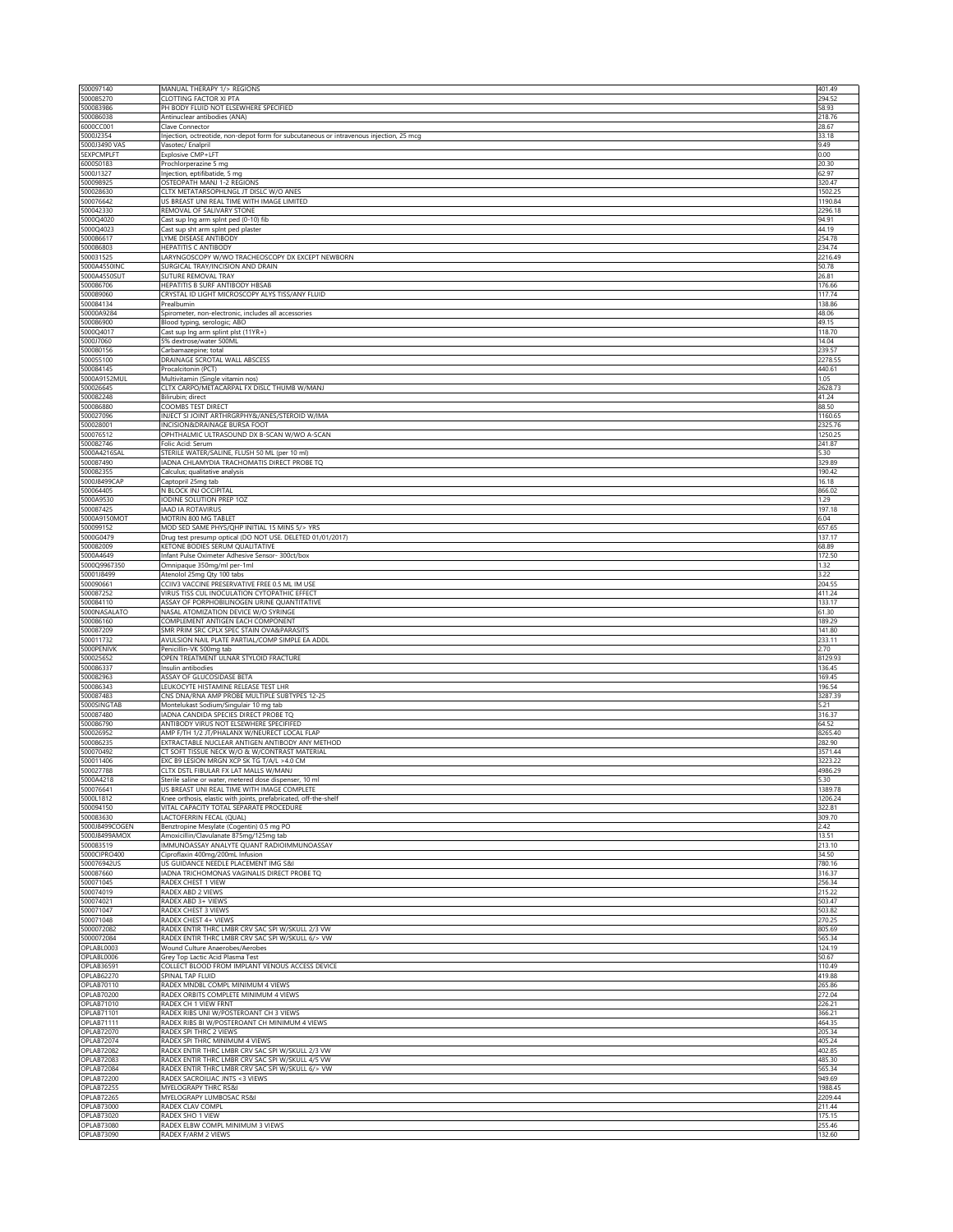| OPLAB73100<br><b>OPLAB73502</b>        | RADEX WRST 2 VIEWS<br>RADEX HIP UNILATERAL WITH PELVIS 2-3 VIEWS                                                                        | 286.22<br>276.03   |
|----------------------------------------|-----------------------------------------------------------------------------------------------------------------------------------------|--------------------|
| <b>OPLAB73522</b>                      | RADEX HIPS BILATERAL WITH PELVIS 3-4 VIEWS                                                                                              | 326.03             |
| <b>OPLAB73550</b><br>OPLAB73564        | RADEX FEMUR 2 VIEWS (DELETED CODE)<br>RADEX KNE COMPL 4/MORE VIEWS                                                                      | 235.84<br>297.85   |
| OPLAB73565                             | RADIOLOGIC EXAM BOTH KNEES STANDING ANTEROPOST                                                                                          | 231.09             |
| OPLAB73660                             | RADEX TOE MINIMUM 2 VIEWS                                                                                                               | 176.79             |
| OPLAB73720<br><b>OPLAB74000</b>        | Magnetic resonance (eg, proton) imaging, lower extremity other than joint; C-/C+<br>RADEX ABD 1 ANTEROPOST VIEW                         | 4382.01<br>574.56  |
| OPLAB74018                             | RADEX ABD 1 VIEW                                                                                                                        | 176.18             |
| OPLAB74019<br>OPLAB74021               | RADEX ABD 2 VIEWS<br>RADEX ABD 3+ VIEWS                                                                                                 | 215.22<br>251.74   |
| <b>OPLAB74022</b>                      | RADEX ABD COMPL AQT ABD W/S/E/D VIEWS 1 VIEW CH                                                                                         | 431.73             |
| OPLAB74400<br>OPLAB80047               | Urography (pyelography), intravenous, with or without KUB, w<br>BASIC METABOLIC PANEL CALCIUM IONIZED                                   | 918.51<br>193.15   |
| OPLAB80061                             | LIPID PANEL                                                                                                                             | 209.94             |
| OPLAB80074<br>OPLAB80164               | AQT HEP PANEL<br>Valproic acid (dipropylacetic acid); total                                                                             | 417.22<br>111.46   |
| OPLAB80201                             | Topiramate                                                                                                                              | 98.05              |
| OPLAB80335                             | ANTIDEPRESSANTS TRICYCLIC OTHER CYCLICALS 1 OR 2                                                                                        | 169.87             |
| OPLAB82000<br><b>OPLAB82247</b>        | ACETALDEHYDE BLD<br><b>BILIRUBIN TOT</b>                                                                                                | 45.08<br>59.00     |
| <b>OPLAB82274</b>                      | BLD OCLT FECAL HGB DETER IA QUAL FECES 1-3                                                                                              | 59.36              |
| OPLAB82310<br><b>OPLAB82355</b>        | CALCIUM TOT<br>Calculus; qualitative analysis                                                                                           | 67.07<br>95.21     |
| <b>OPLAB82374</b>                      | CARBON DIOXIDE                                                                                                                          | 58.56              |
| OPLAB82554<br><b>OPLAB82565</b>        | CREATINE KINASE ISOFORMS<br>CREATININE BLD                                                                                              | 154.61<br>110.49   |
| <b>OPLAB82607</b>                      | CYANOCOBALAMIN                                                                                                                          | 55.68              |
| OPLAB82784<br>OPLAB82800               | ASSAY OF GAMMAGLOBULIN IGA IGD IGG IGM EACH<br>GASES BLD PH ONLY                                                                        | 76.50<br>98.56     |
| OPLAB82945                             | Glucose, body fluid, other than blood                                                                                                   | 66.26              |
| OPLAB83036                             | Hemoglobin; glycosylated (A1C)                                                                                                          | 48.74              |
| <b>OPLAB83525</b><br><b>OPLAB83690</b> | ASSAY OF INSULIN TOTAL<br>LIPASE                                                                                                        | 94.00<br>110.49    |
| <b>OPLAB83735</b>                      | MAGNESIUM                                                                                                                               | 119.34             |
| <b>OPLAB83880</b><br><b>OPLAB83935</b> | BNP - B TYPE NATRIURETIC PEPTIDE<br>Osmolality: Urine                                                                                   | 243.09<br>40.51    |
| OPLAB83986                             | PH BODY FLUID NOT ELSEWHERE SPECIFIED                                                                                                   | 29.46              |
| OPLAB84100<br>OPLAB84144               | Phosphorus inorganic (phosphate<br>ASSAY OF PROGESTERONE                                                                                | 39.01<br>164.57    |
| <b>OPLAB84157</b>                      | PROTEIN TOT XCPT REFRACTOMETRY OTH SRC                                                                                                  | 14.15              |
| OPLAB84402                             | Testosterone; free                                                                                                                      | 200.91             |
| <b>OPLAB84482</b><br><b>OPLAB84550</b> | Triiodothyronine T3; reverse<br>URIC ACID BLD                                                                                           | 63.27<br>114.03    |
| OPLAB84560                             | URIC ACID OTH SRC                                                                                                                       | 103.68             |
| <b>OPLAB85027</b><br><b>OPLAB85032</b> | <b>BLD# COMPL AUTO HHRWP</b><br>BLD# MNL C-CNT RBC WBC/PLTLT EA                                                                         | 112.26<br>115.41   |
| <b>OPLAB85347</b>                      | COAGJ TM ACTIVATED                                                                                                                      | 26.75              |
| OPLAB85380<br>OPLAB8OPLAB              | FIBRIN DGRADJ PRODUXS D-DIMER ULTRSENS<br>AGGLUTININS FEBRILE EA AG                                                                     | 246.91<br>43.40    |
| OPLAB86060                             | ANTISTREPTOLYSIN O TITER                                                                                                                | 60.08              |
| <b>OPLAB86162</b><br>OPLAB86200        | COMPLEMENT TOTAL HEMOLYTIC<br>Cyclic citrullinated peptide (CCP), antibody                                                              | 148.29<br>101.37   |
| <b>OPLAB86374</b>                      | 86374                                                                                                                                   | 97.23              |
|                                        |                                                                                                                                         |                    |
| OPLAB86403                             | PART AGGLUJ SCR EA ANTB                                                                                                                 | 100.97             |
| OPLAB86638<br>OPLAB86654               | Antibody: Coxiella burnetii (Q fever)                                                                                                   | 67.25<br>64.52     |
| <b>OPLAB86665</b>                      | Antibody; encephalitis, Western equine<br>ANTIBODY EPSTEIN-BARR EB VIRUS VIRAL CAPSID VCA                                               | 143.12             |
| <b>OPLAB86666</b>                      | Antibody; Ehrlichia                                                                                                                     | 73.99              |
| OPLAB86696<br>OPLAB86703               | ANTIBODY HERPES SMPLX TYPE 2<br>ANTIBODY HIV-1&HIV-2 SINGLE RESULT                                                                      | 159.21<br>112.72   |
| <b>OPLAB86704</b>                      | HEPATITIS B CORE ANTIBODY HBCAB TOTAL                                                                                                   | 95.05              |
| OPLAB86705<br>OPLAB86706               | HEP B CORE ANTIBODY IGM<br>HEPATITIS B SURF ANTIBODY HBSAB                                                                              | 96.84<br>88.33     |
| OPLAB86709                             | HEPATITIS ANTIBODY HAAB IGM ANTIBODY                                                                                                    | 92.55              |
| OPLAB86735<br><b>OPLAB86757</b>        | <b>ANTIBODY MUMPS</b><br>Antibody; Rickettsia                                                                                           | 107.28<br>175.12   |
| <b>OPLAB86759</b>                      | Antibody; rotavirus                                                                                                                     | 66.22              |
| <b>OPLAB86787</b>                      | ANTB VARICELLA-ZOSTER                                                                                                                   | 99.85              |
| <b>OPLAB86788</b><br>OPLAB87015        | ANTIBODY WEST NILE VIRUS IGM<br>CONCENTRATION INFECTIOUS AGENTS                                                                         | 67.25<br>54.88     |
| OPLAB87046                             | STOOL CULTR AEROBIC BACT EA                                                                                                             | 47.38              |
| OPLAB87076<br>OPLAB87081               | CULTURE ANAEROBE IDENT EACH<br>CUL PRSMPTV PTHGNC ORGANISMS SCR                                                                         | 40.58<br>153.18    |
| <b>OPLAB87265</b>                      | IAADI BORDETELLA PRTUSSIS/PARAPRTUSSIS                                                                                                  | 108.39             |
| <b>OPLAB87327</b><br><b>OPLAB87400</b> | Infectious agent antigen detection  Cryptococcus neoformans<br><b>INFLUENZA B</b>                                                       | 53.96<br>131.71    |
| <b>OPLAB87430</b>                      | IAAD EIA STREPTOCOCCUS GROUP A                                                                                                          | 177.41             |
| OPLAB87490<br>OPLAB87510               | IADNA CHLAMYDIA TRACHOMATIS DIRECT PROBE TO<br>ADNA GARDNERELLA VAGINALIS DIRECT PROBE TO                                               | 164.94<br>158.18   |
| <b>OPLAB87528</b>                      | IADNA HERPES SMPLX VIRUS DIR PRB                                                                                                        | 181.96             |
| OPLAB87641                             | Infectious agent detection by nucleic acid (DNA or RNA); Staphylococcus aureus, methicillin resistant, amplified probe technique        | 288.59             |
| <b>OPLAB87660</b><br>OPLAB87810        | ADNA TRICHOMONAS VAGINALIS DIRECT PROBE TQ<br>CHYLMD TRACH ASSAY W/OPTIC (Urine)                                                        | 158.18<br>94.53    |
| <b>OPLAB87850</b>                      | IAADIADOO NEISSERIA GONORRHOEAE                                                                                                         | 98.61              |
| <b>OPLAB89055</b><br><b>OPLAB99001</b> | Leukocyte assessment<br>HANDLG&/OR CONVEY OF SPEC FOR TR FROM PT TO LAB                                                                 | 21.45<br>30.94     |
| OPLABG0477                             | Drug test presump optical                                                                                                               | 68.59              |
| OPLABG6038<br>OPLAB85301               | Assay of Salicylate<br>CLOTTING INHIBITRS ANTITHROMBN III ANTIGEN ASSAY                                                                 | 64.15<br>153.53    |
| <b>OPLAB85303</b>                      | CLOTTING INHIBITORS PROTEIN C ACTIVITY                                                                                                  | 196.42             |
| <b>OPLAB85306</b><br>500095783         | CLOTTING INHIBITORS PROTEIN S FREE<br>POLYSOM <6 YRS SLEEP W/CPAP/BILVL VENT 4/> PARAM                                                  | 217.58<br>12688.53 |
| 500092100                              | SERIAL TONOMETRY SPX W/MLT MEAS INTRAOCULAR PRES                                                                                        | 445.51             |
| 5000G0103                              | Prostate Cancer Screening; Prostate Specific Antigen test (PSA)                                                                         | 261.17<br>153.41   |
| 500087116<br>500087631                 | CULTURE TUBERCLE/OTH ACID-FAST BACILLI ANY ISOL<br>IADNA RESPIRATRY PROBE & REV TRNSCR 3-5 TARGETS                                      | 1821.37            |
| 500082043                              | URINE ALBUMIN QUANTITATIVE                                                                                                              | 82.11              |
| 500080165<br><b>OPLAB62272</b>         | DRUG SCREEN QUANT DIPROPYLACETIC ACID FREE<br>Spinal puncture, therapeutic, for drainage of cerebrospinal fluid (by needle or catheter) | 192.28<br>291.65   |
| 500093015                              | CV STRS TST XERS&/OR RX CONT ECG W/SI&R                                                                                                 | 924.37             |
| 5000J3490FLONA<br>5000J2590            | Flonase Nasal Spray 50mcg strength<br>Injection, oxytocin, up to 10 units (10units/mL)                                                  | 173.65<br>24.61    |
| 500086256                              | FLUORESCENT NONNFCT AGT ANTB TITER EA ANTIBODY                                                                                          | 171.12             |
| 500085301<br>500085302                 | CLOTTING INHIBITRS ANTITHROMBN III ANTIGEN ASSAY<br>CLOTTING INHIBITORS PROTEIN C ANTIGEN                                               | 153.53<br>170.55   |
| 500085303                              | CLOTTING INHIBITORS PROTEIN C ACTIVITY                                                                                                  | 196.42             |
| 500086146<br>5000PSEUHYD120            | BETA 2 GLYCOPROTEIN I ANTIBODY EACH                                                                                                     | 361.33<br>8.40     |
| 5000J3490GUA200                        | PSEUDOEPHEDRINE HYDROCHLORIDE Extended-Release Tablets, SUDAFED, 120MG<br>Tussin Liquid, GUAIFENESIN; 200 mg/10mL                       | 7.02               |
| 5000XOFLUZA<br>5000J7608               | Xofluza (Baloxavir Marboxil) 40mg (2 tabs)<br>Acetylcysteine (Mucolytic Agent) 20% 200mg/mL                                             | 218.16<br>41.04    |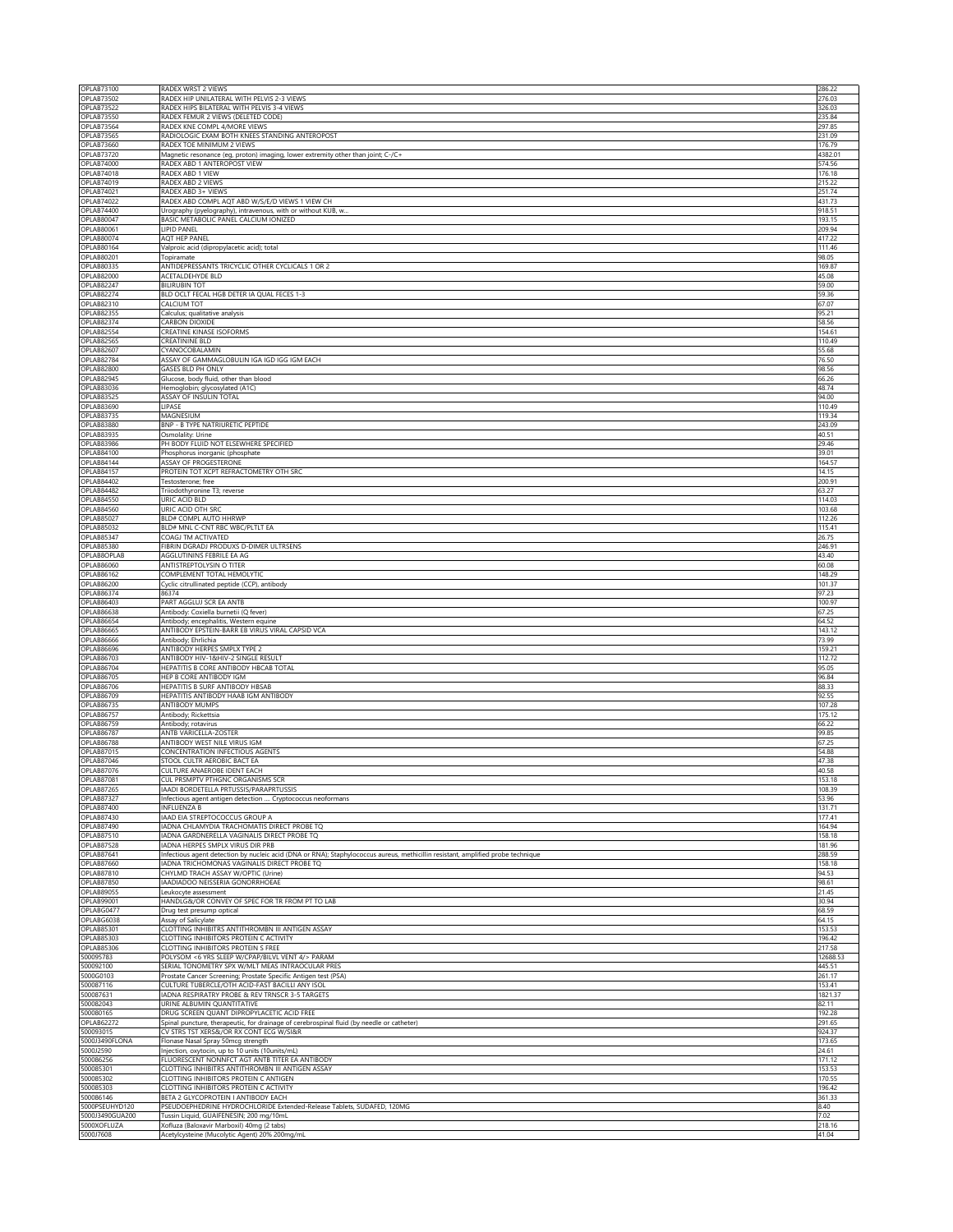| 5000J2358<br>OPLAB85598             | Caramide Peroxide 6.5% wax drops                                                                   | 51.87                |
|-------------------------------------|----------------------------------------------------------------------------------------------------|----------------------|
|                                     | Olanzapine (Zyprexa), long-acting, 1 mg injection                                                  | 30.44<br>114.83      |
| OPLAB74176                          | PHOSPHOLIPID NEUTRALIZATION HEXAGONAL<br>Ct Abd & pelvis W/o Contrast                              | 1440.89              |
| <b>OPLAB84154</b>                   | ASSAY OF PROSTATE SPECIFIC ANTIGEN FREE                                                            | 117.53               |
| OPLAB72148                          | MRI SPI CANAL&CNTS LMBR C-MATRL                                                                    | 2099.69              |
| <b>OPLAB93971</b>                   | DUP-SCAN XTR VEINS UNI/LMTD STD                                                                    | 776.94               |
| OPLAB84305<br><b>OPLAB70551</b>     | ASSAY OF SOMATOMEDIN<br>MRI BRN BRN STEM C-MATRL                                                   | 135.87<br>2099.70    |
| 5000J8499GLIP                       | Glipizide (Glucotrol) 5 MG PO                                                                      | 13.80                |
| 500064447                           | INJECTION ANESTHETIC AGENT FEMORAL NERVE SINGLE                                                    | 876.53               |
| 5000J8499OFL                        | Ofloxacin (Floxin) 0.3% OTIC drops                                                                 | 43.93                |
| <b>OPLAB76857</b><br>5000J8499CLON  | US PEL NONOB B-SCAN&/R-T IMG LMTD/F-UP+C97<br>Clonazepam 0.5mg; tab                                | 331.48<br>1.60       |
| 5000J8499GAB800                     | Gabapentin (Neuronitin) 800mg; tab                                                                 | 7.56                 |
| 5000J8499CYAN                       | Cyanocobalamin (Vitamin 12) 1000 mcg/1ml                                                           | 20.69                |
| 5000J8499LEVOSDM                    | Levothyroxine Sodium 25mcg tab                                                                     | 16.22                |
| 500054600<br>5000J8499PROP          | RDCTJ TORSION TSTIS W/WO FIXJ CLAT TESTIS                                                          | 6001.74<br>2.30      |
| 500064418                           | Propanolol Hydrochloride 10 mg; tab<br>INJECTION ANESTHETIC AGENT SUPRASCAPULAR NERVE              | 653.30               |
| 5000J8499FLUOX                      | Fluoxetine Hydrochloride 20 mg                                                                     | 0.20                 |
| 5000J8499DIVA                       | Divalproex Sodium 500 mg; tab                                                                      | 0.80                 |
| 5000J8499PARO                       | Paroxetine Hydrochloride Hemihydrate 20 mg; tab                                                    | 0.60                 |
| 5000J8499SUCRA<br><b>OPLAB70553</b> | Sucralfate (Carafate) 1GM; tab<br>MRI BRN BRN STEM C-/C+                                           | 21.10<br>2475.06     |
| OPLAB70490                          | CT SOFT TISS NCK C-MATRL                                                                           | 1524.82              |
| 5000J8499SPIR                       | Spironolactone (Aldactone) 25 MG; tab                                                              | 1.17                 |
| 5000Q9967VIS                        | Visipaque 320 mg/mL; lodinated contrast (100 mL volume bottle)                                     | 790.00               |
| 500097169SP                         | Athletic training evaluation, low complexity (School Physical)                                     | 125.00               |
| 500087542<br>500082656              | ADNA LEGIONELLA PNEUMOPHILA QUANTIFICATION<br>ELASTASE PANCREATIC FECAL QUAL/SEMI-QUAN             | 46.40<br>12.81       |
| 5000J3490CHAR                       | <b>ACTIVATED CHARCOAL 25G</b>                                                                      | 44.21                |
| 5000J8499GENTSUL                    | Gentamicin Sulfate (GENTAK) DRP 0.3%                                                               | 59.99                |
| 500022515                           | PERQ VERT AGMNTJ CAVITY CRTJ UNI/BI CANNULJ EACH                                                   | 2563.00              |
| 500036005<br>500036248              | NJX PX XTR VNGRPH W/INTRO NDL/INTRACATH<br>SLCTV CATHJ EA 2ND+ ORD ABDL PEL/LXTR ART BRNCH         | 556.30<br>565.70     |
| 500036475                           | ENDOVEN ABLTJ INCMPTNT VEIN XTR RF 1ST VEIN                                                        | 3215.80              |
| 500083003                           | ASSAY OF GROWTH HORMONE HUMAN                                                                      | 185.20               |
| 500037193                           | RTRVL INTRVAS VC FILTR W/WO ACS VSL SELXN RS&I                                                     | 4037.90              |
| 500037227                           | REVSC OPN/PRQ FEM/POP W/STNT/ATHRC/ANGIOP SM VSL                                                   | 8389.10              |
| 500037248                           | TRLML BALO ANGIOP OPEN/PERQ W/IMG S&I 1ST VEIN                                                     | 3444.40              |
| 500037252<br>500038505              | INTRAVASCULAR US NONCORONARY RS&I INTIAL VESSEL<br>BX/EXC LYMPH NODE NEEDLE SUPERFICIAL            | 1050.20<br>805.20    |
| 500015004                           | PREP SITE F/S/N/H/F/G/M/D GT 1ST 100 SQ CM/1PCT                                                    | 3056.00              |
| 500022551                           | ARTHRD ANT INTERBODY DECOMPRESS CERVICAL BELW C2                                                   | 19625.60             |
| OPLAB72133                          | CT LUMBAR SPINE W/O & W/CONTRAST MATERIAL                                                          | 3264.58              |
| OPLAB84270                          | ASSAY OF SEX HORMONE BINDING GLOBULIN                                                              | 120.75               |
| OPLAB73718                          | MRI LOWER EXTREM OTH/THN JT W/O CONTR MATRL                                                        | 1473.05              |
| 500022558<br>500022630              | ARTHRODESIS ANTERIOR INTERBODY LUMBAR<br>ARTHRODESIS POSTERIOR INTERBODY LUMBAR                    | 17618.70<br>18094.60 |
| 500022632                           | ARTHRODESIS POSTERIOR INTERBODY EA ADDL                                                            | 3710.10              |
| 500022842                           | POSTERIOR SEGMENTAL INSTRUMENTATION 3-6 VRT SEG                                                    | 8820.50              |
| 500022852                           | REMOVAL POSTERIOR SEGMENTAL INSTRUMENTATION                                                        | 8003.20              |
| 500027280                           | ARTHRODESIS SACROILIAC JOINT W/OBTAINING GRAFT                                                     | 15529.30             |
| 500027620<br>500027687              | ARTHRT ANKLE W/EXPL W/WO BX W/WO RMVL LOOSE/FB<br>GASTROCNEMIUS RECESSION                          | 5170.80<br>5200.40   |
| 500028208                           | REPAIR TENDON EXTENSOR FOOT 1/2 EACH TENDON                                                        | 3621.50              |
| 500028292                           | CORRJ HALLUX VALGUS W/SESMDC W/RESCJ PROX PHAL                                                     | 5577.10              |
| 500028585                           | OPEN TREATMENT TALOTARSAL JOINT DISLOCATION                                                        | 7810.60              |
| 500029520                           | STRAPPING HIP                                                                                      | 219.80               |
|                                     |                                                                                                    |                      |
| 500063047                           | LAM FACETECTOMY & FORAMOTOMY 1 SEGMENT LUMBAR                                                      | 12647.20             |
| 500063663                           | REVJ INCL RPLCMT NSTIM ELTRD PRQ RA INCL FLUOR                                                     | 5155.60              |
| 500063688                           | REVJ/RMVL IMPLANTED SPINAL NEUROSTIM GENERATOR                                                     | 4257.40              |
| 500064445<br>OPLAB86361             | INJECTION ANESTHETIC AGENT SCIATIC NRV SINGLE<br>T CELLS ABSOLUTE CD4 COUNT                        | 832.90               |
| 500084588                           | ASSAY OF VASOPRESSIN ANTI-DIURETIC HORMONE                                                         | 190.10<br>377.10     |
| 500064480                           | NJX ANES&/STRD W/IMG TFRML EDRL CRV/THRC EA LV                                                     | 717.40               |
| 500064484                           | NJX ANES&/STRD W/IMG TFRML EDRL LMBR/SAC EA LV                                                     | 594.40               |
| 500064493                           | NJX DX/THER AGT PVRT FACET JT LMBR/SAC 1 LEVEL                                                     | 1028.90              |
| 500064495<br>500064510              | NJX DX/THER AGT PVRT FACET JT LMBR/SAC 3+ LEVEL                                                    | 602.10               |
| 500077003                           | NJX ANES STELLATE GANGLION CRV SYMPATHETIC<br>FLUOR NEEDLE/CATH SPINE/PARASPINAL DX/THER ADDON     | 849.60<br>1104.10    |
| 500064575                           | INC IMPLTJ PERIPH NERVE NEUROSTIMULATOR ELTRD                                                      | 3807.00              |
| 500064590                           | INSERTION/RPLCMT PERIPHERAL/GASTRIC NPGR                                                           | 1847.00              |
| 500083970                           | ASSAY OF PARATHORMONE                                                                              | 586.04               |
| 500064635<br>500064642              | DSTR NROLYTC AGNT PARVERTEB FCT SNGL LMBR/SACRAL<br>CHEMODENERVATION ONE EXTREMITY 1-4 MUSCLE      | 2529.10<br>1237.00   |
| 500064708                           | NEURP MAJOR PRPH NRV ARM/LEG OPN OTH/THN SPEC                                                      | 5729.50              |
| 5000J3490CLIN                       | CLEOCIN - CLINDAMYCIN PHOSP 300MG -MEDICARE                                                        | 48.32                |
| 500072295                           | DISKOGRAPY LUMBAR RS&I                                                                             | 1156.00              |
| 500076000<br>500082042              | FLUOROSCOPY UP TO 1 HOUR PHYSICIAN/QHP TIME                                                        | 529.70<br>77.80      |
| 500084442                           | OTHER SOURCE ALBUMIN QUANTITATIVE EACH SPECIMEN<br>ASSAY OF THYROXINE BINDING GLOBULIN             | 164.30               |
| 500087206                           | SMR PRIM SRC FLUORESCENT&/AFS BCT FNGI PARASIT                                                     | 59.90                |
| 500096150                           | HLTH&BEHAVIOR ASSMT EA 15 MIN W/PT 1ST ASSMT                                                       | 240.00               |
| 500097032                           | APPL MODALITY 1/> AREAS ELEC STIMJ EA 15 MIN                                                       | 167.80               |
| 500099202<br>500099205              | OFFICE/OUTPATIENT NEW SF MDM 15-29 MINUTES                                                         | 570.30<br>1894.60    |
| 500028090                           | OFFICE/OUTPATIENT NEW HIGH MDM 60-74 MINUTES<br>EXC LESION TENDON SHEATH/CAPSULE W/SYNVCT FOOT     | 3531.40              |
| 500050432                           | PLMT NEPHROSTOMY CATH PRQ NEW ACCESS RS&I                                                          | 2384.90              |
| 500060100                           | BIOPSY THYROID PERCUTANEOUS CORE NEEDLE                                                            | 904.90               |
| 500062323                           | NJX DX/THER SBST INTRLMNR LMBR/SAC W/IMG GDN                                                       | 1132.50              |
| 500075822<br>500010030              | VENOGRAPHY EXTREMITY BILATERAL RS&I<br>IMAGE-GUIDED CATHETER FLUID COLLECTION DRAINAGE             | 1466.60<br>1583.00   |
| <b>OPLAB70487</b>                   | CT MAXLFCL AREA C+ MATRL                                                                           | 1470.45              |
| 5000J8499HYDROB                     | Hydrocodone/Acetaminophen 7.5mg/15mLs                                                              | 43.30                |
| <b>OPLAB72156</b>                   | MRI SPI CANAL&CNTS C-/C+ CRV                                                                       | 2475.06              |
| 500096415                           | CHEMOTHERAPY ADMN IV INFUSION TQ EA HR                                                             | 342.70               |
| 5000J8499CYM                        | Cymbalta (Duloxetine Hydrochloride) 30 MG                                                          | 2.10                 |
| OPLAB74160<br><b>OPLAB84207</b>     | CT ABD C+ MATRL<br>ASSAY OF PYRIDOXAL PHOSPHATE                                                    | 1938.98<br>156.10    |
| 5000J3490TRANE                      | Tranexamic Acid (Cyklokapron) 1000 mg/10 mL; inj                                                   | 278.70               |
| 500095813                           | ELECTROENCEPHALOGRAM EXTND MNTR > 1 HR                                                             | 4551.90              |
| 500095816                           | ELECTROENCEPHALOGRAM W/REC AWAKE&DROWSY                                                            | 4092.80              |
| 500095800                           | SLP STDY UNATND W/HRT RATE/O2 SAT/RESP/SLP TIME                                                    | 1909.80              |
| 500084133<br>5000G0379              | POTASSIUM URINE                                                                                    | 47.90<br>950.00      |
| <b>OPLAB72131</b>                   | Direct admission of patient for hospital observation care<br>CT LUMBAR SPINE W/O CONTRAST MATERIAL | 2214.06              |
| 5000J8499NICOGUM2                   | Nicotine Gum; 2 MG                                                                                 | 2.01                 |
| 500087535                           | IADNA HIV-1 AMPLIFIED PROBE & REVERSE TRANSCRPJ                                                    | 389.90               |
| 5000J8499SERO<br>5000J8499SERO100   | Seroquel (Quetiapine) 25 MG; tab<br>Seroquel (Quetiapine) 100 MG; tab                              | 4.66<br>46.20        |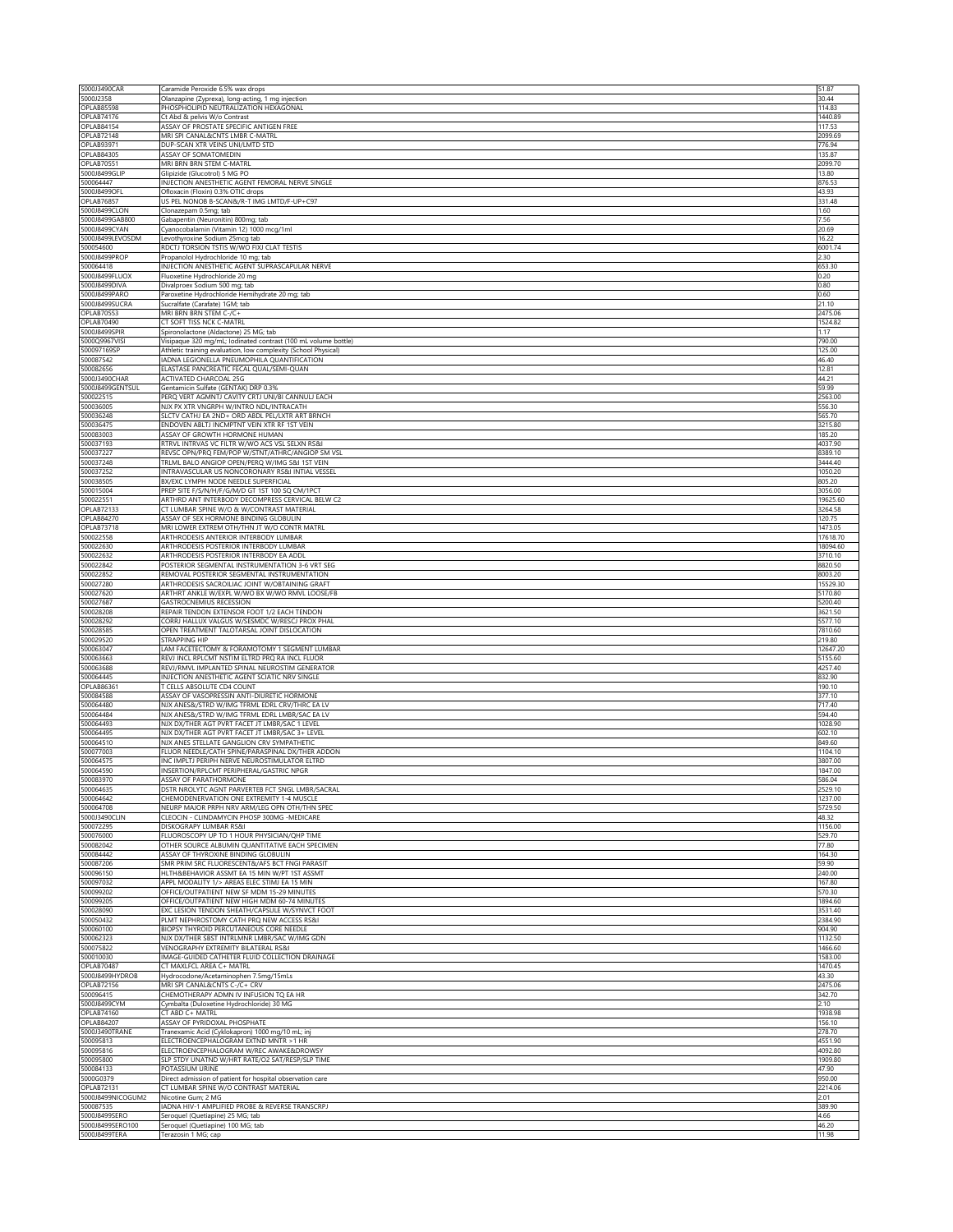|                                     | Glimepriride (Amaryl) 2 MG; tab                                                                                                | 1.36              |
|-------------------------------------|--------------------------------------------------------------------------------------------------------------------------------|-------------------|
| <b>OPLAB82570</b><br>5000J8499ZOF   | <b>CREATININE OTHER SOURCE</b><br>Zofran (Ondansetron) 8 MG; tab                                                               | 36.74<br>4.00     |
| OPLAB76775                          | US RPR B-SCAN&/R-T IMG LMTD                                                                                                    | 682.06            |
| 5000J8499NIFE                       | Nifedipine (Procardia) 30 MG; tab                                                                                              | 4.02              |
| 5000J8499LOSAR25<br>5000J8499LIDOC  | Losartan Potassium 25 MG; tab<br>LIDOCAINE 10ML ORAL(GI)                                                                       | 21.73<br>56.19    |
| 500084140                           | PREGNENOLONE                                                                                                                   | 229.70            |
| 500083655                           | ASSAY OF LEAD                                                                                                                  | 134.50            |
| 500082300<br>500083825              | CADMIUM<br>ASSAY OF MERCURY QUANTITATIVE                                                                                       | 257.20<br>180.60  |
| OPLAB82533                          | Cortisol; total (Random)                                                                                                       | 115.69            |
| OPLAB83516                          | IMMUNOASSAY ANALYTE QUAL/SEMIQUAL MULTIPLE STEP                                                                                | 81.88             |
| 5000J8499SORB<br>5000J8499FLUPRO    | Sorbitol 70% solution, 30 mL PO<br>Fluoxetine (Prozac) 10 MG; tab                                                              | 2.70<br>7.63      |
| 5000J8499PRAZ                       | Prazosin (Minipress) 1 MG; tab                                                                                                 | 2.56              |
| 5000J8499MELA3                      | Melatonin 3 MG; tab                                                                                                            | 0.07              |
| 5000J8499MELA5<br>5000J2315VIVIT    | Melatonin 5 MG; tab<br>Vivitrol 380 mg; IM                                                                                     | 0.08<br>3220.14   |
| 5000J8499TYL                        | TYLENOL 450MG                                                                                                                  | 106.08            |
| 5000J8499TYLC                       | TYLENOL W/ CODIENE                                                                                                             | 53.04             |
| <b>OPLAB93925</b><br>5000J8499IB    | DUP-SCAN LXTR ART/ARTL BPGS COMPL BI STUDY<br>IBUPROFEN UP TO 600 MG(MOTRIN/ADVIL)                                             | 3120.75<br>10.21  |
| 500085670                           | THROMBIN TIME PLASMA                                                                                                           | 81.88             |
| 5000J8499 MAL                       | MAALOX 30 ML (MYLANTA)                                                                                                         | 48.22             |
| OPLABA9575DOT15<br>500027265        | Dotarem Contrast 15 mL vial<br>CLTX POST HIP ARTHRP DISLC W/O ANES                                                             | 145.85<br>4582.10 |
| 500090847                           | FAMILY PSYCHOTHERAPY W/PATIENT PRESENT 50 MINS                                                                                 | 1184.60           |
| 5000J8499SUMA                       | Sumatriptan (Imitrex) 50 MG; PO                                                                                                | 11.43             |
| 5000J8499CLIN<br>5000J8499BENTYI    | Clindamycin 300mg tab<br>BENTYL -DICYCLOMINE HCL 10MG TABLET                                                                   | 11.16<br>1.60     |
| 5000J8499VIS                        | Vistaril (Hydroxyzine) tab per 25mg                                                                                            | 39.49             |
| OPLAB72157                          | MRI SPI CANAL&CNTS C-/C+                                                                                                       | 2099.70           |
| 5000J8499TIZ<br>5000J8499ADD        | Tizanidine 4 mg PO; tab<br>Adderall 20 mg; PO                                                                                  | 1.95<br>8.65      |
| 5000J8499SODBIC                     | Sodium Bicarbonate 650 MG; tab                                                                                                 | 0.17              |
| OPLAB70482                          | CT ORBIT SELLA/POST FOSSA/EAR C-/C+                                                                                            | 2052.26           |
| 5000J8499LYR<br>OPLAB36410          | Lyrica (Pregabalin) 50 mg; PO<br>NON-ROUTINE BLOOD DRAW 3/> YRS                                                                | 1.40<br>61.58     |
| 500046600                           | ANOSCOPY DX W/COLLJ SPEC BR/WA SPX WHEN PRFRMD                                                                                 | 468.20            |
| OPLAB43762                          | PERQ REPLACEMENT GTUBE NOT REQ REVJ GSTRST TRC                                                                                 | 216.70            |
| <b>OPLAB86777</b><br>5000J8499KDUR  | ANTIBODY TOXOPLASMA                                                                                                            | 71.95<br>2.39     |
| 500070543                           | K-DUR PER 20 meg/1500 mg; PO<br>MRI ORBIT FACE & NECK W/O & W/CONTRAST MATRL                                                   | 4408.40           |
| <b>OPLAB97161</b>                   | PHYSICAL THERAPY EVALUATION LOW COMPLEX 20 MINS                                                                                | 125.00            |
| 5000J3490VALACINJ<br>500087220      | Valproic Acid/Depacon (Valproate Sodium) Inj 100 mg<br>TISS KOH SLIDE SAMPS SKN/HR/NLS FNGI/ECTOPARASIT                        | 27.60<br>42.70    |
| 5000A6250DICL                       | Diclofenac Sodium 1%; ointment                                                                                                 | 118.50            |
| OPLAB76642                          | US BREAST UNI REAL TIME WITH IMAGE LIMITED                                                                                     | 595.42            |
| OPLAB90471<br>OPLAB90715            | IMADM PRQ ID SUBQ/IM NJXS 1 VACC<br>TDAP VACCINE 7 YR + IM                                                                     | 131.71<br>111.65  |
| OPLAB29540                          | STRAPPING ANKLE &/FOOT                                                                                                         | 166.18            |
| OPLABA6450                          | ACE WRAP - LT COMPRES BAND >=5                                                                                                 | 13.26             |
| 5000J3490DOXY<br>5000U0001          | Doxycycline 100 mg IV<br>2019 - nCoV diagnostic P                                                                              | 308.10<br>450.00  |
| 500099157                           | MOD SED OTHER PHYS/QHP EACH ADDL 15 MINS                                                                                       | 751.41            |
|                                     |                                                                                                                                | 280.00            |
| 500090732                           | PPSV23 VACCINE 2 YRS OR OLDER FOR SUBQ/IM USE                                                                                  |                   |
| 500087581                           | IADNA MYCOPLSM PNEUMONIAE AMPLIFIED PROBE TQ                                                                                   | 216.65            |
| 5000G2012                           | Brief check in by md/qhp                                                                                                       | 148.60            |
| 500080354<br>500080359              | DRUG SCREENING FENTANYL<br>DRUG SCREENING METHYLENEDIOXYAMPHETAMINES                                                           | 400.00<br>400.00  |
| 500080361                           | DRUG SCREENING OPIATES 1 OR MORE                                                                                               | 400.00            |
| 5000PROTMED                         | PROTONIX - PANTROPRAZOLE 40MG - Medicare                                                                                       | 177.77            |
| 500083663<br>500083664              | FETAL LUNG MATURITY FLUORESCENCE POLARIZATION<br>FETAL LUNG MATURITY LAMELLAR BODY DENSITY                                     | 189.10<br>193.20  |
| OPLAB83664                          | FETAL LUNG MATURITY LAMELLAR BODY DENSITY                                                                                      | 96.60             |
| 500084078                           | ASSAY OF PHOSPHATASE ALKALINE HEAT STABLE                                                                                      | 82.60             |
| 500084160<br>OPLAB84160             | PROTEIN TOTAL REFRACTOMETRY ANY SRC<br>PROTEIN TOTAL REFRACTOMETRY ANY SRC                                                     | 56.10<br>28.05    |
| 500081020                           | URINALYSIS 2/3 GLASS TEST                                                                                                      | 47.00             |
| 500084583                           | ASSAY OF UROBILINOGEN URINE SEMIQUANTITATIVE                                                                                   | 60.50<br>34.30    |
| 500085008<br><b>OPLAB85008</b>      | BLD COUNT SMEAR MCRSCP W/O MNL DIFRNTL WBC COUNT<br>BLD COUNT SMEAR MCRSCP W/O MNL DIFRNTL WBC COUNT                           | 17.15             |
| 5000G0483                           | Drug test def 22+ classes                                                                                                      | 450.00            |
| OPLAB36573                          | INSERTION PICC W/RS&I 5 YR/>                                                                                                   | 1631.13           |
| OPLABU0002<br>500086328             | COVID-19 lab test non-CDC<br>IA INFECTIOUS AGT ANTIBODY SARS-COV-2 COVID-19                                                    | 200.00<br>450.00  |
| 5000J8499METHYL                     | Methylphenidate (Ritalin) 5 mg; tab                                                                                            | 3.40              |
| 5000J8499GLUCE<br>5000J2185MERO     | Glucerna<br>Meropenem (Merrem) 1 GM; vial                                                                                      | 35.00<br>126.73   |
| 50087635                            | ADNA SARS-COV-2 COVID-19 AMPLIFIED PROBE TO                                                                                    | 450.00            |
| 5000J8499MOTR8                      | MOTRIN 800 MG TABLET                                                                                                           | 6.04              |
| 5000J8499MOTMED                     | MOTRIN 800 MG TABLET - Medicare                                                                                                | 6.04              |
| 5000J8499TYLMED<br>5000J8499ONDMED  | TYLENOL UP TO 1GM (1000MG) - Medicare<br>ONDANSETRON 4 MG - Medicare                                                           | 3.25<br>21.44     |
| 5000S5520                           | Hit picc insert kit                                                                                                            | 200.00            |
| 500049585                           | RPR UMBILICAL HRNA 5 YRS/> REDUCIBLE                                                                                           | 5165.30           |
| 500071552<br>500099080              | MRI CHEST W/O & W/CONTRAST MATERIAL<br>Returned Item Fee                                                                       | 6266.20<br>25.00  |
| <b>OPLAB87341</b>                   | IAAD IA HEPATITIS B SURFACE AG NEUTRALIZATION                                                                                  | 51.65             |
| OPLABC1751                          | Cath, inf, per/cent/midline                                                                                                    | 100.00            |
| 5000J8499ACAMP<br><b>OPLAB86677</b> | Acamprosate Calcium 333 mg; PO<br>Antibody; Helicobacter pylori                                                                | 9.87<br>119.36    |
| 500099408                           | ALCOHOL/SUBSTANCE SCREEN & INTERVEN 15-30 MIN                                                                                  | 381.60            |
| OPLAB83718                          | LIPOPROTEIN DIR MEAS HIGH DENSITY CHOLESTEROL                                                                                  | 58.19             |
| <b>OPLAB36400</b><br>500086780      | VNPNXR <3 YEARS PHY/QHP SKILL FEMRAL/JUGLAR VEIN<br>ANTIBODY TREPONEMA PALLIDUM                                                | 108.45<br>132.40  |
| 500087426                           | IAAD IA SEVERE AQT RESPIR SYND CORONAVIRUS (COVID-19)                                                                          | 450.00            |
| OPLAB87426                          | IAAD IA SEVERE AQT RESPIR SYND CORONAVIRUS (COVID-19)                                                                          | 200.00            |
| 500090472<br>500074283              | IMMUNIZATION ADMIN EACH ADD<br>THERAPEUTIC ENEMA RDCTJ INTUSSUSCEPTION/OBSTRCJ                                                 | 164.22<br>2815.90 |
| <b>OPLAB86406</b>                   | PARTICLE AGGLUTINATION TITER EACH ANTIBODY                                                                                     | 53.20             |
| <b>OPLAB86300</b>                   | IMMUNOASSAY TUMOR ANTIGEN QUANTITATIVE CA 15-3                                                                                 | 147.77            |
| 500080195<br><b>OPLAB90675</b>      | DRUG SCREEN QUANTITATIVE SIROLIMUS<br>RABIES VACCINE INTRAMUSCULAR                                                             | 137.30<br>1873.60 |
| <b>OPLAB70546</b>                   | MRA HEAD W/O & W/CONTRAST MATERIAL                                                                                             | 2102.85           |
| 500084432                           | ASSAY OF THYROGLOBULIN                                                                                                         | 160.60            |
| <b>OPLAB84432</b><br>5000J8499METAM | ASSAY OF THYROGLOBULIN<br>Metamucil 3.4 gm packet                                                                              | 80.30<br>4.10     |
| 500041007                           | INTRAORAL I&D TONGUE/FLOOR SUBMENTAL SPACE                                                                                     | 2667.10           |
| 500011421<br>500090682              | EXC B9 LESION MRGN XCP SK TG S/N/H/F/G 0.6-1.0CM<br>RIV4 VACC RECOMBINANT DNA PRSRV ANTIBIO FREE IM 0.5 mL (18 years or older) | 1255.00<br>536.13 |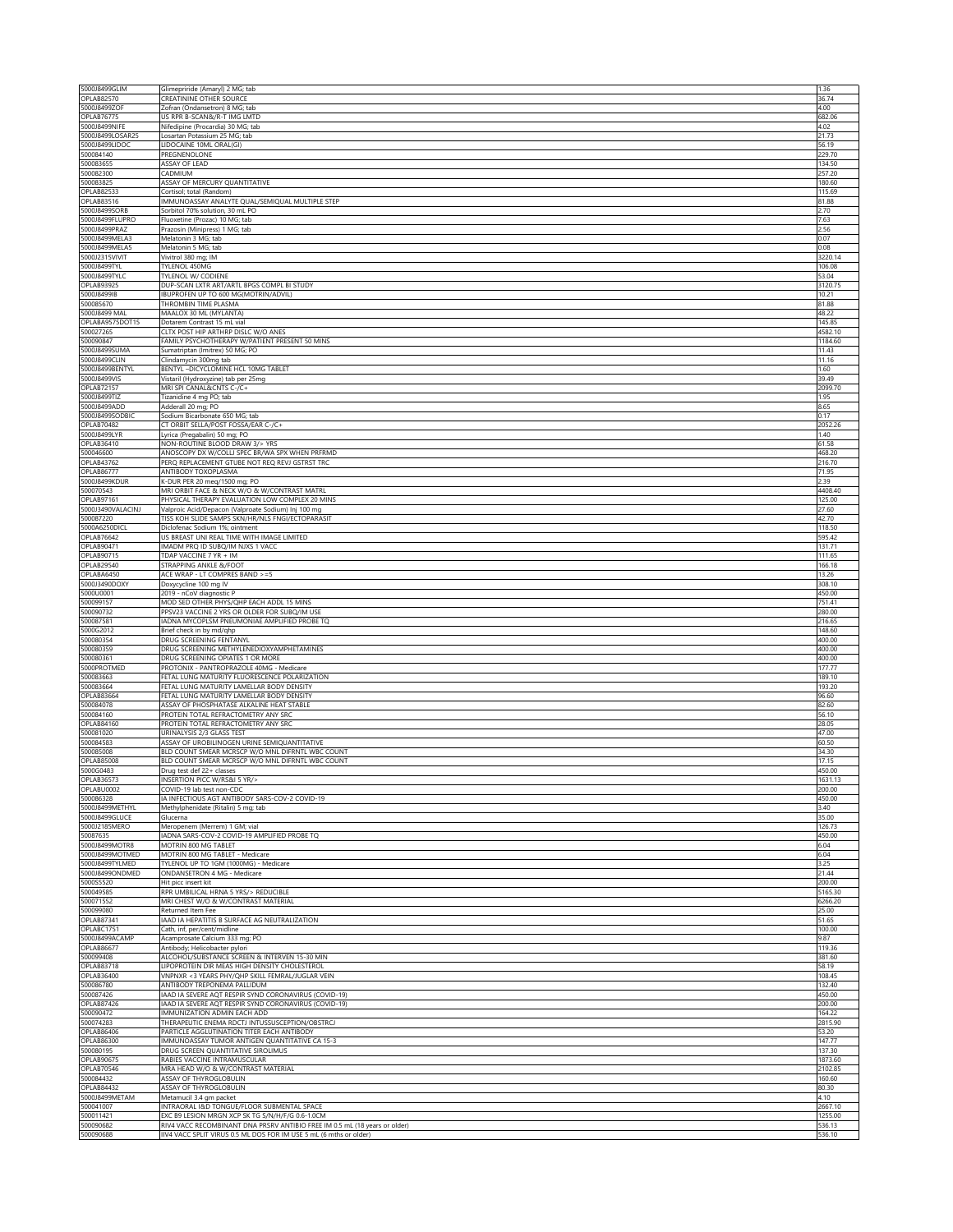| 500076513<br>500090375            | OPH US DX ANT SGM US IMMERSION B-SCAN/HR BIOM<br>RABIES IMMUNE GLOBULIN RIG HUMAN IM/SUBQ              | 1130.80<br>3867.32 |
|-----------------------------------|--------------------------------------------------------------------------------------------------------|--------------------|
| 5000J8499EZET                     | Ezetimibe (Zetia) 10 mg; PO                                                                            | 3.86               |
| 5000J3490BUME                     | Bumetanide (Bumex) 1mg; IV                                                                             | 26.20              |
| 5000J8499GEM<br>500087254         | Gemfibrozil 600 mg tab; PO<br>VIRUS CENTRIFUGE ENHNCD ID IMFLUOR STAIN EA                              | 24.30<br>195.60    |
| 500090756                         | CCIIV4 VACCINE ANTIBIOTIC FREE 0.5 ML DOS IM USE                                                       | 176.88             |
| 5000J8499HYDO<br>OPLAB36589       | Hycodan Syrup 5 mL<br>RMVL TUN CVC W/O SUBQ PORT/PMP                                                   | 80.50<br>787.75    |
| OPLAB74174                        | CT ANGIO ABD&PELV W/ O&W / DYE                                                                         | 1684.11            |
| OPLAB73706<br>5000J8499DIGO       | CT ANGIOGRAPHY LOWER EXTREMITY<br>Digoxin 0.125 mg; PO                                                 | 2286.60<br>24.42   |
| 500092953                         | TEMPORARY TRANSCUTANEOUS PACING                                                                        | 11.30              |
| 5000J3490REM                      | Remdesivir (Veklury) 100 mg vial                                                                       | 5200.00            |
| <b>OPLAB87582</b><br>5000M0243    | ADNA MYCOPLSM PNEUMONIAE QUANTIFICATION<br>Casirivimab, Imdevimab incl. infusion post admin monitoring | 151.31<br>1548.00  |
| 500092542                         | POSITIONAL NYSTAGMUS TEST                                                                              | 336.90             |
| 500042000<br>5000A6250BENA        | DRAINAGE ABSCESS PALATE UVULA<br>Benadryl Topical Cream                                                | 1201.30<br>15.10   |
| 5000J3490PYTH                     | Phytonadione (Vitamin K), per 1 MG; inj                                                                | 0.00               |
| OPLAB70488                        | CT MAXLFCL AREA C-/C+                                                                                  | 1470.45            |
| 5000FENTPTCH<br><b>OPLAB76815</b> | Fentanyl Patch 12 mcg<br>US PREGNANT UTERUS LIMITED 1/> FETUSES                                        | 269.30<br>569.22   |
| 5000J8499ASPCHW                   | ASPIRIN 81MG TAB ADULT CHEWABLE                                                                        | 6.84               |
| 500083020<br>500080186            | HEMOGLOBIN FRACTJ/QUANTJ ELECTROPHORESIS<br>DRUG SCREEN QUANTITATIVE PHENYTOIN FREE                    | 128.70<br>137.60   |
| <b>OPLAB72126</b>                 | CT CRV SPI C+ MATRL                                                                                    | 1799.81            |
| OPLAB72129                        | CT THRC SPI C+ MATRL                                                                                   | 1799.81            |
| 500082397<br>500083695            | CHEMILUMINESCENT ASSAY<br>ASSAY OF LIPOPROTEIN(A)                                                      | 141.20<br>143.20   |
| 500084244                         | ASSAY OF RENIN                                                                                         | 219.90             |
| 500087637<br>5000J8499METHAD      | ADNA SARSCOV2 & INF A&B & RSV MULT AMP PROBE TQ<br>Methadone Hydrochloride 10 mg; tab                  | 750.00<br>3.17     |
| 5000J0875                         | Dalvance (Dalbavancin) 500 mg; injection                                                               | 3657.38            |
| 5000J3490BUPSUB                   | Sublocade (Buprenorphine) 300 mg (SQ/IV)                                                               | 1741.94            |
| 500086331<br>500086609            | IMMUNODIFFUSION GEL DIFFUSION QUAL EA AG/ANTBDY<br>ANTIBODY BACTERIUM NOT ELSEWHERE SPECIFIED          | 119.80<br>128.80   |
| 5000L3540                         | Orthopedic shoe addition, sole, full                                                                   | 555.20             |
| 5000RECOINTRA<br>OPLAB86304       | Recothrom Intranasal<br>IMMUNOASSAY TUMOR ANTIGEN QUANTITATIVE CA 125                                  | 756.40<br>147.78   |
| OPLABM0243                        | Casirivimab, Imdevimab incl. infusion post admin monitoring                                            | 774.00             |
| 500085732                         | THROMBOPLASTIN TIME PRTL SUBSTIT PLASMA FRCTJ EA                                                       | 64.70              |
| 5000J8499NORTRI<br>500087636      | Nortriptyline 25 mg; PO<br>ADNA SARSCOV2& INF A&B MULT AMPLIFIED PROBE TQ                              | 1.70<br>750.00     |
| OPLAB87637                        | ADNA SARSCOV2 & INF A&B & RSV MULT AMP PROBE TQ                                                        | 375.00             |
| OPLAB86780<br>OPLABJ1100          | ANTIBODY TREPONEMA PALLIDUM<br>DECADRON - DEXAMETHASONE SODIUM PHOS                                    | 66.20<br>16.27     |
| 5000A9150ZI                       | Zicam                                                                                                  | 12.08              |
| 5EXPMETLAC12                      | Explosive MetLac 12                                                                                    | 0.00               |
| 500085048<br>5000J1720            | AUTOMATED LEUKOCYTE COUNT<br>Inj, hydrocortisone sodium succinate, up to 100 mg                        | 41.78<br>119.19    |
| 500093976                         | DUP-SCAN ARTL FLO ABDL/PEL/SCROT&/RPR ORGN LMT                                                         | 2208.28            |
| 500086720<br>500082951            | Antibody: Leptospira<br>GLUCOSE TOLERANCE TEST GTT 3 SPECIMENS                                         | 134.52<br>211.67   |
| 500024615                         | OPEN TX ACUTE/CHRONIC ELBOW DISLOCATION                                                                | 9731.12            |
| 500083002                         | GONADOTROPIN LUTEINIZING HORMONE                                                                       | 304.53             |
| 500083001<br>500080305            | Gonadotropin; follicle stimulating hormone (FSH)<br>DRUG TEST PRSMV QUAL DIR OPTICAL OBS PER DAY       | 305.62<br>345.32   |
| 500099151                         | MOD SED SAME PHYS/QHP INITIAL 15 MINS <5 YRS                                                           | 664.75             |
| 500080307<br>500011010            | DRUG TEST PRSMV INSTRMNT CHEMISTRY ANALYZERS<br>DBRDMT W/RMVL FM FX&/DISLC SKIN&SUBQ TISSUS            | 701.52<br>3727.50  |
| 500025607                         | OPTX DSTL RADL X-ARTIC FX/EPIPHYSL SEP                                                                 | 9585.60            |
| 6000BENZCAPS                      | Benzonatate Capsules, per 100mg                                                                        | 10.58              |
| 500087810<br>5000J8499AUG         | CHYLMD TRACH ASSAY W/OPTIC (Urine)<br>Augmentin 875 tab                                                | 189.06<br>15.09    |
| 500086341                         | <b>ISLET CELL ANTIBODY</b>                                                                             | 272.90             |
| 500082670<br>5000J8499ELIQ        | ASSAY OF ESTRADIOL<br>ELIQUIS (APIXABAN) PER 5 MG                                                      | 220.34<br>110.17   |
| 500087633                         | ADNA RESPIRATRY PROBE & REV TRNSCR 12-25 TARGET                                                        | 1000.00            |
| 500082672<br>500057415            | ASSAY OF ESTROGENS TOTAL                                                                               | 68.94              |
| 500073706                         | REMOVAL IMPACTED VAG FB SPX W/ANES OTH/THN LOCAL<br><b>CT ANGIOGRAPHY LOWER EXTREMITY</b>              | 2078.40<br>4573.21 |
| 5000J3490VERAP                    | VERAPAMIL HYDROCHLORIDE IV, 2.5 mg/mL                                                                  | 382.95             |
| 500086664<br>500086665            | ANTIBODY EPSTEIN-BARR EB VIRUS NUCLEAR AG EBNA<br>ANTIBODY EPSTEIN-BARR EB VIRUS VIRAL CAPSID VCA      | 241.27<br>143.12   |
| 500086645                         | ANTIBODY CYTOMEGALOVIRUS CMV IGM                                                                       | 64.52              |
| <b>SEXPLUPUSPAN</b><br>500088262  | <b>Explosive Lupus Panel</b><br>CHRMSM COUNT 15-20 CLL 2KARYOTYP BANDING                               | 0.00<br>1966.27    |
| 500036410                         | NON-ROUTINE BLOOD DRAW 3/> YRS                                                                         | 123.17             |
| 500093225                         | XTRNL ECG & 48 HR RECORDING                                                                            | 266.00             |
| 500087255<br>5000PORTAKIT         | GENET VIRUS ISOLATE HSV<br>PowerLoc Port Access Ysite Kit                                              | 534.18<br>147.78   |
| 5000KATZEXT                       | KATZ EXTRACTOR                                                                                         | 1224.64            |
| 500084425<br>5000J0702            | Thiamine (Vitamin B-1)<br>Betamethasone Sodium Phosphate & Acetate 5mL                                 | 107.18<br>550.28   |
| 5000LIDOPRILO                     | LIDOCAINE WITH PRILOCAINE 2.5/2.5 30 GRAM TUBE                                                         | 135.13             |
| 500086611                         | Antibody; Bartonella                                                                                   | 129.03             |
| 500024576<br>500017340            | CLTX HUMERAL CONDYLAR FX MEDIAL/LAT W/O MANJ<br>CRYOTHERAPY CO2 SLUSH LIQUID N2 ACNE                   | 3953.13<br>638.25  |
| 500090700                         | DIPHTH TETANUS TOX ACELL PERTUSSIS VACC<7 YR IM                                                        | 48.37              |
| 5000J1110<br>500086157            | DIHYDROERGOTAMINE MESYLATE (D.H.E 45) INJ, PER 1MG<br>COLD AGGLUTININ TITER                            | 127.24<br>63.60    |
| 5000AMPINJ                        | Ampicillin 250mg Injection                                                                             | 25.65              |
| 5000J3105                         | Terbutaline Sulfate, injection, up to 1mg                                                              | 62.10              |
| 5000S4990<br>5000TRANACID         | NICODERM, Nicotine Patch<br>Tranexamic Acid, 100 mg inj                                                | 37.26<br>17.54     |
| 500074018                         | RADEX ABD 1 VIEW                                                                                       | 352.36             |
| 5000072083<br>5000074450          | RADEX ENTIR THRC LMBR CRV SAC SPI W/SKULL 4/5 VW<br>URETHROCYSTOGRAPHY RETROGRADE RS&I                 | 485.30<br>107.81   |
| 5000082365                        | Calculus; infrared spectroscopy                                                                        | 101.72             |
| 5000087449                        | IAAD IA MULT STEP METHOD NOS EACH ORGANISM                                                             | 85.10              |
| OPLABL0001<br><b>OPLAB36415</b>   | Blood Culture Pedi<br>VENIPUNCTURE                                                                     | 198.89<br>20.37    |
| OPLAB36416                        | CAPILLARY BLOOD DRAW                                                                                   | 30.94              |
| OPLAB70100<br><b>OPLAB70328</b>   | RADEX MNDBL PRTL LESS THAN < 4 VIEWS<br>RADEX TMPRMAND JT OPN&CLSD MOUTH UNI                           | 265.86<br>265.86   |
| OPLAB71046                        | RADEX CHEST 2 VIEWS                                                                                    | 196.88             |
| OPLAB71110                        | RADEX RIBS BI 3 VIEWS                                                                                  | 386.29             |
| OPLAB71120<br><b>OPLAB72080</b>   | RADEX STERNUM MINIMUM 2 VIEWS<br>K RAY EXAM TRUNK SPINE 2VWS                                           | 193.15<br>167.84   |
| OPLAB72120                        | RADEX SPI LUMBOSAC BENDING MINIMUM 4 VIEWS                                                             | 419.88             |
| OPLAB72190<br><b>OPLAB73010</b>   | RADEX PELVIS COMPL MINIMUM 3 VIEWS<br>RADEX SCAPULA COMPL                                              | 328.92<br>244.28   |
|                                   |                                                                                                        |                    |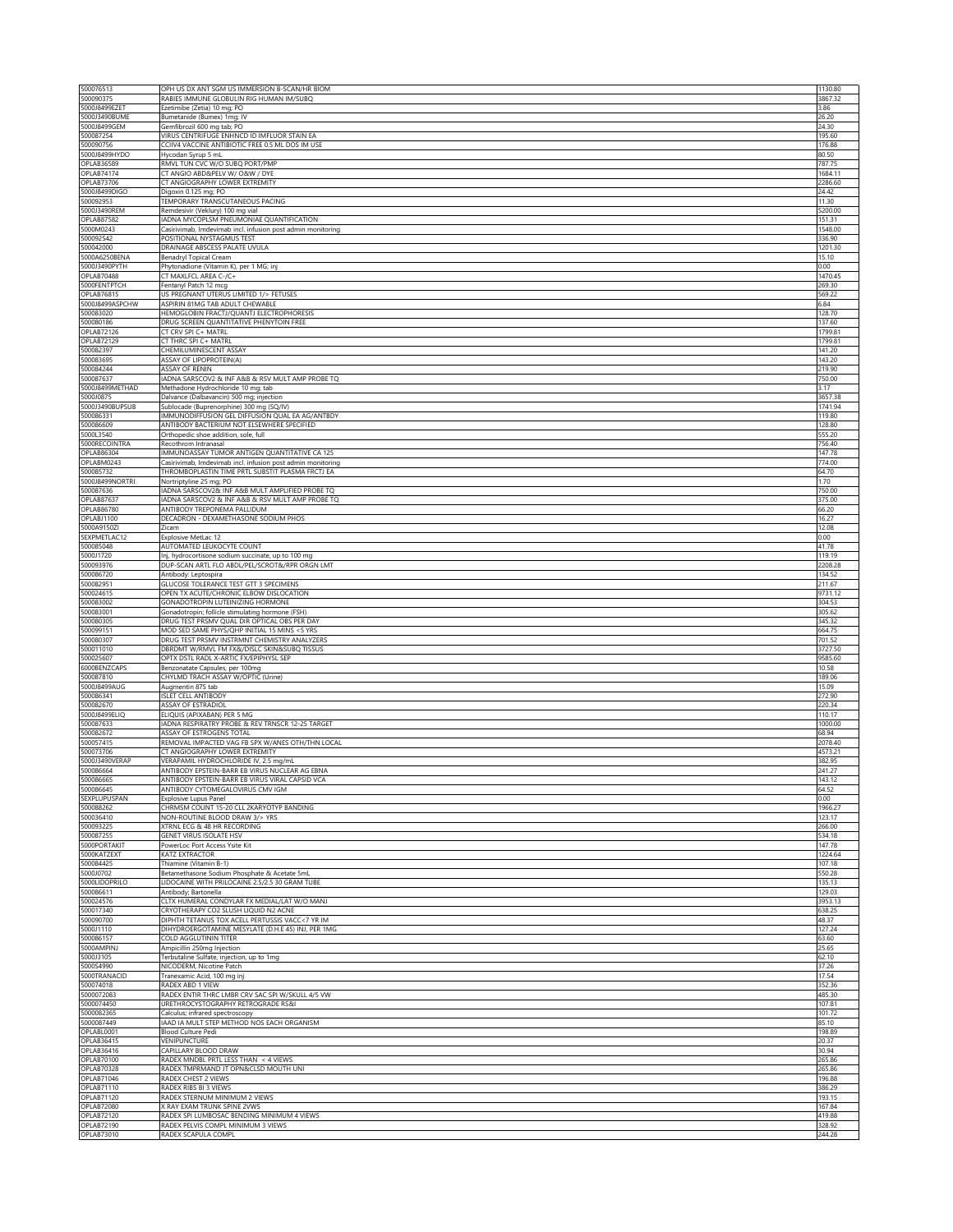| OPLAB73030                             | RADEX SHO COMPL MINIMUM 2 VIEWS                                                                                                                                                | 295.62            |
|----------------------------------------|--------------------------------------------------------------------------------------------------------------------------------------------------------------------------------|-------------------|
| OPLAB73060<br>OPLAB73092               | RADEX HUM MINIMUM 2 VIEWS<br>RADEX UXTR INFT MINIMUM 2 VIEWS                                                                                                                   | 278.45<br>190.89  |
| OPLAB73140                             | RADEX Fingers MINIMUM 2 VIEWS                                                                                                                                                  | 269.61            |
| OPLAB73520                             | (DELETED 1/1/16) RADEX HIPS BI 2 VIEWS ANTEROPOST PELVIS                                                                                                                       | 384.51            |
| <b>OPLAB73551</b><br><b>OPLAB73552</b> | X-RAY EXAM OF FEMUR 1V<br>RADEX, Femur; 2V                                                                                                                                     | 185.59<br>719.29  |
| OPLAB73590                             | RADEX TIBFIB 2 VIEWS                                                                                                                                                           | 287.97            |
| <b>OPLAB73592</b>                      | RADEX LXTR INFT MINIMUM 2 VIEWS                                                                                                                                                | 226.07            |
| OPLAB73610<br>OPLAB73650               | RADEX ANKLE COMPL MINIMUM 3 VIEWS<br>RADEX CALCANEUS MINIMUM 2 VIEWS                                                                                                           | 367.08<br>243.09  |
| OPLAB74450                             | URETHROCYSTOGRAPHY RETROGRADE RS&I                                                                                                                                             | 107.81            |
| OPLAB80048                             | BASIC METABOLIC PANEL CALCIUM TOTAL                                                                                                                                            | 204.19            |
| OPLAB80185                             | ASSAY OF PHENYTOIN TOTAL                                                                                                                                                       | 109.04            |
| OPLAB80300<br>OPLAB80339               | Drug screen, any number of drug classes from Drug Class List A; any number of non-TLC devices or procedures, (eg, immunoassay)<br>Antiepileptics, not otherwise specified; 1-3 | 174.13<br>169.87  |
| OPLAB81001                             | URINALYSIS - URNLS DIP STICK/TABLET RGNT AUTO MIC                                                                                                                              | 58.66             |
| OPLAB82150                             | <b>AMYI ASF</b>                                                                                                                                                                | 159.11            |
| OPLAB82190                             | ATOMIC ABSRPJ SPECTROSCOPY EA ANAL                                                                                                                                             | 93.30             |
| <b>OPLAB82272</b><br>OPLAB82375        | BLOOD OCCULT PEROXIDASE ACTV QUAL FECES 1-3 SPEC<br>Carboxyhemoglobin; quantitative                                                                                            | 88.39<br>101.32   |
| <b>OPLAB82435</b>                      | CHLORIDE BLD                                                                                                                                                                   | 48.53             |
| OPLAB82540                             | CREATINE                                                                                                                                                                       | 51.72             |
| OPLAB82541                             | COL-CHR/MS QUAL 1 STATIONARY&MOBILE PHASE                                                                                                                                      | 91.44             |
| <b>OPLAB82627</b><br><b>OPLAB82657</b> | Dehydroepiandrosterone-sulfate (DHEA-S)<br>NZM ACTV CELLS/TISS NONRADACT SUBSTRATE EA                                                                                          | 182.87<br>112.31  |
| OPLAB82746                             | Folic Acid: Serum                                                                                                                                                              | 120.93            |
| OPLAB82941                             | ASSAY OF GASTRIN                                                                                                                                                               | 145.02            |
| <b>OPLAB82977</b>                      | GGT - GLUTAMYLTRASE GAMMA                                                                                                                                                      | 58.49             |
| OPLAB83001<br>OPLAB83874               | Gonadotropin; follicle stimulating hormone (FSH)<br><b>MYOGLOBIN</b>                                                                                                           | 152.81<br>129.95  |
| OPLAB84075                             | Phosphatase, alkaline;                                                                                                                                                         | 25.76             |
| OPLAB84110                             | ASSAY OF PORPHOBILINOGEN URINE QUANTITATIVE                                                                                                                                    | 66.59             |
| OPLAB84132<br><b>OPLAB84134</b>        | POTASSIUM SERUM PLASMA/WHOLE BLOOD<br>Prealbumin                                                                                                                               | 98.60<br>69.44    |
| <b>OPLAB84145</b>                      | Procalcitonin (PCT)                                                                                                                                                            | 220.31            |
| OPLAB84155                             | PROTEIN XCPT REFRACTOMETRY SERUM PLASMA/WHL BLD                                                                                                                                | 22.09             |
| OPLAB84403                             | Testosterone: total                                                                                                                                                            | 212.34            |
| OPLAB84436<br>OPLAB84460               | Thyroxine; total<br>TRANSFERASE ALANINE AMINO                                                                                                                                  | 62.09<br>101.23   |
| OPLAB84466                             | ASSAY OF TRANSFERRIN                                                                                                                                                           | 90.62             |
| OPLAB84484                             | TROPONIN QUAN                                                                                                                                                                  | 198.89            |
| <b>OPLAB84512</b>                      | TROPONIN QUAL                                                                                                                                                                  | 116.91            |
| OPLAB84702<br>OPLAB85384               | GONAD CHORNC QUAN<br>Fibrinogen: Activity                                                                                                                                      | 158.10<br>69.85   |
| OPLAB86038                             | Antinuclear antibodies (ANA)                                                                                                                                                   | 109.39            |
| <b>OPLAB86157</b>                      | COLD AGGLUTININ TITER                                                                                                                                                          | 63.60             |
| OPLAB86308                             | MONO - HTROPHL ANTIBODIES SCR                                                                                                                                                  | 80.30<br>98.27    |
| OPLAB86343<br>OPLAB86376               | LEUKOCYTE HISTAMINE RELEASE TEST LHR<br>MICROSOMAL ANTIBODIES EACH                                                                                                             | 119.67            |
| OPLAB86431                             | RHEUMATOID FACTOR QUANTITATIVE                                                                                                                                                 | 46.67             |
| <b>OPLAB86592</b>                      | SYPHILIS TEST NON TREPONEMAL ANTIBODY QUAL                                                                                                                                     | 26.57             |
| OPLAB86611<br>OPLAB86663               | Antibody; Bartonella<br>ANTB EPSTEIN-BARR EB VIRUS EARLY AG EA                                                                                                                 | 64.52<br>186.02   |
| <b>OPLAB86664</b>                      | ANTIBODY EPSTEIN-BARR EB VIRUS NUCLEAR AG EBNA                                                                                                                                 | 120.64            |
| <b>OPLAB86668</b>                      | Antibody; Francisella tularensis                                                                                                                                               | 85.55             |
| OPLAB86701<br>OPLAB86708               | ANTB HIV-1                                                                                                                                                                     | 109.61<br>101.86  |
|                                        |                                                                                                                                                                                |                   |
|                                        | HEPATITIS A ANTIBODY HAAB                                                                                                                                                      |                   |
| OPLAB86720<br>OPLAB86789               | Antibody: Leptospira<br>ANTIBODY WEST NILE VIRUS                                                                                                                               | 67.25<br>113.51   |
| OPLAB86790                             | ANTIBODY VIRUS NOT ELSEWHERE SPECIFIFED                                                                                                                                        | 64.52             |
| OPLAB86800                             | THYROGLOBULIN ANTIBODY                                                                                                                                                         | 125.47            |
| OPLAB86812                             | HLA typing; A, B, or C (eg, A10, B7, B27), single antigen                                                                                                                      | 203.55            |
| OPLAB86900<br>OPLAB86901               | Blood typing, serologic; ABO<br>BLD TYPING RH D                                                                                                                                | 24.58<br>65.23    |
| OPLAB87040                             | BLOOD CULTURE - CUL BACT BLD AERC ISOL                                                                                                                                         | 198.89            |
| <b>OPLAB87075</b>                      | CUL BACT BLD ANAERC ISOL                                                                                                                                                       | 216.57            |
| <b>OPLAB87102</b>                      | CULTURE FNGI MOLD/YEAST PRSMPTV OTH XCPT BLOOD                                                                                                                                 | 69.13             |
| OPLAB87110<br><b>OPLAB87252</b>        | CUL CHLAMYDIA ANY SRC<br>VIRUS TISS CUL INOCULATION CYTOPATHIC EFFECT                                                                                                          | 196.20<br>205.62  |
| OPLAB87274                             | HERPES SIMPLEX 1 AG                                                                                                                                                            | 57.50             |
| OPLAB87280                             | Infectious agent antigen detection by immunofluorescent tech                                                                                                                   | 75.10             |
| OPLAB87491<br>OPLAB87493               | Infectious agent detection by nucleic acid; Chlamydia trachomatis, amplified probe technique<br>INF AGENT DET NUC ACID CLOSTRIDIUM AMP PROBE                                   | 158.59<br>149.39  |
| OPLAB87498                             | IADNA ENTEROVIRUS AMPLIF PROBE & REVRSE TRNSCRIP                                                                                                                               | 276.81            |
| OPLAB87590                             | IADNA NEISSERIA GONORRHOEAE DIRECT PROBE TQ                                                                                                                                    | 164.94            |
| OPLAB87798                             | IADNA NOS AMPLIFIED PROBE TQ EACH ORGANISM<br>IAADIADOO STREPTOCOCCUS GROUP B                                                                                                  | 180.50            |
| OPLAB87802<br>OPLAB87803               | CLOSTRIDIUM TOXIN A W/OPTIC                                                                                                                                                    | 94.53<br>108.42   |
| <b>OPLAB89060</b>                      | CRYSTAL ID LIGHT MICROSCOPY ALYS TISS/ANY FLUID                                                                                                                                | 58.87             |
| OPLAB89220                             | SPTM OBTG SPEC AERSL INDUCED SPX                                                                                                                                               | 73.81             |
| OPLABG0479                             | Drug test presump optical (DO NOT USE. DELETED 01/01/2017)                                                                                                                     | 68.59             |
| 500085345<br>OPLAB74177                | COAGULATION TIME LEE AND WHITE<br>Ct Abdomen&pelvis W/contrast                                                                                                                 | 61.18<br>1944.70  |
| 500094660                              | CPAP VENTILATION CPAP INITIATION&MGMT                                                                                                                                          | 499.56            |
| 5000COUMA                              | WARFARIN SODIUM, COUMADIN 10MG TAB                                                                                                                                             | 4.03              |
| 500080330<br>500093306                 | DRUG SCREEN ANALGESICS NON-OPIOID 3-5<br>ECHO TTHRC R-T 2D W/WOM-MODE COMPL SPEC&COLR D                                                                                        | 398.51<br>2721.82 |
| 500080069                              | RENAL FUNCTION PANEL                                                                                                                                                           | 123.28            |
| 500080081                              | <b>OBSTETRIC PANEL</b>                                                                                                                                                         | 1062.83           |
| 500086300                              | IMMUNOASSAY TUMOR ANTIGEN QUANTITATIVE CA 15-3                                                                                                                                 | 295.55            |
| 500083718<br>500087502                 | LIPOPROTEIN DIR MEAS HIGH DENSITY CHOLESTEROL<br>INFECTIOUS AGENT DNA/RNA INFLUENZA 1ST 2 TYPES                                                                                | 116.38<br>1208.19 |
| 500084156                              | PROTEIN TOTAL XCPT REFRACTOMETRY URINE                                                                                                                                         | 52.10             |
| 500082570                              | CREATININE OTHER SOURCE                                                                                                                                                        | 73.49             |
| 500084300<br>500083873                 | ASSAY OF URINE SODIUM<br>MYELIN BASIC PROTEIN CEREBROSPINAL FLUID                                                                                                              | 69.00<br>244.26   |
| OPLAB96375                             | IV PUSH ADD DRUG THER PROPH/DX NJX EA SEQL IV PUSH SBST/DRUG                                                                                                                   | 153.81            |
| 500093018                              | CV STRS TST XERS&/OR RX CONT ECG I&R ONLY                                                                                                                                      | 191.02            |
| OPLAB74178                             | CT ABDOMEN & PELVIS W/O CONTRST 1/> BODY RE                                                                                                                                    | 2287.70           |
| 500093350<br>500085306                 | ECHO TTHRC R-T 2D W/WO M-MODE COMPLETE REST&ST<br>CLOTTING INHIBITORS PROTEIN S FREE                                                                                           | 2470.32<br>217.58 |
| 500086147                              | CARDIOLIPIN ANTIBODY EACH IG CLASS                                                                                                                                             | 361.33            |
| 5000MIRALAX                            | MiraLAX Powder Polythylene Glycol 17 GM                                                                                                                                        | 15.41             |
| OPLAB81241                             | F5 COAGULATION FACTOR V ANAL LEIDEN VARIANT                                                                                                                                    | 421.88            |
| 500084154<br><b>OPLAB85379</b>         | ASSAY OF PROSTATE SPECIFIC ANTIGEN FREE<br>FIBRIN DGRADJ PRODUXS D-DIMER QUAN                                                                                                  | 235.06<br>238.92  |
| OPLAB76536                             | US SOFT TISS HEAD&NCK R-T IMG                                                                                                                                                  | 755.83            |
| 5000CEPAC                              | Cepacol (Benzocaine) PO                                                                                                                                                        | 2.83              |
| <b>OPLAB71275</b><br>OPLAB76856        | CT ANGIOGRAPHY CHEST W/CONTRAST/NONCONTRAST<br>US PELVIC NONOB REAL-TIME IMG COMPLETE                                                                                          | 2250.54<br>682.07 |
| OPLAB70547<br>OPLAB76830               | MRA NCK C-MATRL<br>US TRVG                                                                                                                                                     | 2099.69<br>547.24 |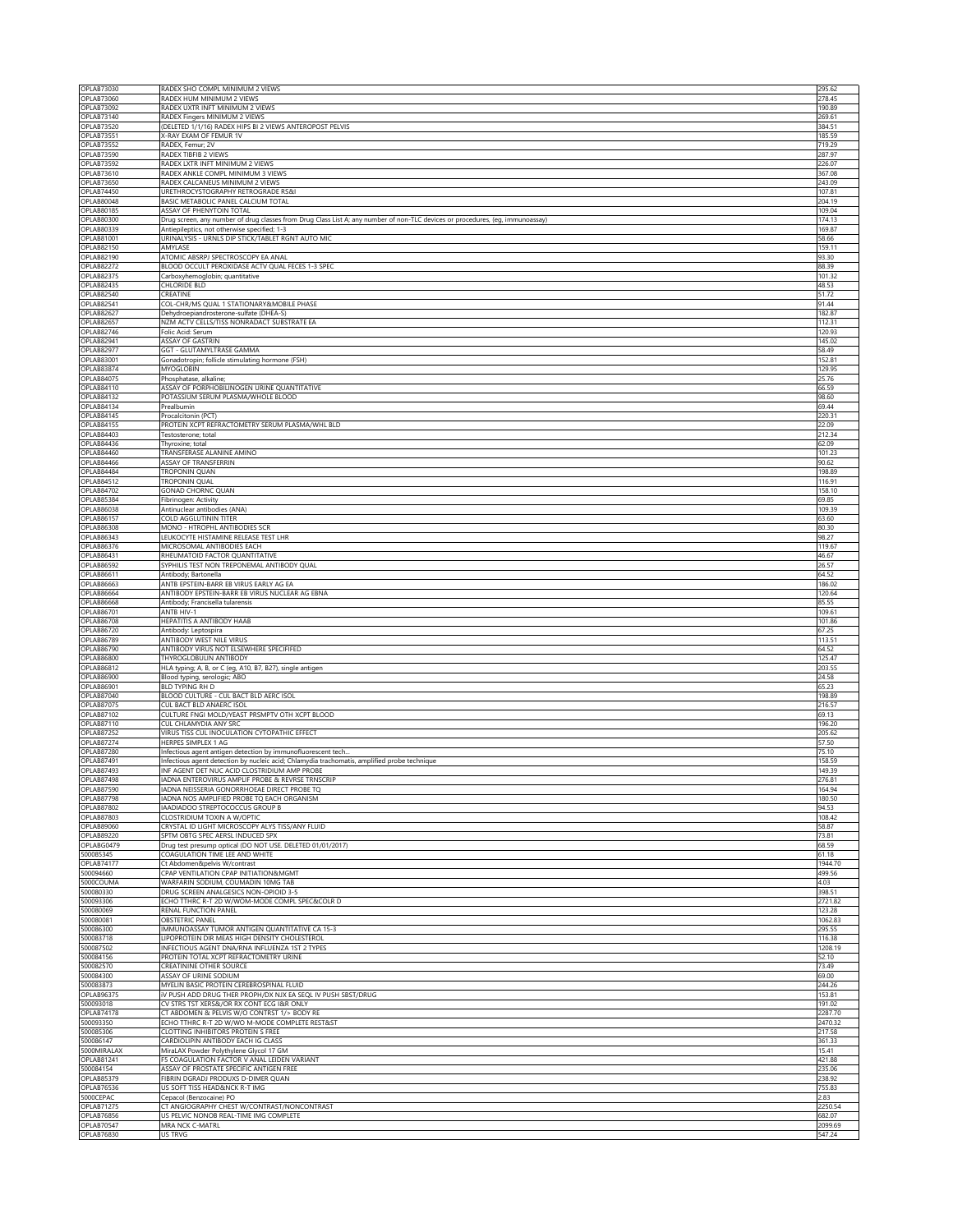| 5000J8499GABA                          | Gabapentin 300mg; cap                                                                                           | 5.34               |
|----------------------------------------|-----------------------------------------------------------------------------------------------------------------|--------------------|
| 5000J8499LAMO                          | Lamotrigine (Lamictal) 100mg; tab                                                                               | 3.54               |
| 5000J8499XAR<br>5000J8499HYDPLA        | Xarelto (Rivaroxaban) 10 mg; tab<br>Hydroxychloroquine (Plaquenil) 200 mg; tab                                  | 23.59<br>10.60     |
| 500064505                              | INJECTION ANES AGENT SPHENOPALATINE GANGLION                                                                    | 1068.60            |
| 5000J8499NALT50                        | Naltrexone Hydrochloride 50 mg; tab                                                                             | 6.10               |
| 5000J8499FOLIC                         | Folic Acid 1mg; tab                                                                                             | 0.16               |
| 5000J8499CITA<br>5000J8499MIRT         | Citalopram Hydrobromide 20 mg; tab<br>Mirtazapine 15 mg; tab                                                    | 0.30<br>0.40       |
| 5000J8499LITH                          | Lithium Carbonate ER 450 mg; tab                                                                                | 2.00               |
| 500086635                              | <b>ANTIBODY COCCIDIOIDES</b>                                                                                    | 127.50             |
| 500086003                              | ALLERGEN SPEC IGE CRUDE ALLERGEN EXTRACT EACH                                                                   | 58.00              |
| OPLAB86003                             | ALLERGEN SPEC IGE CRUDE ALLERGEN EXTRACT EACH                                                                   | 29.00              |
| 500072197                              | MRI PELVIS W/O & W/CONTRAST MATERIAL                                                                            | 4481.00            |
| 5000MAGOXIDE<br>5000J8499CLOTR         | MAGNESIUM OXIDE 400mg PO<br>Clotrimazole (Canesten) Cream 1%                                                    | 3.45<br>20.50      |
| 5001J1956750                           | LEVAQUIN 750MG IVPB                                                                                             | 78.81              |
| 500086753                              | ANTIBODY PROTOZOA NES                                                                                           | 137.60             |
| 500087640                              | ADNA S AUREUS AMPLIFIED PROBE TQ                                                                                | 38.99              |
| 500087582                              | ADNA MYCOPLSM PNEUMONIAE QUANTIFICATION                                                                         | 302.62             |
| 500087651                              | IADNA STREPTOCOCCUS GROUP A AMPLIFIED PROBE TQ                                                                  | 43.33              |
| 500086481                              | TB ANTIGEN RESPONSE GAMMA INTERFERON T-CELL SUSP                                                                | 1000.00            |
| 500036012<br>500036223                 | SLCTV CATH PLMT VEN SYS 2ND ORDER/> SLCTV BRANC<br>SLCTV CATH CAROTID/INNOM ART ANGIO INTRCRANL ART             | 1999.40<br>3635.80 |
| 500036245                              | SLCTV CATHJ EA 1ST ORD ABDL PEL/LXTR ART BRNCH                                                                  | 2736.90            |
| 500037191                              | INS INTRVAS VC FILTR W/WO VAS ACS VSL SELXN RS&I                                                                | 2582.00            |
| 500037228                              | REVSC OPN/PRQ TIB/PERO W/ANGIOPLASTY UNI                                                                        | 6265.80            |
| 500037229                              | REVSC OPN/PRQ TIB/PERO W/ATHRC/ANGIOP SM VSL                                                                    | 8148.90            |
| 500037232<br>500042400                 | REVSC OPN/PRQ TIB/PERO W/ANGIOPLASTY UNI EA VSL                                                                 | 2319.60<br>617.70  |
| 500082747                              | BIOPSY SALIVARY GLAND NEEDLE<br>ASSAY OF FOLIC ACID RBC                                                         | 192.50             |
| 500011043                              | DEBRIDEMENT MUSCLE & FASCIA 20 SQ CM/<                                                                          | 1769.90            |
| 500015274                              | APP SKN SUB GRFT T/A/L AREA>/=100SCM ADL 100SQCM                                                                | 527.40             |
| 500020526                              | INJECTION THERAPEUTIC CARPAL TUNNEL                                                                             | 659.60             |
| 500020937                              | AUTOGRAFT SPINE SURGERY MORSELIZED SEP INCISION                                                                 | 1931.10            |
| OPLAB82747<br>5000J8499HYDRA           | ASSAY OF FOLIC ACID RBC                                                                                         | 96.25              |
| 500022614                              | Hydralazine Hydrochloride (Apresoline) 25 MG; tab<br>ARTHRODESIS POSTERIOR/POSTEROLATERAL EA ADDL               | 0.72<br>4513.10    |
| 500022633                              | ARTHDSIS POST/POSTEROLATRL/POSTINTERBODY LUMBAR                                                                 | 21299.60           |
| 500022846                              | ANTERIOR INSTRUMENTATION 4-7 VERTEBRAL SEGMENTS                                                                 | 8749.00            |
| 500028020                              | ARTHRT W/EXPL DRG/RMVL LOOSE/FB NTRTRSL/TARS JT                                                                 | 4144.40            |
| 500028035                              | RELEASE TARSAL TUNNEL                                                                                           | 4086.90            |
| 500028230                              | TX OPN TENDON FLEXOR FOOT SINGLE/MULT TENDON SPX                                                                | 3257.70            |
| 500029893<br>500038220                 | ENDOSCOPIC PLANTAR FASCIOTOMY<br>DIAGNOSTIC BONE MARROW ASPIRATIONS                                             | 4919.40<br>791.90  |
| 500062273                              | INJECTION EPIDURAL BLOOD/CLOT PATCH                                                                             | 1300.00            |
| 500062291                              | INJECTION PX DISCOGRPHY EA LVL CERVICAL/THORACIO                                                                | 1854.50            |
| 500063045                              | LAM FACETECTOMY & FORAMOTOMY 1 SEGMENT CERVICAL                                                                 | 14770.90           |
| 500063048                              | LAM FACETECTOMY&FORAMTOMY 1 SGM EA CRV THRC/LMBR                                                                | 2438.30            |
| 500063650                              | PRQ IMPLTJ NSTIM ELECTRODE ARRAY EPIDURAL                                                                       | 4711.90            |
| OPLAB84588                             | ASSAY OF VASOPRESSIN ANTI-DIURETIC HORMONE                                                                      | 188.55             |
| 500064490<br>500064491                 | NJX DX/THER AGT PVRT FACET JT CRV/THRC 1 LEVEL<br>NJX DX/THER AGT PVRT FACET JT CRV/THRC 2ND LEVEL              | 1208.30<br>686.00  |
| 500064494                              | NJX DX/THER AGT PVRT FACET JT LMBR/SAC 2ND LEVEL                                                                | 594.20             |
| 500083013                              | HPYLORI BREATH ANAL UREASE ACT NON-RADACT ISTOPE                                                                | 748.40             |
| 500064605                              | DSTRJ NEUROLYTIC TRIGEMINAL NRV 2/3 DIV BRANCH                                                                  | 4007.10            |
| 500064616                              | CHEMODENERVATION MUSCLE NECK UNILAT FOR DYSTONIA                                                                | 1256.30            |
| 500064633                              | DSTR NROLYTC AGNT PARVERTEB FCT SNGL CRVCL/THORA                                                                | 2564.90            |
| 500064636<br>500064643                 | DSTR NROLYTC AGNT PARVERTEB FCT ADDL LMBR/SACRAL<br>CHEMODENERVATION 1 EXTREMITY EA ADDL 1-4 MUSCLE             | 682.30<br>825.40   |
| 500064712                              | NEURP MAJOR PRPH NRV OPN ARM/LEG SCIATIC NRV                                                                    | 6668.40            |
| 500077002                              | FLUOROSCOPIC GUIDANCE NEEDLE PLACEMENT ADD ON                                                                   | 1140.10            |
| 500086905                              | BLOOD TYPING RBC ANTIGENS OTH/THN ABO/RH D EACH                                                                 | 42.50              |
| 500087106                              | CULTURE FUNGI DEFINITIVE ID EACH ORGANISM YEAST                                                                 | 114.70             |
| 500096152                              | HLTH&BEHAVIOR IVNTJ EA 15 MIN INDIV                                                                             | 220.00             |
| 500098943<br>500099214                 | CHIROPRACTIC MANIPLTV TX EXTRASPINAL 1/> REGION<br>OFFICE OUTPATIENT VISIT 25 MINUTES                           | 267.50<br>886.30   |
| 500099215                              | OFFICE OUTPATIENT VISIT 40 MINUTES                                                                              | 1249.30            |
| 500049405                              | IMAGE-GUIDE FLUID COLLXN DRAINAGE CATH VISC PERQ                                                                | 1104.05            |
| 500050389                              | RMVL NFROS TUBE REQ FLUORO GUIDANCE                                                                             | 622.10             |
| 500064410                              | INJECTION ANESTHETIC AGENT PHRENIC NERVE                                                                        | 958.60             |
| 500075625<br>500058301                 | AORTOGRAPHY ABDOMINAL SERIALOGRAPHY RS&I<br>REMOVAL INTRAUTERINE DEVICE IUD                                     | 1485.30            |
| 500075827                              | VENOGRAPHY CAVAL SUPERIOR SERIALOGRAPHY RS&I                                                                    | 760.60<br>1521.20  |
| 500075831                              | VENOGRAPHY RENAL UNILATERAL SELECTIVE RS&I                                                                      | 1530.40            |
| 5000J3490HYDRO                         | Hydrocortisone Cream 2.5% - Topical                                                                             | 22.40              |
| 500083835                              | <b>ASSAY OF METANEPHRINES</b>                                                                                   | 188.20             |
| 500037238                              | OPEN/PERQ PLACEMENT INTRAVASCULAR STENT SAME 1ST                                                                | 3503.40            |
| 500060300<br>5000J8499MET              | ASPIRATION AND/OR INJECTION THYROID CYST                                                                        | 573.50             |
| 500096416                              | METHIMAZOLE (TAPAZOLE) TAB 5MG<br>CHEMOTX ADMN TQ INIT PROLNG CHEMOTX NFUS PMP                                  | 1.70<br>1584.40    |
| 500087536                              | IADNA HIV-1 QUANT & REVERSE TRANSCRIPTION                                                                       | 945.50             |
| 5000J8499QUET                          | Quetiapine 25 mg tab                                                                                            | 0.46               |
| 5000J8499BUSP                          | Buspirone 5 mg; tab                                                                                             | 10.70              |
| 500095812                              | ELECTROENCEPHALOGRAM EXTEND MONITORING 41-60 MIN                                                                | 3662.80            |
| 500095801<br><b>OPLAB76770</b>         | SLP STDY UNATND W/MIN HRT RATE/O2 SAT/RESP ANAL<br>US RETROPERITONEAL R-T W/IMAGE COMPL                         | 1025.20<br>631.24  |
| <b>OPLAB72193</b>                      | CT PELVIS C+ MATRL                                                                                              | 1388.60            |
| 5000J8499ABIL                          | Aripiprazole (Abilify) 10 MG                                                                                    | 2.83               |
| 500084540                              | ASSAY OF UREA NITROGEN URINE                                                                                    | 55.60              |
| 5000J1817                              | Insulin for administration through dme (i.e., insulin pump) per 50 units                                        | 18.58              |
| OPLAB70544                             | MRA HEAD C-MATRL                                                                                                | 2386.66            |
| 5000J8499ZYRLIQ                        | Cetirizine Hydrochloride (Zyrtec Liquid) 5 mL                                                                   | 3.10               |
| <b>OPLAB84156</b><br>5000J8499LINE     | PROTEIN TOTAL XCPT REFRACTOMETRY URINE<br>Linezolid (Zyvox) 600 MG; Tab                                         | 26.05<br>43.53     |
| 5000J3490TRIAM30                       | Triamcinolone Acetonide (Kenalog) Topical 0.1% 30 GM                                                            | 35.20              |
| 500082671                              | ASSAY OF ESTROGENS FRACTIONATED                                                                                 | 358.90             |
| <b>OPLAB84140</b>                      | PREGNENOLONE                                                                                                    | 114.85             |
| <b>OPLAB82671</b>                      | ASSAY OF ESTROGENS FRACTIONATED                                                                                 | 179.45             |
| <b>OPLAB82175</b>                      | <b>ASSAY OF ARSENIC</b>                                                                                         | 105.40             |
| <b>OPLAB83655</b><br><b>OPLAB82300</b> | ASSAY OF LEAD<br>CADMIUM                                                                                        | 67.25<br>128.60    |
| <b>OPLAB95806</b>                      | SLEEP STD AIRFLOW HRT RATE&O2 SAT EFFORT UNATT                                                                  | 777.70             |
| 5000J8499ISOMON                        | Isosorbide Mononitrate (Imdur) 30 MG; tab                                                                       | 1.14               |
| 5000J8499TYL3                          | TYLENOL 1000MG                                                                                                  | 3.25               |
| 5000J8499TYL4                          | TYLENOL 500MG                                                                                                   | 114.92             |
| 5000J3490FOLACD                        | FOLIC ACID, 1mg/mL, injection                                                                                   | 51.20              |
| 500000295T<br>50000296T                | XTRNL ECG & MORE THAN 48 HR RECORD SCAN STOR W/R&I<br>XTRNL ECG & MORE THAN 48 HR INITIAL RECORDING AND CONNECT | 1831.60<br>532.00  |
| 50000298T                              | XTRNL ECG CONTINUOUS RHYTHM W/I&R MORE THAN 48 HRS                                                              | 549.00             |
|                                        |                                                                                                                 |                    |
| 500085307                              | ACTIVATED PROTEIN C APC RESISTANCE ASSAY                                                                        | 170.30             |
| 500025650<br>500099407                 | CLOSED TREATMENT ULNAR STYLOID FRACTURE<br>TOBACCO USE CESSATION INTENSIVE > 10 MINUTES                         | 3409.30<br>334.88  |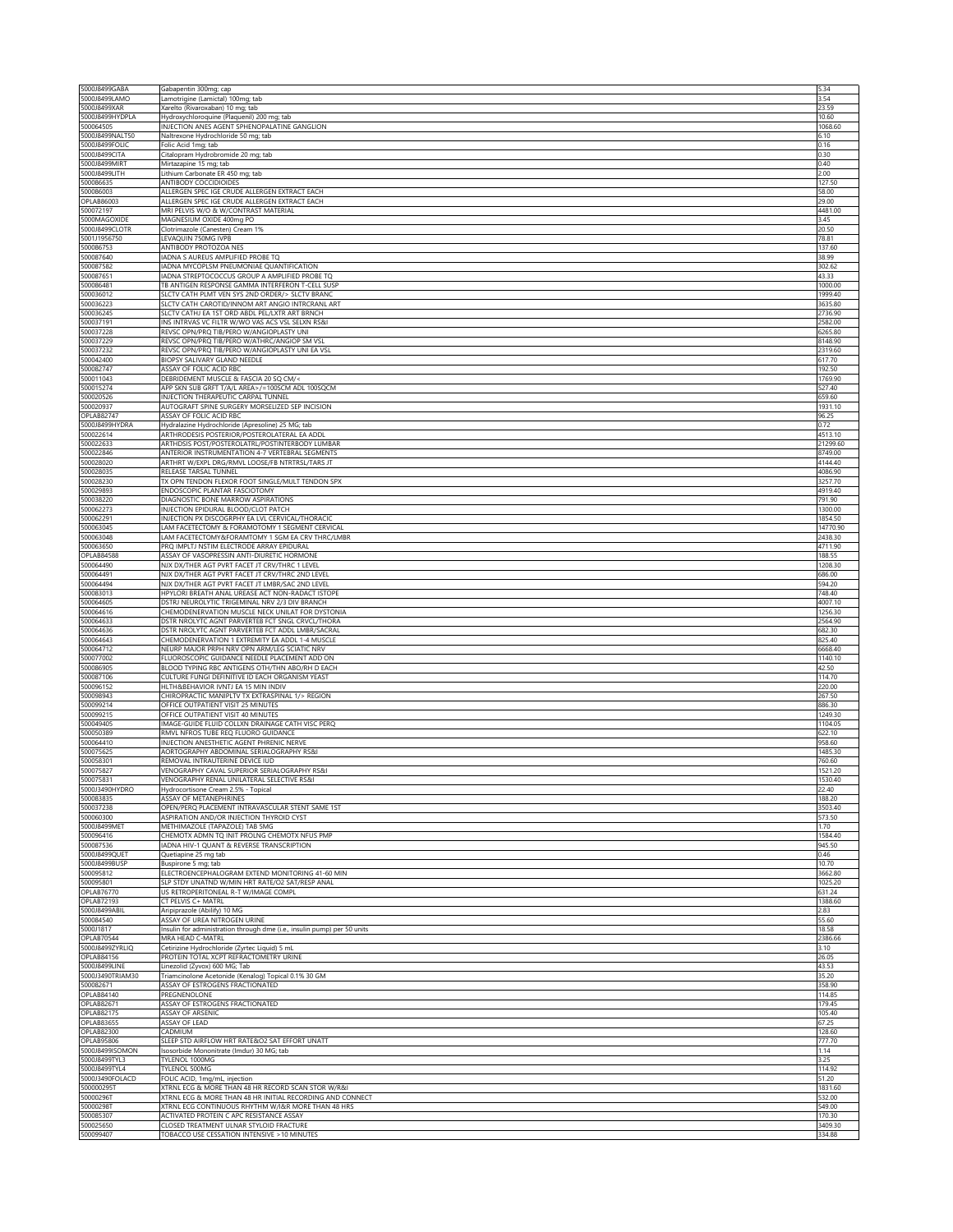| 500084630                              | ASSAY OF ZINC                                                                                                               | 126.50             |
|----------------------------------------|-----------------------------------------------------------------------------------------------------------------------------|--------------------|
| OPLABQ9967350<br>500043763             | Omnipaque 350mg/ml per-1ml<br>PERQ REPLACEMENT GTUBE REQ REVJ GSTRST TRC                                                    | 0.66               |
| 500043762                              | PERQ REPLACEMENT GTUBE NOT REQ REVJ GSTRST TRC                                                                              | 958.70<br>433.40   |
| 500036430                              | TRANSFUSION BLOOD/BLOOD COMPONENTS                                                                                          | 393.90             |
| 500086920                              | COMPATIBILITY EACH UNIT IMMEDIATE SPIN TECHNIQUE                                                                            | 238.30             |
| 5000J8499FLEACE                        | Flecainide Acetate (Tombocor) 50 MG; tab                                                                                    | 67.80              |
| OPLAB32555<br>5000J8499VALS            | THORACENTESIS NEEDLE/CATH PLEURA W/IMAGING<br>Valsartan 40 mg PO                                                            | 642.25<br>108.00   |
| 5000J8499DILHCL                        | Diltiazem HCL 120 mg PO                                                                                                     | 9.17               |
| 5000A9576                              | Prohance Gadoteridol 279.3 mg/mL; injection vial 5 mL                                                                       | 120.00             |
| 500086738                              | ANTIBODY MYCOPLSM                                                                                                           | 132.40             |
| 500090674<br><b>OPLAB76801</b>         | CCIIV4 VACCINE PRESERVATIVE FREE 0.5 ML IM USE<br>ULTRASOUND 14 WK TABDL 1/1ST GESTATION                                    | 176.88<br>969.56   |
| OPLAB83090                             | ASSAY OF HOMOCYSTEINE                                                                                                       | 89.60              |
| OPLAB72192                             | CT PELVIS C-MATRL                                                                                                           | 2104.68            |
| OPLAB36000                             | INTRO NDL/INTRACATH VEIN                                                                                                    | 185.62             |
| 500082103<br>OPLABA9579                | ALPHA-1-ANTITRYPSIN TOTAL                                                                                                   | 134.40<br>11.91    |
| 500086777                              | Injection, gadolinium-based magnetic resonance contrast agent, not otherwise specified (nos), per ml<br>ANTIBODY TOXOPLASMA | 143.90             |
| 500082693                              | ASSAY OF ETHYLENE GLYCOL                                                                                                    | 149.00             |
| 500087899                              | IAADIADOO NOT OTHERWISE SPECIFIED                                                                                           | 184.81             |
| 5000J8499PROME                         | Promethazine Hcl + Codeine (Phenergan w/ Codeine) 10-6.25 mg/5 mL; Syrup                                                    | 1896.40            |
| 5000J8499MIRA<br>5000J8499NABU         | Mirabegron (Myrbetriq) 50 mg; PO<br>Nabumetone 750 mg; PO                                                                   | 158.00<br>3.00     |
| 5000A6250HYDRO                         | Hydrocortisone Cream 2.5% - Topical                                                                                         | 22.40              |
| 5000J8499STOSFT                        | Stool Softener 50 mg; tab                                                                                                   | 0.24               |
| 500087809                              | INFECTIOUS AGENT IMMUNOASSAY OPTICAL ADENOVIRUS                                                                             | 217.60             |
| 5000J8499PRO                           | PROPARACAINE                                                                                                                | 26.53              |
| 5000J8499SULFA<br>OPLAB76817           | Sulfamethoxazole + Trimethoprim 800-160mg PO<br>US PG UTER R-T IMG TRVG                                                     | 4.42<br>682.06     |
| 5000J8499AFRIN                         | AFRIN NASAL SPRAY                                                                                                           | 70.18              |
| 5000J8499POLY                          | (Polytrim) Polymyxin B Sulfate / Trimethoprim                                                                               | 1.21               |
| OPLABE0114                             | CRUTCH ALUM ADLT ADJ                                                                                                        | 53.89              |
| 5000A9999                              | Bronchoscope Disposable                                                                                                     | 1200.00            |
| 5000U0002<br>500099155                 | COVID-19 lab test non-CDC<br>MOD SED OTHER PHYS/QHP INITIAL 15 MINS <5 YRS                                                  | 450.00<br>1256.26  |
| 5000J8499NAC                           | NAC N-Acetyl-L-Cysteine 900 mg                                                                                              | 1.80               |
| 500087635                              | ADNA SARS-COV-2 COVID-19 AMPLIFIED PROBE TQ                                                                                 | 450.00             |
| 5000J8499MEDR                          | Medroxyprogesterone Acetate (Provera) 20 mg; PO                                                                             | 16.40              |
| 500080347<br>500080353                 | DRUG SCREENING BENZODIAZEPINES 13 OR MORE<br>DRUG SCREENING COCAINE                                                         | 400.00<br>400.00   |
| 500080373                              | DRUG SCREENING TRAMADOI                                                                                                     | 400.00             |
| 5000J8499PRIS                          | Pristiq (Desvenlafaxine) 50 mg; PO                                                                                          | 4.00               |
| OPLAB84078                             | ASSAY OF PHOSPHATASE ALKALINE HEAT STABLE                                                                                   | 41.30              |
| 500081005                              | URINALYSIS QUAL/SEMIQUANT EXCEPT IMMUNOASSAYS                                                                               | 21.70              |
| OPLAB84578                             | ASSAY OF UROBILINOGEN URINE QUALITATIVE                                                                                     | 22.35              |
| OPLAB84580<br><b>OPLAB85004</b>        | UROBILINOGEN URINE QUANTITATIVE TIMED SPECIMEN<br>BLOOD COUNT AUTOMATED DIFFERENTIAL WBC COUNT                              | 47.75<br>32.35     |
| 500085009                              | BLOOD COUNT MANUAL DIFRNTL WBC COUNT BUFFY COAT                                                                             | 50.70              |
| <b>OPLAB36561</b>                      | INSJ TUNNELED CTR VAD W/SUBQ PORT AGE 5 YR/>                                                                                | 1935.50            |
| OPLAB86328                             | IA INFECTIOUS AGT ANTIBODY SARS-COV-2 COVID-19                                                                              | 200.00             |
| 5000J8499ALLO                          | Allopurinol 100 mg; PO                                                                                                      | 0.32               |
| 5000J8499SIME<br>5000J8499MISO         | Simethicone 80 mg; chew tab                                                                                                 | 0.30<br>6.70       |
| 5000J8499TUMS                          | Misoprostol (Cytotec) 100 mcg; tab<br>Antacid Tums 500 mg; chewable tablets                                                 | 0.30               |
| 500097026                              | APPLICATION MODALITY 1/> AREAS INFRARED                                                                                     | 150.00             |
| 500054700                              | I&D EPIDIDYMIS TSTIS&/SCROTAL SPACE                                                                                         | 2474.70            |
| OPLAB76937                             | US GUIDE VASCULAR ACCESS                                                                                                    | 645.71             |
| 5000U0003<br>500076706                 | Infectious agent detection by nucleic acid (DNA or RNA); sev<br>US ABDOMINAL AORTA REAL TIME SCREEN STUDY AAA               | 350.00             |
| <b>OPLAB73220</b>                      | MRI UXTR OTH/THN JT C-/C+                                                                                                   | 1466.94<br>2475.06 |
| OPLAB76706                             | US ABDOMINAL AORTA REAL TIME SCREEN STUDY AAA                                                                               | 733.47             |
| 5000J8499RIZA                          | Rizatriptan (Maxalt ODT) 10 mg; PO                                                                                          | 19.70              |
| 500099221                              | INITIAL HOSPITAL CARE/DAY 30 MINUTES                                                                                        | 1155.10            |
| 5000J8499FENTNAS<br>500087385          | Fentanyl Citrate (Sublimaze) 100 mcg/2 mL; Nasal Spray<br><b>JAAD IA HISTOPLASM CAPSULATUM</b>                              | 27.40<br>132.50    |
| 500086406                              | PARTICLE AGGLUTINATION TITER EACH ANTIBODY                                                                                  | 106.40             |
| 500088108                              | <b>CYTP CONCENTRATION SMEARS &amp; INTERPRETATION</b>                                                                       | 704.00             |
| 500088112                              | CYTP SLCTV CELL ENHANCEMENT INTERPJ XCPT C/V                                                                                | 764.60             |
| <b>OPLAB87581</b>                      | ADNA MYCOPLSM PNEUMONIAE AMPLIFIED PROBE TQ                                                                                 | 108.33             |
| 500076380<br>5000J8499METOZA           | CT LIMITED/LOCALIZED FOLLOW UP STUDY                                                                                        | 1636.70<br>4.90    |
| 5000J8499FER                           | Metolazone Zaroxolyn 2.5 mg; PO<br>Ferrous Sulfate 325 mg; tab                                                              | 2.50               |
| 500090702                              | DT VACCINE YOUNGER THAN 7 YRS FOR IM USE                                                                                    |                    |
| 500084181                              | PROTEIN WESTRN BLOT I&R BLOOD/OTHER FLUID                                                                                   | 170.30             |
| 500024675                              | CLOSED TX ULNAR FRACTURE PROXIMAL END W/MANJ                                                                                | 4795.00            |
| 500090371<br>5000J8499ESTR             | HEPATITIS B IMMUNE GLOBULIN HBIG HUMAN IM                                                                                   | 7909.10            |
| 500087428                              | Estradiol (Estrace) 5 mg; PO<br>IAAD by immunoassay technique and influenza virus types A and B (COVID-19)                  | 0.87<br>750.00     |
| 5000J2560                              | Phenobarbital Sodium 130 mg vial                                                                                            | 597.70             |
| OPLAB87400INF                          | <b>IAADIADOO INF</b>                                                                                                        | 128.18             |
| OPLAB87428                             | IAAD by immunoassay technique and influenza virus types A and B (COVID-19)                                                  | 375.00             |
| 500090785<br><b>OPLAB96360</b>         | PSYCHOTHERAPY COMPLEX INTERACTIVE<br>IV INFUSION HYDRATION INITIAL 31 MIN-1 HOUR                                            | 148.90             |
| <b>OPLAB96361</b>                      | IV INFUSION HYDRATION EACH ADDITIONAL HOUR                                                                                  | 190.06<br>176.79   |
| <b>OPLAB87542</b>                      | IADNA LEGIONELLA PNEUMOPHILA QUANTIFICATION                                                                                 | 23.20              |
| 5000J8499FOSF                          | Fosfomycin (Monurol) 3 gm packet; PO                                                                                        | 1121.30            |
| 5000J8499GRAN                          | E-Z Gas Effervescent Granules; PO                                                                                           | 33.47              |
| <b>OPLAB90473</b><br><b>OPLAB93307</b> | IM ADM INTRANSL/ORAL 1 VACCINE                                                                                              | 95.95              |
| 500076516                              | ECHO TRANSTHORAC R-T 2D W/WO M-MODE REC COMP                                                                                | 824.75<br>97.60    |
| 500083698                              |                                                                                                                             |                    |
| 500082542                              | OPHTHALMIC BIOMETRY US ECHOGRAPY A-SCAN<br>LIPOPROTEIN-ASSOCIATED PHOSPHOLIPASE A2                                          | 463.10             |
|                                        | COL-CHR/MS NONDRUG ANALYTE NES QUAL/QUAN EA SPEC                                                                            | 240.90             |
| 500083497                              | ASSAY OF HYDROXYINDOLACETIC ACID 5-HIAA                                                                                     | 129.00             |
| 5000Q0245                              | Injection, bamlanivimab and etesevimab, 2100 mg                                                                             | 0.00               |
| 500082024                              | ADRENOCORTICOTROPIC HORMONE ACTH                                                                                            | 386.20             |
| <b>OPLAB73702</b><br><b>OPLAB83695</b> | CT LOWER EXTREMITY C-/C+                                                                                                    | 2223.27<br>71.60   |
| <b>OPLAB83698</b>                      | <b>ASSAY OF LIPOPROTEIN(A)</b><br>LIPOPROTEIN-ASSOCIATED PHOSPHOLIPASE A2                                                   | 231.55             |
| 5000J8499CLAR                          | Clarithromycin (Biaxin) 500 mg; tab                                                                                         | 9.74               |
| 500071271                              | COMPUTED TOMOGRAPHY THORAX LW DOSE LNG CA SCR C-                                                                            | 1692 90            |
| <b>OPLAB70540</b>                      | MRI ORBIT FACE &/NECK W/O CONTRAST                                                                                          | 1491.00            |
| <b>OPLAB84590</b>                      | ASSAY OF VITAMIN A                                                                                                          | 58.05              |
| 5000MOXIFLO<br>500082785               | Moxifloxacin (Vigamox) 5 mg/mL; eye drops<br>ASSAY OF GAMMAGLOBULIN IGE                                                     | 242.50<br>164.60   |
| 500086602                              | ANTIBODY ACTINOMYCES                                                                                                        | 10180              |
| 500077072                              | <b>BONE AGE STUDIES</b>                                                                                                     | 289.70             |
| 5000J8499HYDRMORPH                     | Hydromorphone Hydrochloride (Dilaudid) 2 mg; PO                                                                             | 0.74               |
| 500082595                              | CRYOGLOBULIN QUALITATIVE/SEMI-QUANTITATIVE                                                                                  | 64.70              |
| 500086141<br>5000A4216                 | C-reactive protein; high sensitivity (hsCRP)<br>STERILE WATER/SALINE, FLUSH 10 ML                                           | 234.04<br>5.30     |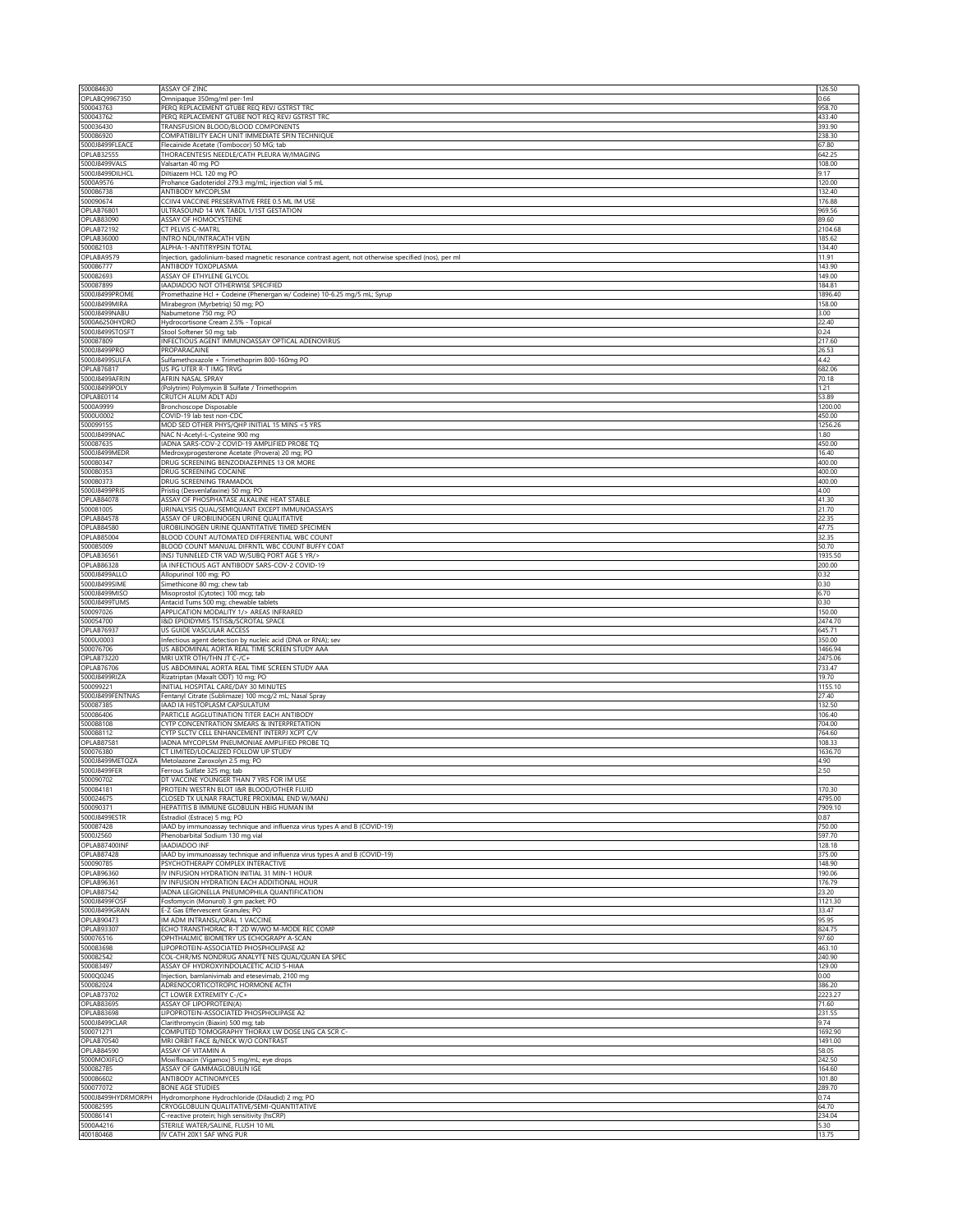| 400005444                      | SPONGE GAUZE 4X4X12P NS                                                                                          | 29.56              |
|--------------------------------|------------------------------------------------------------------------------------------------------------------|--------------------|
| 6000IV0005<br>500071010        | VACUTAINER 21 OR 23 GA<br>RADEX CH 1 VIEW FRNT                                                                   | 9.69<br>452.42     |
| 5000Q0177                      | Atarax (Hydroxine pamoate) up to 25mg PO                                                                         | 11.90              |
| 40061813                       | 14" Knee Immobilizer                                                                                             | 132.34             |
| 500090715<br>5000S0039         | TDAP VACCINE 7 YR + IM<br>INJECTION, SULFAMETHOXAZOLE                                                            | 223.30<br>59.55    |
| 5000S0081                      | INJECTION, PIPERACILLIN SODI                                                                                     | 3.82               |
| 6000DA004                      | atropine opth                                                                                                    | 1.53               |
| 6000DC001<br>6000DD007         | Cardene 20mg/200ml<br>Diazepam 10mg inj                                                                          | 730.80<br>16.47    |
| 6000DD008                      | Diazepam 5mg tab                                                                                                 | 11.16              |
| 6000DE001                      | Epinephrine 1:1000 ampule                                                                                        | 28.90              |
| 6000DR001<br>6000002004        | Rantidine 150mg tab<br>Lopermide Tab                                                                             | 2.94<br>7.97       |
| 60000FIOR                      | FIORICET-BUTALBITAL TABLET                                                                                       | 9.37               |
| 60000ZYRTEO                    | ZYRTEC-CETIRIZINE 10MG TABLET                                                                                    | 1.40               |
| 60000BENT10<br>500096371       | Bentyl 10mg/ml (20mg) per dose                                                                                   | 235.57<br>279.74   |
| 500096375                      | Subcutaneous infusion for therapy or prophylaxis<br>IV PUSH ADD DRUG THER PROPH/DX NJX EA SEQL IV PUSH SBST/DRUG | 307.61             |
| 6000IV0002                     | IV TUBING PRIMARY                                                                                                | 67.70              |
| 5000A4213                      | 20+ CC SYRINGE ONLY                                                                                              | 10.58              |
| 5000A4221<br>5000A4244         | Maint Drug Infus Cath Per Wk<br>ALCOHOL OR PEROXIDE PER PINT                                                     | 213.76<br>7.06     |
| 5000A4246                      | BETADINE/PHISOHEX SOLUTION                                                                                       | 38.15              |
| 5000A4252                      | GLUCOSE TEST STRIP - BLOOD KETONE TEST OR STRIP                                                                  | 9.14               |
| 5000A4313<br>5000A4320         | CATHETER W/BAG 3-WAY<br><b>IRRIGATION TRAY</b>                                                                   | 42.42<br>23.43     |
| 5000A4327                      | URINE CUP FEMALE COLLECT DEV CUP                                                                                 | 5.30               |
| 5000A4351                      | STRAIGHT TIP URINE CATHETER                                                                                      | 17.23              |
| 5000A4356<br>5000A4358         | EXT URETH CLMP OR COMPR DVC<br>BAG - URINARY LEG OR ABDOMEN BAG                                                  | 412.83<br>22.10    |
| 5000A4364                      | DERMABOND - ADHESIVE, LIQUID OR EQUAL PER OZ.                                                                    | 50.51              |
| 5000A4450                      | TAPE NON-WATERPROOF                                                                                              | 15.86              |
| 5000A4452<br>5000A4616         | TAPE WATERPROOF<br>TUBING (OXYGEN) PER FOOT                                                                      | 15.86<br>1.99      |
| 6000S0013                      | SCAPLEL BLADE #11                                                                                                | 8.86               |
| 5000A4649 BOTT                 | HYDROGEN PEROXIDE BOTTLE                                                                                         | 21.22              |
| 5000A4649 BUDD                 | <b>BUDDY TAPE</b>                                                                                                | 15.86              |
| 5000A4649 IRR<br>5000A4649 MON | <b>IRRIGATION BOTTLE</b><br>CARDIAC MONITOR                                                                      | 23.43<br>437.56    |
| 5000A4649 OXY                  | OXYGEN MASK                                                                                                      | 32.53              |
| 5000A4649 SPEC                 | SPECULUM                                                                                                         | 267.50             |
| 5000A4649CAT<br>5000A4649STR   | A4649CAT<br>FLUOR-I-STRIP                                                                                        | 238.67<br>21.39    |
| 5000A4670                      | AUTOMATIC BP MONITOR, DIAL                                                                                       | 54.10              |
| 5000A4673                      | SALINE LOCK                                                                                                      | 21.22              |
| 5000A5120<br>5000A6205         | SWAB OR WIPE SKIN BARRIER<br>COMPOSITE DRSG > 48 SQ IN                                                           | 8.86<br>31.83      |
| 5000A6260                      | WOUND CLEANSER                                                                                                   | 150.27             |
| 5000A7520                      | TRACH/LARYN TUBE NON-CUFFED                                                                                      | 56.13              |
| 5000Q4051                      | SPLINT SUPPLIES MISC                                                                                             | 190.06             |
| 6000L0005<br>5000TUBEHOLD      | Specimen Container<br>Tube holder                                                                                | 13.49<br>3.39      |
| 5000A4314                      | CATH W/DRAINAGE 2-WAY LATEX                                                                                      | 19.44              |
| 5000A4550                      | SURGICAL TRAY/LACERATION KIT                                                                                     | 121.10             |
| 5000A4606<br>5000A6407         | OXYGEN PROBE USED W OXIMETER<br>IODOFORM - PACKING STRIPS/GAUZE, NON-IMPREG                                      | 192.71<br>43.77    |
| 5000A6443                      | CONFORM BAND N/S W>=3                                                                                            | 5.58               |
| 5000A6448                      | T COMPRES BAND <3Ö/YD                                                                                            | 17.34              |
| 5000A6450<br>5000A6457         | ACE WRAP - LT COMPRES BAND >=5<br><b>TUBULAR DRESSING</b>                                                        | 26.53<br>62.05     |
| 5000A7002                      | SUCTION TUBING USED W PUMP                                                                                       | 141.77             |
| 5000A7011                      | NONDISPOS CORRUGATED TUBING                                                                                      | 19.44              |
| 5000A7015<br>5000A7016         | NEBULIZER MASK USED W NEBULIZER<br>NEBULIZER DOME & MOUTHPIECE                                                   | 85.39<br>35.35     |
| 400187326                      | AIRWAY ORAL KIT6/SET                                                                                             | 35.94              |
| 400218316                      | CLD EMERALD CLEANER 960ML                                                                                        | 1317.62            |
| 400218314<br>400284853         | CLD DILUENT 10L EMERALD<br>PIC PAPER THERMAL RESULTS                                                             | 1384.11<br>374.30  |
| 400096273                      | ALGER BRUSH COMPLETE                                                                                             | 549.44             |
| 400075336                      | BURR ALGER .5MM NS 5/BX                                                                                          | 49.89              |
| 400090258<br>400105238         | C-COLLAR PEDI PERFIT 20/CS<br>C-COLLAR SHORT PERFIT 20/CS                                                        | 1114.21            |
| 400126193                      | FOLIC ACID 5MG 10ML                                                                                              | 1114.21<br>175.54  |
| 400218133                      | TUBE CHEST 28FR 10/CS                                                                                            | 47.29              |
| 400012859<br>400026737         | TUBE NASOGASTRIC SUMP 10FR<br>IV SET BC 25X3/4 12                                                                | 18.19<br>7.18      |
| 400281007                      | TUBE HLDR BC 250/BX                                                                                              | 0.26               |
| 400008530                      | TUBE BC MINI LAV EDTA                                                                                            | 198.44             |
| 400007327<br>400217347         | IV SET BC 21X3/4 12<br>TRIAGE TOTAL CAL/VER 5X2                                                                  | 8.04<br>523.86     |
| 400237376                      | FORCEP MAGILL CATH 10                                                                                            | 100.49             |
| 400014856                      | SYRINGE BULB 1OZ ST                                                                                              | 6.45               |
| 400026269<br>400265004         | AIRWAY ORAL OROPHARYNGEAL SMEA<br>TENIVAC PF (TD) SYR 10X.5ML                                                    | 11.10<br>1760.13   |
| 400225815                      | LUMBAR PUNC TRAY ADLT 20X3-1                                                                                     | 133.30             |
| 400193024                      | VERRUCA-FREEZE CANIST 162ML                                                                                      | 2096.45            |
| 400013832<br>400010193         | FINGER COT MED PADDED<br>FINGER SPLINT MED CVD PADDED                                                            | 5.84<br>5.38       |
| 400010195                      | FINGER SPLINT LG CVD PADDED                                                                                      | 5.38               |
| 400010205                      | FINGER SPLINT FROG LG PADDED                                                                                     | 8.23               |
| 400010214                      | FINGER SPLINT BASEBALL LG                                                                                        | 6.51               |
| 400155338<br>400013496         | FINGER SPLINT STRIP 3/4X18<br>CAST BOOT XS                                                                       | 6.51<br>36.60      |
| 400010343                      | CAST BOOT MED                                                                                                    | 34.48              |
| 400010452<br>400010477         | SHOULDER IMMOB MED                                                                                               | 31.15              |
| 400009651                      | CLAVICLE SPLINT LG<br><b>BANDAGE ADH GLITTER 3/4X3</b>                                                           | 30.15<br>30.68     |
| 400029919                      | BANDAGE ADH CHARLIE BRN 3/4                                                                                      | 26.97              |
| 400027754                      | BANDAGE ADH BUGS&DAFFY                                                                                           | 26.97              |
| 400008644<br>400010489         | SUTURE 4-0 GUT CHR FS-2<br>SUTURE 3-0 PROLENE PS-2                                                               | 2058.26<br>3438.25 |
| 400014461                      | SUTURE 3-0 VICRYL CTD PS-2                                                                                       | 2609.68            |
| 400001450                      | SUTURE 4-0 VICRYL CTD P-3                                                                                        | 945.13             |
| 400003883<br>400036077         | SUTURE 5-0 VICRYL CTD PS-3<br>SUTURE 2-0 VICRYL CTD CT-1                                                         | 869.55<br>1166.73  |
| 400084442                      | PACKING NASAL LG W/STRING                                                                                        | 48.08              |
| 400085883                      | RACK TEST TUBE 16MM 60PL WHT                                                                                     | 83.28              |
| 400270708<br>400038147         | CLOROX GERMICIDAL CLNR 32OZ<br>LIDOCAINE 1% W/EPI 20ML                                                           | 81.42<br>15.08     |
| 400246656                      | MANNITOL 25% 50ML VL                                                                                             | 12.22              |
| 400166777                      | EPINEPHRINE 1:10MU 20G 1-1/2                                                                                     | 42.10              |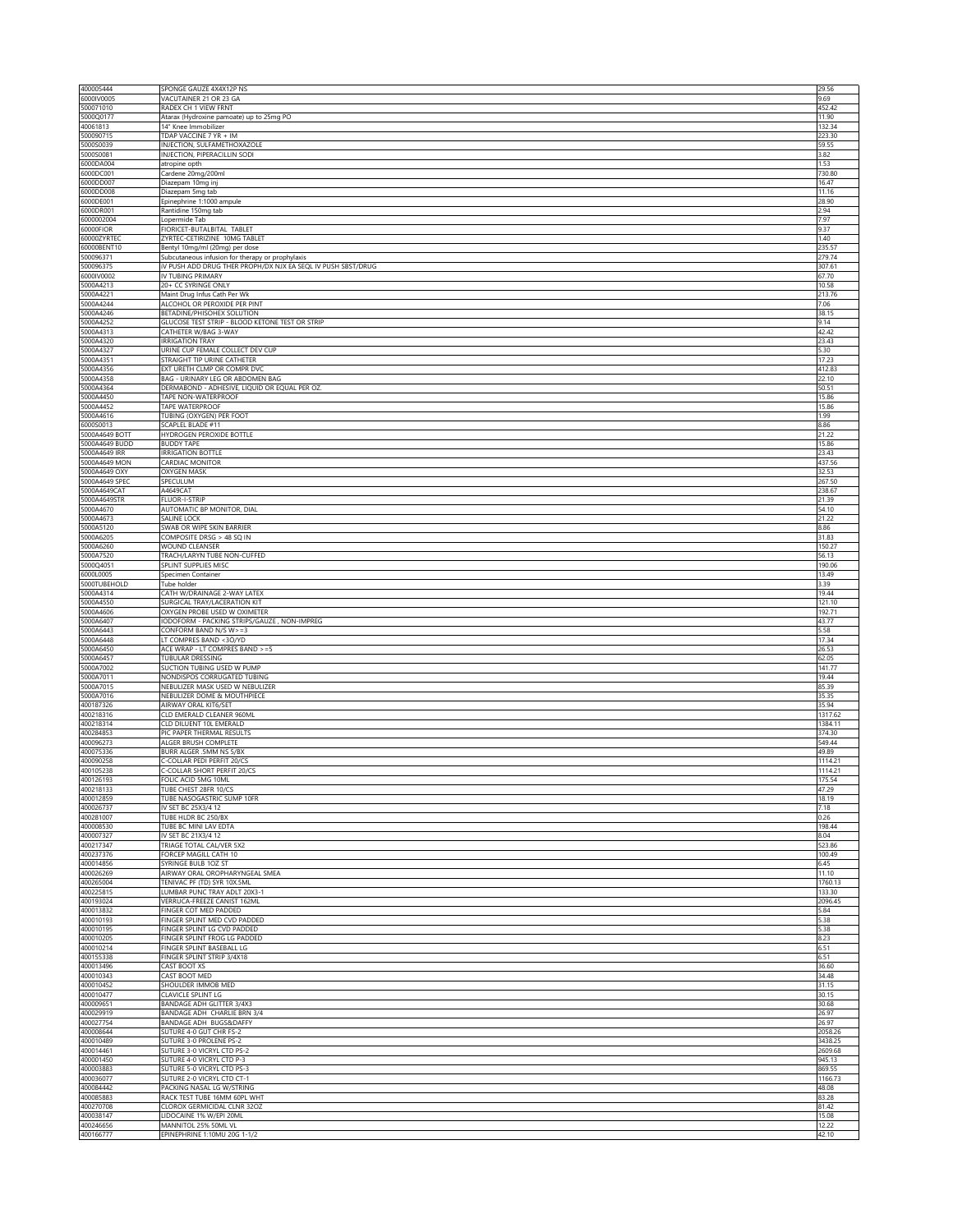| 400232365              | CALCIUM CHL 10% L/S 10ML                                                                  | 59.85             |
|------------------------|-------------------------------------------------------------------------------------------|-------------------|
| 400048676              | QUELICIN 20MG/ML 10ML                                                                     | 94.91             |
| 400079270<br>400198007 | EPINEPHRINE 1:1000 AMP 1ML<br>CLAFORAN 1GM                                                | 20.85<br>17.54    |
| 400203063              | APLISOL 5TU PPD 50 TEST 5ML                                                               | 1118.52           |
| 400258873              | PITRESSIN 20U/ML VL 1ML                                                                   | 30.68             |
| 400001151<br>400217186 | XEROFORM DRESS 5X9 FOIL<br><b>EMERGENCY OB KIT</b>                                        | 314.66<br>57.65   |
| 400259253              | GAS RELIEF INF DRP 30ML                                                                   | 18.33             |
| 400319145<br>400049607 | CO2 DETECTOR PED<br>TOBRADEX OPH SOL 5ML                                                  | 65.16<br>1042.22  |
| 400123713              | CIPRODEX OTIC SUS 7.5ML                                                                   | 7.97              |
| 400074093              | INTEGRILIN .75MG/ML 100ML VL                                                              | 3354.37           |
| 400288196<br>400304159 | PREDNISOLONE 15MG/5ML 240ML<br>Amiodarone Hydrochloride 50 mg/3 mL; VL 10/bx              | 79.29<br>30.02    |
| 400048711              | NOVOLIN R INSLN 100U/ML 10ML                                                              | 770.86            |
| 400063815              | ACTIDOSE AQUA 25GM LIQ 120ML                                                              | 136.41            |
| 400287885<br>400314690 | LIDOCAINE 2% VISCOUS 15 mL<br>PROMETHAZINE 25MG TAB 100/BT                                | 15.74<br>112.04   |
| 400048737              | ACETAMINOPHEN 120MG SUPP12BXBX                                                            | 44.30             |
| 400160719              | MILK OF MAG SUS 480ML                                                                     | 15.48             |
| 400306245<br>400237961 | CYCLOPENTOLATE 1% O/S 15ML<br>TETRACAINE .5% O/S 15ML                                     | 167.89<br>63.70   |
| 400310796              | PROMETHAZINE 25MG AMP 1ML                                                                 | 11.29             |
| 400048799              | AMMONIA INH AMP 10/BX                                                                     | 19.33             |
| 400288323<br>400091169 | IBUPROFEN 600MG TABS 100/BT<br>INFUVITE MULT VIT VL 5X2X5ML                               | 52.46<br>307.96   |
| 400272217              | CLOPIDOGREL 75MG TABS 30/BT                                                               | 47.15             |
| 400246623              | METOPROLOL 25MG TABS 100/BT                                                               | 22.05             |
| 400306277<br>400316673 | FUROSEMIDE 20MG TABS 100/BT<br>CEPHALEXIN 500MG CAPS 100/BT                               | 13.28<br>96.16    |
| 400303669              | NEEDLE 23X1 TW 100/BX                                                                     | 33.34             |
| 400303677              | SYRINGE 20CC LL 100/BX                                                                    | 208.14            |
| 400303679<br>400313496 | SYRINGE 3CC LL 100/BX<br>SYRINGE 1CC 25X5/8 TB 100/BX                                     | 48.48<br>65.09    |
| 400303691              | SYRINGE 1CC TB 100/BX                                                                     | 58.91             |
| 400296553<br>400312212 | CRUTCH ALUM ADLT ADJ<br>DIPHENHYDRAMINE 25MG TAB                                          | 107.79<br>14.69   |
| 400294010              | DISINFECTANT OPA/28 GL                                                                    | 237.22            |
| 400318515              | UNDERPAD MCK LITE 23X36                                                                   | 11.36             |
| 400003953<br>400132068 | LENSES MORGAN MEDI FLOW<br>SYRINGE TRI-PACK 50/BX                                         | 218.57<br>3440.11 |
| 400001000              | ELECTRODE SNAP VNL 40MM RND                                                               | 69.14             |
| 400113964              | GELFOAM SZ12 7MM 12/BX                                                                    | 496.71            |
| 400011151<br>400052305 | SILVADENE CRM 400GM<br><b>GAUZE CONFORM 2</b>                                             | 486.00<br>14.48   |
| 400122846              | MASK WITH EYESHIELD 25/BX                                                                 | 147.57            |
| 400053201              | <b>BANDAGE ELAS 4</b>                                                                     | 63.35             |
| 400008770<br>400012472 | TAPE PAPER 1<br>TAPE CLOTH/SILK 2                                                         | 37.40<br>62.82    |
| 400011434              | TAPE TRANS 2                                                                              | 59.97             |
| 400005984              | HYDROGEN PEROX 3% 16OZ 12/CSCS                                                            | 6.58              |
| 400211526<br>400211529 | CAST SPLINT 2<br>CAST SPLINT 5                                                            | 427.03<br>809.97  |
| 400038544              | SPONGE GAUZE 4X4X12P ST2S                                                                 | 22.39             |
| 400281124              | STOCKINETTE 4                                                                             | 87.73             |
| 400248684<br>400169150 | FORCEP JANSEN DRESS 6.5<br>SPECULUM VAG GRAVES DISP SM                                    | 273.95<br>184.36  |
| 400121845              | PACKING STRIP PLAIN 1                                                                     | 18.40             |
| 400121867              | PACKING STRIP W/IODO 1                                                                    | 20.72             |
| 400099979<br>400010018 | PAD NON-ADH 3X4 ST LTXFR<br>TONGUE BLADE ADULT ST 100/BX                                  | 43.17<br>22.39    |
| 400264220              | BEDPAN FRACT DUSTY ROSE 34OZEA                                                            | 11.10             |
| 400269246              | ELECTRODE TAB ADGEL LG 100EA                                                              | 45.63             |
| 400267307<br>400041635 | NEEDLE 18X1.5 SAF PREVENT M<br><b>BANDAGE ADH FLEX 1X3</b>                                | 87.34<br>19.53    |
| 400223615              | COLD PACK INSTANT 6X8.75                                                                  | 3.45              |
| 400172865              | GLOVE SURG LTX 7 PF 40PR/BX                                                               | 270.30            |
| 400226019<br>400226032 | MASK OXYGEN ADLT NO-REBREATHEA<br>NEBULIZER PED MASK 7 TUBE                               | 8.44<br>10.83     |
| 400239219              | <b>BANDAGE COHES 4</b>                                                                    | 12.96             |
| 400224656              | CRUTCH ALUM CHILD 8/CS                                                                    | 106.00            |
| 400161434<br>400236496 | XRAY APRON/GLOVE RACK<br>THIN FILM DRESS 6X8                                              | 1527.43<br>204.36 |
| 400168461              | BATTERY AAA ALK 24/B)                                                                     | 4.65              |
| 400054488<br>400054487 | CURETTE EAR ROUND GRN 50/BX                                                               | 15.41             |
| 400133520              | CURETTE EAR OVAL WHT 50/BX<br>STEP STOOL W/O RAIL 9                                       | 15.41<br>275.75   |
| 400170657              | WIPES BABY UNSCENTED 100/BX                                                               | 26.43             |
| 400061799              | ARMSLING LG 6/CS                                                                          | 18.40             |
| 400169275<br>400195819 | CAST PAD 2<br>FORCEP FOERSTER SPONGE 9.5                                                  | 102.21<br>163.58  |
| 400036832              | DRAPE 18X26 FEN ST BLUE                                                                   | 111.78            |
| 400238396              | BETAM PHOS/BETAM ACE 6MG 5ML<br>FORCEP HARTMAN EAR 3.5                                    | 255.16            |
| 400108349<br>400165932 | RHINO ROCKET SLIM SM 8/BX                                                                 | 242.80<br>88.46   |
| 400018582              | SKIN STAPLER FIXED PREM 35W                                                               | 65.95             |
| 400004590<br>400001865 | TRACH TUBE ENDO 4MM MUR NC<br>TRACH TUBE ENDO 8 MUR CUF                                   | 12.29<br>13.89    |
| 400013497              | PEAK FLOW METER UNIV RANGE                                                                | 58.39             |
| 400031876              | CANNULA NASAL PED 7 TUBE                                                                  | 9.23              |
| 400128420<br>400121619 | AIRWAY NASO 28FR ADJ FLNG<br>AIRWAY NASO 34FR ADJ FLNG                                    | 370.78<br>370.78  |
| 6000000927             | ALCOHOL PREP LG ST 200/BX                                                                 | 1.40              |
| 6000S0011              | Incision and Drain Tray                                                                   | 0.74              |
| 6000S0012<br>5000L0114 | Steri Strip All Sizes<br>L0114                                                            | 4.73<br>88.40     |
| 5000L0172              | CERV COL THERMPLAS FOAM 2 PI                                                              | 61.88             |
| 5000E0116              | CRUTCH UNDERARM EACH NO WOOD                                                              | 88.40             |
| 500036415<br>500080076 | <b>VENIPUNCTURE</b><br>HEPATC FUNCJ PANEL                                                 | 40.73<br>430.05   |
| 500080162              | ASSAY OF DIGOXIN                                                                          | 133.33            |
| 500082247              | <b>BILIRUBIN TOT</b>                                                                      | 118.00            |
| 500082435<br>500082540 | CHLORIDE BLD<br>CREATINE                                                                  | 97.07<br>103.43   |
| 500083690              | LIPASE                                                                                    | 221.00            |
| 500084075              | Phosphatase, alkaline;                                                                    | 51.51             |
| 500084155<br>500084157 | PROTEIN XCPT REFRACTOMETRY SERUM PLASMA/WHL BLD<br>PROTEIN TOT XCPT REFRACTOMETRY OTH SRC | 44.18<br>28.29    |
| 500084560              | URIC ACID OTH SRC                                                                         | 207.37            |
| 500085018              | <b>BLD#HGB</b>                                                                            | 154.33            |
| 500085025<br>500085347 | CBC-BLD# COMPL AUTO HHRWP&AUTO DIFFIAL<br>COAGJ TM ACTIVATED                              | 309.38<br>53.50   |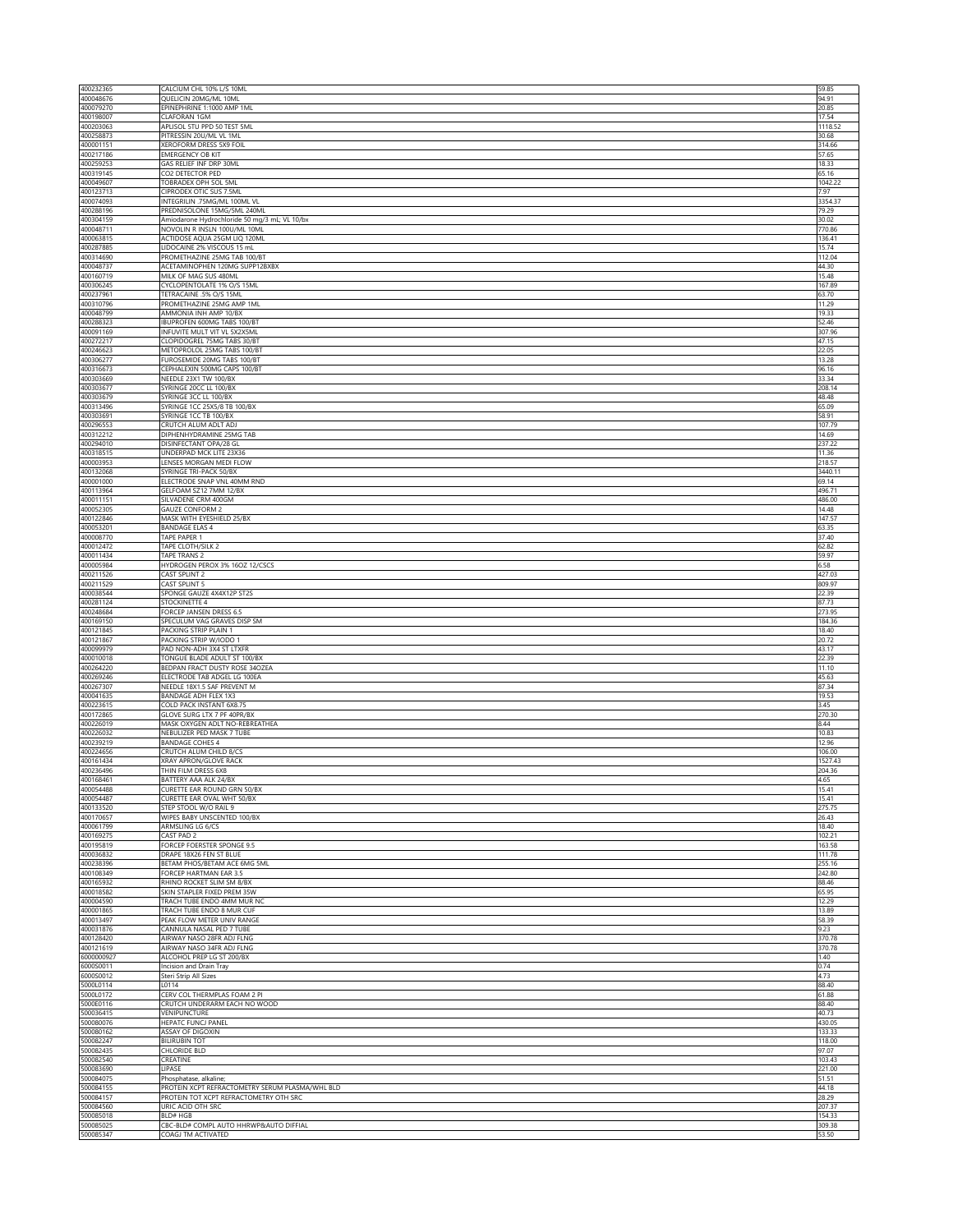| 500086356              | MONONUCLEAR CELL ANTIGEN QUANTITATIVE NOS EA                                                                       | 242.71             |
|------------------------|--------------------------------------------------------------------------------------------------------------------|--------------------|
| 500086430<br>500086480 | RHEUMATOID FACTOR QUAL<br>TB CELL MEDIATED ANTIGN RESPNSE GAMMA INTERFER                                           | 111.83<br>240.44   |
| 500086631              | ANTB CHLAMYDIA                                                                                                     | 197.23             |
| 500086689              | ANTB HTLV/HIV ANTB CONFIRMATORY TST                                                                                | 325.29             |
| 500086850              | ANTB SCR RBC EA SERUM TO                                                                                           | 287.29             |
| 500087045              | CUL BACT STL AERC ISOL SALMONELLA&SHIGELLA                                                                         | 388.93             |
| 500087075<br>500087205 | CUL BACT BLD ANAERC ISOL<br>Smear, primary source with interpretation; Gram or Giemsa st.                          | 433.15<br>111.04   |
| 500087274              | HERPES SIMPLEX 1 AG                                                                                                | 114.99             |
| 500087420              | <b>IAAD EIA RSV</b>                                                                                                | 149.20             |
| 500087493              | INF AGENT DET NUC ACID CLOSTRIDIUM AMP PROBE                                                                       | 298.77             |
| 500089055              | Leukocyte assessment                                                                                               | 42.90              |
| 6000L0002              | <b>Blood Culture Adult</b>                                                                                         | 397.79             |
| 500085379<br>500088141 | FIBRIN DGRADJ PRODUXS D-DIMER QUAN<br>Cytopathology, cervical or vaginal                                           | 477.86<br>340.99   |
| 500070100              | RADEX MNDBL PRTL LESS THAN < 4 VIEWS                                                                               | 531.70             |
| 500070110              | RADEX MNDBL COMPL MINIMUM 4 VIEWS                                                                                  | 531.70             |
| 500070160              | RADEX NSL B1S COMPL MINIMUM 3 VIEWS                                                                                | 354.82             |
| 500070200              | RADEX ORBITS COMPLETE MINIMUM 4 VIEWS                                                                              | 544.10             |
| 500070360              | RADEX OF NECK SOFT TISSUE                                                                                          | 1033.87            |
| 500071101<br>500072020 | RADEX RIBS UNI W/POSTEROANT CH 3 VIEWS                                                                             | 732.40             |
| 500072040              | RADEX SPI 1 VIEW SPEC LVL<br>RADEX SPI CRV 2/3 VIEWS                                                               | 476.16<br>622.59   |
| 500072080              | K RAY EXAM TRUNK SPINE 2VWS                                                                                        | 335.69             |
| 500072110              | LUMBAR X-RAY 4 VIEWS RADEX SPI LUMBOSAC MINIMUM 4 VIEWS                                                            | 1202.18            |
| 500072120              | RADEX SPI LUMBOSAC BENDING MINIMUM 4 VIEWS                                                                         | 839.75             |
| 500072190              | RADEX PELVIS COMPL MINIMUM 3 VIEWS                                                                                 | 657.83             |
| 500072220              | RADEX SACRUM&COCCYX MINIMUM 2 VIEWS                                                                                | 429.95             |
| 500072255<br>500072265 | MYELOGRAPY THRC RS&I<br>MYELOGRAPY LUMBOSAC RS&I                                                                   | 3976.91<br>4418.88 |
| 500073092              | RADEX UXTR INFT MINIMUM 2 VIEWS                                                                                    | 381.78             |
| 500073100              | RADEX WRST 2 VIEWS                                                                                                 | 572.45             |
| 500073540              | Radiologic examination, pelvis and hips, infant or child, mi                                                       | 228.26             |
| 500073600              | RADEX ANKLE 2 VIEWS                                                                                                | 354.82             |
| 500074241              | RADEX GI TRC UPR +-DLYD FLMS W/KUB                                                                                 | 1511.65            |
| 500074400<br>5000Q9966 | Urography (pyelography), intravenous, with or without KUB, w.                                                      | 1837.01            |
| 500074220              | LOCM 200-299MG/ML IODINE,1ML<br>ESOPHOGRAM/ CONTRAST X-RAY ESOPHAGUS                                               | 31.83<br>662.34    |
| 500071022              | RADEX CH 2 VIEWS FRNT&LAT OBLQ PRJCJ                                                                               | 660.74             |
| 500032551              | TUBE THORACOSTOMY INCLUDES WATER SEAL                                                                              | 3408.85            |
| 500078075              | ADRNL IMG CORTEX&/MEDULLA                                                                                          | 5480.50            |
| 500078320              | B1&/JT IMG TOMOG SPECT                                                                                             | 1398.77            |
| 500070482              | CT ORBIT SELLA/POST FOSSA/EAR C-/C+                                                                                | 2954.52            |
| 500070486              | CT SCAN MAXLFCL AREA C-MATRL - SINUS AREA                                                                          | 2909.50            |
| 500070491<br>500072125 | CT SOFT TISS NCK C+ MATRL<br>CT CRV SPI C-MATRL                                                                    | 3536.80<br>3717.89 |
| 500072126              | CT CRV SPI C+ MATRL                                                                                                | 3599.63            |
| 500072132              | CT LMBR SPI C+ MATRL                                                                                               | 5513.78            |
| 500073701              | CT LXTR C+ MATRL                                                                                                   | 7648.47            |
| 500074150              | CT ABD C-MATRL                                                                                                     | 3298.12            |
| 500074175              | CT ANGIOGRAPHY ABDOMEN W/CONTRAST/NONCONTRAST                                                                      | 4896.75            |
| 500074177              | Ct Abdomen&pelvis W/contrast                                                                                       | 3889.38            |
| 500074178<br>500072191 | CT ABDOMEN & PELVIS W W/O CONTRST 1/> BODY RE<br>CT ANGIOGRAPHY PELVIS W/CONTRAST/NONCONTRAST                      | 4575.39<br>2287.22 |
| 500099149              | M-SEDATION BY PHYS OTH/THN HC PROF PERFRMG 5+                                                                      | 549.82             |
| 500076705              | ULTRASOUND ABDOMINAL R-T W/IMAGE LIMITED                                                                           | 1556.39            |
| 500076770              | US RETROPERITONEAL R-T W/IMAGE COMPL                                                                               | 1262.49            |
| 500076830              | US TRVG                                                                                                            | 1094.49            |
| 500076881              | US EXTREMITY NON-VASC REAL-TIME IMG COMPL                                                                          | 510.62             |
| 500076882              | US EXTREMITY NON-VASC REAL-TIME IMG LMTD                                                                           | 330.17             |
| 5000S8037<br>500097116 | MRCP - Magnetic resonance cholangiopancreatography<br>Therapeutic procedure, 1 or more areas, each 15 minutes; gai | 1944.70<br>190.87  |
| 500010121              | INCISION&REMOVAL FOREIGN BODY SUBQ TISS COMP                                                                       | 1272.06            |
| 500011042              |                                                                                                                    |                    |
|                        | REMOVAL DAMAGED SKIN AND UNDERLYING TISSUE                                                                         | 388.93             |
| 500011200              | REMOVAL SK TGS MLT FIBRQ TAGS ANY AREA UP&W/15<                                                                    | 443.74             |
| 500012005              | SMPL RPR SCALP/NECK/AX/GENIT/TRUNK 12.6-20.0CM                                                                     | 997.10             |
| 500012013              | SIMPLE REPAIR F/E/E/N/L/M 2.6CM-5.0CM                                                                              | 853.79             |
| 500012016              | SIMPLE REPAIR F/E/E/N/L/M 12.6CM-20.0CM                                                                            | 1831.93            |
| 500012031              | REPAIR INTERMEDIATE S/A/T/E 2.5 CM/<                                                                               | 2097.97            |
| 500012032              | Repair, intermediate, wounds of scalp, axillae, trunk and/or                                                       | 2672.97            |
| 500012034<br>500012042 | REPAIR INTERMEDIATE S/A/T/E 7.6-12.5 CM<br>REPAIR (LACERATION)INTERMEDIATE N/H/F/XTRNL GENT 2.6-7.5 CM             | 2840.33<br>2745.63 |
| 500012052              | REPAIR INTERMEDIATE F/E/E/N/L/M&/MUC 2.6-5.0 CM                                                                    | 2798.09            |
| 500012053              | REPAIR INTERMEDIATE F/E/E/N/L/M&/MUC 5.1-7.5 CM                                                                    | 2989.62            |
| 500013121              | REPAIR COMPLEX SCALP/ARM/LEG 2.6 CM-7.5 CM                                                                         | 1872.74            |
| 500013131              | REPAIR COMPLEX F/C/C/M/N/AX/G/H/F 1.1 CM-2.5 CM                                                                    | 1182.72            |
| 500013153              | REPAIR COMPLEX EYELID/NOSE/EAR/LIP EA 5 CM/<                                                                       | 1013.01            |
| 500016000<br>500016020 | INITIAL TX 1ST DEGREE BURN LOCAL TX<br>DRS&/DBRDMT PRTL-THKNS BURNS 1ST/SBSO SMALL                                 | 415.46<br>408.39   |
| 500016025              | DRS&/DBRDMT PRTL-THKNS BURNS 1ST/SBSQ MEDIUM                                                                       | 501.19             |
| 500020600              | Arthrocentesis, aspiration and/or injection; small joint or                                                        | 954.66             |
| 500021315              | CLOSED TX NASAL FRACTURE W/O STABILIZATION                                                                         | 10216.09           |
| 500021800              | CLOSED TX RIB FRACTURE UNCOMPLICATED EACH                                                                          | 643.52             |
| 500023500              | CLSD TX CLAVICULAR FRACTURE W/O MANIPULATION                                                                       | 1232.23            |
| 500023570              | CLOSED TX SCAPULAR FRACTURE W/O MANIPULATION                                                                       | 1271.12            |
| 500024650<br>500024670 | CLOSED TX RADIAL HEAD/NECK FX W/O MANIPULATION                                                                     | 1453.21            |
| 500025565              | CLOSED TX ULNAR FRACTURE PROXIMAL END W/O MNPJ<br>CLOSED TX RADIAL&ULNAR SHAFT FRACTURES W/MNPJ                    | 576.69<br>2010.11  |
| 500025675              | CLOSED TREATMENT OF DISTAL RADIOULNAR DISLOCATION WITH MANIP.                                                      | 2121.49            |
| 500026607              | CLTX MTCRPL FX W/MNPJ W/XTRNL FIXJ EA B1                                                                           | 2529.87            |
| 500026700              | CLTX MTCARPHLNGL DISLC 1 W/MNPJ W/O ANES                                                                           | 929.81             |
| 500026750              | CLTX DSTL PHLNGL FX FNGR/THMB W/O MNPJ EA                                                                          | 936.99             |
| 500026755              | CLTX DSTL PHLNGL FX FNGR/THMB W/MNPJ EA                                                                            | 929.81             |
| 500026770              | CLTX IPHAL JT DISLC 1 W/MNPJ W/O ANES                                                                              | 848.60             |
| 500026775<br>500027372 | TREAT FINGER DISLOCATION<br>REMOVAL FOREIGN BODY DEEP THIGH/KNEE                                                   | 1312.21<br>530.37  |
| 500027750              | CLTX TIBL SHFT FX W/O MNPJ                                                                                         | 577.23             |
| 500027760              | CLTX MEDIAL MALLS FX W/O MNPJ                                                                                      | 1744.92            |
| 500028490              | CLTX FX GRT TOE PHLX/PHLG W/O MNPJ                                                                                 | 899.86             |
| 500028495              | CLTX FX GRT TOE PHLX/PHLG W/MNPJ                                                                                   | 572.79             |
| 500029125              | SHORT ARM SPLINT FOREARM-HAND STATIC                                                                               | 265.19             |
| 500029130              | FINGER SPLINT STATIC                                                                                               | 265.19             |
| 500029280              | STRAPPING HAND/FINGER                                                                                              | 362.43             |
| 500029530<br>50003028F | Strapping; knee<br>OXYGEN SATURATION RESULTS DOCUMENTED & REVIEWED                                                 | 267.90<br>79.56    |
|                        | REMOVAL FOREIGN BODY INTRANASAL OFFICE PROCEDURE                                                                   | 751.36             |
| 500030300<br>500030901 | CONTROL NASAL HEMORRHAGE ANTERIOR SIMPLE                                                                           | 198.89             |
| 500046083              | Incision of thrombosed hemorrhoid, external                                                                        | 1206.59            |
| 500046320              | ENCL/EXC XTRNL THROMBOTIC HEMORRHOID                                                                               | 926.37             |
| 500051702<br>500056405 | INSJ TEMP NDWELLG BLDR CATH SMPL<br><b>I&amp;D VULVA/PRNL ABSC</b>                                                 | 546.28<br>908.01   |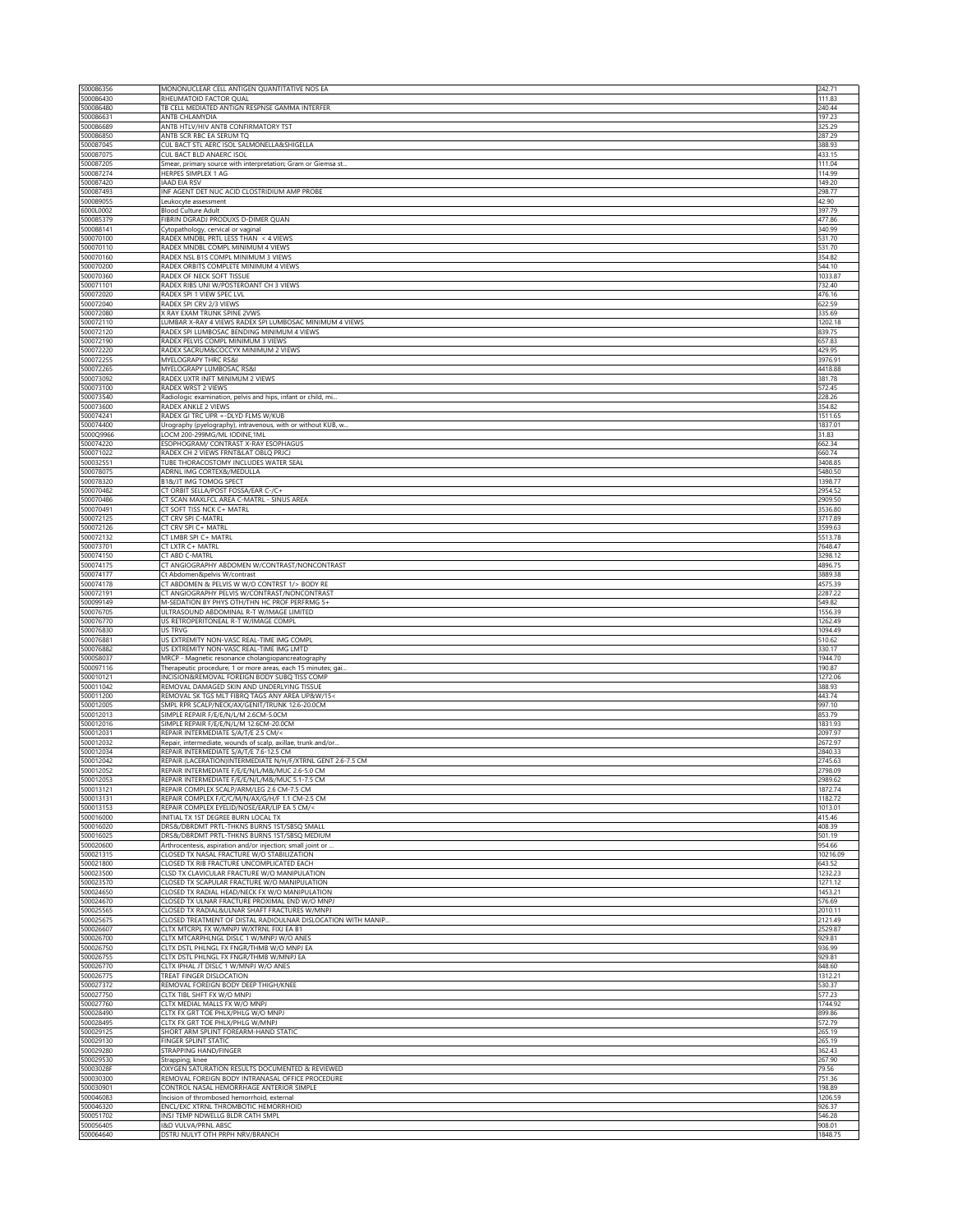| 500065205<br>500069210            | Removal of foreign body, external eye; conjunctival superfic                                                                                                                                                                           | 371.25<br>297.01   |
|-----------------------------------|----------------------------------------------------------------------------------------------------------------------------------------------------------------------------------------------------------------------------------------|--------------------|
| 500090471                         | RMVL IMPACTED CERUMEN SPX 1/BTH EARS<br>IMADM PRQ ID SUBQ/IM NJXS 1 VACC                                                                                                                                                               | 263.42             |
| 500094761                         | N-INVAS EAR/PLS OXIMTRY F/O2 SAT MLT DETERS                                                                                                                                                                                            | 360.92             |
| 500099070<br>500099284            | SUPPLIES&MATERIALS PRV BY PHYS > &ABOVE<br>EMER DEPT HI SEVERITY&URGENT EVAL                                                                                                                                                           | 79.91<br>2774.29   |
| 500099285                         | EMER DEPT HIGH SEVERITY&THREAT FUNCJ                                                                                                                                                                                                   | 3622.86            |
| 500099292<br>5000E0445            | CC E/M CRITICALLY ILL/INJURED EA 30 MIN<br>OXIMETER NON-INVASIVE                                                                                                                                                                       | 4189.93<br>186.50  |
| 5000G0268                         | REMOVAL OF IMPACTED WAX MD                                                                                                                                                                                                             | 275.49             |
| 500011423<br>500012036            | EXC B9 LES MRGN XCP SK TG S/N/H/F/G 2.1-3.0CM<br>REPAIR INTERMEDIATE S/A/T/E 20.1-30.0 CM                                                                                                                                              | 1025.88<br>3829.42 |
| 500012046                         | RPR INTERMEDIATE N/H/F/XTRNL GENT 20.1-30.0 CM                                                                                                                                                                                         | 4277.63            |
| 500012055                         | REPAIR INTERMEDIATE F/E/E/N/L/M&/MUC 12.6-20.0CM                                                                                                                                                                                       | 4147.99            |
| 500012057<br>500013120            | REPAIR INTERMEDIATE F/E/E/N/L/M&/MUC > 30.0 CM<br>REPAIR COMPLEX SCALP/ARM/LEG 1.1 CM-2.5 CM                                                                                                                                           | 5196.52<br>1540.57 |
| 500017110                         | DESTRUCTION BENIGN LESIONS UP TO 14                                                                                                                                                                                                    | 448.28             |
| 500024500<br>500024535            | CLSD TX HUMERAL SHAFT FRACTURE W/O MANIPULATION<br>CLTX SPRCNDYLR/TRANSCNDYLR HUMERAL FX W/MNPJ                                                                                                                                        | 2113.18<br>3681.24 |
| 500024620                         | CLOSED TX MONTEGGIA FX DISLOCATION ELBOW W/MNPJ                                                                                                                                                                                        | 3550.61            |
| 500043753                         | GASTRIC TUBE PLMT W/ASPIR & LAVAGE                                                                                                                                                                                                     | 141.46             |
| 500054450<br>500030905            | FORESKN MNPJ W/LSS PREPUTIAL ADS&STRETCHING<br>Control nasal hemorrhage, posterior, with posterior nasal packs and/or cautery, any method                                                                                              | 376.36<br>690.43   |
| 500029075                         | Application, cast; elbow to finger (short arm)                                                                                                                                                                                         | 861.37             |
| 500093000<br>500073722            | ECG ROUTINE ECG W/LEAST 12 LDS W/I&R<br>MRI ANY JT LXTR C+ MATRL                                                                                                                                                                       | 374.80<br>4659.32  |
| 500070551                         | MRI BRN BRN STEM C-MATRI                                                                                                                                                                                                               | 4199.40            |
| 500072158                         | MRI SPI CANAL&CNTS C-/C+ LMBR                                                                                                                                                                                                          | 4242.96            |
| 500070547<br>500073725            | MRA NCK C-MATRL<br>MRA LXTR C+-MATRL                                                                                                                                                                                                   | 4199.40<br>5657.29 |
| 500090656                         | INFLUENZA VIRUS VACC SPLIT PRSRV FR 3 YEARS + IM                                                                                                                                                                                       | 176.88             |
| 5000J0170<br>5000J0171            | ADRENALIN EPINEPHRINE INJECT UP TO 1 MG<br>ADRENALIN EPINEPHRINE INJECT                                                                                                                                                                | 12.44<br>27.76     |
| 5000J0330                         | SUCCINYCHOLINE CHLORIDE INJ UP TO 20 MG                                                                                                                                                                                                | 13.63              |
| 5000J0550                         | (DO NOT USE) BICILLIN - PENICILLIN G BENZATHINE INJ                                                                                                                                                                                    | 98.65              |
| 5000J0559<br>5000J0610            | (DO NOT USE) BICILLIN - PENICILLIN G BENZATHINE INJ 2500 UNITS<br>CALCIUM GLUCONATE 89 mg/mL; injection                                                                                                                                | 98.65<br>219.57    |
| 5000J0708                         | J0708                                                                                                                                                                                                                                  | 32.53              |
| 5000J0735                         | CLONIDINE HYDROCHLORIDE 1 MG<br>COMPAZINE - PROCHLORPERAZINE 10MG                                                                                                                                                                      | 11.25<br>19.38     |
| 5000J0780<br>5000J1030            | SOLU-MEDROL - METHYLPREDNISOLONE 40 MG INJ                                                                                                                                                                                             | 7.88               |
| 5000J1170                         | DILAUDID - HYDROMORPHONE UP TO 4MG                                                                                                                                                                                                     | 61.88              |
| 5000J1815<br>5000J2150            | INSULIN INJECTION<br>MANNITOL INJECTION                                                                                                                                                                                                | 46.77<br>38.63     |
| 5000J2300                         | INJ NALBUPHINE HYDROCHLORIDE                                                                                                                                                                                                           | 76.02              |
| 5000J2690                         | PROCAINAMIDE HCL INJECTION                                                                                                                                                                                                             | 32.53              |
| 5000J2770<br>5000J2800            | Quinupristin/dalfopristin<br>METHOCARBOMAL INJECTION                                                                                                                                                                                   | 247.07<br>32.27    |
| 5000J2805                         | SINCALIDE INJECTION                                                                                                                                                                                                                    | 79.56              |
| 5000J2920<br>5000J2930            | METHYLPREDNISOLONE INJECTION<br>SOLU-MEDROL - METHYLPREDNISOLONE UP TO 125MG                                                                                                                                                           | 15.72<br>88.70     |
| 5000J3260                         | TOBRAMYCIN SULFATE INJECTION                                                                                                                                                                                                           | 54.54              |
| 5000J3370                         | VANCOMYCIN HCL INJECTION 500MG                                                                                                                                                                                                         | 86.34              |
| 5000J3486<br>5000J3490 CHAR       | GEODON - ZIPRASIDONE MESYLATE 10MG<br><b>ACTIVATED CHARCOAL 25G</b>                                                                                                                                                                    | 52.87<br>44.21     |
| 5000J3490 ETO                     | ETOMIDATE 20MG/10ML V 10/B                                                                                                                                                                                                             | 24.25              |
| 5000J3490 MAC                     | MARCAINE 10ML                                                                                                                                                                                                                          | 75.23              |
| 5000J3490 NOR<br>5000J3490 REPI   | NORCO 5/325 MG (Hydrocodone Bitartrate and Acetaminophen)<br>RACEMIC EPINEPHRINE (inhalation solution)                                                                                                                                 | 41.87<br>17.68     |
|                                   |                                                                                                                                                                                                                                        |                    |
| 5000J3490 VICO                    | 3490 VICO                                                                                                                                                                                                                              | 7.06               |
| 5000J3490AFRIN                    | AFRIN NASAL SPRAY                                                                                                                                                                                                                      | 70.18              |
| 5000J3490TYL<br>5000J3490TYL C    | J3490TYL<br>TYLENOL W/ CODIENE                                                                                                                                                                                                         | 11.25<br>53.04     |
| 5000J4390LIDOC                    | LIDOCAINE 10ML ORAL PO                                                                                                                                                                                                                 | 56.19              |
| 5000J7050                         | NORMAL SALINE SOLUTION INFUS 250cc                                                                                                                                                                                                     | 39.57              |
| 5000J7070<br>5000J7610            | <b>D5W INFUSION</b><br>ALBUTEROL COMP CON                                                                                                                                                                                              | 106.08<br>21.39    |
| 5000J7612                         | LEVALBUTEROL NON-COMP CON                                                                                                                                                                                                              | 21.56              |
| 5000J7614<br>5000J7615            | XOPENEX - LEVALBUTEROL NON-COMP UNIT<br>LEVALBUTEROL COMP UNIT                                                                                                                                                                         | 28.46<br>28.46     |
| 5000J7644                         | ATROVENT 0.5 (IPRATROPIUM BROMIDE) NON-COMP                                                                                                                                                                                            | 46.18              |
| 5000J9027                         | <b>CLOFARALINE INJECTION</b>                                                                                                                                                                                                           | 212.14<br>243.97   |
| 5000Q0144<br>5000Q0162            | ZITHROMAX AZITHROMYCIN DIHYDRATE, ORAL UP TO 1 GRAM<br>ONDANSETRON ORAL                                                                                                                                                                | 24.40              |
| 5000Q9965                         | LOCM 100-199MG/ML IODINE,1ML                                                                                                                                                                                                           | 31.83              |
| 5000S3650<br>5000S5000            | SALIVA TEST, HORMONE LEVEL; DURING MENOPAUSE                                                                                                                                                                                           | 57.99<br>2.04      |
| 6000DR002                         | PRESCRIPTION DRUG, GENERIC<br>Reglan 10mg Vial                                                                                                                                                                                         | 45.52              |
| 500093040                         | RHYTHM ECG 1-3 LDS W/I&R                                                                                                                                                                                                               | 256.36             |
| 500093314<br>500099226            | TEE R-T IMG 2D IMG ACQUISJ I&R ONLY<br>EM for Subsequent observation care                                                                                                                                                              | 4242.96<br>1611.97 |
| 500093886                         | TCD STD ICRA ART COMPL STD                                                                                                                                                                                                             | 1367.40            |
| 500093970                         | DUP-SCAN XTR VEINS COMPL BI STD                                                                                                                                                                                                        | 1893.42<br>1272.89 |
| 500093875<br>6000001168           | N-INVAS PHYSIOLOGIC STD XTRC ART COMPL BI STD<br>INFLUENZA A+B TEST QV 25/BX                                                                                                                                                           | 0.00               |
| <b>SEXPPELVEXAM</b>               | Explosive Pelvic Exam                                                                                                                                                                                                                  | 0.00               |
| 5EXPBLDDRAW<br><b>SEXPCARDPAN</b> | Explosive Blood Draw<br><b>Explosive Cardiac Panel</b>                                                                                                                                                                                 | 0.00<br>0.00       |
| <b>SEXPINCDRN</b>                 | Explosive Incision & Drainage                                                                                                                                                                                                          | 0.00               |
| <b>SEXPLIVPAN</b>                 | <b>Explosive Liver Panel</b>                                                                                                                                                                                                           | 0.00<br>0.00       |
| 5EXP99282<br>5000193005           | Explosive E/M 99282<br>ECG ROUTINE ECG W/LEAST 12 LDS TRCG ONLY W/O I&R                                                                                                                                                                | 396.82             |
| 60000PRLC20                       | PRILOSEC 20MG TABLET                                                                                                                                                                                                                   | 36.52              |
| 6000001446<br>500012006           | SYRINGE 3CC<br>SMPL RPR SCALP/NECK/AX/GENIT/TRUNK 20.1-30.0CM                                                                                                                                                                          | 4.03<br>1654.60    |
| 500087177                         | Ova and parasites, direct smears, concentration and identification                                                                                                                                                                     | 160.85             |
| 5000L3250                         | Orthopedic footwear, custom molded shoe, removable inner mold, prosthetic shoe, each                                                                                                                                                   | 305.76<br>2861.98  |
| 500026675<br>5000L3809            | Closed treatment of carpometacarpal dislocation, other than thumb with manipulation, each joing; requiring anesthesia<br>Whfo w/o joints pre ots; Wrist hand finger orthosis, without joint(s), prefabricated, off-the-shelf, any type | 361.87             |
| 5000J8499TOR                      | KETOROLAC, TAB 10MG (TORADOL)                                                                                                                                                                                                          | 22.71              |
| 5000J7131<br>6000011606           | hypertonic saline solution, 1 ml<br>Levsin PO                                                                                                                                                                                          | 114.92<br>16.22    |
| 6000DP006                         | Propanolol 1mg Vial                                                                                                                                                                                                                    | 68.21              |
| 500085007                         | Blood count; blood smear, microscopic examination w/ manual differential WBC count                                                                                                                                                     | 273.87             |
| 500084153<br>500082140            | Prostate specific antigen (PSA); total<br>Ammonia                                                                                                                                                                                      | 224.68<br>131.70   |
| 500086618                         | Antibody; Borrelia burgdorferi (Lyme disease)                                                                                                                                                                                          | 153.94             |
| 500084436<br><b>SEXPBMPPLUS</b>   | Thyroxine; total<br>EXPLOSIVE BMP +                                                                                                                                                                                                    | 124.18<br>0.00     |
| 6000L0006                         | Grey Top Lactic Acid Plasma Test                                                                                                                                                                                                       | 101.34             |
| 500084478<br>5000J0153            | Triglycerides<br>Inj, Adenosine, 1 mg                                                                                                                                                                                                  | 103.87<br>98.65    |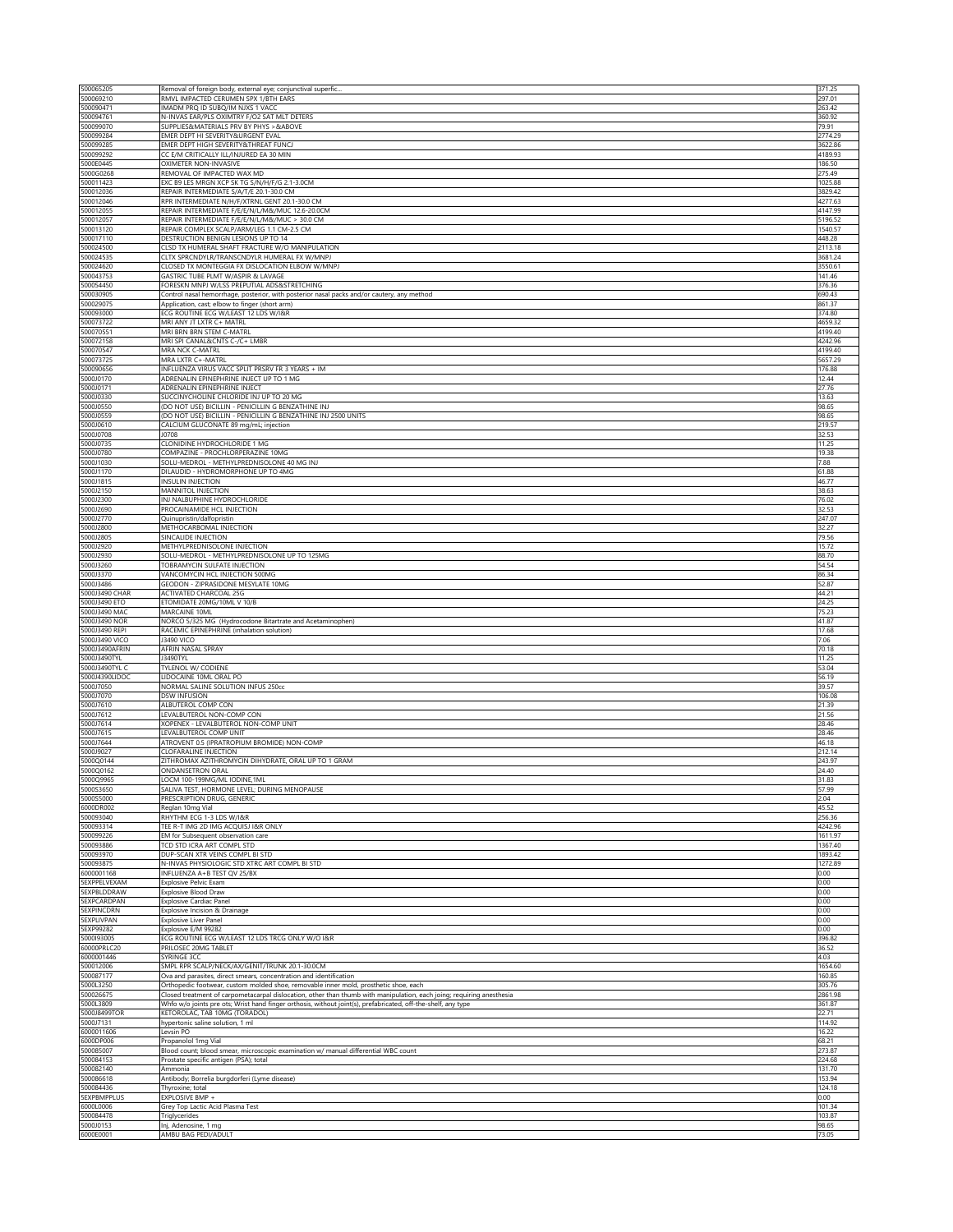| 6000RC000                                                                                                                                              | Readi-Cat 2 (Barium Sulfate Suspension) (2.1% w/v, 2.0% w/w) 450mL                                                                                                               | 130.17            |
|--------------------------------------------------------------------------------------------------------------------------------------------------------|----------------------------------------------------------------------------------------------------------------------------------------------------------------------------------|-------------------|
| 500026742                                                                                                                                              | CLTX ARTCLR FX INVG MTCARPHLNGL/IPHAL JT W/MANJ                                                                                                                                  | 2979.16           |
| 60000C0001                                                                                                                                             | Claritin 10mg tab                                                                                                                                                                | 32.75             |
| 6000MET001                                                                                                                                             | Metformin 500mg tab                                                                                                                                                              | 20.94             |
| 5000J8499ACY                                                                                                                                           | Acyclovir 800MG tab (Zovirax)                                                                                                                                                    | 14.94             |
| 6000COL01                                                                                                                                              | COLACE 100MG TAB                                                                                                                                                                 | 9.72              |
| 500020611                                                                                                                                              | Arthrocentesis, aspiration and/or injection, major joint or bursa (eg, shoulder, hip, knee, subacromial bursa); with ultrasound guidance, with permanent recording and reporting | 733.92            |
| 500080320                                                                                                                                              | DRUG SCREEN QUANTITATIVE ALCOHOLS                                                                                                                                                | 339.73            |
| 500087801<br>500069209                                                                                                                                 | IADNA MULTIPLE ORGANISMS AMPLIFIED PROBE TQ<br>REMOVAL IMPACTED CERUMEN IRRIGATION/LVG UNILAT                                                                                    | 1154.61<br>170.87 |
| 500086677                                                                                                                                              | Antibody; Helicobacter pylori                                                                                                                                                    | 238.72            |
| 500073502                                                                                                                                              | RADEX HIP UNILATERAL WITH PELVIS 2-3 VIEWS                                                                                                                                       | 552.07            |
| 500087140                                                                                                                                              | CULTURE TYPE IMMUNOFLUORESC                                                                                                                                                      | 91.66             |
| 500073501                                                                                                                                              | RADEX HIP UNILATERAL WITH PELVIS 1 VIEW                                                                                                                                          | 563.49            |
| <b>SEXPDPLNB</b>                                                                                                                                       | DEHYDRATION TREATMENT PLAN B                                                                                                                                                     | 0.00              |
| 500086703                                                                                                                                              | ANTIBODY HIV-1&HIV-2 SINGLE RESULT                                                                                                                                               | 225.45            |
| 500073521                                                                                                                                              | RADEX HIPS BILATERAL WITH PELVIS 2 VIEWS                                                                                                                                         | 528.29            |
| 500086140                                                                                                                                              | C-reactive protein                                                                                                                                                               | 129.87            |
| 500086666                                                                                                                                              | Antibody; Ehrlichia                                                                                                                                                              | 147.97            |
| 5000J7638                                                                                                                                              | Dexamethasone, inhalation solution, compounded product, administered through dme, unit dose form, per milligram                                                                  | 17.17             |
| 5000S0119                                                                                                                                              | ONDANSETRON 4 MG: PO                                                                                                                                                             | 11.25             |
| 5000J3490VER                                                                                                                                           | VERAPAMIL HCL, TAB 40MG (100/BT)                                                                                                                                                 | 184.62            |
| 500020525                                                                                                                                              | RMVL FOREIGN BODY MUSCLE/TENDON SHEATH DEEP/COMP                                                                                                                                 | 3403.46           |
| 500085384                                                                                                                                              | Fibrinogen: Activity                                                                                                                                                             | 139.70            |
| 500087340<br>5000J3490CRO                                                                                                                              | IAAD IA HEPATITIS B SURFACE ANTIGEN                                                                                                                                              | 169.90            |
| 500084100                                                                                                                                              | CroFab (Crotalidae Polyvalent Immune Fab) per vial                                                                                                                               | 19287.52<br>78.00 |
| 500027818                                                                                                                                              | Phosphorus inorganic (phosphate<br>Closed treatment of trimalleolar ankle fracture; with manipulation                                                                            | 5903.59           |
| 500095921                                                                                                                                              | TSTG ANS FUNCJ CARDIOVAGAL INNERVAJ PARASYMP                                                                                                                                     | 1163.66           |
| 5000J3490SCOP                                                                                                                                          | Scopolamine patch                                                                                                                                                                | 212.28            |
| 5000A9150TYL                                                                                                                                           | TYLENOL UP TO 1GM (1000MG)                                                                                                                                                       | 3.25              |
| 500086695                                                                                                                                              | ANTIBODY HERPES SMPLX TYPE 1                                                                                                                                                     | 216.98            |
| 5000J0561BIC                                                                                                                                           | Penicillin Benzathine 1,200,000; Inj                                                                                                                                             | 13.69             |
| 500086376                                                                                                                                              | MICROSOMAL ANTIBODIES EACH                                                                                                                                                       | 239.33            |
| 500076815                                                                                                                                              | US PREGNANT UTERUS LIMITED 1/> FETUSES                                                                                                                                           | 1138.43           |
| 5000Q4048                                                                                                                                              | Cast sup sht leg spint ped f                                                                                                                                                     | 121.72            |
| 500086886                                                                                                                                              | COOMBS TEST INDIRECT TITER                                                                                                                                                       | 85.12             |
| 500076810                                                                                                                                              | US PREG UTERUS > 1ST TRIMESTER ABDL EA GESTATIO                                                                                                                                  | 1263.82           |
| 5000J8499HYDRO                                                                                                                                         | Hydrochlorothiazide 25mg tablet                                                                                                                                                  | 0.39              |
| 5000A4369                                                                                                                                              | Benzoin - Skin barrier liquid per oz                                                                                                                                             | 11.14             |
| 500086431                                                                                                                                              | RHEUMATOID FACTOR QUANTITATIVE                                                                                                                                                   | 93.33             |
| 500086735                                                                                                                                              | ANTIBODY MUMPS                                                                                                                                                                   | 214.57            |
| 5000J3490POLY                                                                                                                                          | (Polytrim) Polymyxin B Sulfate / Trimethoprim                                                                                                                                    | 1.21              |
| 500083935<br>500041250                                                                                                                                 | Osmolality: Urine                                                                                                                                                                | 81.03             |
| 500082941                                                                                                                                              | REPAIR TONGUE LACERATION<br>ASSAY OF GASTRIN                                                                                                                                     | 2134.26<br>290.04 |
| 500073551                                                                                                                                              | X-RAY EXAM OF FEMUR 1V                                                                                                                                                           | 371.19            |
| 5000G0480                                                                                                                                              | Drug test def 1-7 classes                                                                                                                                                        | 339.73            |
| 500080339                                                                                                                                              | Antiepileptics, not otherwise specified; 1-3                                                                                                                                     | 339.73            |
| 500025574                                                                                                                                              | OPEN TX RADIAL&ULNAR SHAFT FX W/FIXJ RADIUS/ULNA                                                                                                                                 | 9173.50           |
| 500031575                                                                                                                                              | LARYNGOSCOPY FLEXIBLE FIBEROPTIC DIAGNOSTIC                                                                                                                                      | 1053.31           |
| 5000L4361                                                                                                                                              | Pneuma/vac walk boot pre ots                                                                                                                                                     | 313.52            |
| 500086762                                                                                                                                              | Antibody; rubella                                                                                                                                                                | 236.79            |
| 500073522                                                                                                                                              | RADEX HIPS BILATERAL WITH PELVIS 3-4 VIEWS                                                                                                                                       | 652.05            |
| 500082330                                                                                                                                              | Calcium: ionized                                                                                                                                                                 | 224.96            |
| 500086717                                                                                                                                              | Antibody; Leishmania                                                                                                                                                             | 134.52            |
| 500082375                                                                                                                                              | Carboxyhemoglobin; quantitative                                                                                                                                                  | 202.62            |
| 500082627                                                                                                                                              | Dehydroepiandrosterone-sulfate (DHEA-S)                                                                                                                                          | 365.75            |
| 500080175                                                                                                                                              | DRUG SCREEN QUANTITATIVE LAMOTRIGINE                                                                                                                                             | 103.85            |
| 500099153                                                                                                                                              | MOD SED SAME PHYS/QHP EACH ADDL 15 MINS                                                                                                                                          | 256.36            |
| 500030802                                                                                                                                              | ABLTJ SOF TISS INF TURBS UNI/BI SUPFC INTRAMURAL                                                                                                                                 | 2453.99           |
| 50003J8499                                                                                                                                             | Atenolol 100mg Qty 100 tabs                                                                                                                                                      | 5.28              |
| 5EXPCHM13<br>6000AMOXTAB                                                                                                                               | Explosive Chem 13 Panel<br>Amoxicillin 875mg tab                                                                                                                                 | 13.67             |
| 500070330                                                                                                                                              | RADEX TEMPOROMANDBLE JT OPN & CLSD MOUTH BILAT                                                                                                                                   | 619.39            |
| 500080177                                                                                                                                              | DRUG SCREEN QUANTITATIVE LEVETIRACETAM                                                                                                                                           | 104.54            |
| 500088346                                                                                                                                              | IMMUNOFLUORESCENCE PER SPEC 1ST SINGL ANTB STAIN                                                                                                                                 | 1217.85           |
| 500026567                                                                                                                                              | Osteotomy; phalanx of finger, each                                                                                                                                               | 4353.38           |
| 500084144                                                                                                                                              | ASSAY OF PROGESTERONE                                                                                                                                                            | 329.13            |
| 500054235                                                                                                                                              | NJX C/P/A CAVERNOSA W/PHARMACOLOGIC AGT                                                                                                                                          | 966.69            |
| 5000ZOLPID                                                                                                                                             | ZOLPIDEM TARTRATE/AMBIEN 5 MG                                                                                                                                                    | 70.27             |
| 500087802                                                                                                                                              | IAADIADOO STREPTOCOCCUS GROUP B                                                                                                                                                  | 189.06            |
| 6000BACT                                                                                                                                               | Brompheniramine Maleate/Bromfed DM, per 1 mL                                                                                                                                     | 2.30              |
| 500086652                                                                                                                                              | Antibody; encephalitis, Eastern equine                                                                                                                                           | 64.52             |
| 500093226                                                                                                                                              | EXTERNAL ECG SCANNING ANALYSIS REPORT                                                                                                                                            | 375.40            |
| 500040831                                                                                                                                              | CLOSURE LACERATION VESTIBULE MOUTH > 2.5 CM/CPL                                                                                                                                  | 1994.95           |
| 5000J0133                                                                                                                                              | Acyclovir 500mg/10mL IV                                                                                                                                                          | 78.20             |
| 500082135                                                                                                                                              | AMINOLEVULINIC ACID DELTA                                                                                                                                                        | 259.56            |
| 5000J7637<br>500086812                                                                                                                                 | Dexamethasone Sodium Phosphate 1mL                                                                                                                                               | 11.73<br>203.55   |
| 500023330                                                                                                                                              | HLA typing; A, B, or C (eg, A10, B7, B27), single antigen<br>REMOVAL FOREIGN BODY SHOULDER SUBCUTANEOUS                                                                          | 2022.39           |
| 500086704                                                                                                                                              | HEPATITIS B CORE ANTIBODY HBCAB TOTAL                                                                                                                                            | 190.10            |
| 5000AMPINJGM                                                                                                                                           | Ampicillin 1 GM Injection                                                                                                                                                        | 37.95             |
| 500031231                                                                                                                                              | NASAL ENDOSCOPY DIAGNOSTIC UNI/BI SPX                                                                                                                                            | 847.44            |
| 5000CHLORHCL                                                                                                                                           | Chlordiazepoxide HCL (Librium), 25 mg                                                                                                                                            | 1.47              |
| 500020520                                                                                                                                              | REMOVAL FOREIGN BODY MUSCLE/TENDON SHEATH SIMPLE                                                                                                                                 | 1912.57           |
| 5000084466                                                                                                                                             | ASSAY OF TRANSFERRIN                                                                                                                                                             | 90.62             |
| 5000087290                                                                                                                                             | IAADI VARICELLA ZOSTER VIRUS                                                                                                                                                     | 94.53             |
| OPLAB70140                                                                                                                                             | RADEX FACIAL B1S < 3 VIEWS                                                                                                                                                       | 285.91            |
| OPLAB70150                                                                                                                                             | RADEX FACIAL B1S COMPL MINIMUM 3 VIEWS                                                                                                                                           | 378.33            |
| OPLAB70210                                                                                                                                             | Radiologic examination, sinuses, paranasal, less than 3 views                                                                                                                    | 239.94            |
| OPLAB70220                                                                                                                                             | RADEX SINUSES PARANSL COMPL MINIMUM 3 VIEWS                                                                                                                                      | 373.03            |
| OPLAB70260                                                                                                                                             | RADEX SKL COMPL MINIMUM 4 VIEWS                                                                                                                                                  | 379.71            |
| OPLAB71020<br><b>OPLAB71022</b>                                                                                                                        | RADEX CH 2 VIEWS FRNT&LAT<br>RADEX CH 2 VIEWS FRNT&LAT OBLQ PRJCJ                                                                                                                | 352.06<br>330.37  |
| <b>OPLAB71030</b>                                                                                                                                      | RADEX CH COMPL MINIMUM 4 VIEWS                                                                                                                                                   | 396.89            |
| OPLAB71047                                                                                                                                             | RADEX CHEST 3 VIEWS                                                                                                                                                              | 251.91            |
| <b>OPLAB72020</b>                                                                                                                                      | RADEX SPI 1 VIEW SPEC LVL                                                                                                                                                        | 238.07            |
| <b>OPLAB72052</b>                                                                                                                                      | RADEX SPI CRV COMPL W/OBLQ&FLEXION&/XTN STDS                                                                                                                                     | 636.44            |
| <b>OPLAB72072</b>                                                                                                                                      | RADEX SPI THRC 3 VIEWS                                                                                                                                                           | 419.88            |
| OPLAB73070                                                                                                                                             | RADEX ELBW 2 VIEWS                                                                                                                                                               | 177.41            |
| OPLAB73110                                                                                                                                             |                                                                                                                                                                                  |                   |
|                                                                                                                                                        | RADEX WRST COMPL MINIMUM 3 VIEWS                                                                                                                                                 | 277.79            |
|                                                                                                                                                        | RADEX HAND 2 VIEWS                                                                                                                                                               | 243.78            |
|                                                                                                                                                        | RADEX HIP UNILATERAL WITH PELVIS MINIMUM 4 VIEWS                                                                                                                                 | 344.98            |
|                                                                                                                                                        | RADEX FOOT 2 VIEWS                                                                                                                                                               | 289.64            |
|                                                                                                                                                        | RADEX FOOT COMPL MINIMUM 3 VIEWS                                                                                                                                                 | 406.62            |
|                                                                                                                                                        | RADEX GI UPR C+ +-GLUC +-DLYD FLMS W/KUB                                                                                                                                         | 764.45            |
|                                                                                                                                                        | RADEX FROM NOSE RECTUM FB 1 VIEW CHLD                                                                                                                                            | 198.01            |
|                                                                                                                                                        | RADIOLOGIC EXAMINATION OSSEOUS SURVEY INFANT                                                                                                                                     | 622.04            |
|                                                                                                                                                        | <b>GENERAL HLTH PANEL</b>                                                                                                                                                        | 207.01            |
| OPLAB73120<br><b>OPLAB73503</b><br><b>OPLAB73620</b><br><b>OPLAB73630</b><br>OPLAB74247<br>OPLAB76010<br><b>OPLAB77076</b><br>OPLAB80050<br>OPLAB80051 | ELECTROLYTE PANEL                                                                                                                                                                | 210.63            |
| OPLAB80053<br><b>OPLAB80076</b>                                                                                                                        | COMPRE METAB PANEL<br>HEPATC FUNCJ PANEL                                                                                                                                         | 411.93<br>215.03  |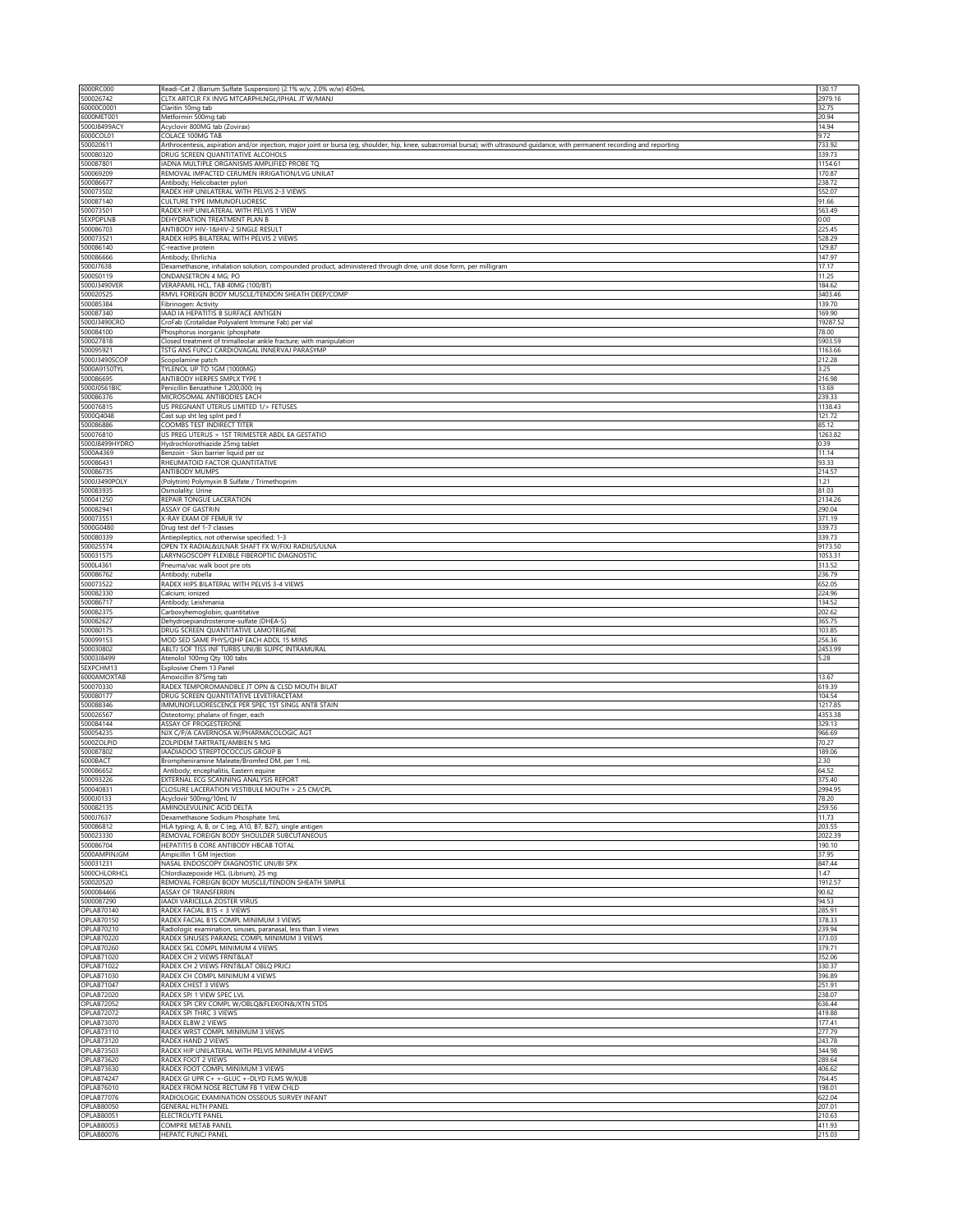| OPLAB80100                       | DRUG SCR QUAL MLT DRUG CLASSES CHROM EA PX                                              | 174.13       |
|----------------------------------|-----------------------------------------------------------------------------------------|--------------|
| <b>OPLAB80177</b>                | DRUG SCREEN QUANTITATIVE LEVETIRACETAM                                                  | 104.54       |
| <b>OPLAB80196</b>                | SALICYLATE                                                                              | 84.87        |
| OPLAB80197                       | TACROLIMUS                                                                              | 265.19       |
| OPLAB80202                       | DRUG SCREEN QUANT VANCOMYCIN                                                            | 173.26       |
| <b>OPLAB80305</b>                | DRUG TEST PRSMV QUAL DIR OPTICAL OBS PER DAY                                            | 172.66       |
| OPLAB80307                       | DRUG TEST PRSMV INSTRMNT CHEMISTRY ANALYZERS                                            | 350.76       |
| OPLAB80320                       | DRUG SCREEN QUANTITATIVE ALCOHOLS                                                       | 169.87       |
| OPLAB80329                       | Analgesics, non-opioid; 1 or 2                                                          | 199.25       |
| OPLAB81003                       | URNLS DIP STICK/TABLET RGNT AUTO W/O MIC                                                | 97.23        |
| OPLAB82009                       | KETONE BODIES SERUM QUALITATIVE                                                         | 34.44        |
| OPLAB82010                       | ACETONE/OTH KETONE BODIES SERUM QUAN                                                    | 27.31        |
| <b>OPLAB82075</b>                | ALCOHOL BRTH                                                                            | 76.29        |
| <b>OPLAB82135</b>                | AMINOLEVULINIC ACID DELTA                                                               | 129.78       |
| OPLAB82140                       | Ammonia                                                                                 | 65.85        |
| <b>OPLAB82271</b>                | Blood, occult, by peroxidase activity (eg, guaiac), qualitat.                           | 16.36        |
| OPLAB82365                       | Calculus; infrared spectroscopy                                                         | 101.72       |
| <b>OPLAB82550</b>                | CREATINE KINASE TOT                                                                     | 132.60       |
| <b>OPLAB82552</b>                | CREATINE KINASE ISOENZYMES                                                              | 132.16       |
| OPLAB82728                       | Ferritin                                                                                | 112.11       |
| OPLAB82947                       | <b>GLUC QUAN BLD</b>                                                                    | 83.29        |
| <b>OPLAB82951</b>                | <b>GLUCOSE TOLERANCE TEST GTT 3 SPECIMENS</b>                                           | 105.83       |
| OPLAB83519                       | IMMUNOASSAY ANALYTE QUANT RADIOIMMUNOASSAY                                              | 106.55       |
| OPLAB83520                       | IMMUNOASSAY ANALYTE QUANTITATIVE NOS                                                    | 108.64       |
| OPLAB83630                       | LACTOFERRIN FECAL (QUAL)                                                                | 154.85       |
| <b>OPLAB84153</b>                | Prostate specific antigen (PSA); total                                                  | 112.33       |
| OPLAB84166                       | PROTEIN ELECTROP FXJ&QUAN OTH FLUS CONCENTRATION                                        | 66.30        |
| OPLAB84439                       | THYROXINE FR                                                                            | 121.11       |
| OPLAB84450                       | TRANSFERASE ASPARTATE AMINO                                                             | 113.09       |
| OPLAB84479                       | THYR HORM UPTK/THYR HORM BNDNG RATIO                                                    | 164.96       |
| OPLAB84481                       | TRIIODOTHYRO9 T3 FR                                                                     | 154.70       |
| OPLAB84520                       | UREA N QUAN                                                                             | 96.37        |
| <b>OPLAB85014</b>                | <b>BLD# HEMATOCRIT</b>                                                                  | 77.17        |
| OPLAB85378                       | D-DIMER - FIBRIN DGRADJ PRODUXS D-DIMER QUAL/SEMIQUAN                                   | 113.85       |
| <b>OPLAB85651</b>                | SEDIMENTATION RATE RBC NON-AUTO                                                         | 110.49       |
| OPLAB85652                       | SEDIMENTATION RATE RBC AUTO                                                             | 70.68        |
| <b>OPLAB85730</b>                | THROMBOPLASTIN TM PRTL PLSM/WHL BLD                                                     | 85.33        |
| OPLAB86021                       | ANTIBODY IDENTIFICATION LEUKOCYTE ANTIBODIES                                            | 123.83       |
| OPLAB86140                       | C-reactive protein                                                                      | 64.93        |
| <b>OPLAB86255</b>                | FLUORESCENT NONNFCT AGT ANTB SCREEN EA ANTIBODY                                         | 95.05        |
| <b>OPLAB86325</b>                | IMMUNOELECTROPHORESIS OTH FLUS CONCENTRATION                                            | 141.43       |
| OPLAB86341                       | <b>ISLET CELL ANTIBODY</b>                                                              | 136.45       |
| OPLAB86430                       | RHEUMATOID FACTOR QUAL                                                                  | 55.91        |
| OPLAB86618                       | Antibody; Borrelia burgdorferi (Lyme disease)                                           | 76.97        |
| OPLAB86644                       | ANTIBODY CYTOMEGALOVIRUS CMV                                                            | 113.51       |
| OPLAB86694                       | ANTIBODY HERPES SMPLX NON-SPECIFIC TYPE TEST                                            | 118.39       |
| <b>OPLAB86695</b>                | ANTIBODY HERPES SMPLX TYPE 1                                                            | 108.49       |
| OPLAB86803                       | HEPATITIS C ANTIBODY                                                                    | 117.37       |
| <b>OPLAB86850</b>                | ANTB SCR RBC EA SERUM TQ                                                                | 143.65       |
| <b>OPLAB86906</b>                | BLD TYPING RH PHEXYPING COMPL                                                           | 65.23        |
| OPLAB87070                       | CUL BACT XCPT URINE BLD/STL AERC ISOL                                                   | 144.44       |
| OPLAB87077                       | Culture Aerobic Identify                                                                | 40.58        |
| OPLAB87086                       | CUL BACT QUAN COLONY CNT URINE                                                          | 146.05       |
| <b>OPLAB87205</b>                | Smear, primary source with interpretation; Gram or Giemsa st                            | 55.52        |
| <b>OPLAB87207</b>                | Smr, prim src, w/ int; spec stain for inclusion bodies or parasites e.g. Malaria.       | 97.43        |
| <b>OPLAB87209</b>                | SMR PRIM SRC CPLX SPEC STAIN OVA&PARASITS                                               | 141.80       |
| OPLAB87210                       | SMR PRIM SRC WET MOUNT NFCT AGT                                                         | 69.67        |
| OPLAB87230                       | TOXIN/ANTITOXIN ASSAY TISSUE CULTURE                                                    | 162.40       |
| OPLAB87255                       | GENET VIRUS ISOLATE HSV                                                                 | 267.09       |
| OPLAB87273                       | IAADI HERPES SMPLX VIRUS TYPE 2                                                         | 98.59        |
| OPLAB87290                       | IAADI VARICELLA ZOSTER VIRUS                                                            | 94.53        |
| OPLAB87324                       | CLOSTRIDIUM AG EIA                                                                      | 108.39       |
| OPLAB87420                       | <b>IAAD EIA RSV</b>                                                                     | 74.60        |
| OPLAB87425                       | <b>IAAD IA ROTAVIRUS</b>                                                                | 98.59        |
| OPLAB87480                       | IADNA CANDIDA SPECIES DIRECT PROBE TQ                                                   | 158.18       |
| OPLAB87592                       | IADNA NEISSERIA GONORRHOEAE QUAN                                                        | 106.08       |
| <b>OPLAB87621</b>                | Infectious agent detection by nucleic acid (DNA or RNA); pap.                           | 130.80       |
| OPLAB87661                       | IADNA TRICHOMONAS VAGINALIS AMPLIFIED PROBE TECH                                        | 276.81       |
| OPLAB87806                       | IAADIADOO HIV1 ANTIGEN W/HIV1 & HIV2 ANTIBODIES                                         | 198.03       |
| <b>OPLAB88346</b>                | IMMUNOFLUORESCENCE PER SPEC 1ST SINGL ANTB STAIN                                        | 608.93       |
| <b>OPLAB89050</b>                | Cell count, miscellaneous body fluids (eg, cerebrospinal fluid, jt fluid), except blood | 58.79        |
| OPLAB90460                       | Immunization administration through 18 yts of age via any ro                            | 93.62        |
| OPLABG0480                       | Drug test def 1-7 classes                                                               | 169.87       |
| OPLABG6039                       | Assay of Acetaminophen                                                                  | 91.45        |
| OPLABQ0092                       | Set-up portable x-ray equipment                                                         | 168.57       |
| OPLABQ9966                       | LOCM 200-299MG/ML IODINE, 1ML                                                           | 15.92        |
| 500085240                        | CLOTTING FACTOR VIII AHG 1 STAGE                                                        | 254.15       |
| 500085246                        | CLOTTING FACTOR VIII VW FACTOR ANTIGEN                                                  | 325.68       |
| <b>OPLAB85613</b>                | RUSSELL VIPER VENOM TIME DILUTED                                                        | 68.02        |
| OPLAB70450                       | CT HEAD/BRAIN W/O CONTRAST MATERIAL                                                     | 1546.92      |
| OPLABJ3121                       | <b>TESTOSTERONE ENANTHATE INJ, 1mg</b>                                                  | 17.68        |
| 5000POTCHL1000                   | POTASSIUM CHL 20 mEq/1000mL IV Sol Flex Bag 1000mL                                      | 493.40       |
| 500086304<br>500082378           | IMMUNOASSAY TUMOR ANTIGEN QUANTITATIVE CA 125<br>CARCINOEMBRYONIC ANTIGEN CEA           | 295.55       |
|                                  |                                                                                         | 269.22       |
| 500083721                        | LIPOPROTEIN DIRECT MEASUREMENT LDL CHOLESTEROL                                          | 135.47       |
| 500086902                        | BLOOD TYPE ANTIGEN DONOR REAGENT SERUM EACH                                             | 73.03        |
| 500080184                        | DRUG SCREEN QUANTITATIVE PHENOBARBITAL                                                  | 175.95       |
| 500086671                        | ANTIBODY FUNGUS NOT ELSEWHERE SPECIFIED                                                 | 174.00       |
| 500083516                        | IMMUNOASSAY ANALYTE QUAL/SEMIQUAL MULTIPLE STEP                                         | 163.76       |
| 500085305                        | CLOTTING INHIBITORS PROTEIN S TOTAL                                                     | 164.80       |
| 500086768                        | ANTIBODY SALMONELLA                                                                     | 168.48       |
| 5000J8499MUP                     | MUPIROCIN (BACTROBAN) 2% OINTMENT                                                       | 17.49        |
| <b>OPLAB70491</b>                | CT SOFT TISS NCK C+ MATRL                                                               | 1768.40      |
| 5000J3490MUCI                    | MUCINEX DM ER (Guaifenesin & Dextromethorphan HBr) 600 MG - 30 MG tab                   | 15.53        |
| <b>OPLAB73200</b>                | CT UXTR C-MATRL                                                                         | 1107.59      |
| <b>OPLAB71270</b>                | CT THORAX C-/C+                                                                         | 2188.55      |
| <b>OPLAB73221</b>                | MRI ANY JT UXTR C-MATRL                                                                 | 2099.69      |
| OPLAB72146                       | MRI SPI CANAL&CNTS THRC C-MATRL                                                         | 2099.70      |
| OPLAB72141                       | MRI SPI CANAL&CNTS CRV C-MATRL                                                          | 1414.33      |
| 5000CALCARB                      | Calcium Carbonate Chew (TUMS) 500MG PO                                                  | 16.79        |
| <b>OPLAB72158</b>                | MRI SPI CANAL&CNTS C-/C+ LMBR                                                           | 2121.47      |
| OPLAB76700                       | US ABDOMINAL R-T W/IMAGE DOCUMENTATION                                                  | 875.56       |
| 500028665                        | CLTX INTERPHALANGEAL JOINT DISLOCATION REQ ANES                                         | 1723.16      |
|                                  | CT ANGIOGRAPHY NECK W/CONTRAST/NONCONTRAST                                              | 1359.97      |
| <b>OPLAB70498</b>                |                                                                                         |              |
| <b>OPLAB70496</b>                | CT ANGIOGRAPHY HEAD W/CONTRAST/NONCONTRAST                                              | 1501.12      |
| 5000J8499SUBO                    | Suboxone Films 8mg                                                                      | 119.54       |
| 5000J8499CLON1                   | Clonazepam (Klonopin) 1mg; tab                                                          | 2.66         |
| 500093979                        | DUP-SCAN AORTA IVC ILIAC VASCL/BPGS UNI/LMTD                                            | 1557.33      |
| 5000J8499CARV                    | Carvedilol (Coreg) 6.25 mg; tab                                                         | 1.37         |
| 500081291                        | MTHFR GENE ANALYSIS COMMON VARIANTS                                                     | 653.40       |
| 500064430                        | INJECTION ANESTHETIC AGENT PUDENDAL NERVE                                               | 916.80       |
| 5000J8499TRAZ100<br>5000J8499NAP | Trazodone Hydrochloride 100 mg; tab<br>Naproxen 500mg; tab                              | 1.20<br>0.60 |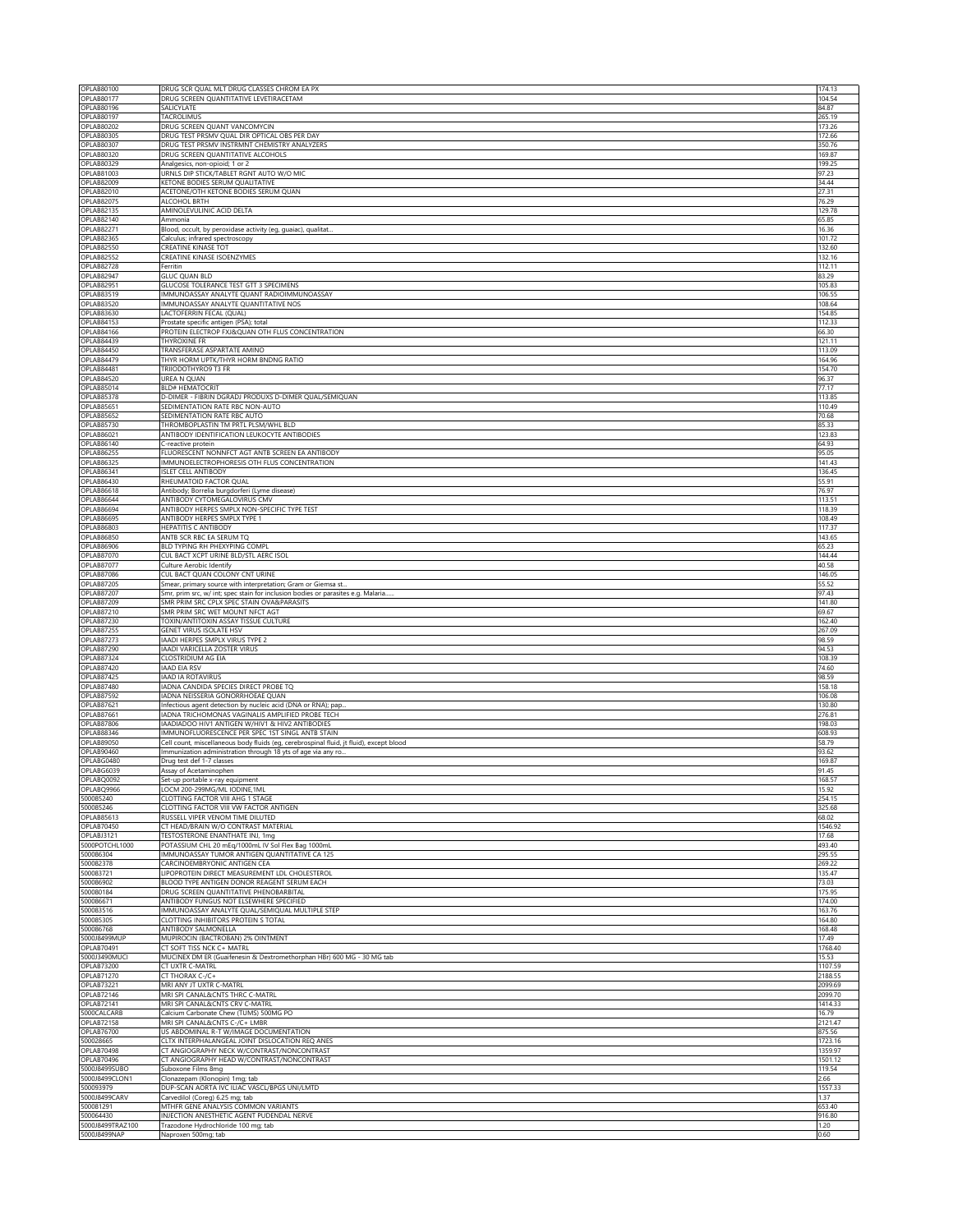| 5000J8499RISP                  | Risperidone 1 mg; tab                                                                              | 0.20                |
|--------------------------------|----------------------------------------------------------------------------------------------------|---------------------|
| 5000J8499ESCI                  | Escitalopram 10 mg; tab                                                                            | 2.80                |
| 5000J8499BUPR                  | Bupropion SR Hydrochloride 100 mg; tab                                                             | 1.40                |
| 5000J8499ALPRA                 | Alprazolam 0.5 mg; tab                                                                             | 0.60                |
| 5000J8499MERO                  | Meropenem (Merrem) 1 GM; vial                                                                      | 126.73              |
| 5000J8499ALBU<br>500093660     | Albuked (Albumin) 25% 100 mL; vial<br>CARDIOVASCULAR FUNCTION EVAL W/TILT TABLE W/MNTR             | 112.00<br>1800.30   |
| 500097169 SP                   | Athletic training evaluation, low complexity (School Physical)                                     | 125.00              |
| 5000J8499THIA                  | Thiamine (Vitamin B-1) PO                                                                          | 0.20                |
| 5000J1956250                   | LEVAQUIN - LEVOFLOXACIN INJECTION 250MG                                                            | 181.21              |
| 5002J1956500                   | LEVAQUIN 500MG IVPB                                                                                | 87.20               |
| 500087486                      | IADNA CHLAMYDIA PNEUMONIAE AMPLIFIED PROBE TQ                                                      | 38.99               |
| 500083993                      | ASSAY OF CALPROTECTIN FECAL                                                                        | 21.81               |
| 500087338                      | IAAD IA HPYLORI STOOL                                                                              | 177.60              |
| 500011104<br>500019083         | PUNCH BIOPSY SKIN SINGLE LESION<br>BX BREAST W/DEVICE 1ST LESION ULTRASOUND GUID                   | 569.10<br>1820.50   |
| 500020206                      | BIOPSY MUSCLE PERCUTANEOUS NEEDLE                                                                  | 669.80              |
| 500020225                      | BIOPSY BONE TROCAR/NEEDLE DEEP                                                                     | 1223.80             |
| 500032405                      | BIOPSY LUNG/MEDIASTINUM PERCUTANEOUS NEEDLE                                                        | 1040.80             |
| 500032555                      | THORACENTESIS NEEDLE/CATH PLEURA W/IMAGING                                                         | 1284.50             |
| 500036013                      | INTRO CATHETER RIGHT HEART/MAIN PULMONARY ARTERY                                                   | 1401.50             |
| 500036225                      | SLCTV CATH SUBCLAVIAN ART ANGIO VERTEBRAL ARTERY                                                   | 3626.90             |
| 500036247                      | SLCTV CATHJ 3RD+ ORD SLCTV ABDL PEL/LXTR BRNCH                                                     | 3486.60             |
| 500036573                      | <b>INSERTION PICC W/RS&amp;I 5 YR/&gt;</b>                                                         | 1650.00             |
| 500036590<br>500037187         | RMVL TUN CTR VAD W/SUBQ PORT/PMP CTR/PRPH INSJ                                                     | 2181.40<br>4532.40  |
| 500037224                      | PRQ TRANSLUMINAL MECHANICAL THROMBECTOMY VEIN<br>REVSC OPN/PRG FEM/POP W/ANGIOPLASTY UNI           | 5128.80             |
| 500037226                      | REVSC OPN/PRQ FEM/POP W/STNT/ANGIOP SM VSI                                                         | 6014.90             |
| 500037241                      | VASCULAR EMBOLIZATION OR OCCLUSION VENOUS RS&I                                                     | 5107.70             |
| 500037243                      | VASCULAR EMBOLIZE/OCCLUDE ORGAN TUMOR INFARCT                                                      | 6513.20             |
| 500037249                      | TRLML BALO ANGIOP OPEN/PERQ W/IMG S&I ADDL VEIN                                                    | 1678.30             |
| 500047000                      | BIOPSY LIVER NEEDLE PERCUTANEOUS                                                                   | 1028.70             |
| 5000J8499PREDELT               | Prednisone (Deltasone) 20 MG tab                                                                   | 2.43                |
| 500011044                      | DEBRIDEMENT BONE MUSCLE &/FASCIA 20 SQ CM/<                                                        | 2615.90             |
| 500020931                      | ALLOGRAFT FOR SPINE SURGERY ONLY STRUCTURAL                                                        | 1286.70             |
| 500084270                      | ASSAY OF SEX HORMONE BINDING GLOBULIN<br>ARTHRODESIS ANTERIOR INTERBODY EA ADDL NTRSPO             | 241.50              |
| 500022585                      |                                                                                                    | 3777.10             |
| 500022845<br>500027605         | ANTERIOR INSTRUMENTATION 2-3 VERTEBRAL SEGMENTS<br>TENOTOMY PRQ ACHILLES TENDON SPX LOCAL ANES     | 8424.70<br>2135.60  |
| 500028060                      | FASCIECTOMY PLANTAR FASCIA PARTIAL SPX                                                             | 4112.90             |
| 500028108                      | EXC/CURTG CST/B9 TUM PHALANGES FOOT                                                                | 3309.60             |
| 500028110                      | OSTECTOMY PRTL 5TH METAR HEAD SPX                                                                  | 3336.10             |
| 500028234                      | TENOTOMY OPEN EXTENSOR FOOT/TOE EACH TENDON                                                        | 3025.80             |
| 500028289                      | HALLUX RIGIDUS W/CHEILECTOMY 1ST MP JT W/O IMPLT                                                   | 5290.70             |
| 500028299                      | CORRJ HALLUX VALGUS W/SESMDC W/2 OSTEOT                                                            | 6695.70             |
| 500028306                      | OSTEOT W/WO LNGTH SHRT/CORRJ 1ST METAR                                                             | 4622.80             |
| 500029891                      | ARTHRS ANKLE EXC OSTCHNDRL DFCT W/DRLG DFCT                                                        | 7687.90             |
| 500029898                      | ARTHROSCOPY ANKLE SURGICAL DEBRIDEMENT EXTENSIVE                                                   | 6437.80             |
| 500062287                      | DCMPRN PERQ NUCLEUS PULPOSUS 1/> LEVELS LUMBAR                                                     | 6659.20             |
| 500062290                      | INJECTION PX DISCOGRAPHY EACH LEVEL LUMBAR                                                         | 1918.20             |
| 500063030                      | LAMNOTMY INCL W/DCMPRSN NRV ROOT 1 INTRSPC LUMBR                                                   | 11155.20            |
| 500063042                      | LAMOT PRTL FFD EXC DISC REEXPL 1 NTRSPC LUMBAR                                                     | 14892.10            |
| 500063055<br>500063057         | TRANSPEDICULAR DCMPRN SPINAL CORD 1 SEG THORACIO<br>TRANSPEDICULAR DCMPRN 1 SEG EA THORACIC/LUMBAR | 18745.00<br>3682.80 |
| 500063075                      | DISCECTOMY ANT DCMPRN CORD CERVICAL 1 NTRSPC                                                       | 15533.70            |
| 500063076                      | DISCECTOMY ANT DCMPRN CORD CERVICAL EA NTRSPC                                                      | 2844.50             |
| 500049587                      | RPR UMBILICAL HERNIA AGE 5 YRS/> INCARCERATED                                                      | 5455.30             |
| 500064413                      | INJECTION ANESTHETIC AGENT CERVICAL PLEXUS                                                         | 930.20              |
| 500064421                      | MULTIPLE NERVE BLOCK INJECTIONS RIB NERVES                                                         | 1053.00             |
| 500064425                      | INJECTION ANES ILIOINGUINAL ILIOHYPOGASTRIC NRVS                                                   | 1084.20             |
| OPLAB84300                     | ASSAY OF URINE SODIUM                                                                              | 34.50               |
| 500064479                      | NJX ANES&/STRD W/IMG TFRML EDRL CRV/THRC 1 LVL                                                     | 1499.40             |
| 500064517                      | INJECTION ANES SUPERIOR HYPOGASTRIC PLEXUS                                                         | 1436.30             |
| 500064530                      | INJX ANES CELIAC PLEXUS W/WO RADIOLOGIC MONITRNG                                                   | 1049.00             |
| 500064555                      | PRQ IMPLTJ NEUROSTIMULATOR ELTRD PERIPHERAL NRV                                                    | 3920.50             |
| 500064680<br>500072285         | DSTRJ NEUROLYTIC W/WO RAD MONITOR CELIAC PLEXUS                                                    | 1858.00<br>1324.40  |
| 5000J3490FAMO                  | DISKOGRAPY CERVICAL/THORACIC RS&I<br>PEPCID - INJECTION, FAMOTIDINE, 20 MG -MEDICARE               | 106.78              |
| 500077001                      | FLUORO CENTRAL VENOUS ACCESS DEV PLACEMENT                                                         | 1016.10             |
| 500087071                      | CUL BACT QUAN AEROBIC ISOL XCPT UR BLOOD/STOOL                                                     | 104.90              |
| 500087186                      | SUSCEPTIBLTY STDY ANTIMICRBIAL MICRO/AGAR DILUTJ                                                   | 96.10               |
| 500090834                      | PSYCHOTHERAPY W/PATIENT 45 MINUTES                                                                 | 940.60              |
| 500097110                      | THERAPEUTIC PX 1/> AREAS EACH 15 MIN EXERCISES                                                     | 347.50              |
| 500097112                      | THER PX 1/> AREAS EACH 15 MIN NEUROMUSC REEDUCA                                                    | 395.40              |
| 500098941                      | CHIROPRACTIC MANIPULATIVE TX SPINAL 3-4 REGIONS                                                    | 392.10              |
| 500099204                      | OFFICE/OUTPATIENT NEW MODERATE MDM 45-59 MINUTES                                                   | 1451.70             |
| 500099212<br>500099213         | OFFICE OUTPATIENT VISIT 10 MINUTES<br>OFFICE OUTPATIENT VISIT 15 MINUTES                           | 287.20<br>574.70    |
| 500015275                      | SUB GRFT F/S/N/H/F/G/M/D <100SCM 1ST 25 SCM                                                        | 1092.10             |
| 500028171                      | RAD RESCJ TUMOR TARSAL EXCEPT TALUS/CALCANEUS                                                      | 12780.70            |
| 500049440                      | INSERT GASTROSTOMY TUBE PERCUTANEOUS                                                               | 2376.10             |
| 500050200                      | RENAL BIOPSY PRQ TROCAR/NEEDLE                                                                     | 1478.90             |
| 500064486                      | TAP BLOCK UNILATERAL BY INJECTION(S)                                                               | 642.50              |
| 500075710                      | ANGIOGRAPHY EXTREMITY UNILATERAL RS&I                                                              | 1883.30             |
| 500075726                      | ANGIOGRAPHY VISCERAL SLCTV/SUPRASLCTV RS&I                                                         | 1626.60             |
| 500075736                      | ANGIOGRAPHY PELVIC SLCTV/SUPRASLCTV RS&I                                                           | 1745.20             |
| 500075820                      | VENOGRAPHY EXTREMITY UNILATERAL RS&I                                                               | 1255.20             |
| 500075825                      | VENOGRAPHY CAVAL INFERIOR SERIALOGRAPHY RS&I                                                       | 1465.70             |
| 500077012                      | CT GUIDANCE NEEDLE PLACEMENT                                                                       | 1703.10             |
| 500093925<br>5000J8499LISIN    | DUP-SCAN LXTR ART/ARTL BPGS COMPL BI STUDY<br>Lisinopril (Zestril) 10 MG, tab                      | 6241.51<br>0.20     |
| 500075571                      | CT HEART NO CONTRAST QUANT EVAL CORONRY CALCIUM                                                    | 1164.10             |
| 500036014                      | SLCTV CATHETER PLMT LEFT/RIGHT PULMONARY ARTERY                                                    | 1742.20             |
| 500075743                      | ANGIOGRAPHY PULMONARY BILATERAL SLCTV RS&I                                                         | 1850.20             |
| <b>OPLAB83835</b>              | ASSAY OF METANEPHRINES                                                                             | 94.10               |
| 500051610                      | INJ RETROGRADE URETHROCSTOGRAPY                                                                    | 847.09              |
| 500082105                      | ALPHA-FETOPROTEIN SERUM                                                                            | 186.40              |
| 500087505                      | NFCT AGENT DNA/RNA GASTROINTESTINAL PATHOGEN                                                       | 1425.40             |
| 500084207                      | ASSAY OF PYRIDOXAL PHOSPHATE                                                                       | 312.20              |
| 5000J8499QUET100               | Quetiapine 100 mg tab                                                                              | 0.49                |
| 5000J3490METO                  | Metoprolol Tartrate (Lopressor) 5 MG/5 mL                                                          | 11.29               |
| 500095827<br><b>OPLAB84133</b> | ELECTROENCEPHALOGRAM ALL NIGHT RECORDING<br>POTASSIUM URINE                                        | 6271.60<br>23.95    |
| 5000J8499TERA5                 | Terazosin 5 MG; cap                                                                                | 11.98               |
| 500086360                      | T CELLS ABSOLUTE CD4&CD8 COUNT RATIO                                                               | 522.00              |
| 5000J8499MAGAL                 | Mag-Al + simeth, (Mylanta) Susp 200-200-20 MG                                                      | 19.60               |
| 5000J8498ASPI                  | Aspirin 300 mg; suppository                                                                        | 12.76               |
| 5000A9575DOT20                 | Dotarem Contrast 20 mL vial                                                                        | 390.00              |
| 5000J8499DONE                  | Donepezil (Aricept) 5 MG; tab                                                                      | 15.15               |
| 5000J8499LOSAR                 | Losartan Potassium (Cozaar) 50 MG; tab                                                             | 43.46               |
| 5000J8499PROBIO                | Probiotics (Lactinex), tab                                                                         | 5.65                |
| 5000J8499CALVITD               | Calcium + Vitamin D 600 MG-200 U; tab                                                              | 0.45                |
| 5000J8499TEMA                  | Temazepam (Restoril) 15 MG; PO                                                                     | 0.51                |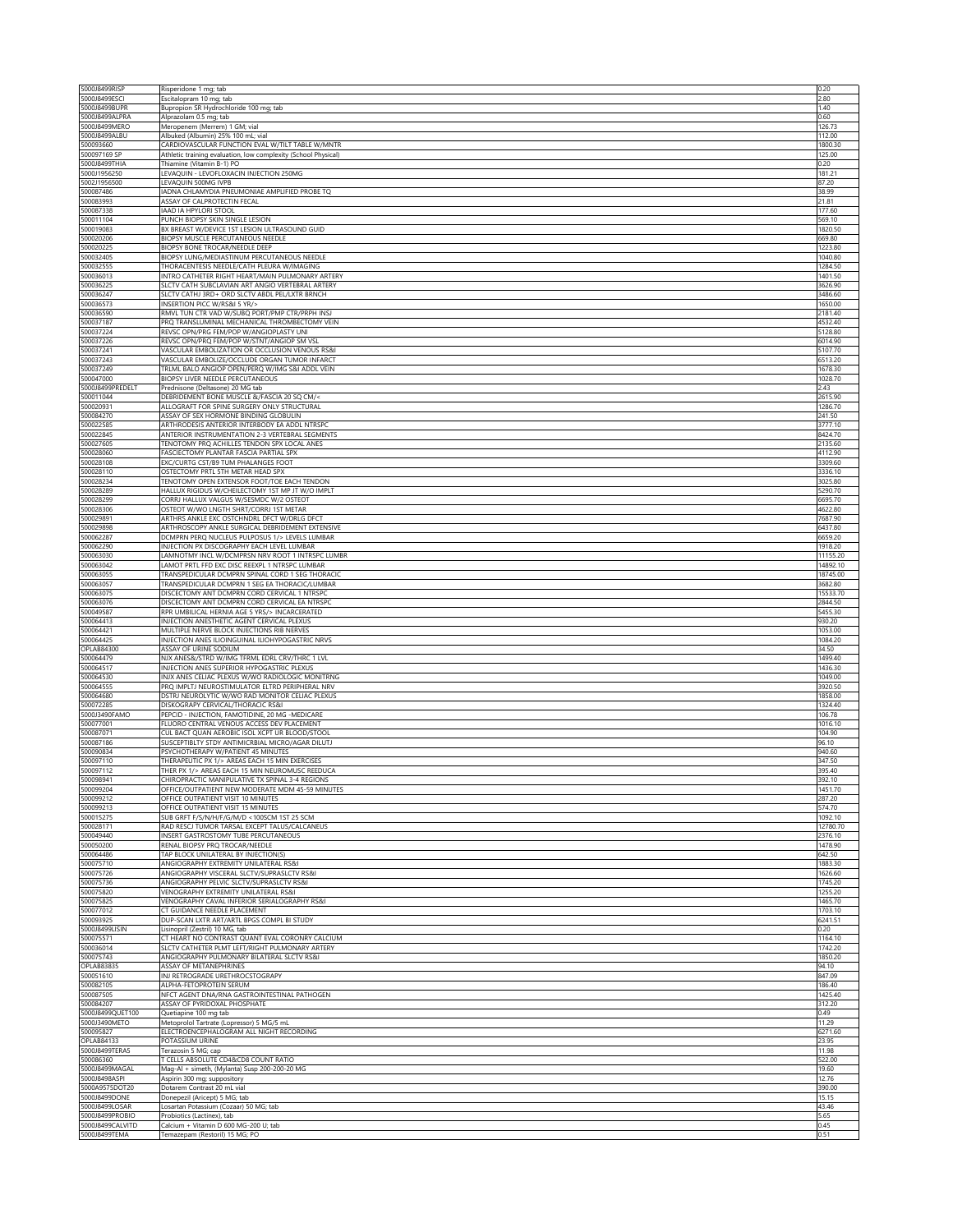| 5000J8499SODCHL                 | Sodium Chloride Inhalation Solution 0.9% 3 mL vial                                      | 1.53              |
|---------------------------------|-----------------------------------------------------------------------------------------|-------------------|
| 500082175                       | ASSAY OF ARSENIC                                                                        | 210.80            |
| <b>OPLAB83825</b>               | ASSAY OF MERCURY QUANTITATIVE                                                           | 90.30             |
| OPLAB70480                      | CT ORBIT SELLA/POST FOSSA/EAR C-MATRL                                                   | 883.95            |
| 5000J8499OXCAR<br>5000J8499TYL2 | Oxcarbazepine (Trileptal) 150 MG; tab<br>TYLENOL 400 MG                                 | 1.06<br>97.24     |
| OPLABQ9954                      | ORAL MR CONTRAST, PER 100 ML                                                            | 173.97            |
| 50000RM112                      | ROOM AND BOARD-HOSPICE                                                                  | 4025.00           |
| 50000297T                       | EXTERNAL ECG SCANNING ANALYSIS REPORT MORE THAN 48 HOURS                                | 750.80            |
| 500081240                       | F2 GENE ANALYSIS 20210G > A VARIANT                                                     | 656.90            |
| 500085613                       | RUSSELL VIPER VENOM TIME DILUTED                                                        | 136.05            |
| 500087427                       | IAAD IA SHIGA-LIKE TOXIN                                                                | 170.20            |
| 500086022                       | ANTIBODY IDENTIFICATION PLATELET ANTIBODIES                                             | 204.10            |
| OPLAB86022<br>OPLAB36430        | ANTIBODY IDENTIFICATION PLATELET ANTIBODIES<br>TRANSFUSION BLOOD/BLOOD COMPONENTS       | 102.05<br>196.95  |
| OPLAB86920                      | COMPATIBILITY EACH UNIT IMMEDIATE SPIN TECHNIQUE                                        | 119.15            |
| 500090791                       | PSYCHIATRIC DIAGNOSTIC EVALUATION                                                       | 1416.70           |
| 500090875                       | INDIV PSYCHOPHYS BIOFEED TRAIN W/PSYTX 30 MIN                                           | 691.00            |
| 500090876                       | INDIV PSYCHOPHYS BIOFEED TRAIN W/PSYTX 45 MIN                                           | 1094.50           |
| OPLAB86580                      | SKN TST TUBERCULOSIS ID                                                                 | 13.26             |
| 5000J3490METFLA                 | Metronidazole 500mg/100ml inj                                                           | 377.03            |
| 5000J8499REQ                    | Requip (Ropinirole Hydrochloride) 0.25 mg PO                                            | 0.39              |
| 500097802                       | MEDICAL NUTRITION ASSMT&IVNTJ INDIV EACH 15 MI                                          | 386.50            |
| 500083090                       | ASSAY OF HOMOCYSTEINE                                                                   | 179.20            |
| 500020606<br>OPLAB72194         | ARTHROCENTESIS ASPIR&/INJ INTERM JT/BURS W/US<br>CT PELVIS C-/C+                        | 609.20<br>2162.18 |
| OPLAB72125                      | CT CRV SPI C-MATRL                                                                      | 1858.94           |
| 500086778                       | ANTIBODY TOXOPLASMA IGM                                                                 | 144.10            |
| OPLAB86778                      | ANTIBODY TOXOPLASMA IGM                                                                 | 72.05             |
| 5000J8499ZIPR                   | Ziprasidone HCI (Geodon) 20 mg; PO                                                      | 14.60             |
| 500084600                       | ASSAY OF VOLATILES                                                                      | 171.10            |
| 5000J7121                       | D5LR - 5% dextrose in lactated ringers infusion, up to 1000 cc                          | 59.11             |
| 500056620                       | VULVECTOMY SIMPLE PARTIAL                                                               | 6067.70           |
| 5000A6250CLOTR                  | Clotrimazole (Canesten) Cream 1%                                                        | 20.50             |
| 500085370<br>5000J8499CALVTD    | FIBRIN DGRADJ SPLT PRODUCTS QUANTITATIVE<br>Calcium + Vitamin D 500 mg/200 U            | 124.30<br>0.19    |
| 5000J8499FLUINH                 | Fluticasone Propionate INH 50 mcg; nasal spray                                          | 54.70             |
| 5000J8499CHOL                   | Cholestyramine 4 gm; powder packet                                                      | 20.50             |
| 5000J8499LOES                   | Loestrin (Norethindrone Acetate) 1 mg                                                   | 95.60             |
| OPLAB93926                      | DOPPLER - DUP-SCAN LXTR ART/ARTL BPGS UNI/LMTD STD                                      | 664.73            |
| 500086361                       | T CELLS ABSOLUTE CD4 COUNT                                                              | 380.19            |
| 5000J8499BENTAB                 | Benadryl Tab 25 mg Medicare                                                             | 14.65             |
| 5000J8499PEPTAB                 | PEPCID/FAMOTIDINE 20MG TAB - Medicare                                                   | 23.24             |
| 500036571                       | INSJ PRPH CTR VAD W/SUBQ PORT AGE 5 YR/>                                                | 3604.60           |
| 5000J8499GUA200                 | Tussin Liquid, GUAIFENESIN; 200 mg/10mL                                                 | 7.02              |
| 500020103                       | EXPLORATION PENETRATING WOUND SPX EXTREMITY                                             | 3999.70           |
| 5000LETGEL<br>500099156         | Let Gel (Lido-Epi-Tetra) 3 mL Topical<br>MOD SED OTHER PHYS/QHP INITIAL 15 MINS 5/> YRS | 125.00<br>984.86  |
| 5000J8499BUME                   | Bumetanide (Bumex) 1 mg; PO                                                             | 2.80              |
| 5000J8499FINA                   | Finasteride 5 mg; PO                                                                    | 1.68              |
| 500053060                       | DRG OF SKENES GLAND ABSCESS OR CYST                                                     | 1919.40           |
| 5000J8499VOLT                   | Voltaren (diclofenac) 75 mg; PO                                                         | 0.79              |
| OPLAB86738                      | ANTIBODY MYCOPLSM                                                                       | 66.20             |
| 500099241                       | OFFICE CONSULTATION NEW/ESTAB PATIENT 15 MIN                                            | 373.50            |
| 500080324                       | DRUG SCREEN QUANT AMPHETAMINES 1 OR 2                                                   | 400.00            |
| 500080348                       | DRUG SCREENING BUPRENORPHINE                                                            | 400.00            |
| 500080358                       | DRUG SCREENING METHADONE                                                                | 400.00            |
| 500080365<br>5000J8499MUL       | DRUG SCREENING OXYCODONE<br>Multivitamin (Single vitamin nos) - Medicare                | 400.00<br>1.05    |
| 500082373                       | CARBOHYDRATE DEFICIENT TRANSFERRIN                                                      | 180.60            |
| OPLAB83663                      | FETAL LUNG MATURITY FLUORESCENCE POLARIZATION                                           | 94.55             |
| 500084591                       | ASSAY OF VITAMIN NOT OTHERWISE SPECIFIED                                                | 170.60            |
| OPLAB81020                      | URINALYSIS 2/3 GLASS TEST                                                               | 23.50             |
| 500084580                       | UROBILINOGEN URINE QUANTITATIVE TIMED SPECIMEN                                          | 95.50             |
| <b>OPLAB84583</b>               | ASSAY OF UROBILINOGEN URINE SEMIOUANTITATIVE                                            | 30.25             |
| <b>OPLAB85013</b>               | BLOOD COUNT SPUN MICROHEMATOCRIT                                                        | 35.00             |
| 500085004                       | BLOOD COUNT AUTOMATED DIFFERENTIAL WBC COUNT                                            | 64.70             |
| OPLAB85049<br><b>OPLAB36569</b> | BLOOD COUNT PLATELET AUTOMATED<br>INSJ PRPH CVC W/O SUBQ PORT/PMP AGE 5 YR/>            | 22.40<br>990.00   |
| 500080299                       | QUANTITATION DRUG NOT ELSEWHERE SPECIFIED                                               | 186.40            |
| 5000J8499MEGACE                 | Megace (Megestrol Acetate) 400 mg/10; PO                                                | 243.70            |
| <b>OPLAB96365</b>               | IV THERAPY 1ST > 1 HOUR                                                                 | 274.91            |
| OPLABJ2930                      | SOLU-MEDROL - METHYLPREDNISOLONE UP TO 125MG                                            | 44.35             |
| OPLABL4361                      | Pneuma/vac walk boot pre ots                                                            | 156.76            |
| 500087341                       | IAAD IA HEPATITIS B SURFACE AG NEUTRALIZATION                                           | 103.30            |
| OPLABU0003                      | Infectious agent detection by nucleic acid (DNA or RNA); sev                            | 175.00            |
| 5000J8499SENN                   | Senna Lax (Senokot) 8.6 mg; tab                                                         | 0.57              |
| <b>OPLAB93976</b>               | DUP-SCAN ARTL FLO ABDL/PEL/SCROT&/RPR ORGN LMT                                          | 1104.14           |
| 5000J2212<br>5000NICOPTCHMED    | Methylnaltrexone (Relistor) ; injection<br>NICODERM, Nicotine Patch - Medicare          | 1510.60<br>37.26  |
| 5000B4082                       | Nasogastric tubing without stylet                                                       | 134.30            |
| <b>OPLAB87385</b>               | IAAD IA HISTOPLASM CAPSULATUM                                                           | 66.25             |
| 5000U0004                       | Cov-19 test non-cdc hgh thru                                                            | 350.00            |
| OPLAB87486                      | IADNA CHLAMYDIA PNEUMONIAE AMPLIFIED PROBE TQ                                           | 19.50             |
| 500051705                       | CHANGE CYSTOSTOMY TUBE SIMPLE                                                           | 601.00            |
| 5000J8499ZINC                   | Zinc 220 mg; PO                                                                         | 0.60              |
| <b>OPLAB71550</b>               | MRI CH C-MATRL                                                                          | 2099.38           |
| OPLAB87804A<br>500099072        | <b>INFLUENZA A</b><br>ADDL SUPL MATRL&STAF TM DRG PHE RES-TR NFCT DS                    | 65.85<br>75.00    |
| 500086413                       | SARS-CoV-2) (Coronavirus disease [COVID-19]) antibody, quantitative                     | 350.00            |
| 5000J8499CELE                   | Celebrex 100 mg; PO                                                                     | 11.60             |
| 5000J8499CIPRON                 | CIPROFLOXACIN 500MG TAB                                                                 | 3.14              |
| 5000J8499DIT                    | Oxybutynin (Ditropan) 5 mg; tab                                                         | 1.60              |
| 5000J1450                       | Fluconazole (Diflucan) 400mg/0.2L (200ml)                                               | 50.50             |
| OPLAB74150                      | CT ABD C-MATRL                                                                          | 1649.06           |
| 5000J8499RANE                   | Ranexa (Ranolazine) 500 mg tab; PO                                                      | 73.20             |
| <b>OPLAB87254</b>               | VIRUS CENTRIFUGE ENHNCD ID IMFLUOR STAIN EA                                             | 97.80             |
| OPLAB70460                      | CT HEAD/BRN C+ MATRL                                                                    | 2400.06           |
| 500082642                       | DIHYDROTESTOSTERONE (DHT)                                                               | 292.80            |
| OPLAB82642<br>500090792         | DIHYDROTESTOSTERONE (DHT)<br>PSYCHIATRIC DIAGNOSTIC EVAL W/MEDICAL SERVICES             | 146.40<br>1982.20 |
| 500083916                       | OLIGOCLONAL IMMUNE                                                                      | 273.90            |
| <b>OPLAB82105</b>               | ALPHA-FETOPROTEIN SERUM                                                                 | 93.20             |
|                                 | Regeneron Injection, casirivimab and imdevimab, 2400 mg                                 | 0.00              |
| 5000Q0243                       |                                                                                         |                   |
| 500087563                       | IADNA MYCOPLASMA GENITALIUM AMPLIFIED PROBE TECH                                        | 350.90            |
| 500082085                       | ASSAY OF ALDOLASE                                                                       | 97.10             |
|                                 | MRI ANY JT UXTR C-/C+                                                                   | 2360.64           |
| <b>OPLAB73223</b><br>OPLAB74181 | MRI ABD C-MATRL                                                                         | 2099.70           |
| <b>OPLAB88262</b>               | CHRMSM COUNT 15-20 CLL 2KARYOTYP BANDING                                                | 983.14            |
| 5000J3430                       | Phytonadione (Vitamin K), per 1 MG; inj                                                 | 91.76             |
| 500082679<br>5000J3490ESMO      | ASSAY OF ESTRONE<br>Esmolol HCl (Brevibloc) 100 mg/10 mL vial                           | 249.50<br>27.40   |